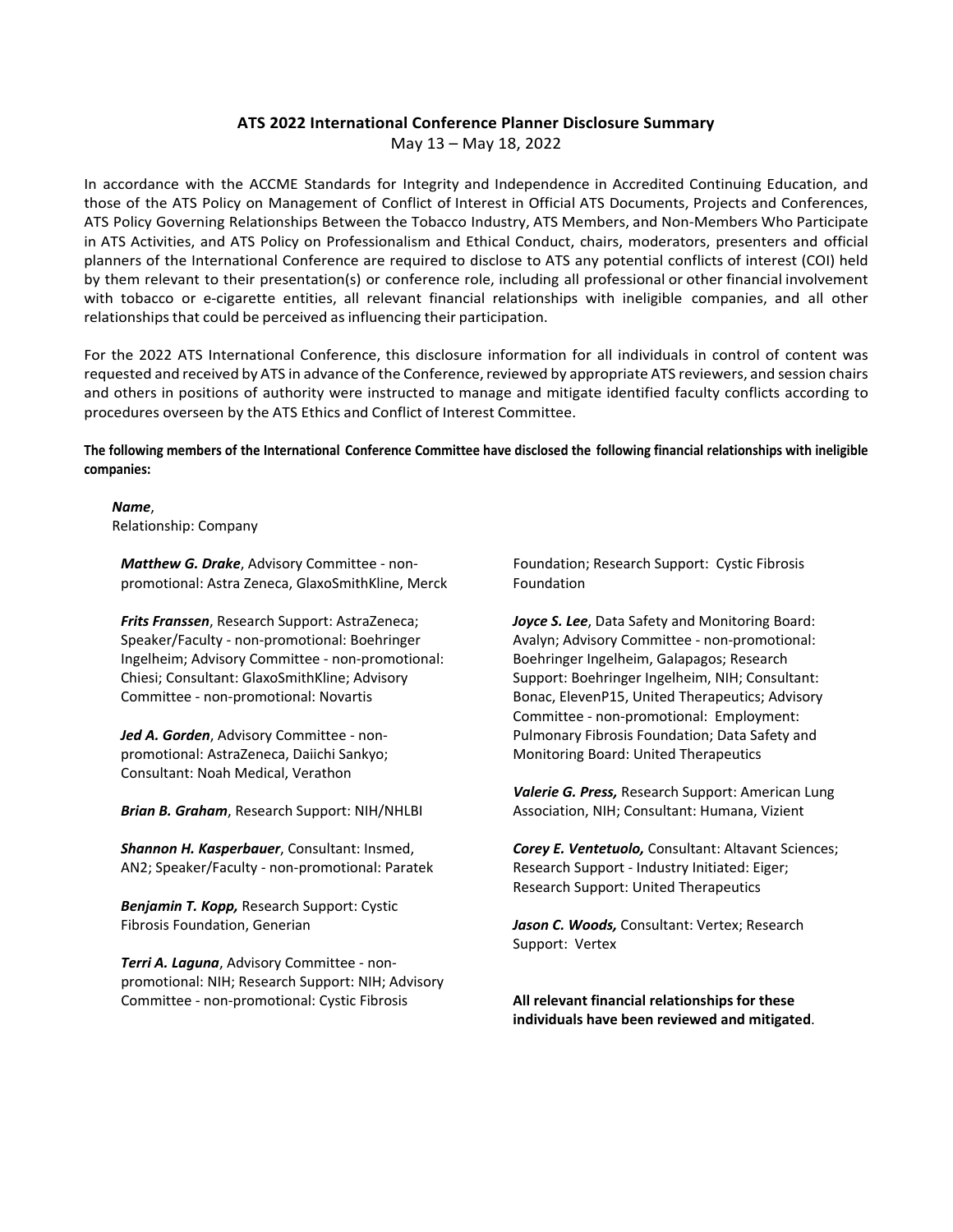The following members of the International Conference Committee have disclosed no financial relationships with ineligible **companies:**

Felicity Blackstock Jessica Bon Debra M. Boyer Laura E. Crotty Alexander Sharron J. Crowder Annette M. Esper Chadi A. Hage Andrew J. Halayko Blanca E. Himes

Erin K. Kross Lea Ann Matura Mary B. Rice Neomi A. Shah Christopher M. Waters Elizabeth Wilcox Rachel L. Zemans Andrey Zinchuk

**The following members of the Education Committee have disclosed the following financial relationships with ineligible companies:**

*Name* Relationship: Company

*Gerene S. Bauldoff* ‐ Royalties, licensing fees, or other sales proceeds: Pearson Education

*Tristan J. Huie* ‐ Research Support ‐ industry initiated: Boehringer Ingelheim, Roche/Genentech, Pulmonary Fibrosis Foundation

*Shirin Shafazand* ‐ Consultant: AstraZeneca

*Krishna M. Sundar* ‐ Ownership or investment interests (includes stock): Hypnoscure LLC; Advisory Committee: Merck Inc.; Research Support: Phillips Respironics Inc.

*Laren Tan* ‐ Consultant: AstraZeneca, Boston Scientific; Speaker/Faculty – Promotional: Boehringer Ingelheim, Sanofi Regeneron

*Tisha S. Wang* – Consultant: IQVIA, Partner Therapeutics; Advisory Committee: Kinevant

**All of the relevant financial relationships for these individuals have been mitigated**

The following members of the International Conference Committee have disclosed no financial relationships with ineligible **companies:**

Shozab Ahmed Erin R. Camac Josalyn L. Cho Basak Coruh Jane C. Deng Javier Diaz‐Mendoza Katherine A. Dudley Fei Jamie Dy Rania Esteitie

Garth W. Garrison Jane E. Gross Robin L. Gross Margaret M. Hayes Diana Kelm Edward Kilb Carmen Leon‐Astudillo Melissa Lipford James D. Londino

Michael McCown Jakob I. McSparron Scott S. Oh Caroline Okorie Majid Shafiq Maria Elena Vega Sanchez Michelle R. Zeidler

The following members of the ATS Education Department Staff have disclosed no financial relationships with ineligible **companies:** Suzette Machado, MPA, CHCP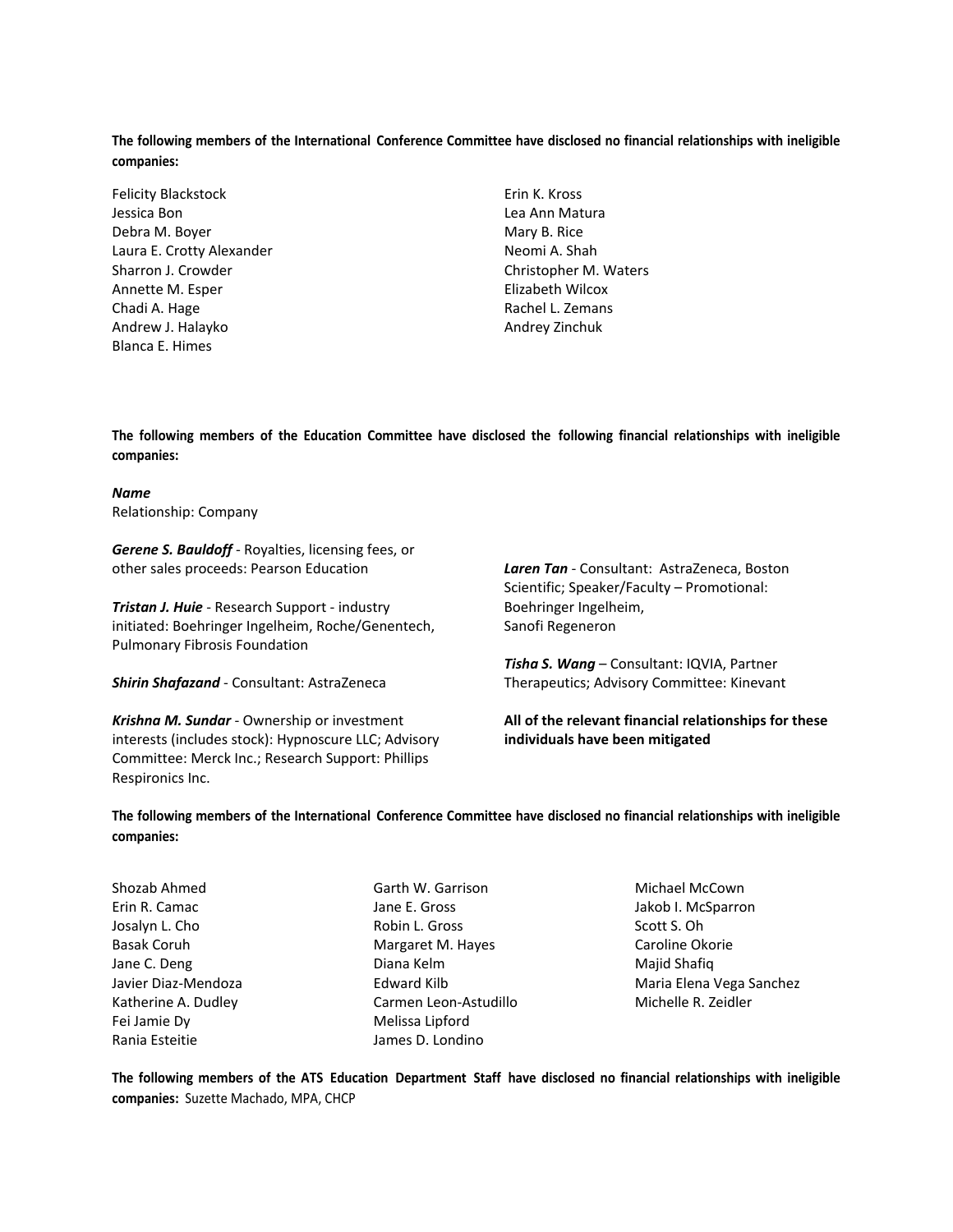## The following members of the ATS staff responsible for conflict of interest management disclosed the following financial **relationships with ineligible companies:**

## *Shane McDermott, Senior Director, Ethics and Professionalism*

Investment interests includes stock held within pension funds independently managed by Fidelity Investments and Nationwide.

## **The following members of the ATS staff responsible for conflict of interest management havedisclosednofinancial relationshipswithineligible companies:**

John Harmon, Associate Director, COI and Documents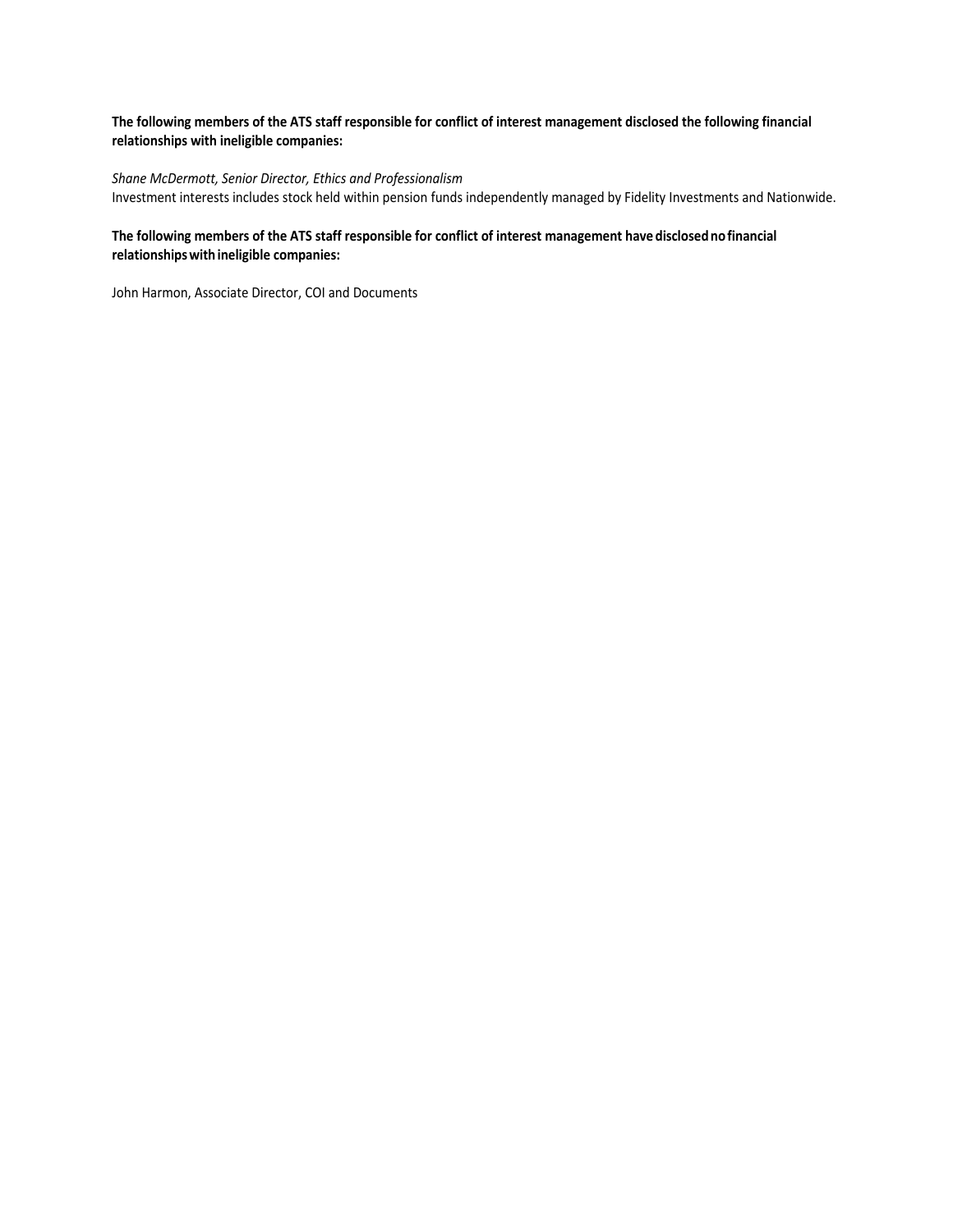| <b>Last Name</b>     | <b>First Name</b>  | <b>Relevant Financial</b><br><b>Relationship Exists?</b> |                          | Relationship                                           |
|----------------------|--------------------|----------------------------------------------------------|--------------------------|--------------------------------------------------------|
| Abbott               | Sabra              | No                                                       |                          |                                                        |
| Ablordeppey          | Enyo               | No                                                       |                          |                                                        |
| Ackrivo              | Jason              | Yes                                                      |                          |                                                        |
| Ackrivo              | Jason              |                                                          | Name                     | HillRom                                                |
| Ackrivo              | Jason              |                                                          | RelationshipType         | Consultant                                             |
| Adamson              | Rosemary           | No                                                       |                          |                                                        |
| Adcock               | lan                | No                                                       |                          |                                                        |
| Adegunsoye           | Ayodeji            | Yes                                                      |                          |                                                        |
| Adegunsoye           | Ayodeji            |                                                          | Name                     | NIH/NHLBI                                              |
| Adegunsoye           | Ayodeji            |                                                          | RelationshipType         | Research - investigator initiated                      |
| Adegunsoye           | Ayodeji            |                                                          | Name                     | Boehringer Ingelheim                                   |
| Adegunsoye           | Ayodeji            |                                                          | RelationshipType         | Consultant                                             |
| Adegunsoye           | Ayodeji            |                                                          | Name                     | Boehringer Ingelheim                                   |
| Adegunsoye           | Ayodeji            |                                                          | RelationshipType         | Speaker/faculty - non-promotional purpose              |
| Adegunsoye           | Ayodeji            |                                                          | Name                     | <b>Pulmonary Fibrosis Foundation</b>                   |
| Adegunsoye           | Ayodeji            |                                                          | RelationshipType         | Research - investigator initiated                      |
| Admon                | Andrew             | Yes                                                      |                          |                                                        |
| Admon                | Andrew             |                                                          | Name                     | Department of Veterans Affairs                         |
| Admon                | Andrew             |                                                          | RelationshipType         | Employee                                               |
| Admon                | Andrew             |                                                          | Name                     | National Institutes of Health                          |
| Admon                | Andrew             |                                                          | RelationshipType         | Research - investigator initiated                      |
| Admon                | Andrew             |                                                          | Name                     | University of Michigan / University of Michigan Health |
| Admon                | Andrew             |                                                          | RelationshipType         | Employee                                               |
| Adnot<br>Afolabi     | Serge<br>Folashade | No<br>No                                                 |                          |                                                        |
| Afolabi-Brown        | Olufunke           | No                                                       |                          |                                                        |
| Agerstrand           | Cara               | No                                                       |                          |                                                        |
| Ahmed                | Shozab             | No                                                       |                          |                                                        |
| Akpinar-Elci         | Muge               | No                                                       |                          |                                                        |
| Aksamit              | Timothy            | Yes                                                      |                          |                                                        |
| Aksamit              | Timothy            |                                                          | Name                     | Insmed                                                 |
| Aksamit              | Timothy            |                                                          | RelationshipType         | Research-industry initiated, e.g., clinical trial      |
| Aksamit              | Timothy            |                                                          | Name                     | Insmed                                                 |
| Aksamit              | Timothy            |                                                          | RelationshipType         | Research-industry initiated, e.g., clinical trial      |
| Aksamit              | Timothy            |                                                          | Name                     | Zambon                                                 |
| Aksamit              | Timothy            |                                                          | RelationshipType         | Research-industry initiated, e.g., clinical trial      |
| Aksamit              | Timothy            |                                                          | Name                     | AstraZeneca                                            |
| Aksamit              | Timothy            |                                                          | RelationshipType         | Research-industry initiated, e.g., clinical trial      |
| Aksamit              | Timothy            |                                                          | Name                     | Janssen Inc.                                           |
| Aksamit              | Timothy            |                                                          | RelationshipType         | Research-industry initiated, e.g., clinical trial      |
| Aksamit              | Timothy            |                                                          | Name                     | HillRom                                                |
| Aksamit              | Timothy            |                                                          | RelationshipType         | Advisory Committee for non-promotional                 |
| Aksamit              | Timothy            |                                                          | Name                     | RespirTech                                             |
| Aksamit              | Timothy            |                                                          | RelationshipType         | Advisory Committee for non-promotional                 |
| Akuthota             | Praveen            | Yes                                                      |                          |                                                        |
| Akuthota             | Praveen            |                                                          | Name                     | AstraZeneca                                            |
| Akuthota             | Praveen            |                                                          | RelationshipType         | Research-industry initiated, e.g., clinical trial      |
| Akuthota             | Praveen            |                                                          | Name                     | AstraZeneca                                            |
| Akuthota             | Praveen            |                                                          | RelationshipType         | Consultant                                             |
| Akuthota             | Praveen            |                                                          | Name                     | GlaxoSmithKline                                        |
| Akuthota             | Praveen            |                                                          | RelationshipType         | Consultant                                             |
| Akuthota             | Praveen            |                                                          | Name                     | GlaxoSmithKline                                        |
| Akuthota             | Praveen            |                                                          | RelationshipType         | Research-industry initiated, e.g., clinical trial      |
| Akuthota             | Praveen            |                                                          | Name                     | Regeneron                                              |
| Akuthota<br>Akuthota | Praveen            |                                                          | RelationshipType         | Research-industry initiated, e.g., clinical trial      |
|                      | Praveen            |                                                          | Name                     | Sanofi                                                 |
| Akuthota<br>Akuthota | Praveen            |                                                          | RelationshipType<br>Name | Consultant<br>Sanofi                                   |
| Akuthota             | Praveen<br>Praveen |                                                          | RelationshipType         | Research-industry initiated, e.g., clinical trial      |
| Akuthota             | Praveen            |                                                          | Name                     | National Institutes of Health                          |
| Akuthota             | Praveen            |                                                          | RelationshipType         | Research - investigator initiated                      |
| Akuthota             | Praveen            |                                                          | Name                     | American Partnership for Eosinophilic Disorders        |
| Akuthota             | Praveen            |                                                          | RelationshipType         | Research - investigator initiated                      |
| Akuthota             | Praveen            |                                                          | Name                     | UpToDate                                               |
|                      |                    |                                                          |                          |                                                        |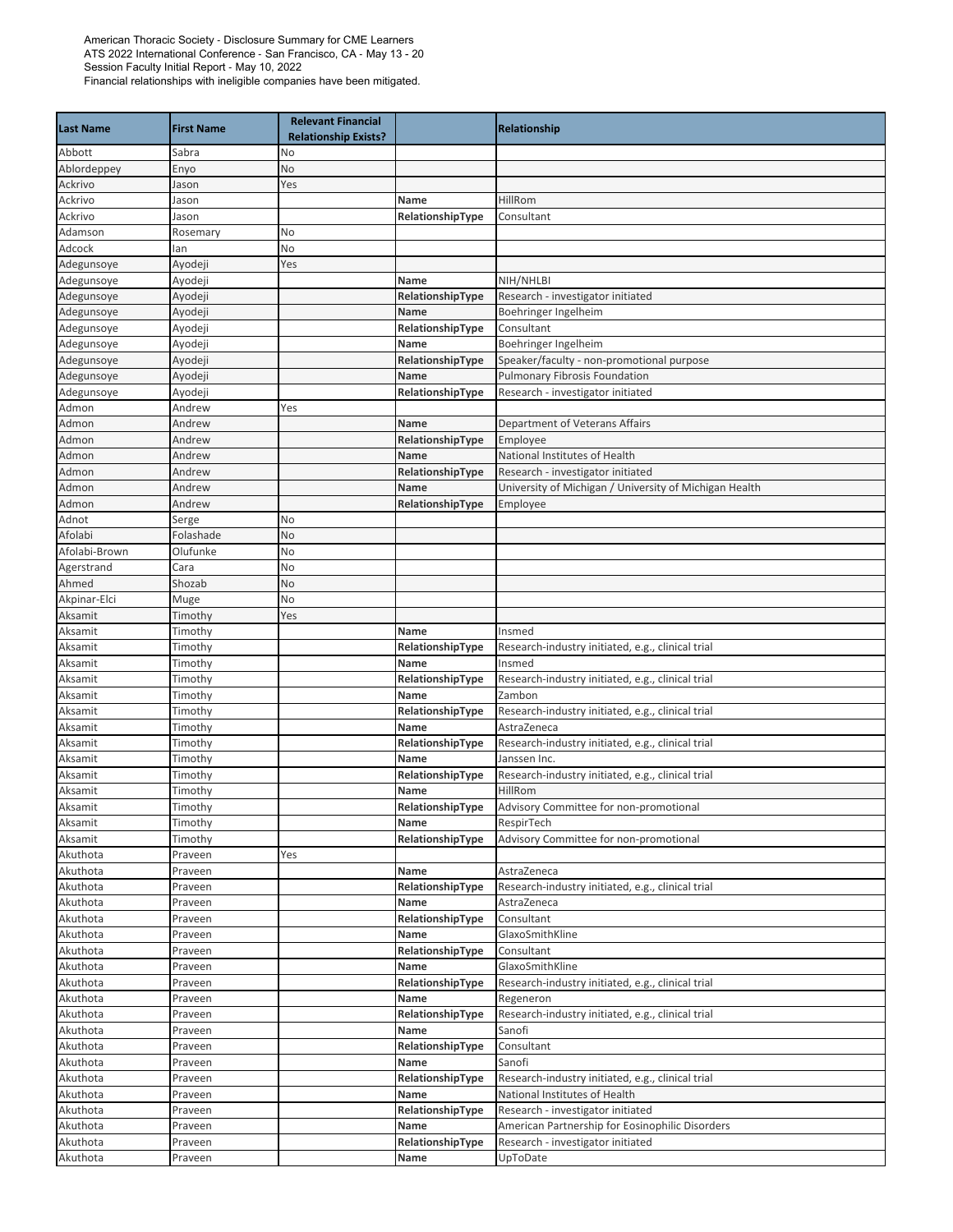| <b>Last Name</b> | <b>First Name</b> | <b>Relevant Financial</b><br><b>Relationship Exists?</b> |                  | Relationship                                      |
|------------------|-------------------|----------------------------------------------------------|------------------|---------------------------------------------------|
| Akuthota         | Praveen           |                                                          | RelationshipType | Royalties, licensing, or sale of IP               |
| Akuthota         | Praveen           |                                                          | Name             | Rockpointe                                        |
| Akuthota         | Praveen           |                                                          | RelationshipType | Speaker/faculty - non-promotional purpose         |
| Akuthota         | Praveen           |                                                          | Name             | <b>MJH LifeSciences</b>                           |
| Akuthota         | Praveen           |                                                          | RelationshipType | Speaker/faculty - non-promotional purpose         |
| Akuthota         | Praveen           |                                                          | Name             | Vindico CME                                       |
| Akuthota         | Praveen           |                                                          | RelationshipType | Speaker/faculty - non-promotional purpose         |
| Akuthota         | Praveen           |                                                          | Name             | PRIME CME                                         |
| Akuthota         | Praveen           |                                                          | RelationshipType | Speaker/faculty - non-promotional purpose         |
| Akuthota         | Praveen           |                                                          | Name             | AKH                                               |
| Akuthota         | Praveen           |                                                          | RelationshipType | Speaker/faculty - non-promotional purpose         |
| Al Alam          | Denise            | No                                                       |                  |                                                   |
| Alder            | Jonathan          | No                                                       |                  |                                                   |
| Alismail         | Abdullah          | No                                                       |                  |                                                   |
| Al-Naamani       | Nadine            | No                                                       |                  |                                                   |
| Alwardt          | Cory              | No                                                       |                  |                                                   |
| Amati            | Francesco         | No                                                       |                  |                                                   |
| Amin             | Reshma            | No                                                       |                  |                                                   |
| Anderson         | Kenton            | No                                                       |                  |                                                   |
| Anesi            | George            | Yes                                                      |                  |                                                   |
| Anesi            | George            |                                                          | Name             | UpToDate                                          |
| Anesi            | George            |                                                          | RelationshipType | Royalties, licensing, or sale of IP               |
| Anesi            | George            |                                                          | Name             | Various lay firms/clients                         |
| Anesi            | George            |                                                          | RelationshipType | Expert testimony for company or legal agents      |
| Anyamba          | Assaf             | No                                                       |                  |                                                   |
| Argento          | Christine         | Yes                                                      |                  |                                                   |
| Argento          | Christine         |                                                          | Name             | Biodesix, Inc                                     |
| Argento          | Christine         |                                                          | RelationshipType | Consultant                                        |
| Argento          | Christine         |                                                          | Name             | <b>Boston Scientific</b>                          |
| Argento          | Christine         |                                                          | RelationshipType | Consultant                                        |
| Argento          | Christine         |                                                          | Name             | Olympus                                           |
| Argento          | Christine         |                                                          | RelationshipType | Consultant                                        |
| Argento          | Christine         |                                                          | Name             | Cook                                              |
| Argento          | Christine         |                                                          | RelationshipType | Consultant                                        |
| Argento          | Christine         |                                                          | Name             | AMBU                                              |
| Argento          | Christine         |                                                          | RelationshipType | Consultant                                        |
| Argento          | Christine         |                                                          | Name             | Intuitive                                         |
| Argento          | Christine         |                                                          | RelationshipType | Consultant                                        |
| Aronson          | Kerri             | Yes                                                      |                  |                                                   |
| Aronson          | Kerri             |                                                          | Name             | Genentech                                         |
| Aronson          | Kerri             |                                                          | RelationshipType | Research - investigator initiated                 |
| Ashana           | Deepshikha        | <b>No</b>                                                |                  |                                                   |
| Attia            | Engi              | No                                                       |                  |                                                   |
| Au               | David             | Yes                                                      |                  |                                                   |
| Au               | David             |                                                          | Name             | Boehringer Ingelheim                              |
| Au               | David             |                                                          | RelationshipType | Advisory Committee for non-promotional            |
| Awdish           | Rana              | No                                                       |                  |                                                   |
| Azuma            | Arata             | Yes                                                      |                  |                                                   |
| Azuma            | Arata             |                                                          | Name             | Boehringer Ingelheim                              |
| Azuma            | Arata             |                                                          | RelationshipType | Research-industry initiated, e.g., clinical trial |
| Azuma            | Arata             |                                                          | Name             | Boehringer Ingelheim                              |
| Azuma            | Arata             |                                                          | RelationshipType | Consultant                                        |
| Azuma            | Arata             |                                                          | Name             | Toray                                             |
| Azuma            | Arata             |                                                          | RelationshipType | Consultant                                        |
| Azuma            | Arata             |                                                          | Name             | Taiho                                             |
| Azuma            | Arata             |                                                          | RelationshipType | Research-industry initiated, e.g., clinical trial |
| Azuma            | Arata             |                                                          | Name             | Kyorin Pharm                                      |
| Azuma            | Arata             |                                                          | RelationshipType | Consultant                                        |
| Bade             | <b>Brett</b>      | No                                                       |                  |                                                   |
| Badesch          | David             | Yes                                                      |                  |                                                   |
| Badesch          | David             |                                                          | Name             | Acceleron Pharma                                  |
| Badesch          | David             |                                                          | RelationshipType | Consultant                                        |
| Badesch          | David             |                                                          | Name             | Merck                                             |
| Badesch          | David             |                                                          | RelationshipType | Consultant                                        |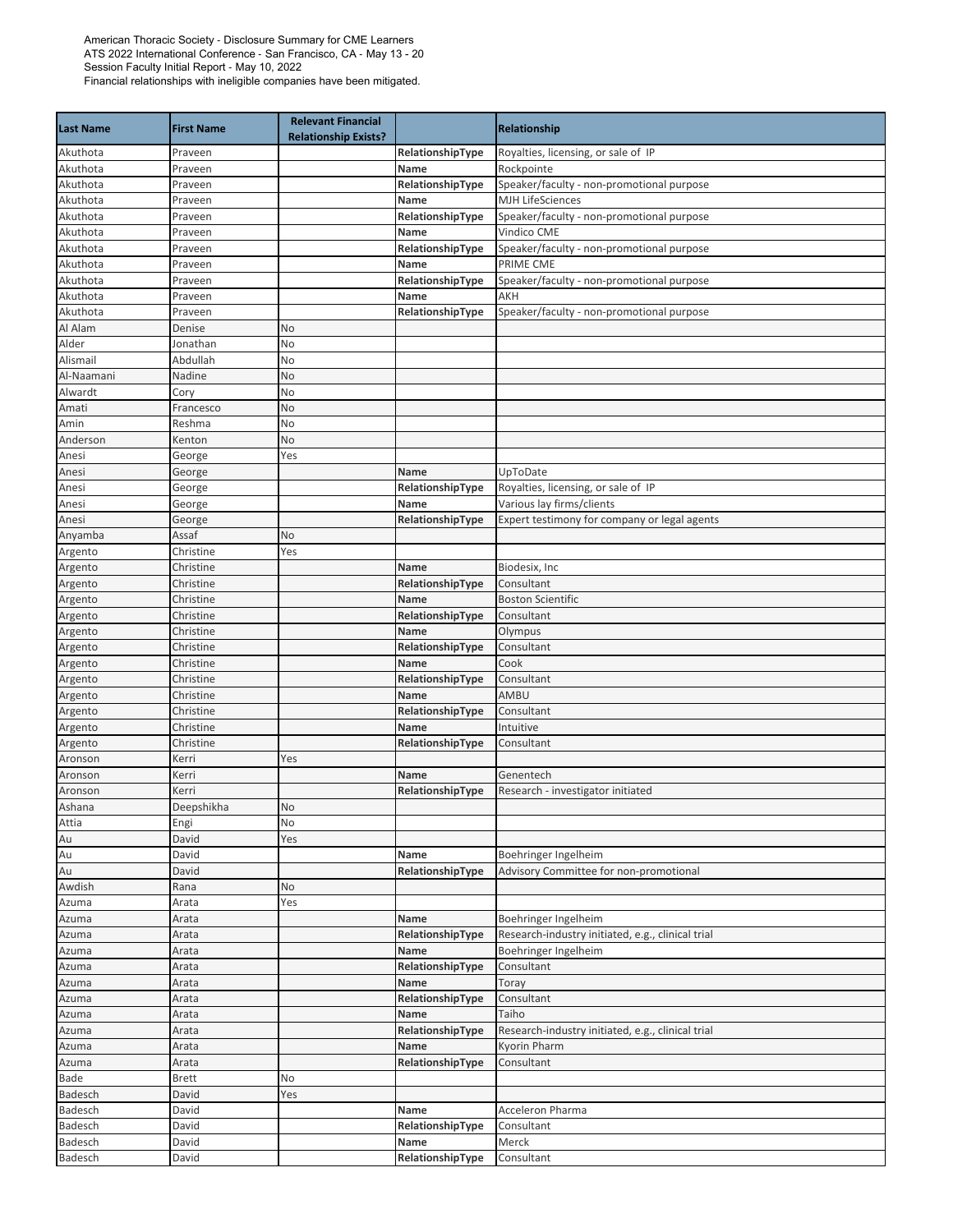| <b>Last Name</b>                   | <b>First Name</b> | <b>Relevant Financial</b><br><b>Relationship Exists?</b> |                          | Relationship                                                                   |
|------------------------------------|-------------------|----------------------------------------------------------|--------------------------|--------------------------------------------------------------------------------|
| Badesch                            | David             |                                                          | Name                     | Pfizer                                                                         |
| Badesch                            | David             |                                                          | RelationshipType         | Consultant                                                                     |
| Badesch                            | David             |                                                          | Name                     | Bayer                                                                          |
| Badesch                            | David             |                                                          | RelationshipType         | Consultant                                                                     |
| Badesch                            | David             |                                                          | Name                     | Arena/United Therapeutics                                                      |
| Badesch                            | David             |                                                          | RelationshipType         | Consultant                                                                     |
| Badesch                            | David             |                                                          | Name                     | <b>Altavant Sciences</b>                                                       |
| Badesch                            | David             |                                                          | RelationshipType         | Consultant                                                                     |
| <b>Badesch</b>                     | David             |                                                          | Name                     | <b>Acceleron Pharma</b>                                                        |
| Badesch                            | David<br>David    |                                                          | RelationshipType<br>Name | Research-industry initiated, e.g., clinical trial                              |
| Badesch<br><b>Badesch</b>          | David             |                                                          | RelationshipType         | Merck<br>Research-industry initiated, e.g., clinical trial                     |
| Badesch                            | David             |                                                          | Name                     | <b>Altavant Sciences</b>                                                       |
| Badesch                            | David             |                                                          | RelationshipType         | Research-industry initiated, e.g., clinical trial                              |
| Badesch                            | David             |                                                          | Name                     | Arena/United Therapeutics                                                      |
| Badesch                            | David             |                                                          | RelationshipType         | Research-industry initiated, e.g., clinical trial                              |
| Badesch                            | David             |                                                          | Name                     | Actelion                                                                       |
| Badesch                            | David             |                                                          | RelationshipType         | Research-industry initiated, e.g., clinical trial                              |
| Badesch                            | David             |                                                          | Name                     | Johnson & Johnson                                                              |
| Badesch                            | David             |                                                          | RelationshipType         | Financial stake, e.g., stocks, options, business owner                         |
| Badesch                            | David             |                                                          | Name                     | Belleraphon/Ikaria                                                             |
| Badesch                            | David             |                                                          | RelationshipType         | Research-industry initiated, e.g., clinical trial                              |
| <b>Badulak</b>                     | Jenelle           | No                                                       |                          |                                                                                |
| Bain                               | Sarah             | No                                                       |                          |                                                                                |
| Baker                              | Jonathan          | No                                                       |                          |                                                                                |
| <b>Balmes</b>                      | John              | Yes                                                      |                          |                                                                                |
| <b>Balmes</b>                      | John              |                                                          | Name                     | California Air Resources Board                                                 |
| <b>Balmes</b>                      | John              |                                                          | RelationshipType         | Employee                                                                       |
| Bandyopadhyay                      | Anuja             | No                                                       |                          |                                                                                |
| Barbera                            | Joan              | Yes                                                      |                          |                                                                                |
| Barbera                            | Joan              |                                                          | Name                     | Janssen-Cilag                                                                  |
| Barbera                            | Joan              |                                                          | RelationshipType         | Advisory Committee for non-promotional                                         |
| <b>Barbera</b>                     | Joan              |                                                          | Name                     | Janssen-Cilag                                                                  |
| Barbera                            | Joan              |                                                          | RelationshipType         | Speaker/faculty - non-promotional purpose                                      |
| Barbera                            | Joan              |                                                          | Name                     | <b>Acceleron Pharma</b>                                                        |
| Barbera                            | Joan              |                                                          | RelationshipType         | Advisory Committee for non-promotional                                         |
| Barbera                            | Joan              |                                                          | Name                     | Merck Sharp & Dome                                                             |
| Barbera                            | Joan              |                                                          | RelationshipType         | Advisory Committee for non-promotional                                         |
| <b>Barbera</b>                     | Joan              |                                                          | Name                     | Merck Sharp & Dome                                                             |
| Barbera                            | Joan              |                                                          | RelationshipType         | Speaker/faculty - non-promotional purpose                                      |
| Barbera                            | Joan              |                                                          | Name                     | Ferrer Internaitional                                                          |
| <b>Barbera</b>                     | Joan              |                                                          | RelationshipType         | Advisory Committee for non-promotional                                         |
| Barbera                            | Joan              |                                                          | Name                     | Ferrer International                                                           |
| Barbera                            | loan              |                                                          | RelationshipType         | Speaker/faculty - non-promotional purpose                                      |
| Barrett                            | Nora              | Yes                                                      |                          |                                                                                |
| Barrett                            | Nora              |                                                          | Name                     | Regeneron                                                                      |
| Barrett                            | Nora              |                                                          | RelationshipType         | Consultant                                                                     |
| Barrett                            | Nora              |                                                          | Name                     | Biohaven                                                                       |
| Barrett                            | Nora              |                                                          | RelationshipType         | Consultant                                                                     |
| <b>Bartlett</b>                    | Susan             | Yes                                                      |                          |                                                                                |
| <b>Bartlett</b>                    | Susan             |                                                          | Name                     | Organon                                                                        |
| <b>Bartlett</b>                    | Susan             |                                                          | RelationshipType         | Consultant                                                                     |
| <b>Bartlett</b>                    | Susan             |                                                          | Name                     | Pfizer                                                                         |
| <b>Bartlett</b>                    | Susan             |                                                          | RelationshipType         | Consultant                                                                     |
| <b>Bartlett</b>                    | Susan             |                                                          | Name                     | Janssen Inc.                                                                   |
| <b>Bartlett</b>                    | Susan             |                                                          | RelationshipType         | Consultant                                                                     |
| <b>Bartlett</b>                    | Susan             |                                                          | Name                     | American College of Rheumatology                                               |
| <b>Bartlett</b>                    | Susan             |                                                          | RelationshipType         | Advisory Committee for non-promotional                                         |
| <b>Bartlett</b>                    | Susan             |                                                          | Name                     | <b>PROMIS Health Org</b>                                                       |
| <b>Bartlett</b>                    | Susan             |                                                          | RelationshipType         | Advisory Committee for non-promotional                                         |
| <b>Bartlett</b><br><b>Bartlett</b> | Susan             |                                                          | Name                     | Arthritis Health Professionals Assoc<br>Advisory Committee for non-promotional |
| <b>Bartlett</b>                    | Susan             |                                                          | RelationshipType<br>Name | Sandoz                                                                         |
|                                    | Susan             |                                                          | RelationshipType         |                                                                                |
| <b>Bartlett</b>                    | Susan             |                                                          |                          | Speaker/faculty - non-promotional purpose                                      |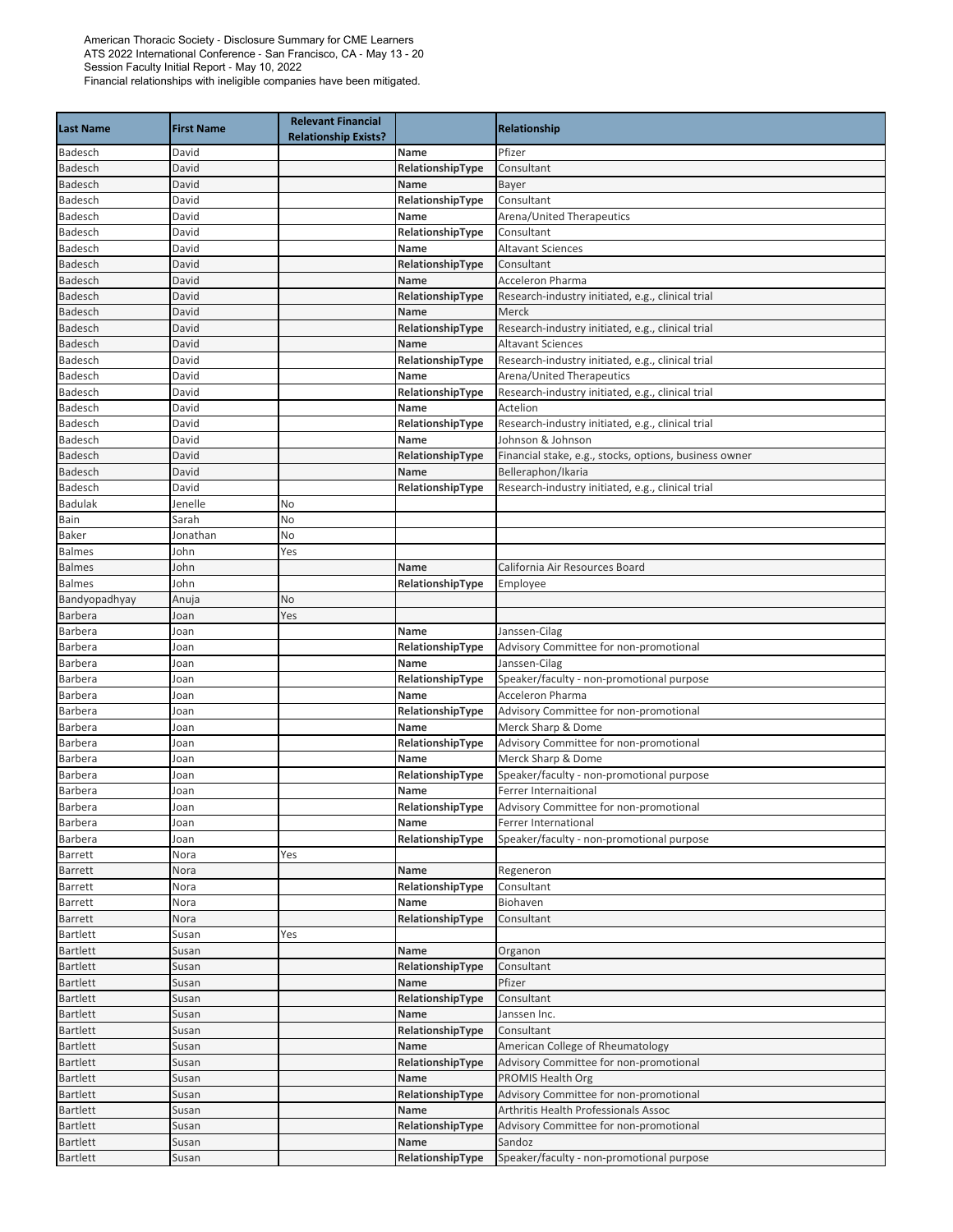| <b>Last Name</b>       | <b>First Name</b>  | <b>Relevant Financial</b><br><b>Relationship Exists?</b> |                          | <b>Relationship</b>                                       |
|------------------------|--------------------|----------------------------------------------------------|--------------------------|-----------------------------------------------------------|
| Bartlett               | Susan              |                                                          | Name                     | Amgen                                                     |
| <b>Bartlett</b>        | Susan              |                                                          | RelationshipType         | Speaker/faculty - non-promotional purpose                 |
| Bayram                 | Hasan              | No                                                       |                          |                                                           |
| <b>Beck</b>            | James              | No                                                       |                          |                                                           |
| <b>Behrsing</b>        | Holger             | Yes                                                      |                          |                                                           |
| <b>Behrsing</b>        | Holger             |                                                          | Name                     | Institute for In Vitro Sciences, IIVS                     |
| <b>Behrsing</b>        | Holger             |                                                          | RelationshipType         | Employee                                                  |
| <b>Beitler</b>         | Jeremy             | Yes                                                      |                          |                                                           |
| <b>Beitler</b>         | Jeremy             |                                                          | Name                     | Sedana Medical                                            |
| Beitler                | Jeremy             |                                                          | RelationshipType         | Research-industry initiated, e.g., clinical trial         |
| <b>Beitler</b>         | Jeremy             |                                                          | Name                     | <b>Hamilton Medical</b>                                   |
| <b>Beitler</b>         | Jeremy             |                                                          | RelationshipType         | Research-industry initiated, e.g., clinical trial         |
| <b>Beitler</b>         | Jeremy             |                                                          | Name                     | <b>Biomarck Pharmaceuticals</b>                           |
| <b>Beitler</b>         | Jeremy             |                                                          | RelationshipType         | Advisory Committee for non-promotional                    |
| <b>Benditt</b>         | Joshua             | Yes                                                      |                          |                                                           |
| <b>Benditt</b>         | Joshua             |                                                          | Name                     | Ventec LifeSytems                                         |
| <b>Benditt</b>         | Joshua             |                                                          | RelationshipType         | Consultant                                                |
| <b>Benditt</b>         | Joshua             |                                                          | Name                     | Lung Pacer                                                |
| <b>Benditt</b>         | Joshua             |                                                          | RelationshipType         | Advisory Committee for non-promotional                    |
| Bernstein              | Elana              | Yes                                                      |                          |                                                           |
| Bernstein              | Elana<br>Elana     |                                                          | Name                     | Boehringer Ingelheim<br>Research - investigator initiated |
| Bernstein<br>Bernstein | Elana              |                                                          | RelationshipType<br>Name | Boehringer Ingelheim                                      |
| Bernstein              | Elana              |                                                          | RelationshipType         | Consultant                                                |
| Bernstein              | Elana              |                                                          | Name                     | Pfizer                                                    |
| Bernstein              | Elana              |                                                          | RelationshipType         | Research - investigator initiated                         |
| Bhargava               | Maneesh            | No                                                       |                          |                                                           |
| <b>Bhatt</b>           | Surya              | Yes                                                      |                          |                                                           |
| <b>Bhatt</b>           | Surya              |                                                          | Name                     | Boehringer Ingelheim                                      |
| <b>Bhatt</b>           | Surya              |                                                          | RelationshipType         | Speaker/faculty - non-promotional purpose                 |
| Bhatt                  | Surya              |                                                          | Name                     | Boehringer Ingelheim                                      |
| <b>Bhatt</b>           | Surya              |                                                          | RelationshipType         | Advisory Committee for non-promotional                    |
| <b>Bhatt</b>           | Surya              |                                                          | Name                     | Sanofi/Regeneron                                          |
| <b>Bhatt</b>           | Surya              |                                                          | RelationshipType         | Advisory Committee for non-promotional                    |
| <b>Bhatt</b>           | Surya              |                                                          | Name                     | Sanofi/Regeneron                                          |
| <b>Bhatt</b>           | Surya              |                                                          | RelationshipType         | Consultant                                                |
| <b>Bhatt</b>           | Surya              |                                                          | Name                     | IntegrityCE                                               |
| <b>Bhatt</b>           | Surya              |                                                          | RelationshipType         | Consultant                                                |
| Bhattacharya           | Mallar             | No                                                       |                          |                                                           |
| <b>Birring</b>         | Surinder           | Yes                                                      |                          |                                                           |
| <b>Birring</b>         | Surinder           |                                                          | Name                     | <b>KBILD PRO</b>                                          |
| Birring                | Surinder           |                                                          | RelationshipType         | Royalties, licensing, or sale of IP                       |
| Birring                | Surinder           |                                                          | Name                     | Boehringer Ingelheim                                      |
| <b>Birring</b>         | Surinder           |                                                          | RelationshipType         | Consultant                                                |
| Blackwell              | Lauren             | No                                                       |                          |                                                           |
| Blackwell              | Timothy            | Yes                                                      |                          |                                                           |
| Blackwell<br>Blackwell | Timothy            |                                                          | Name<br>RelationshipType | Boehringer Ingelheim<br>Research - investigator initiated |
| Blackwell              | Timothy<br>Timothy |                                                          | Name                     | Morphic                                                   |
| Blackwell              | Timothy            |                                                          | RelationshipType         | Research - investigator initiated                         |
| Blackwell              | Timothy            |                                                          | Name                     | Boehringer Ingelheim                                      |
| Blackwell              | Timothy            |                                                          | RelationshipType         | Consultant                                                |
| Blackwell              | Timothy            |                                                          | Name                     | <b>Bristol Myers Squibb</b>                               |
| Blackwell              | Timothy            |                                                          | RelationshipType         | Research - investigator initiated                         |
| Blackwell              | Timothy            |                                                          | Name                     | <b>Pliant Therapeutics</b>                                |
| Blackwell              | Timothy            |                                                          | RelationshipType         | Consultant                                                |
| Blackwell              | Timothy            |                                                          | Name                     | Janssen Inc.                                              |
| Blackwell              | Timothy            |                                                          | RelationshipType         | Consultant                                                |
| Bleck                  | Thomas             | Yes                                                      |                          |                                                           |
| Bleck                  | Thomas             |                                                          | Name                     | <b>SAGE Corporation</b>                                   |
| Bleck                  | Thomas             |                                                          | RelationshipType         | Data Safety and Monitoring Board                          |
| <b>Bleck</b>           | Thomas             |                                                          | Name                     | Marinus Pharmaceuticals                                   |
| Bleck                  | Thomas             |                                                          | RelationshipType         | Data Safety and Monitoring Board                          |
| Bleck                  | Thomas             |                                                          | Name                     | Ceribell                                                  |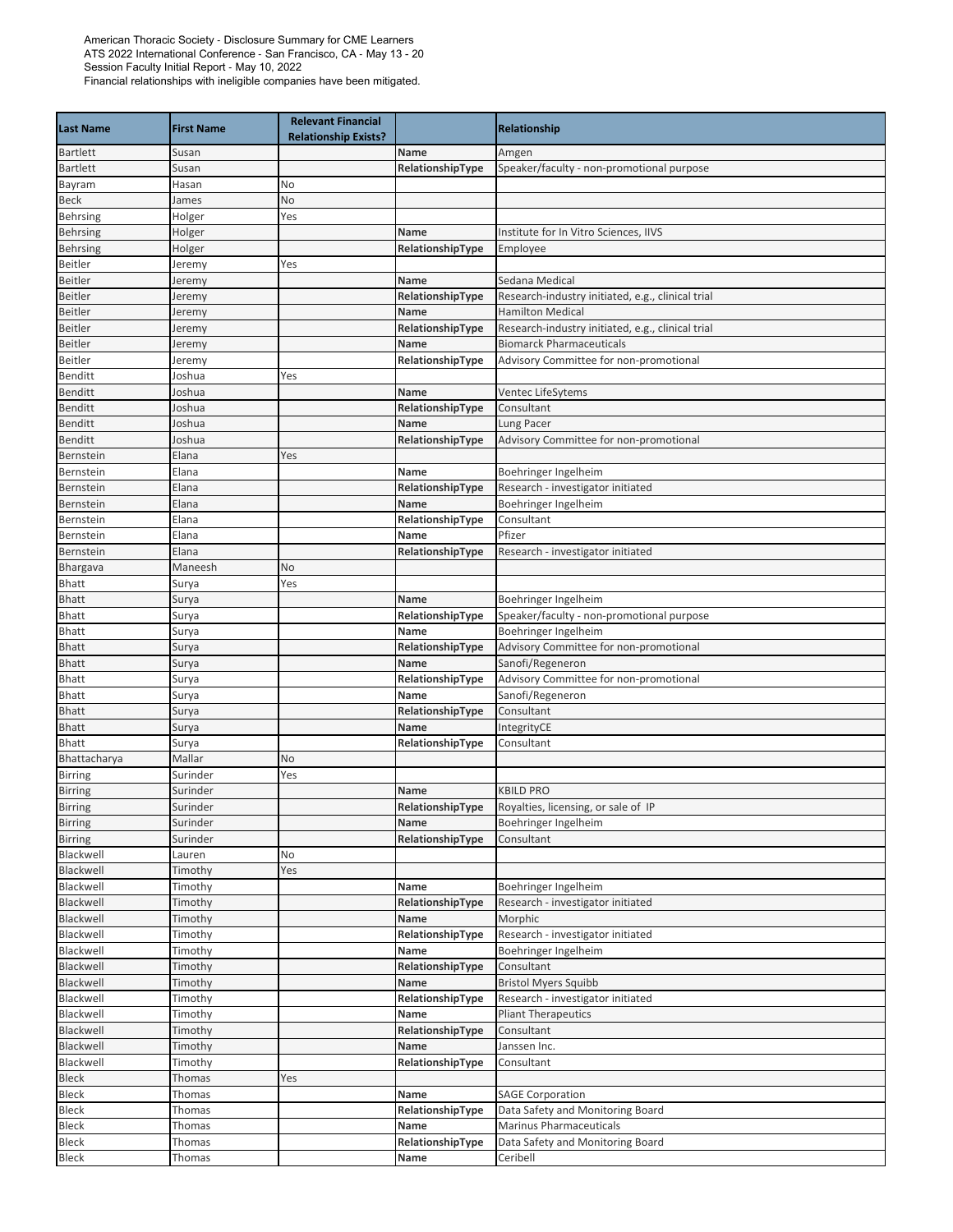| <b>Last Name</b>          | <b>First Name</b> | <b>Relevant Financial</b><br><b>Relationship Exists?</b> |                          | Relationship                                           |
|---------------------------|-------------------|----------------------------------------------------------|--------------------------|--------------------------------------------------------|
| <b>Bleck</b>              | Thomas            |                                                          | RelationshipType         | Consultant                                             |
| Bojanowski                | Christine         | Yes                                                      |                          |                                                        |
| Bojanowski                | Christine         |                                                          | Name                     | Phylaxis Bioscience, LLC                               |
| Bojanowski                | Christine         |                                                          | RelationshipType         | Consultant                                             |
| Bomberger                 | Jennifer          | No                                                       |                          |                                                        |
| Bon                       | Jessica           | No                                                       |                          |                                                        |
| <b>Borok</b>              | Zea               | No                                                       |                          |                                                        |
| Bos                       | Lieuwe            | Yes                                                      |                          |                                                        |
| Bos                       | Lieuwe            |                                                          | Name                     | <b>Health Holland</b>                                  |
| Bos                       | Lieuwe            |                                                          | RelationshipType         | Research - investigator initiated                      |
| Bos                       | Lieuwe            |                                                          | Name                     | Innovative Medicine Initiative                         |
| Bos                       | Lieuwe            |                                                          | RelationshipType         | Research - investigator initiated                      |
| Bos                       | Lieuwe            |                                                          | Name                     | Longfonds                                              |
| Bos                       | Lieuwe            |                                                          | RelationshipType<br>Name | Research - investigator initiated<br>ZonMW             |
| Bos                       | Lieuwe<br>Lieuwe  |                                                          |                          |                                                        |
| Bos<br>Bos                | Lieuwe            |                                                          | RelationshipType<br>Name | Research - investigator initiated<br>Santhera          |
| Bos                       | Lieuwe            |                                                          | RelationshipType         | Research-industry initiated, e.g., clinical trial      |
| Bos                       | Lieuwe            |                                                          | Name                     | Sobi                                                   |
| Bos                       | Lieuwe            |                                                          | RelationshipType         | Advisory Committee for non-promotional                 |
| Bos                       | Lieuwe            |                                                          | Name                     | Scailyte                                               |
| Bos                       | Lieuwe            |                                                          | RelationshipType         | Advisory Committee for non-promotional                 |
| <b>Bose</b>               | Sonali            | No                                                       |                          |                                                        |
| Boyer                     | Debra             | No                                                       |                          |                                                        |
| <b>Brandsma</b>           | Corry-Anke        | Yes                                                      |                          |                                                        |
| <b>Brandsma</b>           | Corry-Anke        |                                                          | Name                     | Genentech                                              |
| <b>Brandsma</b>           | Corry-Anke        |                                                          | RelationshipType         | Research - investigator initiated                      |
| Branson                   | Richard           | Yes                                                      |                          |                                                        |
| Branson                   | Richard           |                                                          | Name                     | Lung Pacer                                             |
| <b>Branson</b>            | Richard           |                                                          | RelationshipType         | Advisory Committee for non-promotional                 |
| <b>Branson</b>            | Richard           |                                                          | Name                     | <b>Engineered Medical Systems</b>                      |
| Branson                   | Richard           |                                                          | RelationshipType         | Consultant                                             |
| <b>Branson</b>            | Richard           |                                                          | Name                     | Ventec LifeSytems                                      |
| <b>Branson</b>            | Richard           |                                                          | RelationshipType         | Financial stake, e.g., stocks, options, business owner |
| Brewington                | John              | No                                                       |                          |                                                        |
| <b>Brigham</b>            | Emily             | No                                                       |                          |                                                        |
| Britt                     | Rodney            | No                                                       |                          |                                                        |
| Britto-Leon               | Clemente          | No                                                       |                          |                                                        |
| <b>Broaddus</b>           | Courtney          | No                                                       |                          |                                                        |
| Brown                     | Crystal           | No                                                       |                          |                                                        |
| Brown<br><b>Brusselle</b> | Jeanette<br>Guy   | No<br>Yes                                                |                          |                                                        |
| <b>Brusselle</b>          | Guy               |                                                          | Name                     | AstraZeneca                                            |
| <b>Brusselle</b>          | Guy               |                                                          | RelationshipType         | Advisory Committee for non-promotional                 |
| <b>Brusselle</b>          | Guy               |                                                          | Name                     | Chiesi                                                 |
| <b>Brusselle</b>          | Guy               |                                                          | RelationshipType         | Speaker/faculty - non-promotional purpose              |
| <b>Brusselle</b>          | Guy               |                                                          | Name                     | GlaxoSmithKline                                        |
| <b>Brusselle</b>          | Guy               |                                                          | RelationshipType         | Advisory Committee for non-promotional                 |
| <b>Brusselle</b>          | Guy               |                                                          | Name                     | Sanofi                                                 |
| <b>Brusselle</b>          | Guy               |                                                          | RelationshipType         | Advisory Committee for non-promotional                 |
| <b>Brusselle</b>          | Guy               |                                                          | Name                     | Merck Sharp & Dome                                     |
| <b>Brusselle</b>          | Guy               |                                                          | RelationshipType         | Research - investigator initiated                      |
| <b>Brusselle</b>          | Guy               |                                                          | Name                     | Boehringer Ingelheim                                   |
| <b>Brusselle</b>          | Guy               |                                                          | RelationshipType         | Advisory Committee for non-promotional                 |
| <b>Bryant-Stephens</b>    | Tyra              | No                                                       |                          |                                                        |
| Buchbinder                | Mara              | No                                                       |                          |                                                        |
| Buchman                   | Timothy           | Yes                                                      |                          |                                                        |
| Buchman                   | Timothy           |                                                          | Name                     | <b>NIAID</b>                                           |
| Buchman                   | Timothy           |                                                          | RelationshipType         | Data Safety and Monitoring Board                       |
| Buchman                   | Timothy           |                                                          | Name                     | <b>ACTIV</b>                                           |
| Buchman                   | Timothy           |                                                          | RelationshipType         | Advisory Committee for non-promotional                 |
| Buchman                   | Timothy           |                                                          | Name                     | <b>BARDA</b>                                           |
| Buchman                   | Timothy           |                                                          | RelationshipType         | Employee                                               |
| Buchman                   | Timothy           |                                                          | Name                     | SCCM                                                   |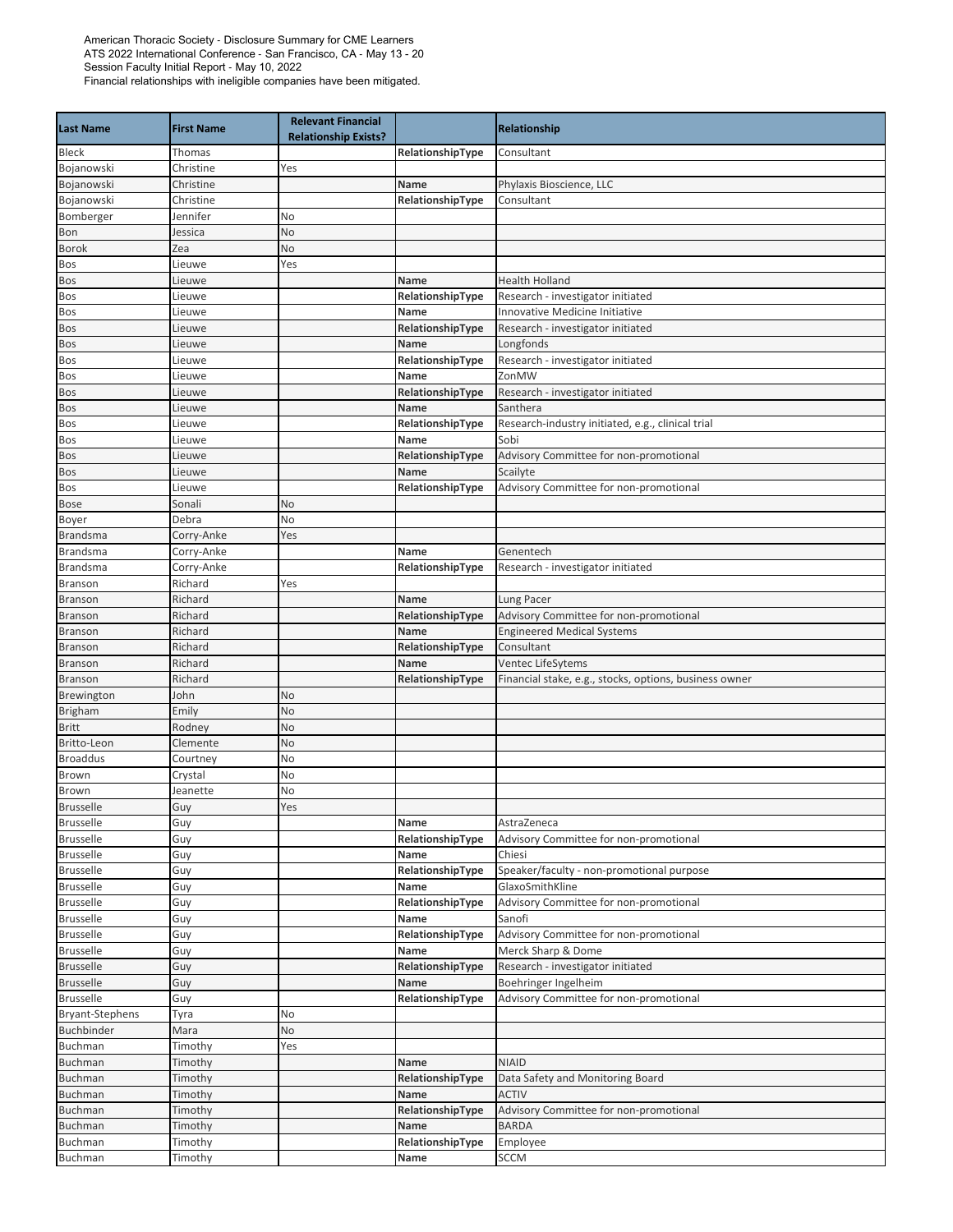| <b>Last Name</b>       | <b>First Name</b>       | <b>Relevant Financial</b><br><b>Relationship Exists?</b> |                  | Relationship                                               |
|------------------------|-------------------------|----------------------------------------------------------|------------------|------------------------------------------------------------|
| Buchman                | Timothy                 |                                                          | RelationshipType | Advisory Committee for non-promotional                     |
| <b>Budev</b>           | Marie                   | No                                                       |                  |                                                            |
| <b>Budinger</b>        | Scott                   | No                                                       |                  |                                                            |
| <b>Burgess</b>         | Janette                 | Yes                                                      |                  |                                                            |
| <b>Burgess</b>         | Janette                 |                                                          | Name             | Boehringer Ingelheim                                       |
| <b>Burgess</b>         | Janette                 |                                                          | RelationshipType | Research - investigator initiated                          |
| <b>Burgess</b>         | Janette                 |                                                          | <b>Name</b>      | <b>Pieris Pharmaceutical</b>                               |
| <b>Burgess</b>         | Janette                 |                                                          | RelationshipType | Research-industry initiated, e.g., clinical trial          |
| <b>Burgess</b>         | Janette                 |                                                          | Name             | Dutch organization for health research and care innovation |
| <b>Burgess</b>         | Janette                 |                                                          | RelationshipType | Research - investigator initiated                          |
| <b>Burgess</b>         | Janette                 |                                                          | Name             | Dutch organization for health research and care innovation |
| <b>Burgess</b>         | Janette                 |                                                          | RelationshipType | Research - investigator initiated                          |
| <b>Burgess</b>         | Janette                 |                                                          | Name             | Netherlands Respiratory Society                            |
| <b>Burgess</b>         | Janette                 |                                                          | RelationshipType | Advisory Committee for non-promotional                     |
| <b>Burgess</b>         | Janette                 |                                                          | Name             | Netherlands Matrix Biology society                         |
| <b>Burgess</b>         | Janette                 |                                                          | RelationshipType | Advisory Committee for non-promotional                     |
| <b>Burgess</b>         | Janette                 |                                                          | Name             | <b>Scientific Reports</b>                                  |
| <b>Burgess</b>         | Janette                 |                                                          | RelationshipType | Advisory Committee for non-promotional                     |
| <b>Burgess</b>         | Janette                 |                                                          | Name             | Pharmacology and Therapeutics                              |
| <b>Burgess</b>         | Janette                 |                                                          | RelationshipType | Advisory Committee for non-promotional                     |
| <b>Burgess</b>         | Janette                 |                                                          | Name             | AJP Lung                                                   |
| <b>Burgess</b>         | Janette                 |                                                          | RelationshipType | Advisory Committee for non-promotional                     |
| <b>Burk</b>            | Rebecca                 | No                                                       |                  |                                                            |
| <b>Burkart</b><br>Cade | Kristin<br><b>Brian</b> | No<br>No                                                 |                  |                                                            |
| Cahill                 | Katherine               | Yes                                                      |                  |                                                            |
| Cahill                 | Katherine               |                                                          | Name             | Novartis                                                   |
| Cahill                 | Katherine               |                                                          | RelationshipType | Advisory Committee for non-promotional                     |
| Cahill                 | Katherine               |                                                          | Name             | <b>Third Harmonic</b>                                      |
| Cahill                 | Katherine               |                                                          | RelationshipType | Consultant                                                 |
| Cahill                 | Katherine               |                                                          | Name             | <b>Blueprint Medicines</b>                                 |
| Cahill                 | Katherine               |                                                          | RelationshipType | Advisory Committee for non-promotional                     |
| Cahill                 | Katherine               |                                                          | Name             | GlaxoSmithKline                                            |
| Cahill                 | Katherine               |                                                          | RelationshipType | Advisory Committee for non-promotional                     |
| Cahill                 | Katherine               |                                                          | Name             | Sanofi Pasteur                                             |
| Cahill                 | Katherine               |                                                          | RelationshipType | Advisory Committee for non-promotional                     |
| Cahill                 | Katherine               |                                                          | Name             | Genentech                                                  |
| Cahill                 | Katherine               |                                                          | RelationshipType | Advisory Committee for non-promotional                     |
| Cahill                 | Katherine               |                                                          | Name             | Sanofi                                                     |
| Cahill                 | Katherine               |                                                          | RelationshipType | Advisory Committee for non-promotional                     |
| Cahill                 | Katherine               |                                                          | Name             | <b>Ribon Therapeutics</b>                                  |
| Cahill                 | Katherine               |                                                          | RelationshipType | Consultant                                                 |
| Cahill                 | Katherine               |                                                          | Name             | Verantos                                                   |
| Cahill                 | Katherine               |                                                          | RelationshipType | Consultant                                                 |
| Cahill                 | Katherine               |                                                          | Name             | AstraZeneca                                                |
| Cahill                 | Katherine               |                                                          | RelationshipType | Advisory Committee for non-promotional                     |
| Cahill                 | Katherine               |                                                          | Name             | Novo Nordisk                                               |
| Cahill                 | Katherine               |                                                          | RelationshipType | Research - investigator initiated                          |
| Callahan               | Sean                    | Yes                                                      |                  |                                                            |
| Callahan               | Sean                    |                                                          | Name             | Boehringer Ingelheim                                       |
| Callahan               | Sean                    |                                                          | RelationshipType | Advisory Committee for non-promotional                     |
| Callahan               | Sean                    |                                                          | Name             | <b>IQVIA</b>                                               |
| Callahan               | Sean                    |                                                          | RelationshipType | Data Safety and Monitoring Board                           |
| Callahan-Lyon          | Priscilla               | No                                                       |                  |                                                            |
| Camac                  | Erin                    | No                                                       |                  |                                                            |
| Camoretti-Mercado      | Blanca                  | No                                                       |                  |                                                            |
| Camp                   | Pat                     | No                                                       |                  |                                                            |
| Cao                    | Michelle                | No                                                       |                  |                                                            |
| Carfi                  | Andrea                  | No                                                       |                  |                                                            |
| Carlsten               | Christopher             | No                                                       |                  |                                                            |
| Carmona                | Hugo                    | No                                                       |                  |                                                            |
| Carmona Porquera       | Eva                     | No                                                       |                  |                                                            |
| Carr                   | Jason                   | No                                                       |                  |                                                            |
| Carter-Harris          | Lisa                    | No                                                       |                  |                                                            |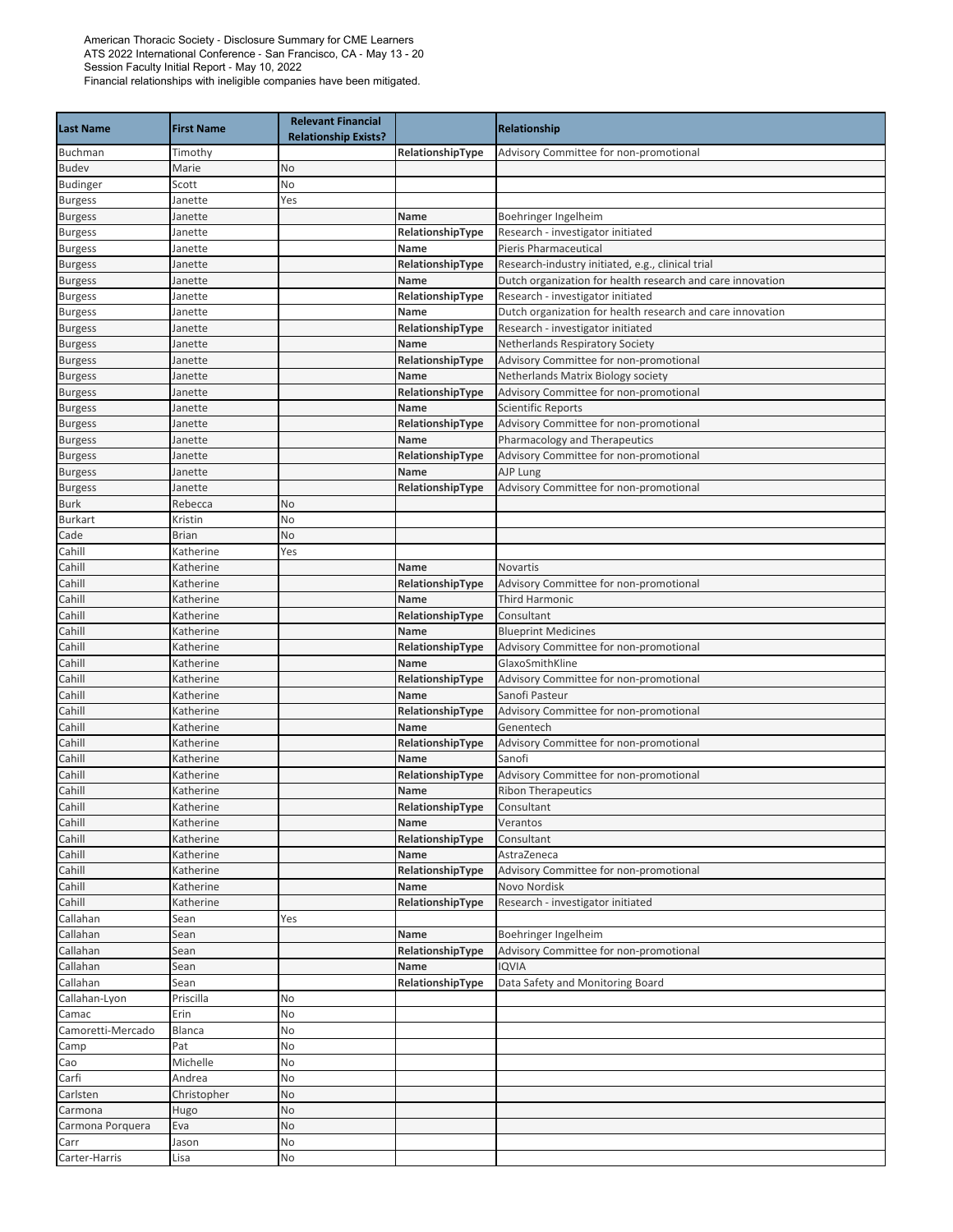| <b>Last Name</b> | <b>First Name</b> | <b>Relevant Financial</b><br><b>Relationship Exists?</b> |                  | Relationship                                               |
|------------------|-------------------|----------------------------------------------------------|------------------|------------------------------------------------------------|
| Casey            | Alicia            | Yes                                                      |                  |                                                            |
| Casey            | Alicia            |                                                          | Name             | State of MA                                                |
| Casey            | Alicia            |                                                          | RelationshipType | Advisory Committee for non-promotional                     |
| Casey            | Alicia            |                                                          | Name             | Plaintiff Steering Committee for Litigation Involving JUUL |
| Casey            | Alicia            |                                                          | RelationshipType | Consultant                                                 |
| Cattamanchi      | Adithya           | No                                                       |                  |                                                            |
| Caverly          | Lindsay           | No                                                       |                  |                                                            |
| Celedon          | Juan              | Yes                                                      |                  |                                                            |
| Celedon          | Juan              |                                                          | Name             | Merck                                                      |
| Celedon          | Juan              |                                                          | RelationshipType | Other transfers of value (e.g., drugs, devices)            |
| Chang            | Ching-Fei         | No                                                       |                  |                                                            |
| Channick         | Colleen           | No                                                       |                  |                                                            |
| Chapman          | Helena            | No                                                       |                  |                                                            |
| Checkley         | William           | No                                                       |                  |                                                            |
| Cheng            | George            | Yes                                                      |                  |                                                            |
| Cheng            | George            |                                                          | <b>Name</b>      | Intuitive                                                  |
| Cheng            | George            |                                                          | RelationshipType | Consultant                                                 |
| Cheng            | George            |                                                          | Name             | <b>Boston Scientific</b>                                   |
| Cheng            | George            |                                                          | RelationshipType | Consultant                                                 |
| Cheng            | George            |                                                          | Name             | <b>SERPEX</b>                                              |
| Cheng            | George            |                                                          | RelationshipType | Consultant                                                 |
| Cheng            | George            |                                                          | Name             | Biodesix, Inc                                              |
| Cheng            | George            |                                                          | RelationshipType | Advisory Committee for non-promotional                     |
| Cheng            | George            |                                                          | Name             | <b>COOKS</b>                                               |
| Cheng            | George            |                                                          | RelationshipType | Speaker/faculty - promotional purpose                      |
| Cheng            | George            |                                                          | Name             | Medtronic                                                  |
| Cheng            | George            |                                                          | RelationshipType | Consultant                                                 |
| Cheng            | George            |                                                          | Name             | Prolean                                                    |
| Cheng            | George            |                                                          | RelationshipType | Advisory Committee for non-promotional                     |
| Cheng            | George            |                                                          | Name             | Bodyvision                                                 |
| Cheng            | George            |                                                          | RelationshipType | Research - investigator initiated                          |
| Chesley          | Christopher       | No                                                       |                  |                                                            |
| Chew             | Ginger            | No                                                       |                  |                                                            |
| Chiarchiaro      | lared             | No                                                       |                  |                                                            |
| Cho              | Iosalyn           | Yes                                                      |                  |                                                            |
| Cho              | Iosalyn           |                                                          | Name             | NIH-NHLBI                                                  |
| Cho              | Iosalyn           |                                                          | RelationshipType | Research - investigator initiated                          |
| Cho              | losalyn           |                                                          | Name             | NIH-NIAID                                                  |
| Cho              | Josalyn           |                                                          | RelationshipType | Research - investigator initiated                          |
| Choi             | JiYeon            | No                                                       |                  |                                                            |
| Christenson      | Stephanie         | Yes                                                      |                  |                                                            |
| Christenson      | Stephanie         |                                                          | Name             | AstraZeneca                                                |
| Christenson      | Stephanie         |                                                          | RelationshipType | Consultant                                                 |
| Christenson      | Stephanie         |                                                          | Name             | GlaxoSmithKline                                            |
| Christenson      | Stephanie         |                                                          | RelationshipType | Advisory Committee for promotional purpose                 |
| Christenson      | Stephanie         |                                                          | Name             | Regeneron                                                  |
| Christenson      | Stephanie         |                                                          | RelationshipType | Advisory Committee for non-promotional                     |
| Christenson      | Stephanie         |                                                          | Name             | <b>Glenmark Pharmaceuticals</b>                            |
| Christenson      | Stephanie         |                                                          | RelationshipType | Advisory Committee for non-promotional                     |
| Christenson      | Stephanie         |                                                          | Name             | UpToDate                                                   |
| Christenson      | Stephanie         |                                                          | RelationshipType | Royalties, licensing, or sale of IP                        |
| Chu              | Hong Wei          | No                                                       |                  |                                                            |
| Chupp            | Geoffrey          | Yes                                                      |                  |                                                            |
| Chupp            | Geoffrey          |                                                          | Name             | GlaxoSmithKline                                            |
| Chupp            | Geoffrey          |                                                          | RelationshipType | Advisory Committee for promotional purpose                 |
| Chupp            | Geoffrey          |                                                          | Name             | AstraZeneca                                                |
| Chupp            | Geoffrey          |                                                          | RelationshipType | Advisory Committee for promotional purpose                 |
| Chupp            | Geoffrey          |                                                          | Name             | Amgen                                                      |
| Chupp            | Geoffrey          |                                                          | RelationshipType | Advisory Committee for promotional purpose                 |
| Chupp            | Geoffrey          |                                                          | Name             | Sanofi-Genzyme                                             |
| Chupp            | Geoffrey          |                                                          | RelationshipType | Speaker/faculty - promotional purpose                      |
| Chupp            | Geoffrey          |                                                          | Name             | Genentech                                                  |
| Chupp            | Geoffrey          |                                                          | RelationshipType | Advisory Committee for promotional purpose                 |
| Chupp            | Geoffrey          |                                                          | Name             | Regeneron                                                  |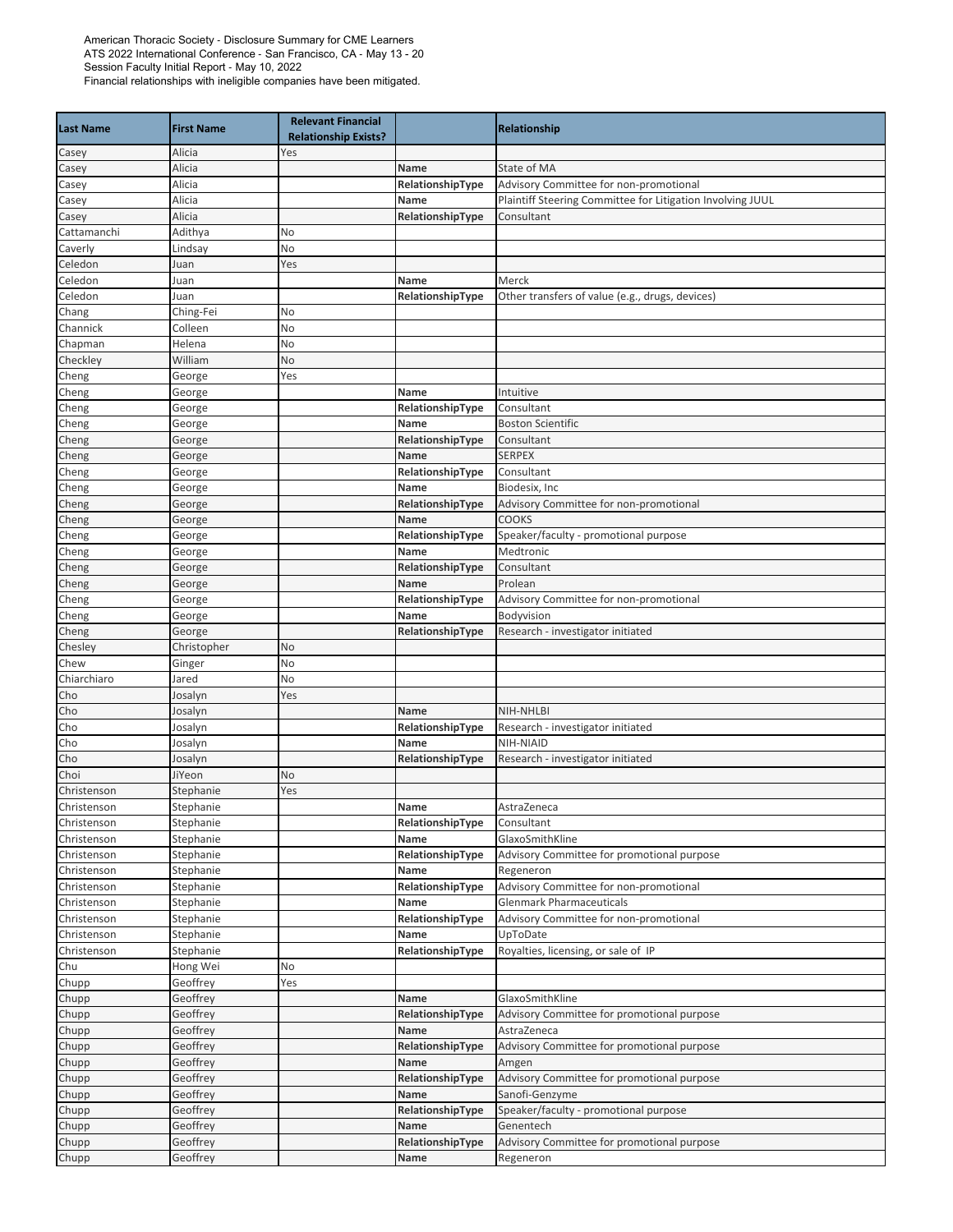| <b>Last Name</b>   | <b>First Name</b>  | <b>Relevant Financial</b><br><b>Relationship Exists?</b> |                          | <b>Relationship</b>                                                           |
|--------------------|--------------------|----------------------------------------------------------|--------------------------|-------------------------------------------------------------------------------|
| Chupp              | Geoffrey           |                                                          | RelationshipType         | Advisory Committee for promotional purpose                                    |
| Churpek            | Matthew            | Yes                                                      |                          |                                                                               |
| Churpek            | Matthew            |                                                          | Name                     | University of Chicago                                                         |
| Churpek            | Matthew            |                                                          | RelationshipType         | Intellectual property (IP) held - e.g., patent, copyright                     |
| Cicenia            | Joseph             | Yes                                                      |                          |                                                                               |
| Cicenia            | Joseph             |                                                          | Name                     | Ethicon                                                                       |
| Cicenia            | Joseph             |                                                          | RelationshipType         | Consultant                                                                    |
| Cicenia            | Joseph             |                                                          | Name                     | <b>Boston Scientific</b>                                                      |
| Cicenia            | Joseph             |                                                          | RelationshipType         | Consultant                                                                    |
| Cicenia            | Joseph             |                                                          | Name                     | LungVision                                                                    |
| Cicenia            | Joseph             |                                                          | RelationshipType         | Research - investigator initiated                                             |
| Clay               | Ryan               | No                                                       |                          |                                                                               |
| Cloonan<br>Cloonan | Suzanne<br>Suzanne | Yes                                                      | Name                     |                                                                               |
| Cloonan            | Suzanne            |                                                          | RelationshipType         | <b>European Respiratory Society</b><br>Advisory Committee for non-promotional |
| Cohen              | Alan               | No                                                       |                          |                                                                               |
| Cohen              | Keira              | Yes                                                      |                          |                                                                               |
| Cohen              | Keira              |                                                          | Name                     | Johnson & Johnson                                                             |
| Cohen              | Keira              |                                                          | RelationshipType         | Employee                                                                      |
| Cohen              | Keira              |                                                          | Name                     | Microbion                                                                     |
| Cohen              | Keira              |                                                          | RelationshipType         | Consultant                                                                    |
| Cohen              | Keira              |                                                          | Name                     | Paratek                                                                       |
| Cohen              | Keira              |                                                          | RelationshipType         | Advisory Committee for non-promotional                                        |
| Cohen              | Keira              |                                                          | Name                     | Insmed                                                                        |
| Cohen              | Keira              |                                                          | RelationshipType         | Consultant                                                                    |
| Cohen              | Keira              |                                                          | Name                     | Insmed                                                                        |
| Cohen              | Keira              |                                                          | RelationshipType         | Research-industry initiated, e.g., clinical trial                             |
| Cohen              | Keira              |                                                          | Name                     | HillRom                                                                       |
| Cohen              | Keira              |                                                          | RelationshipType         | Consultant                                                                    |
| Cohen              | Keira              |                                                          | Name                     | HillRom                                                                       |
| Cohen              | Keira              |                                                          | RelationshipType         | Research-industry initiated, e.g., clinical trial                             |
| Cohen              | Max                | No                                                       |                          |                                                                               |
| Collins            | <b>Bridget</b>     | Yes                                                      |                          |                                                                               |
| Collins            | <b>Bridget</b>     |                                                          | Name                     | Boehringer Ingelheim                                                          |
| Collins            | <b>Bridget</b>     |                                                          | RelationshipType         | Advisory Committee for non-promotional                                        |
| Combes             | Alain              | Yes                                                      |                          |                                                                               |
| Combes             | Alain              |                                                          | Name                     | <b>GETINGE</b>                                                                |
| Combes             | Alain              |                                                          | RelationshipType         | Speaker/faculty - non-promotional purpose                                     |
| Combes             | Alain              |                                                          | Name                     | <b>Baxter</b>                                                                 |
| Combes             | Alain              |                                                          | RelationshipType         | Speaker/faculty - non-promotional purpose                                     |
| Combes             | Alain              |                                                          | Name                     | <b>XENIOS</b>                                                                 |
| Combes             | Alain              |                                                          | RelationshipType         | Speaker/faculty - non-promotional purpose                                     |
| Conrad             | Douglas            | No                                                       |                          |                                                                               |
| Conrad             | Steven             | Yes                                                      |                          |                                                                               |
| Conrad             | Steven             |                                                          | Name<br>RelationshipType | ALung Technologies                                                            |
| Conrad<br>Cook     | Steven<br>Donald   | No                                                       |                          | Advisory Committee for non-promotional                                        |
| Cooke              | Colin              | No                                                       |                          |                                                                               |
| Cortese            | Rene               | No                                                       |                          |                                                                               |
| Costa              | Deena              | Yes                                                      |                          |                                                                               |
| Costa              | Deena              |                                                          | Name                     | agency for healthcare research and quality                                    |
| Costa              | Deena              |                                                          | RelationshipType         | Research - investigator initiated                                             |
| Costa              | Deena              |                                                          | Name                     | National Heart Lung and Blood Institute                                       |
| Costa              | Deena              |                                                          | RelationshipType         | Research - investigator initiated                                             |
| Costa              | Deena              |                                                          | Name                     | American Thoracic Society                                                     |
| Costa              | Deena              |                                                          | RelationshipType         | Research - investigator initiated                                             |
| Cottin             | Vincent            | Yes                                                      |                          |                                                                               |
| Cottin             | Vincent            |                                                          | Name                     | Boehringer Ingelheim                                                          |
| Cottin             | Vincent            |                                                          | RelationshipType         | Speaker/faculty - non-promotional purpose                                     |
| Cottin             | Vincent            |                                                          | Name                     | Boehringer Ingelheim                                                          |
| Cottin             | Vincent            |                                                          | RelationshipType         | Consultant                                                                    |
| Cottin             | Vincent            |                                                          | Name                     | Roche                                                                         |
| Cottin             | Vincent            |                                                          | RelationshipType         | Consultant                                                                    |
| Cottin             | Vincent            |                                                          | Name                     | Galapagos                                                                     |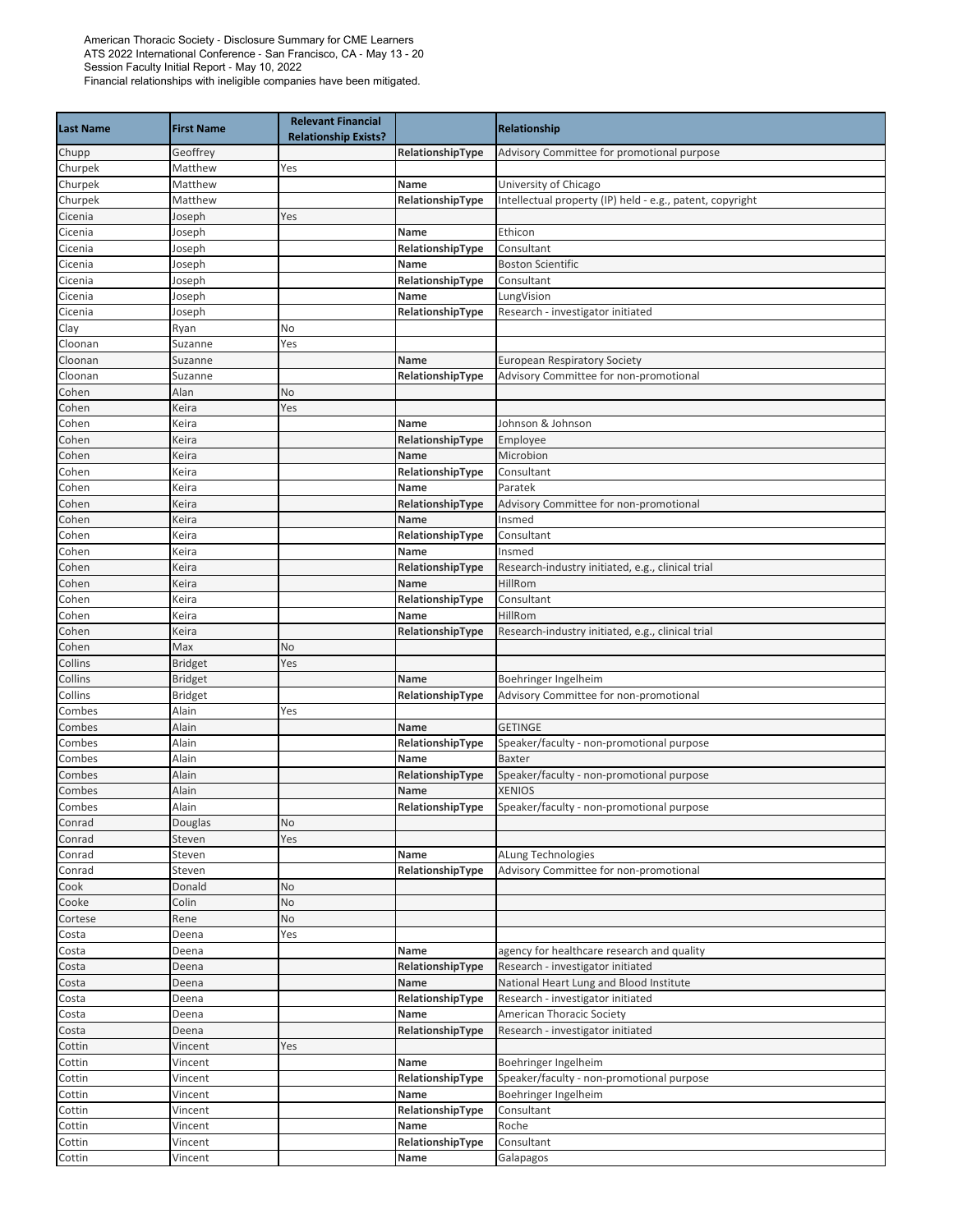| <b>Last Name</b>        | <b>First Name</b> | <b>Relevant Financial</b><br><b>Relationship Exists?</b> |                          | Relationship                                                                                 |
|-------------------------|-------------------|----------------------------------------------------------|--------------------------|----------------------------------------------------------------------------------------------|
| Cottin                  | Vincent           |                                                          | RelationshipType         | Data Safety and Monitoring Board                                                             |
| Cottin                  | Vincent           |                                                          | Name                     | Galecto                                                                                      |
| Cottin                  | Vincent           |                                                          | RelationshipType         | Data Safety and Monitoring Board                                                             |
| Cottin                  | Vincent           |                                                          | Name                     | Shionogi                                                                                     |
| Cottin                  | Vincent           |                                                          | RelationshipType         | Consultant                                                                                   |
| Cottin                  | Vincent           |                                                          | Name                     | Fibrogen                                                                                     |
| Cottin                  | Vincent           |                                                          | RelationshipType         | Data Safety and Monitoring Board                                                             |
| Cottin                  | Vincent           |                                                          | Name                     | RedX                                                                                         |
| Cottin                  | Vincent           |                                                          | RelationshipType         | Consultant                                                                                   |
| Cottin                  | Vincent           |                                                          | Name                     | Pure Tech                                                                                    |
| Cottin                  | Vincent           |                                                          | RelationshipType         | Consultant                                                                                   |
| Cottin                  | Vincent           |                                                          | Name                     | Celgene                                                                                      |
| Cottin                  | Vincent           |                                                          | RelationshipType         | Consultant                                                                                   |
| Courtenay-Mann          | Erica             | No                                                       |                          |                                                                                              |
| Covar                   | Ronina            | Yes                                                      |                          |                                                                                              |
| Covar                   | Ronina            |                                                          | Name                     | GlaxoSmithKline                                                                              |
| Covar                   | Ronina            |                                                          | RelationshipType         | Advisory Committee for non-promotional                                                       |
| Covar                   | Ronina            |                                                          | Name                     | GlaxoSmithKline                                                                              |
| Covar                   | Ronina            |                                                          | RelationshipType         | Research-industry initiated, e.g., clinical trial                                            |
| Covar                   | Ronina            |                                                          | Name                     | Avillon Bond                                                                                 |
| Covar                   | Ronina            |                                                          | RelationshipType         | Research-industry initiated, e.g., clinical trial<br>National Heart Lung and Blood Institute |
| Covar                   | Ronina            |                                                          | Name                     | Data Safety and Monitoring Board                                                             |
| Covar                   | Ronina            |                                                          | RelationshipType         |                                                                                              |
| Covar                   | Ronina<br>Ronina  |                                                          | Name<br>RelationshipType | National Heart Lung and Blood Institute                                                      |
| Covar<br>Covar          |                   |                                                          | Name                     | Research - investigator initiated<br>Cohero Health                                           |
|                         | Ronina<br>Ronina  |                                                          |                          | Consultant                                                                                   |
| Covar<br>Covar          | Ronina            |                                                          | RelationshipType<br>Name | American Lung Association                                                                    |
| Covar                   | Ronina            |                                                          | RelationshipType         | Research - investigator initiated                                                            |
| Cox                     | Christopher       | No                                                       |                          |                                                                                              |
| Cozier                  | Yvette            | No                                                       |                          |                                                                                              |
| Cribbs                  | Sushma            | No                                                       |                          |                                                                                              |
| Cristea                 | Aura Ioana        | No                                                       |                          |                                                                                              |
| Crothers                | Kristina          | No                                                       |                          |                                                                                              |
| <b>Crotty Alexander</b> | Laura             | No                                                       |                          |                                                                                              |
| Crouser                 | Elliott           | Yes                                                      |                          |                                                                                              |
| Crouser                 | Elliott           |                                                          | Name                     | aTyr Pharmaceutical                                                                          |
| Crouser                 | Elliott           |                                                          | RelationshipType         | Research - investigator initiated                                                            |
| Crouser                 | Elliott           |                                                          | Name                     | Xentria                                                                                      |
| Crouser                 | Elliott           |                                                          | RelationshipType         | Research - investigator initiated                                                            |
| Crowder                 | Sharron           | No                                                       |                          |                                                                                              |
| Curley                  | Martha            | No                                                       |                          |                                                                                              |
| Curran                  | Dorothy           | No                                                       |                          |                                                                                              |
| Curtis                  | Jeffrey           | Yes                                                      |                          |                                                                                              |
| Curtis                  | Jeffrey           |                                                          | Name                     | Department of Veterans Affairs                                                               |
| Curtis                  | Jeffrey           |                                                          | RelationshipType         | Employee                                                                                     |
| Curtis                  | Jeffrey           |                                                          | Name                     | AstraZeneca PLC                                                                              |
| Curtis                  | Jeffrey           |                                                          | RelationshipType         | Advisory Committee for non-promotional                                                       |
| Curtis                  | Jeffrey           |                                                          | Name                     | Novartis                                                                                     |
| Curtis                  | Jeffrey           |                                                          | RelationshipType         | Data Safety and Monitoring Board                                                             |
| Curtis                  | Jeffrey           |                                                          | Name                     | <b>CSL Behring</b>                                                                           |
| Curtis                  | Jeffrey           |                                                          | RelationshipType         | Advisory Committee for non-promotional                                                       |
| Dagli                   | Elif              | No                                                       |                          |                                                                                              |
| Dalcolmo                | Margareth         | No                                                       |                          |                                                                                              |
| Daley                   | Charles           | Yes                                                      |                          |                                                                                              |
| Daley                   | Charles           |                                                          | Name                     | Insmed                                                                                       |
| Daley                   | Charles           |                                                          | RelationshipType         | Advisory Committee for non-promotional                                                       |
| Daley                   | Charles           |                                                          | Name                     | Insmed                                                                                       |
| Daley                   | Charles           |                                                          | RelationshipType         | Research-industry initiated, e.g., clinical trial                                            |
| Daley                   | Charles           |                                                          | Name                     | <b>AN2 Therapeutics</b>                                                                      |
| Daley                   | Charles           |                                                          | RelationshipType         | Advisory Committee for non-promotional                                                       |
| Daley                   | Charles           |                                                          | Name                     | <b>AN2 Therapeutics</b>                                                                      |
| Daley                   | Charles           |                                                          | RelationshipType         | Research-industry initiated, e.g., clinical trial                                            |
| Daley                   | Charles           |                                                          | Name                     | <b>Spero Therapeutics</b>                                                                    |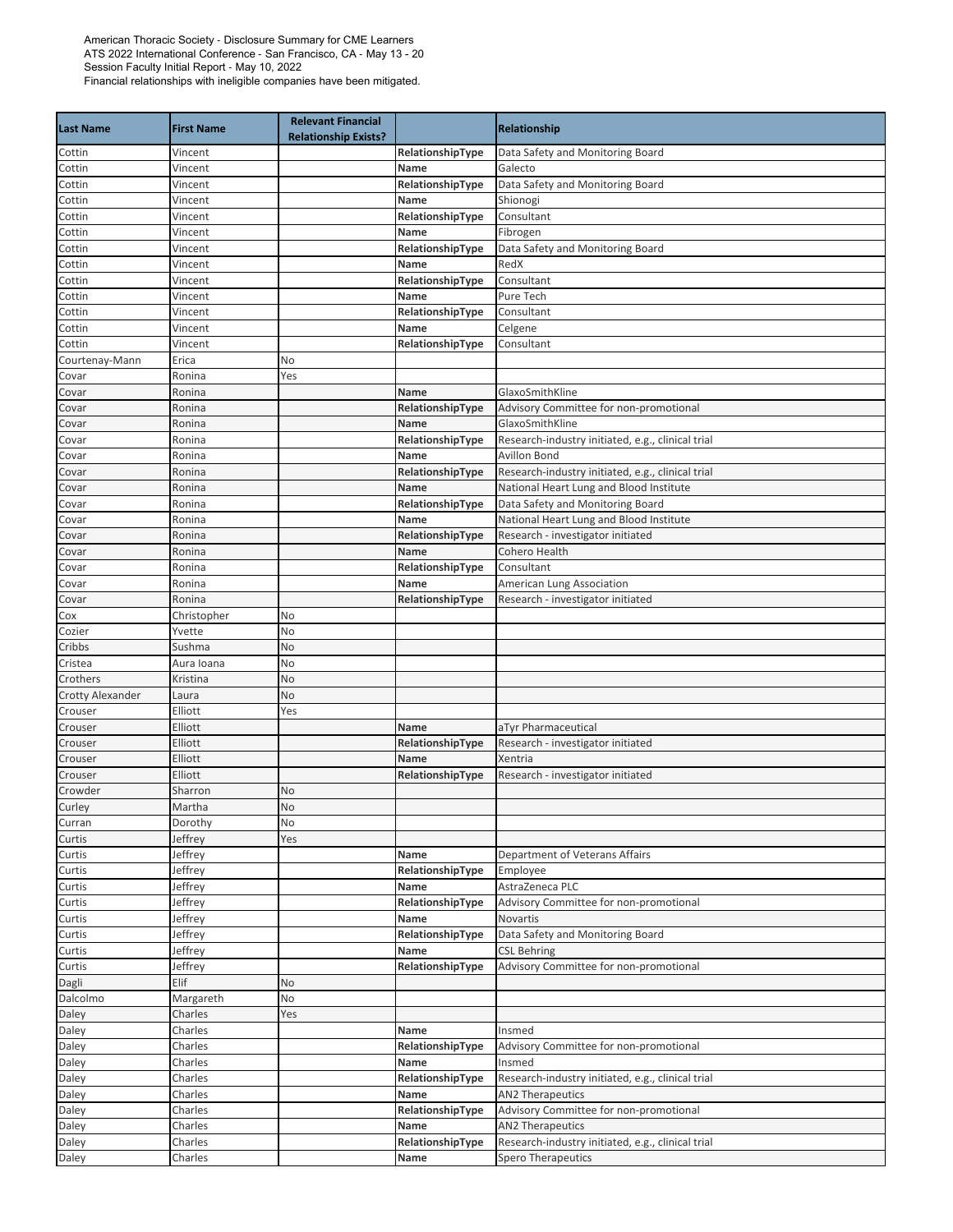| <b>Last Name</b> | <b>First Name</b> | <b>Relevant Financial</b><br><b>Relationship Exists?</b> |                          | <b>Relationship</b>                                 |
|------------------|-------------------|----------------------------------------------------------|--------------------------|-----------------------------------------------------|
| Daley            | Charles           |                                                          | RelationshipType         | Advisory Committee for non-promotional              |
| Daley            | Charles           |                                                          | Name                     | Paratek                                             |
| Daley            | Charles           |                                                          | RelationshipType         | Advisory Committee for non-promotional              |
| Daley            | Charles           |                                                          | Name                     | Parateck                                            |
| Daley            | Charles           |                                                          | RelationshipType         | Research-industry initiated, e.g., clinical trial   |
| Daley            | Charles           |                                                          | Name                     | Matinas                                             |
| Daley            | Charles           |                                                          | RelationshipType         | Advisory Committee for non-promotional              |
| Daley            | Charles           |                                                          | Name                     | Pfizer                                              |
| Daley            | Charles           |                                                          | RelationshipType         | Consultant                                          |
| Daley            | Charles           |                                                          | Name                     | Genentech                                           |
| Daley            | Charles           |                                                          | RelationshipType         | Consultant                                          |
| Daley            | Charles           |                                                          | Name                     | <b>Cystic Fibrosis Foundation</b>                   |
| Daley            | Charles           |                                                          | RelationshipType         | Research - investigator initiated                   |
| Daley            | Charles           |                                                          | Name                     | Rockpointe                                          |
| Daley            | Charles           |                                                          | RelationshipType         | Speaker/faculty - non-promotional purpose           |
| Daley            | Charles           |                                                          | Name                     | <b>RMEI</b>                                         |
| Daley            | Charles           |                                                          | RelationshipType         | Speaker/faculty - non-promotional purpose           |
| Daley            | Charles           |                                                          | Name                     | <b>Med Learning Group</b>                           |
| Daley            | Charles           |                                                          | RelationshipType         | Speaker/faculty - non-promotional purpose           |
| Daley            | Charles           |                                                          | Name                     | <b>NACE</b>                                         |
| Daley            | Charles           |                                                          | RelationshipType         | Speaker/faculty - non-promotional purpose           |
| Daley            | Charles           |                                                          | Name                     | AstraZeneca                                         |
| Daley            | Charles           |                                                          | RelationshipType         | Advisory Committee for non-promotional              |
| Daley            | Charles           |                                                          | Name                     | <b>Bugworks</b>                                     |
| Daley            | Charles           |                                                          | RelationshipType         | Research - investigator initiated                   |
| Dalton           | Heidi             | Yes                                                      |                          |                                                     |
| Dalton           | Heidi             |                                                          | Name                     | Entegrion                                           |
| Dalton           | Heidi<br>Heidi    |                                                          | RelationshipType<br>Name | Consultant                                          |
| Dalton           |                   |                                                          |                          | hemocue                                             |
| Dalton<br>Dalton | Heidi<br>Heidi    |                                                          | RelationshipType<br>Name | Advisory Committee for non-promotional<br>medtronic |
| Dalton           | Heidi             |                                                          | RelationshipType         | Advisory Committee for non-promotional              |
| Danoff           | Sonye             | Yes                                                      |                          |                                                     |
| Danoff           | Sonye             |                                                          | <b>Name</b>              | Boehringer Ingelheim                                |
| Danoff           | Sonye             |                                                          | RelationshipType         | Advisory Committee for non-promotional              |
| Danoff           | Sonye             |                                                          | Name                     | Boehringer Ingelheim                                |
| Danoff           | Sonye             |                                                          | RelationshipType         | Research - investigator initiated                   |
| Danoff           | Sonye             |                                                          | Name                     | Boehringer Ingelheim                                |
| Danoff           | Sonye             |                                                          | RelationshipType         | Research-industry initiated, e.g., clinical trial   |
| Danoff           | Sonye             |                                                          | Name                     | <b>Bristol Myers Squibb</b>                         |
| Danoff           | Sonye             |                                                          | RelationshipType         | Research-industry initiated, e.g., clinical trial   |
| Danoff           | Sonye             |                                                          | Name                     | UpToDate                                            |
| Danoff           | Sonye             |                                                          | RelationshipType         | Royalties, licensing, or sale of IP                 |
| Danoff           | Sonye             |                                                          | Name                     | Galpagos                                            |
| Danoff           | Sonye             |                                                          | RelationshipType         | Data Safety and Monitoring Board                    |
| Danoff           | Sonye             |                                                          | Name                     | Galecto, NV                                         |
| Danoff           | Sonye             |                                                          | RelationshipType         | Data Safety and Monitoring Board                    |
| Das              | Millie            | Yes                                                      |                          |                                                     |
| Das              | Millie            |                                                          | Name                     | AstraZeneca                                         |
| Das              | Millie            |                                                          | RelationshipType         | Consultant                                          |
| Das              | Millie            |                                                          | Name                     | Beigene                                             |
| Das              | Millie            |                                                          | RelationshipType         | Consultant                                          |
| Das              | Millie            |                                                          | Name                     | Sanofi                                              |
| Das              | Millie            |                                                          | RelationshipType         | Consultant                                          |
| Das              | Millie            |                                                          | Name                     | Jazz Pharmaceuticals                                |
| Das              | Millie            |                                                          | RelationshipType         | Consultant                                          |
| Das              | Millie            |                                                          | Name                     | CellSight                                           |
| Das              | Millie            |                                                          | RelationshipType         | Research-industry initiated, e.g., clinical trial   |
| Das              | Millie            |                                                          | Name                     | <b>United Therapeutics</b>                          |
| Das              | Millie            |                                                          | RelationshipType         | Research-industry initiated, e.g., clinical trial   |
| Das              | Millie            |                                                          | Name                     | Abbvie Pharmaceuticals                              |
| Das              | Millie            |                                                          | RelationshipType         | Research-industry initiated, e.g., clinical trial   |
| Das              | Millie            |                                                          | Name                     | Varian                                              |
| Das              | Millie            |                                                          | RelationshipType         | Research - investigator initiated                   |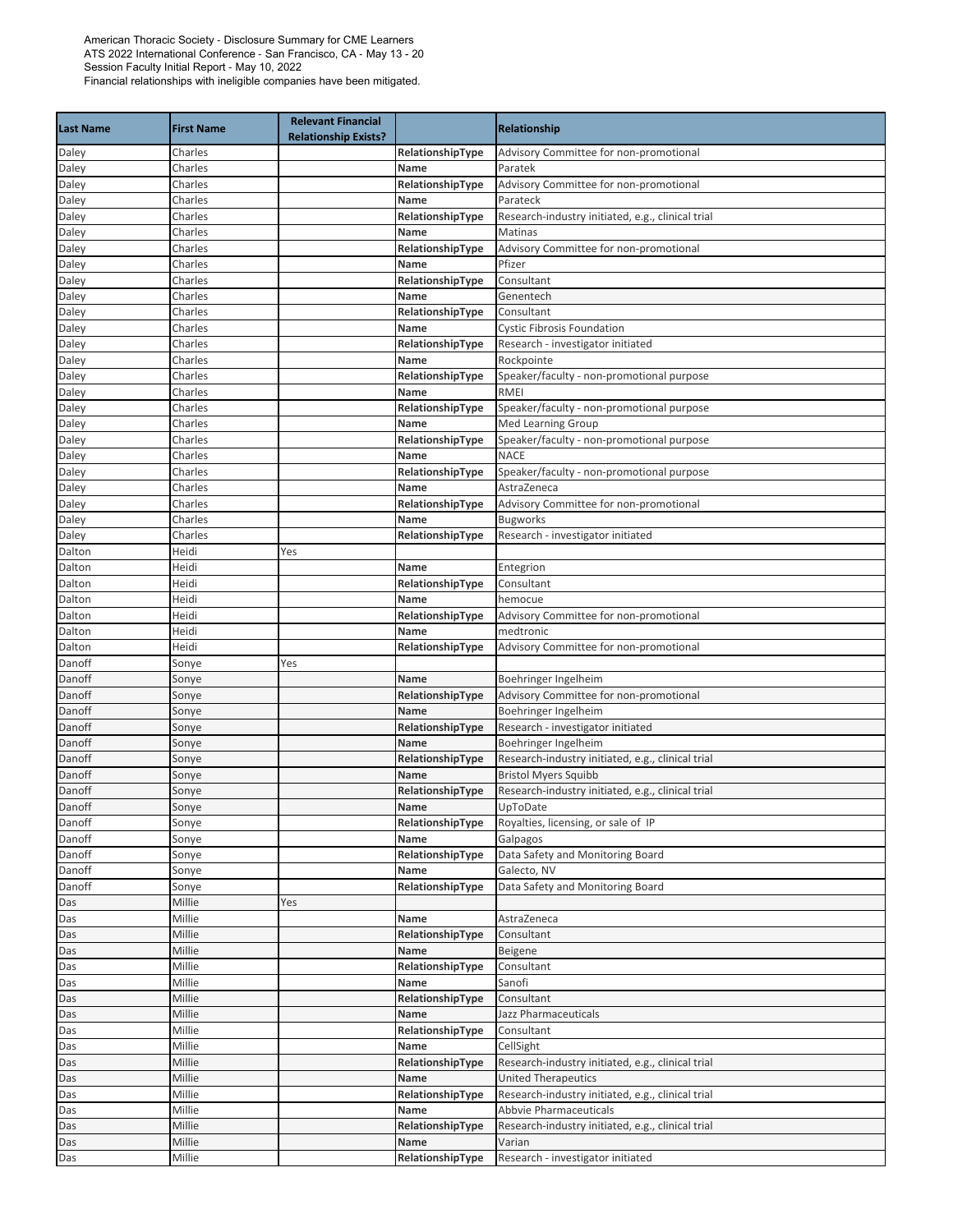| <b>Last Name</b> | <b>First Name</b> | <b>Relevant Financial</b><br><b>Relationship Exists?</b> |                  | <b>Relationship</b>                                       |
|------------------|-------------------|----------------------------------------------------------|------------------|-----------------------------------------------------------|
| Das              | Millie            |                                                          | <b>Name</b>      | Verily                                                    |
| Das              | Millie            |                                                          | RelationshipType | Research - investigator initiated                         |
| Das              | Millie            |                                                          | Name             | Novartis                                                  |
| Das              | Millie            |                                                          | RelationshipType | Research-industry initiated, e.g., clinical trial         |
| Das              | Shailendra        | Yes                                                      |                  |                                                           |
| Das              | Shailendra        |                                                          | Name             | UpToDate                                                  |
| Das              | Shailendra        |                                                          | RelationshipType | Intellectual property (IP) held - e.g., patent, copyright |
| Das              | Shailendra        |                                                          | Name             | American Academy of Pediatrics                            |
| Das              | Shailendra        |                                                          | RelationshipType | Intellectual property (IP) held - e.g., patent, copyright |
| Davies           | Gwyneth           | Yes                                                      |                  |                                                           |
| Davies           | Gwyneth           |                                                          | Name             | <b>Vertex Pharmaceuticals</b>                             |
| Davies           | Gwyneth           |                                                          | RelationshipType | Speaker/faculty - non-promotional purpose                 |
| <b>Davies</b>    | Gwyneth           |                                                          | Name             | Chiesi Ltd                                                |
| Davies           | Gwyneth           |                                                          | RelationshipType | Speaker/faculty - non-promotional purpose                 |
| Davies           | Stella            | No                                                       |                  |                                                           |
| Davis            | Andrew            | No                                                       |                  |                                                           |
| Davis            | Stephanie         | Yes                                                      |                  |                                                           |
| Davis            | Stephanie         |                                                          | Name             | <b>Parion Sciences</b>                                    |
| Davis            | Stephanie         |                                                          | RelationshipType | Consultant                                                |
| Davis            | Stephanie         |                                                          | Name             | National Institutes of Health                             |
| Davis            | Stephanie         |                                                          | RelationshipType | Research - investigator initiated                         |
| Davis            | Stephanie         |                                                          | Name             | <b>PCD Foundation</b>                                     |
| Davis            | Stephanie         |                                                          | RelationshipType | Advisory Committee for non-promotional                    |
| Davis            | Stephanie         |                                                          | Name             | <b>ReCode Therapeutics</b>                                |
| Davis            | Stephanie         |                                                          | RelationshipType | Research-industry initiated, e.g., clinical trial         |
| Davis            | Stephanie         |                                                          | Name             | American Board of Pediatrics                              |
| Davis            | Stephanie         |                                                          | RelationshipType | Advisory Committee for non-promotional                    |
| Davis            | Stephanie         |                                                          | Name             | <b>Cystic Fibrosis Foundation</b>                         |
| Davis            | Stephanie         |                                                          | RelationshipType | Research - investigator initiated                         |
| De               | Aliva             | Yes                                                      |                  |                                                           |
| De               | Aliva             |                                                          | Name             | Boehringer Ingelheim                                      |
| De               | Aliva             |                                                          | RelationshipType | Research-industry initiated, e.g., clinical trial         |
| De Andrade       | Joao              | Yes                                                      |                  |                                                           |
| De Andrade       | Joao              |                                                          | <b>Name</b>      | Boehringer Ingelheim                                      |
| De Andrade       | Joao              |                                                          | RelationshipType | Speaker/faculty - non-promotional purpose                 |
| De Andrade       | Joao              |                                                          | Name             | Genentech                                                 |
| De Andrade       | Joao              |                                                          | RelationshipType | Data Safety and Monitoring Board                          |
| De Andrade       | Joao              |                                                          | Name             | NIH/NHLBI                                                 |
| De Andrade       | Joao              |                                                          | RelationshipType | Data Safety and Monitoring Board                          |
| De Andrade       | loao              |                                                          | Name             | Generon                                                   |
| De Andrade       | Joao              |                                                          | RelationshipType | Data Safety and Monitoring Board                          |
| De Andrade       | Joao              |                                                          | Name             | NIH/Columbia University                                   |
| De Andrade       | Joao              |                                                          | RelationshipType | Data Safety and Monitoring Board                          |
| De Cardenas      | lose              | No                                                       |                  |                                                           |
| De Jesus Perez   | Vinicio           | No                                                       |                  |                                                           |
| De Keyser        | Heather           | Yes                                                      |                  |                                                           |
| De Keyser        | Heather           |                                                          | Name             | Propeller Health/Resmed                                   |
| De Keyser        | Heather           |                                                          | RelationshipType | Research - investigator initiated                         |
| De Keyser        | Heather           |                                                          | Name             | National Heart Lung and Blood Institute                   |
| De Keyser        | Heather           |                                                          | RelationshipType | Research - investigator initiated                         |
| De LaPaz         | Ma                | No                                                       |                  |                                                           |
| DeBoer           | Emily             | Yes                                                      |                  |                                                           |
| DeBoer           | Emily             |                                                          | Name             | Boehringer Ingelheim                                      |
| DeBoer           | Emily             |                                                          | RelationshipType | Consultant                                                |
| DeBoer           | Emily             |                                                          | Name             | EvoEndoscopy                                              |
| DeBoer           | Emily             |                                                          | RelationshipType | Financial stake, e.g., stocks, options, business owner    |
| DeBoer           | Emily             |                                                          | Name             | Patent                                                    |
| DeBoer           | Emily             |                                                          | RelationshipType | Royalties, licensing, or sale of IP                       |
| DeCato           | Thomas            | No                                                       |                  |                                                           |
| Dela Cruz        | Charles           | No                                                       |                  |                                                           |
| Dempsey          | Timothy           | No                                                       |                  |                                                           |
| Denlinger        | Loren             | Yes                                                      |                  |                                                           |
| Denlinger        | Loren             |                                                          | Name             | NIH-NHLBI                                                 |
| Denlinger        | Loren             |                                                          | RelationshipType | Research - investigator initiated                         |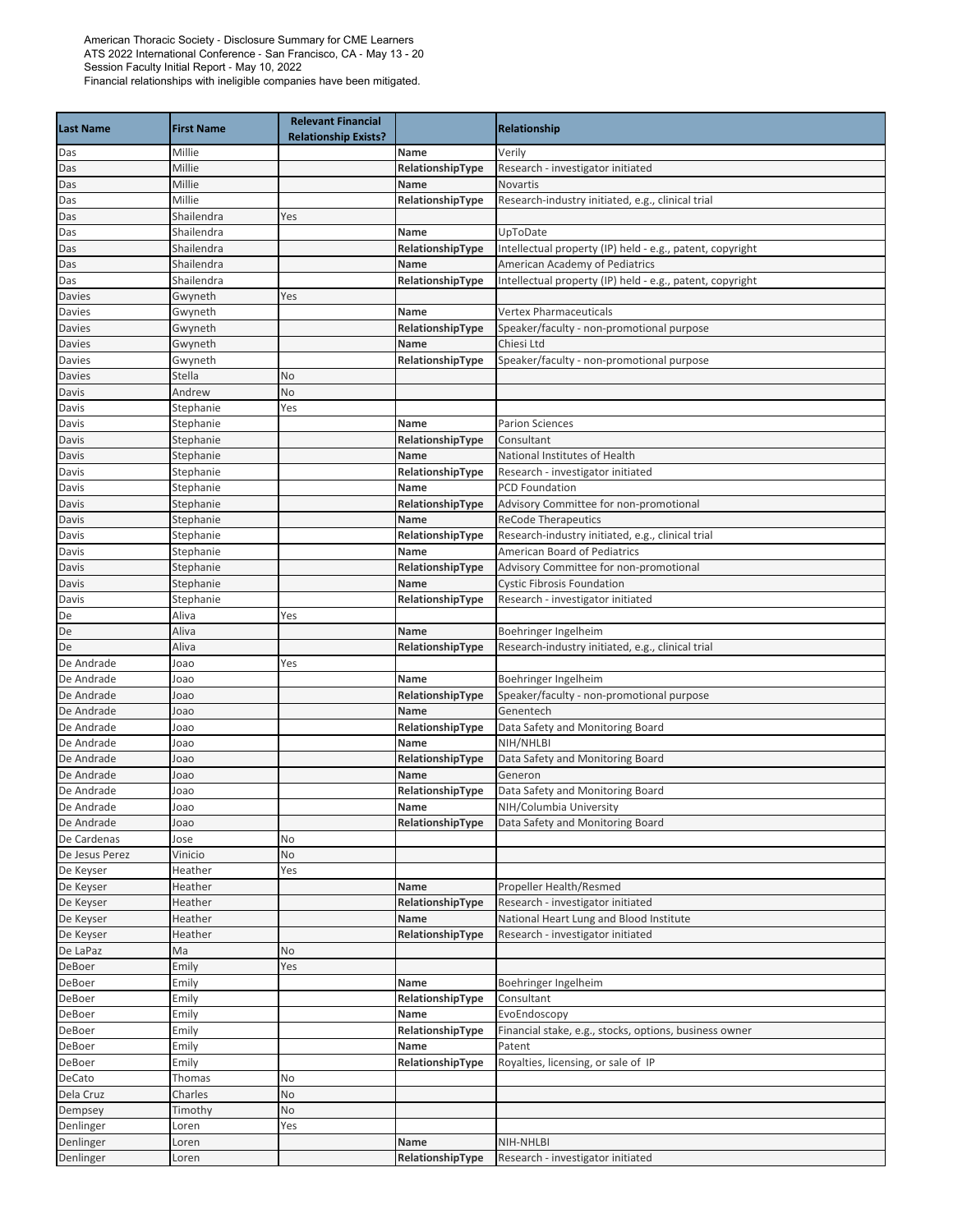|                        |                   | <b>Relevant Financial</b>   |                          |                                                                                     |
|------------------------|-------------------|-----------------------------|--------------------------|-------------------------------------------------------------------------------------|
| <b>Last Name</b>       | <b>First Name</b> | <b>Relationship Exists?</b> |                          | <b>Relationship</b>                                                                 |
| Denlinger              | Loren             |                             | Name                     | <b>ALA-ACRC</b>                                                                     |
| Denlinger              | Loren             |                             | RelationshipType         | Research - investigator initiated                                                   |
| Denlinger              | Loren             |                             | Name                     | GlaxoSmithKline                                                                     |
| Denlinger              | Loren             |                             | RelationshipType         | Other transfers of value (e.g., drugs, devices)                                     |
| Denlinger              | Loren             |                             | Name                     | Laurel                                                                              |
| Denlinger              | Loren             |                             | RelationshipType         | Other transfers of value (e.g., drugs, devices)                                     |
| Denlinger              | Loren             |                             | Name                     | Sun Pharma                                                                          |
| Denlinger              | Loren             |                             | RelationshipType         | Other transfers of value (e.g., drugs, devices)                                     |
| Denlinger              | Loren             |                             | Name                     | Vifor                                                                               |
| Denlinger              | Loren             |                             | RelationshipType         | Other transfers of value (e.g., drugs, devices)                                     |
| Denlinger              | Loren             |                             | Name                     | Vitaeris/CSL Behring                                                                |
| Denlinger              | Loren             |                             | RelationshipType         | Other transfers of value (e.g., drugs, devices)<br>Vitaflo                          |
| Denlinger              | Loren<br>Loren    |                             | Name<br>RelationshipType | Other transfers of value (e.g., drugs, devices)                                     |
| Denlinger<br>Denlinger | Loren             |                             | Name                     | Vyaire                                                                              |
| Denlinger              | Loren             |                             | RelationshipType         | Other transfers of value (e.g., drugs, devices)                                     |
| Denlinger              | Loren             |                             | Name                     | Caire Diagnostics                                                                   |
| Denlinger              | Loren             |                             | RelationshipType         | Other transfers of value (e.g., drugs, devices)                                     |
| Denlinger              | Loren             |                             | Name                     | <b>MIR</b>                                                                          |
| Denlinger              | Loren             |                             | RelationshipType         | Other transfers of value (e.g., drugs, devices)                                     |
| Denlinger              | Loren             |                             | Name                     | <b>Propeller Health</b>                                                             |
| Denlinger              | Loren             |                             | RelationshipType         | Other transfers of value (e.g., drugs, devices)                                     |
| Denlinger              | Loren             |                             | Name                     | <b>ZEPHYRx</b>                                                                      |
| Denlinger              | Loren             |                             | RelationshipType         | Other transfers of value (e.g., drugs, devices)                                     |
| Denlinger              | Loren             |                             | Name                     | AstraZeneca                                                                         |
| Denlinger              | Loren             |                             | RelationshipType         | Research - investigator initiated                                                   |
| Desai                  | Mehul             | No                          |                          |                                                                                     |
| Desta                  | Mikiyas           | No                          |                          |                                                                                     |
| Deterding              | Robin             | Yes                         |                          |                                                                                     |
| Deterding              | Robin             |                             | Name                     | Boehringer Ingelheim                                                                |
| Deterding              | Robin             |                             | RelationshipType         | Research-industry initiated, e.g., clinical trial                                   |
| Deterding              | Robin             |                             | Name                     | Boehringer Ingelheim                                                                |
| Deterding              | Robin             |                             | RelationshipType         | Advisory Committee for non-promotional                                              |
| Deterding              | Robin             |                             | Name                     | Roche                                                                               |
| Deterding              | Robin             |                             | RelationshipType         | Advisory Committee for non-promotional                                              |
| Deterding              | Robin             |                             | Name                     | EvoEndoscopy Inc                                                                    |
| Deterding              | Robin             |                             | RelationshipType         | Financial stake, e.g., stocks, options, business owner                              |
| Deterding              | Robin             |                             | Name                     | Earable Inc                                                                         |
| Deterding              | Robin             |                             | RelationshipType         | Financial stake, e.g., stocks, options, business owner                              |
| Deterding              | Robin             |                             | Name                     | Now Vitals Inc                                                                      |
| Deterding<br>Deterding | Robin             |                             | RelationshipType         | Financial stake, e.g., stocks, options, business owner                              |
| Deterding              | Robin<br>Robin    |                             | Name<br>RelationshipType | University of Colorado<br>Intellectual property (IP) held - e.g., patent, copyright |
| Detterbeck             | Frank             | No                          |                          |                                                                                     |
| Dharmage               | Shyamali          | Yes                         |                          |                                                                                     |
| Dharmage               | Shyamali          |                             | Name                     | AstraZeneca                                                                         |
| Dharmage               | Shyamali          |                             | RelationshipType         | Research - investigator initiated                                                   |
| Dharmage               | Shyamali          |                             | Name                     | GlaxoSmithKline                                                                     |
| Dharmage               | Shyamali          |                             | RelationshipType         | Research - investigator initiated                                                   |
| Diaz                   | Alejandro         | Yes                         |                          |                                                                                     |
| Diaz                   | Alejandro         |                             | Name                     | Boehringer Ingelheim                                                                |
| Diaz                   | Alejandro         |                             | RelationshipType         | Speaker/faculty - non-promotional purpose                                           |
| Diaz                   | Alejandro         |                             | Name                     | National Heart Lung and Blood Institute                                             |
| Diaz                   | Alejandro         |                             | RelationshipType         | Research - investigator initiated                                                   |
| Diaz-Mendoza           | Javier            | No                          |                          |                                                                                     |
| Dickson                | Robert            | Yes                         |                          |                                                                                     |
| Dickson                | Robert            |                             | Name                     | Sequal Inc.                                                                         |
| Dickson                | Robert            |                             | RelationshipType         | Financial stake, e.g., stocks, options, business owner                              |
| Dickson                | Robert            |                             | Name                     | Prevada Medical Inc.                                                                |
| Dickson                | Robert            |                             | RelationshipType         | Advisory Committee for non-promotional                                              |
| Dinh                   | Vi                | No                          |                          |                                                                                     |
| Dixon                  | Anne              | Yes                         |                          |                                                                                     |
| Dixon                  | Anne              |                             | Name                     | <b>American Lung Association</b>                                                    |
| Dixon                  | Anne              |                             | RelationshipType         | Advisory Committee for non-promotional                                              |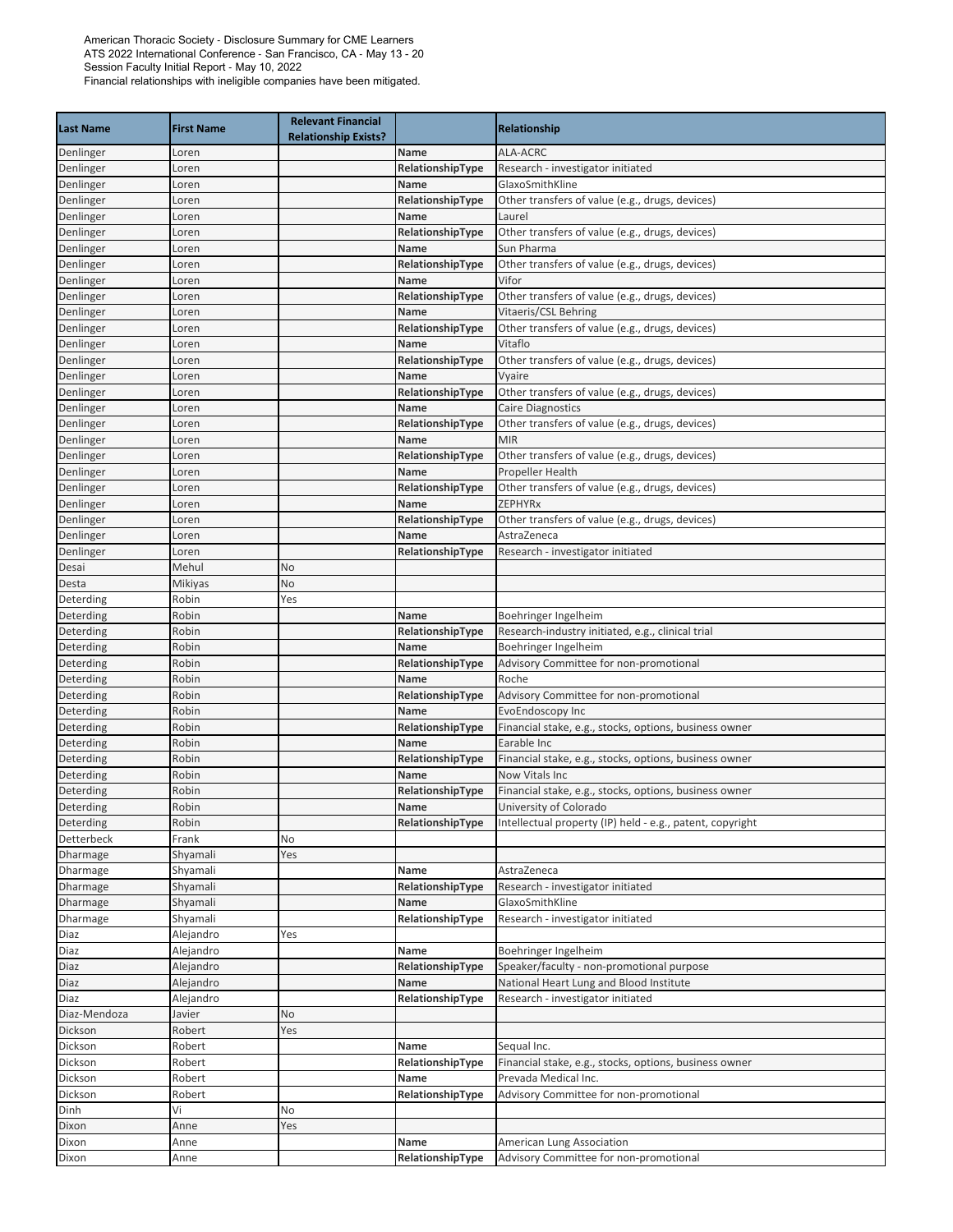| <b>Last Name</b>       | <b>First Name</b>        | <b>Relevant Financial</b><br><b>Relationship Exists?</b> |                          | <b>Relationship</b>                       |
|------------------------|--------------------------|----------------------------------------------------------|--------------------------|-------------------------------------------|
| Dixon                  | Anne                     |                                                          | Name                     | American Board of Internal Medicine       |
| Dixon                  | Anne                     |                                                          | RelationshipType         | Advisory Committee for non-promotional    |
| Dixon                  | Anne                     |                                                          | Name                     | Springer                                  |
| Dixon                  | Anne                     |                                                          | RelationshipType         | Consultant                                |
| Dixon                  | Anne                     |                                                          | Name                     | UpToDate                                  |
| Dixon                  | Anne                     |                                                          | RelationshipType         | Consultant                                |
| Dixon                  | Anne                     |                                                          | Name                     | MitoQ                                     |
| Dixon                  | Anne                     |                                                          | RelationshipType         | Research - investigator initiated         |
| Dixon                  | Anne                     |                                                          | Name                     | Inversago                                 |
| Dixon                  | Anne                     |                                                          | RelationshipType         | Research - investigator initiated         |
| Dixon                  | Anne                     |                                                          | Name                     | National Institutes of Health             |
| Dixon                  | Anne                     |                                                          | RelationshipType         | Research - investigator initiated         |
| Doerschuk<br>Doerschuk | Claire<br>Claire         | Yes                                                      | Name                     | National Institutes of Health             |
| Doerschuk              | Claire                   |                                                          | RelationshipType         | Research - investigator initiated         |
| Donesky                | DorAnne                  | No                                                       |                          |                                           |
| Donovan                | Lucas                    | No                                                       |                          |                                           |
| Doo                    | Kathleen                 | No                                                       |                          |                                           |
| Dorman                 | Susan                    | No                                                       |                          |                                           |
| Doyle                  | Tracy                    | Yes                                                      |                          |                                           |
| Doyle                  | Tracy                    |                                                          | Name                     | Genentech                                 |
| Doyle                  | Tracy                    |                                                          | RelationshipType         | Research - investigator initiated         |
| Doyle                  | Tracy                    |                                                          | Name                     | Boehringer Ingelheim                      |
| Doyle                  | Tracy                    |                                                          | RelationshipType         | Consultant                                |
| Doyle                  | Tracy                    |                                                          | Name                     | L.E.K. Consulting                         |
| Doyle                  | Tracy                    |                                                          | RelationshipType         | Consultant                                |
| Doyle                  | Tracy                    |                                                          | Name                     | <b>Bristol Myers Squibb</b>               |
| Doyle                  | Tracy                    |                                                          | RelationshipType         | Research - investigator initiated         |
| Doyle                  | Tracy                    |                                                          | Name                     | Arizona United Rheumatology Alliance      |
| Doyle                  | Tracy                    |                                                          | RelationshipType         | Speaker/faculty - non-promotional purpose |
| Drummond               | M. Bradley               | Yes                                                      |                          |                                           |
| Drummond               | M. Bradley               |                                                          | Name                     | Verona                                    |
| Drummond               | M. Bradley               |                                                          | RelationshipType         | Consultant                                |
| Drummond               | M. Bradley               |                                                          | Name                     | Boehringer Ingelheim                      |
| Drummond               | M. Bradley               |                                                          | RelationshipType         | Consultant                                |
| Drummond               | M. Bradley               |                                                          | Name                     | Boehringer Ingelheim                      |
| Drummond               | M. Bradley               |                                                          | RelationshipType         | Research - investigator initiated         |
| Drummond               | M. Bradley               |                                                          | <b>Name</b>              | Teva                                      |
| Drummond               | M. Bradley               |                                                          | RelationshipType         | Consultant                                |
| Drummond               | M. Bradley               |                                                          | Name                     | Teva                                      |
| Drummond               | M. Bradley               |                                                          | RelationshipType         | Research - investigator initiated         |
| Drummond               | M. Bradley               |                                                          | Name                     | Midmark                                   |
| Drummond<br>Drummond   | M. Bradley<br>M. Bradley |                                                          | RelationshipType<br>Name | Consultant<br>Midmark                     |
| Drummond               | M. Bradley               |                                                          | RelationshipType         | Research - investigator initiated         |
| Drummond               | M. Bradley               |                                                          | Name                     | Optimum                                   |
| Drummond               | M. Bradley               |                                                          | RelationshipType         | Consultant                                |
| Drummond               | M. Bradley               |                                                          | Name                     | GlaxoSmithKline                           |
| Drummond               | M. Bradley               |                                                          | RelationshipType         | Consultant                                |
| Drummond               | M. Bradley               |                                                          | Name                     | Polarean                                  |
| Drummond               | M. Bradley               |                                                          | RelationshipType         | Consultant                                |
| Drummond               | M. Bradley               |                                                          | Name                     | National Institutes of Health             |
| Drummond               | M. Bradley               |                                                          | RelationshipType         | Research - investigator initiated         |
| Dua                    | Sakshi                   | No                                                       |                          |                                           |
| Duanmu                 | Youyou                   | No                                                       |                          |                                           |
| Dudley                 | Katherine                | No                                                       |                          |                                           |
| Dweik                  | Raed                     | Yes                                                      |                          |                                           |
| Dweik                  | Raed                     |                                                          | Name                     | Astrotech                                 |
| Dweik                  | Raed                     |                                                          | RelationshipType         | Royalties, licensing, or sale of IP       |
| Eakin                  | Michelle                 | Yes                                                      |                          |                                           |
| Eakin                  | Michelle                 |                                                          | Name                     | <b>Health Course</b>                      |
| Eakin                  | Michelle                 |                                                          | RelationshipType         | Consultant                                |
| Eckhardt               | Christina                | No                                                       |                          |                                           |
| Ehsan                  | Zarmina                  | No                                                       |                          |                                           |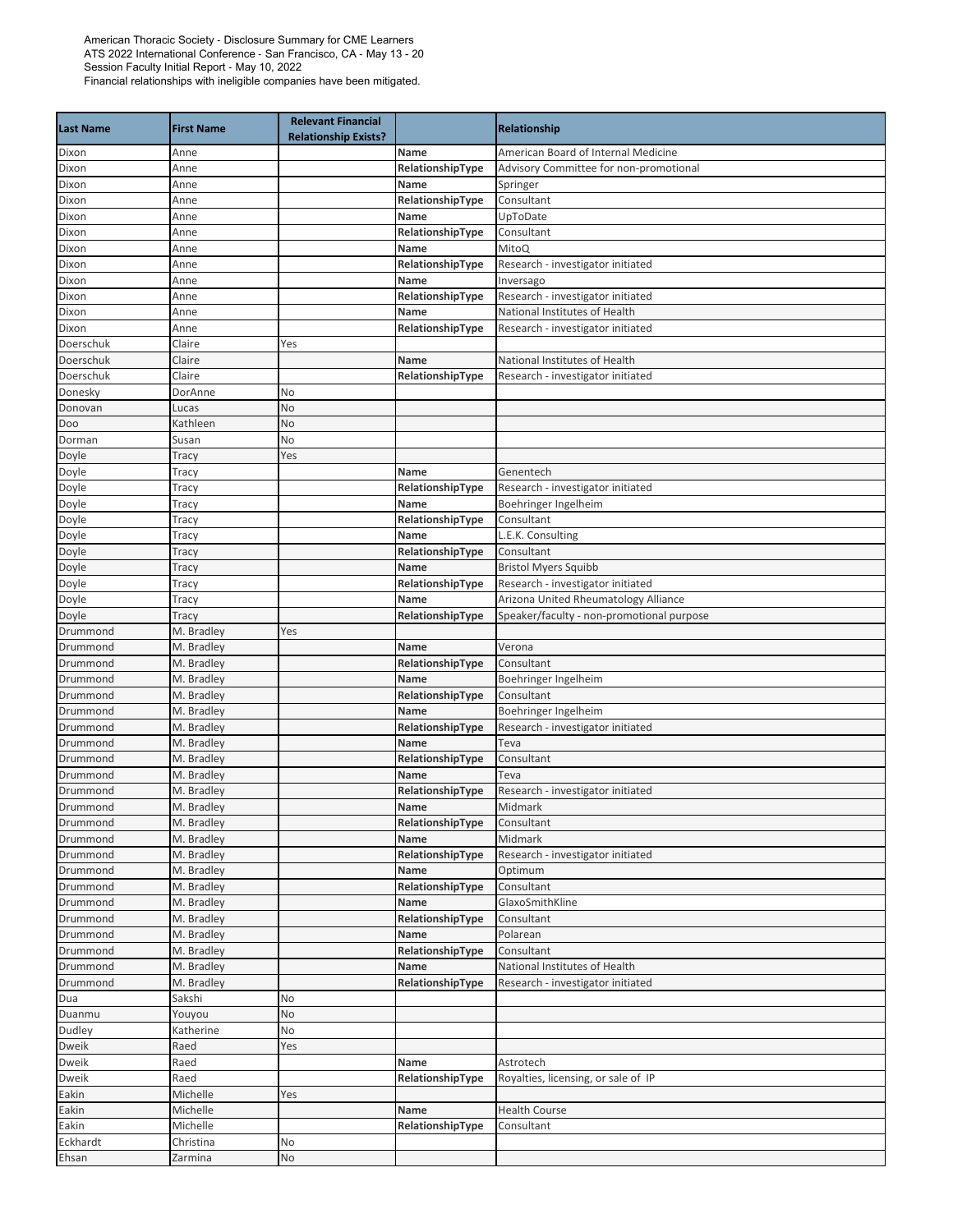| <b>Last Name</b> | <b>First Name</b>  | <b>Relevant Financial</b><br><b>Relationship Exists?</b> |                          | <b>Relationship</b>                                                       |
|------------------|--------------------|----------------------------------------------------------|--------------------------|---------------------------------------------------------------------------|
| Elicker          | <b>Brett</b>       | No                                                       |                          |                                                                           |
| Elinoff          | Jason              | No                                                       |                          |                                                                           |
| ElMallah         | Mai                | No                                                       |                          |                                                                           |
| Elmaraachli      | Wael               | Yes                                                      |                          |                                                                           |
| Elmaraachli      | Wael               |                                                          | Name                     | Insmed                                                                    |
| Elmaraachli      | Wael               |                                                          | RelationshipType         | Speaker/faculty - promotional purpose                                     |
| Epelbaum         | Oleg               | No                                                       |                          |                                                                           |
| Epstein          | Matthew            | No                                                       |                          |                                                                           |
| Escalante        | Patricio           | Yes                                                      |                          |                                                                           |
| Escalante        | Patricio           |                                                          | Name                     | Mayo Clinic                                                               |
| Escalante        | Patricio           |                                                          | RelationshipType         | Intellectual property (IP) held - e.g., patent, copyright                 |
| Escalante        | Patricio           |                                                          | Name                     | DiaSorin                                                                  |
| Escalante        | Patricio           |                                                          | RelationshipType         | Advisory Committee for non-promotional                                    |
| Esper            | Annette            | Yes                                                      |                          |                                                                           |
| Esper            | Annette            |                                                          | <b>Name</b>              | Immunexpress                                                              |
| Esper            | Annette            |                                                          | RelationshipType<br>Name | Research-industry initiated, e.g., clinical trial<br>Siemens Healthineers |
| Esper<br>Esper   | Annette<br>Annette |                                                          | RelationshipType         | Research-industry initiated, e.g., clinical trial                         |
| Esper            | Annette            |                                                          | Name                     | Honeywell                                                                 |
| Esper            | Annette            |                                                          | RelationshipType         | Research-industry initiated, e.g., clinical trial                         |
| Esper            | Annette            |                                                          | Name                     | <b>Rigel Pharmaceuticals</b>                                              |
| Esper            | Annette            |                                                          | RelationshipType         | Data Safety and Monitoring Board                                          |
| Evans            | Rachael            | No                                                       |                          |                                                                           |
| Evans            | Scott              | Yes                                                      |                          |                                                                           |
| Evans            | Scott              |                                                          | Name                     | Pulmotect, Inc                                                            |
| Evans            | Scott              |                                                          | RelationshipType         | Financial stake, e.g., stocks, options, business owner                    |
| Ewart            | Gary               | Yes                                                      |                          |                                                                           |
| Ewart            | Gary               |                                                          | Name                     | Tesla                                                                     |
| Ewart            | Gary               |                                                          | RelationshipType         | Financial stake, e.g., stocks, options, business owner                    |
| Ewart            | Gary               |                                                          | Name                     | Proterra                                                                  |
| Ewart            | Gary               |                                                          | RelationshipType         | Financial stake, e.g., stocks, options, business owner                    |
| Fan              | Eddy               | Yes                                                      |                          |                                                                           |
| Fan              | Eddy               |                                                          | Name                     | ALung Technologies                                                        |
| Fan              | Eddy               |                                                          | RelationshipType         | Advisory Committee for non-promotional                                    |
| Fan              | Eddy               |                                                          | Name                     | <b>Baxter</b>                                                             |
| Fan              | Eddy               |                                                          | RelationshipType         | Consultant                                                                |
| Fan              | Eddy               |                                                          | Name                     | Aerogen                                                                   |
| Fan<br>Fan       | Eddy<br>Eddy       |                                                          | RelationshipType<br>Name | Speaker/faculty - non-promotional purpose<br><b>GE Healthcare</b>         |
| Fan              | Eddy               |                                                          | RelationshipType         | Consultant                                                                |
| Fan              | Eddy               |                                                          | Name                     | Inspira                                                                   |
| Fan              | Eddy               |                                                          | RelationshipType         | Advisory Committee for non-promotional                                    |
| Fan              | Eddy               |                                                          | Name                     | Vasomune                                                                  |
| Fan              | Eddy               |                                                          | RelationshipType         | Advisory Committee for non-promotional                                    |
| Farber           | Donna              | No                                                       |                          |                                                                           |
| Farber           | Harold             | Yes                                                      |                          |                                                                           |
| Farber           | Harold             |                                                          | Name                     | American College of Chest Physicians                                      |
| Farber           | Harold             |                                                          | RelationshipType         | Consultant                                                                |
| Farhat           | Maha               | No                                                       |                          |                                                                           |
| Farkas           | Laszlo             | Yes                                                      |                          |                                                                           |
| Farkas           | Laszlo             |                                                          | Name                     | National Institutes of Health                                             |
| Farkas           | Laszlo             |                                                          | RelationshipType         | Research - investigator initiated                                         |
| Farrand          | Erica              | No                                                       |                          |                                                                           |
| Fasolino         | Tracy              | No                                                       |                          |                                                                           |
| Fauci            | Anthony            | No                                                       |                          |                                                                           |
| Federico         | Monica             | No                                                       |                          |                                                                           |
| Feemster         | Laura              | Yes                                                      |                          |                                                                           |
| Feemster         | Laura              |                                                          | Name                     | <b>NCQA</b>                                                               |
| Feemster         | Laura              |                                                          | RelationshipType         | Consultant                                                                |
| Feemster         | Laura              |                                                          | Name                     | ALA                                                                       |
| Feemster         | Laura              |                                                          | RelationshipType         | Advisory Committee for non-promotional<br>ALA                             |
| Feemster         | Laura              |                                                          | Name                     |                                                                           |
| Feemster         | Laura              |                                                          | RelationshipType         | Research - investigator initiated<br>National Institutes of Health        |
| Feemster         | Laura              |                                                          | Name                     |                                                                           |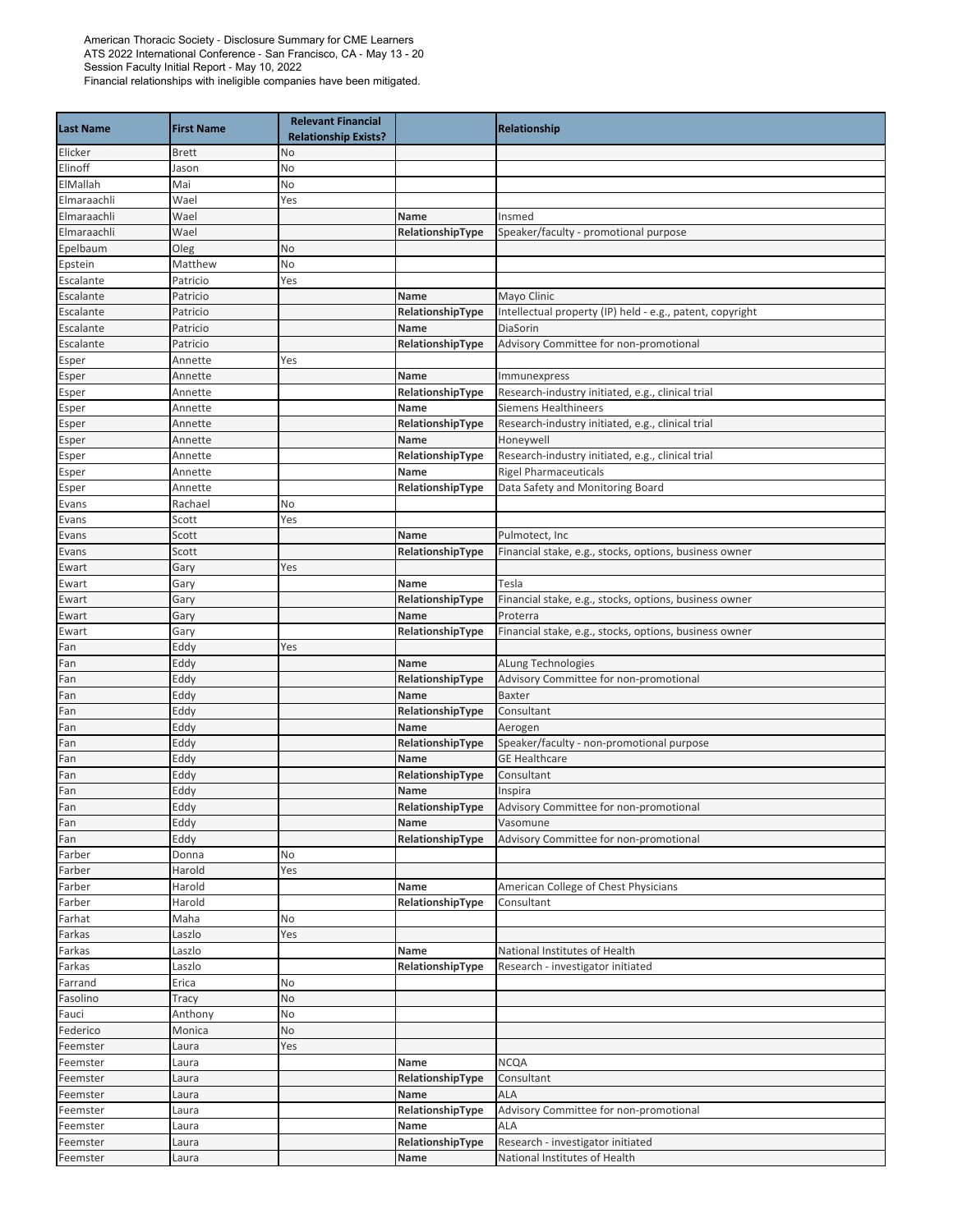| <b>Last Name</b>     | <b>First Name</b>  | <b>Relevant Financial</b><br><b>Relationship Exists?</b> |                  | Relationship                              |
|----------------------|--------------------|----------------------------------------------------------|------------------|-------------------------------------------|
| Feemster             | Laura              |                                                          | RelationshipType | Research - investigator initiated         |
| Feemster             | Laura              |                                                          | Name             | VA                                        |
| Feemster             | Laura              |                                                          | RelationshipType | Research - investigator initiated         |
| Feldman              | Charles            | Yes                                                      |                  |                                           |
| Feldman              | Charles            |                                                          | <b>Name</b>      | Pfizer                                    |
| Feldman              | Charles            |                                                          | RelationshipType | Advisory Committee for non-promotional    |
| Feldman              | Charles            |                                                          | Name             | Pfizer                                    |
| Feldman              | Charles            |                                                          | RelationshipType | Speaker/faculty - non-promotional purpose |
| Feldman              | Charles            |                                                          | Name             | Merck Sharp & Dome                        |
| Feldman              | Charles            |                                                          | RelationshipType | Advisory Committee for non-promotional    |
| Feldman              | Charles            |                                                          | Name             | Merck Sharp & Dome                        |
| Feldman              | Charles            |                                                          | RelationshipType | Speaker/faculty - non-promotional purpose |
| Feller-Kopman        | David              | Yes                                                      |                  |                                           |
| Feller-Kopman        | David              |                                                          | Name             | AstraZeneca                               |
| Feller-Kopman        | David              |                                                          | RelationshipType | Consultant                                |
| Feller-Kopman        | David              |                                                          | Name             | <b>Boston Scientific</b>                  |
| Feller-Kopman        | David              |                                                          | RelationshipType | Consultant                                |
| Feller-Kopman        | David              |                                                          | Name             | <b>Noah Medical</b>                       |
| Feller-Kopman        | David              |                                                          | RelationshipType | Consultant                                |
| Feller-Kopman        | David              |                                                          | Name             | Ambu                                      |
| Feller-Kopman        | David              |                                                          | RelationshipType | Consultant                                |
| Ferrante             | Lauren             | No                                                       |                  |                                           |
| Ferreira             | Juliana            | Yes                                                      |                  |                                           |
| Ferreira             | Juliana            |                                                          | <b>Name</b>      | Medtronic                                 |
| Ferreira             | Juliana            |                                                          | RelationshipType | Speaker/faculty - non-promotional purpose |
| Ferreira             | Juliana            |                                                          | Name             | <b>CAPES</b>                              |
| Ferreira             | Juliana            |                                                          | RelationshipType | Advisory Committee for non-promotional    |
| Ferreira             | Juliana            |                                                          | Name             | <b>FAPESP</b>                             |
| Ferreira             | Juliana            |                                                          | RelationshipType | Research - investigator initiated         |
| Ferreira             | Juliana            |                                                          | Name             | <b>ATS</b>                                |
| Ferreira             | Juliana            |                                                          | RelationshipType | Research - investigator initiated         |
| Ferrer               | Miguel             | No                                                       |                  |                                           |
| Fessler              | Mike               | No                                                       |                  |                                           |
| Fiore                | Michael            | No                                                       |                  |                                           |
| Fischer              | Anthony            | Yes                                                      |                  |                                           |
| Fischer              | Anthony            |                                                          | Name             | <b>Cystic Fibrosis Foundation</b>         |
| Fischer              | Anthony            |                                                          | RelationshipType | Consultant                                |
| Fischer              | Anthony            |                                                          | Name             | <b>Cystic Fibrosis Foundation</b>         |
| Fischer              | Anthony            |                                                          | RelationshipType | Research - investigator initiated         |
| Foley                | Kristie            | No                                                       |                  |                                           |
| Fong<br>Ford         | Kwun<br>Dee        | No<br><b>No</b>                                          |                  |                                           |
|                      |                    | No                                                       |                  |                                           |
| Forno<br>Fortney     | Erick<br>Christine | No                                                       |                  |                                           |
| Frank                | James              | No                                                       |                  |                                           |
| Franssen             | Frits              | Yes                                                      |                  |                                           |
|                      | Frits              |                                                          | Name             | AstraZeneca                               |
| Franssen<br>Franssen | Frits              |                                                          | RelationshipType | Research - investigator initiated         |
| Franssen             | Frits              |                                                          | Name             | AstraZeneca                               |
| Franssen             | Frits              |                                                          | RelationshipType | Speaker/faculty - non-promotional purpose |
| Franssen             | Frits              |                                                          | Name             | Chiesi                                    |
| Franssen             | Frits              |                                                          | RelationshipType | Consultant                                |
| Franssen             | Frits              |                                                          | Name             | GlaxoSmithKline                           |
| Franssen             | Frits              |                                                          | RelationshipType | Speaker/faculty - non-promotional purpose |
| Franssen             | Frits              |                                                          | Name             | Novartis                                  |
| Franssen             | Frits              |                                                          | RelationshipType | Speaker/faculty - promotional purpose     |
| Franssen             | Frits              |                                                          | Name             | Boehringer Ingelheim                      |
| Franssen             | Frits              |                                                          | RelationshipType | Speaker/faculty - non-promotional purpose |
| Franssen             | Frits              |                                                          | Name             | Merck Sharp & Dome                        |
| Franssen             | Frits              |                                                          | RelationshipType | Consultant                                |
| Freedman             | Neil               | Yes                                                      |                  |                                           |
| Freedman             | Neil               |                                                          | Name             | American College of Chest Physicians      |
| Freedman             | Neil               |                                                          | RelationshipType | Advisory Committee for non-promotional    |
| Freeman              | Christine          | No                                                       |                  |                                           |
|                      |                    |                                                          |                  |                                           |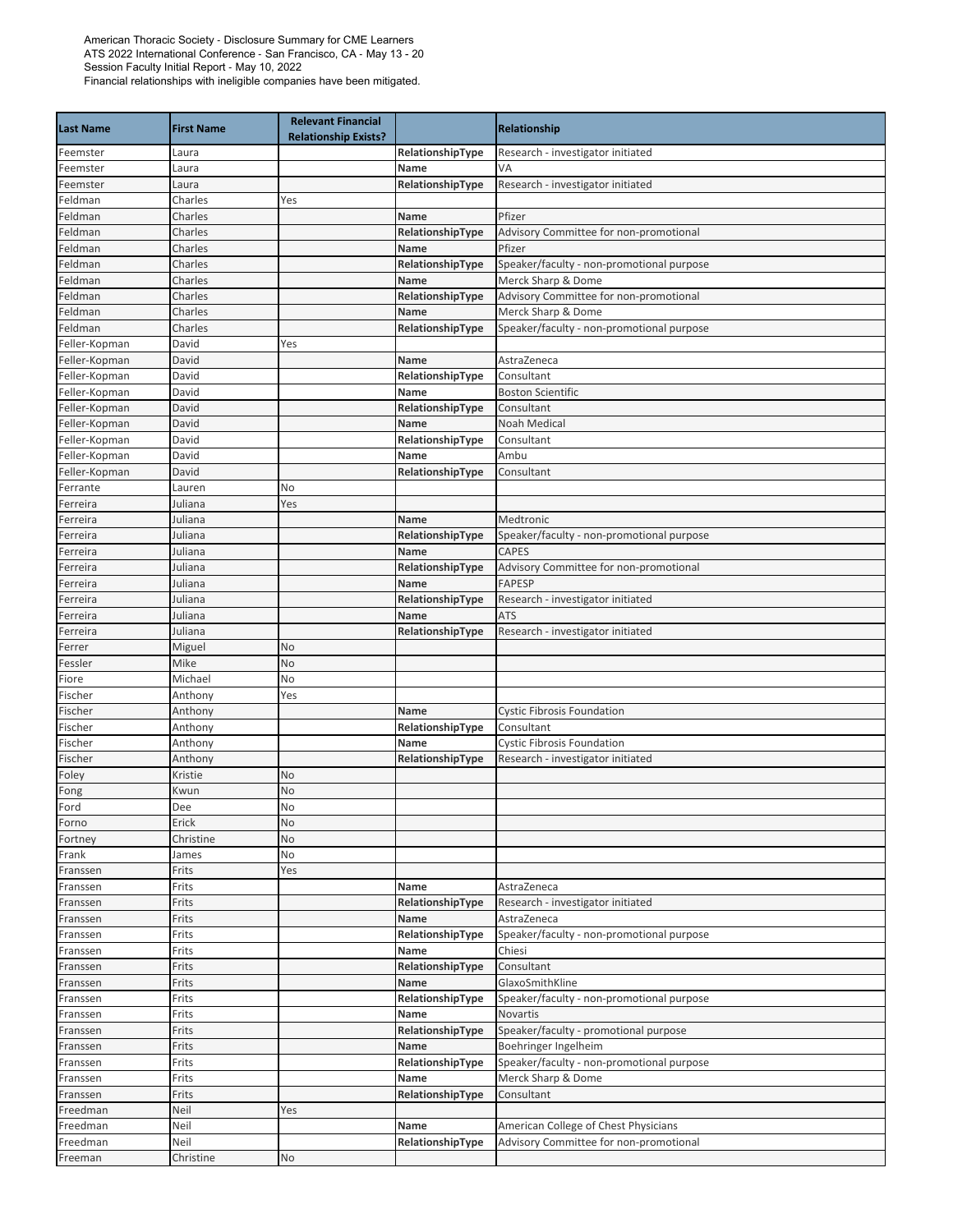| <b>Last Name</b>       | <b>First Name</b> | <b>Relevant Financial</b><br><b>Relationship Exists?</b> |                  | <b>Relationship</b>                                       |
|------------------------|-------------------|----------------------------------------------------------|------------------|-----------------------------------------------------------|
| Frump                  | Andrea            | No                                                       |                  |                                                           |
| Fussner                | Lynn              | No                                                       |                  |                                                           |
| Gaffin                 | Jonathan          | Yes                                                      |                  |                                                           |
| Gaffin                 | Jonathan          |                                                          | Name             | <b>Vertex Pharmaceuticals</b>                             |
| Gaffin                 | Jonathan          |                                                          | RelationshipType | Research-industry initiated, e.g., clinical trial         |
| Garcia Puebla          | Juan              | No                                                       |                  |                                                           |
| Gardner-Gray           | Jayna             | No                                                       |                  |                                                           |
| Garrison               | Garth             | No                                                       |                  |                                                           |
| Garvey                 | Christine         | Yes                                                      |                  |                                                           |
| Garvey                 | Christine         | Yes                                                      |                  |                                                           |
| Garvey                 | Christine         |                                                          | Name             | Boehringer Ingelheim                                      |
| Garvey                 | Christine         |                                                          | Name             | Boehringer Ingelheim                                      |
| Garvey                 | Christine         |                                                          | RelationshipType | Speaker/faculty - promotional purpose                     |
| Garvey                 | Christine         |                                                          | RelationshipType | Speaker/faculty - promotional purpose                     |
| Garwood                | Susan             | No                                                       |                  |                                                           |
| Gause                  | Sherie            | No                                                       |                  |                                                           |
| Gauthier               | Marc              | No                                                       |                  |                                                           |
| George                 | Peter             | No                                                       |                  |                                                           |
| Geraci<br>Gerke        | Mark<br>Alicia    | No<br>No                                                 |                  |                                                           |
| Gershon                | Larry             | No                                                       |                  |                                                           |
| Gesthalter             | Yaron             | Yes                                                      |                  |                                                           |
| Gesthalter             | Yaron             |                                                          | Name             | <b>Intuitive Surgical</b>                                 |
| Gesthalter             | Yaron             |                                                          | RelationshipType | Consultant                                                |
| Gesthalter             | Yaron             |                                                          | Name             | Noah Medical                                              |
| Gesthalter             | Yaron             |                                                          | RelationshipType | Consultant                                                |
| Gesthalter             | Yaron             |                                                          | Name             | Patient power                                             |
| Gesthalter             | Yaron             |                                                          | RelationshipType | Advisory Committee for non-promotional                    |
| Ghanoongooi            | Shervin           | No                                                       |                  |                                                           |
| Gibson-Scipio          | Wanda             | Yes                                                      |                  |                                                           |
| Gibson-Scipio          | Wanda             |                                                          | Name             | <b>NIH NHLBI</b>                                          |
| Gibson-Scipio          | Wanda             |                                                          | RelationshipType | Research - investigator initiated                         |
| Gladwin                | Mark              | Yes                                                      |                  |                                                           |
| Gladwin                | Mark              |                                                          | <b>Name</b>      | Bayer                                                     |
| Gladwin                | Mark              |                                                          | RelationshipType | Consultant                                                |
| Gladwin                | Mark              |                                                          | Name             | Bayer                                                     |
| Gladwin                | Mark              |                                                          | RelationshipType | Research - investigator initiated                         |
| Gladwin                | Mark              |                                                          | Name             | NHLBI SCDAC                                               |
| Gladwin                | Mark              |                                                          | RelationshipType | Advisory Committee for non-promotional                    |
| Gladwin                | Mark              |                                                          | Name             | <b>Globin Solutions</b>                                   |
| Gladwin                | Mark              |                                                          | RelationshipType | Intellectual property (IP) held - e.g., patent, copyright |
| Gladwin                | Mark              |                                                          | Name             | Forma                                                     |
| Gladwin                | Mark              |                                                          | RelationshipType | Consultant                                                |
| Goldfarb               | Samuel            | Yes                                                      |                  |                                                           |
| Goldfarb               | Samuel            |                                                          | Name             | Incyte                                                    |
| Goldfarb<br>Goldklang  | Samuel            |                                                          | RelationshipType | Research - investigator initiated                         |
| Gomer                  | Monica<br>Richard | No<br>Yes                                                |                  |                                                           |
| Gomer                  | Richard           |                                                          | Name             | Promedior/Roche                                           |
| Gomer                  | Richard           |                                                          | RelationshipType | Royalties, licensing, or sale of IP                       |
| Gomer                  | Richard           |                                                          | Name             | Prosia                                                    |
| Gomer                  | Richard           |                                                          | RelationshipType | Intellectual property (IP) held - e.g., patent, copyright |
| Gomez                  | Jose              | No                                                       |                  |                                                           |
| <b>Gomez Manjarres</b> | Diana             | No                                                       |                  |                                                           |
| Gomperts               | <b>Brigitte</b>   | No                                                       |                  |                                                           |
| Gorordo Delsol         | Luis              | Yes                                                      |                  |                                                           |
| Gorordo Delsol         | Luis              |                                                          | Name             | Pfizer SA de CV                                           |
| Gorordo Delsol         | Luis              |                                                          | RelationshipType | Speaker/faculty - non-promotional purpose                 |
| Gorordo Delsol         | Luis              |                                                          | Name             | MSD SA de CV                                              |
| Gorordo Delsol         | Luis              |                                                          | RelationshipType | Speaker/faculty - non-promotional purpose                 |
| Gorordo Delsol         | Luis              |                                                          | Name             | Abbott Laboratories de México SA de CV                    |
| Gorordo Delsol         | Luis              |                                                          | RelationshipType | Advisory Committee for non-promotional                    |
| Gorordo Delsol         | Luis              |                                                          | Name             | <b>Global Sepsis Alliance</b>                             |
| Gorordo Delsol         | Luis              |                                                          | RelationshipType | Advisory Committee for non-promotional                    |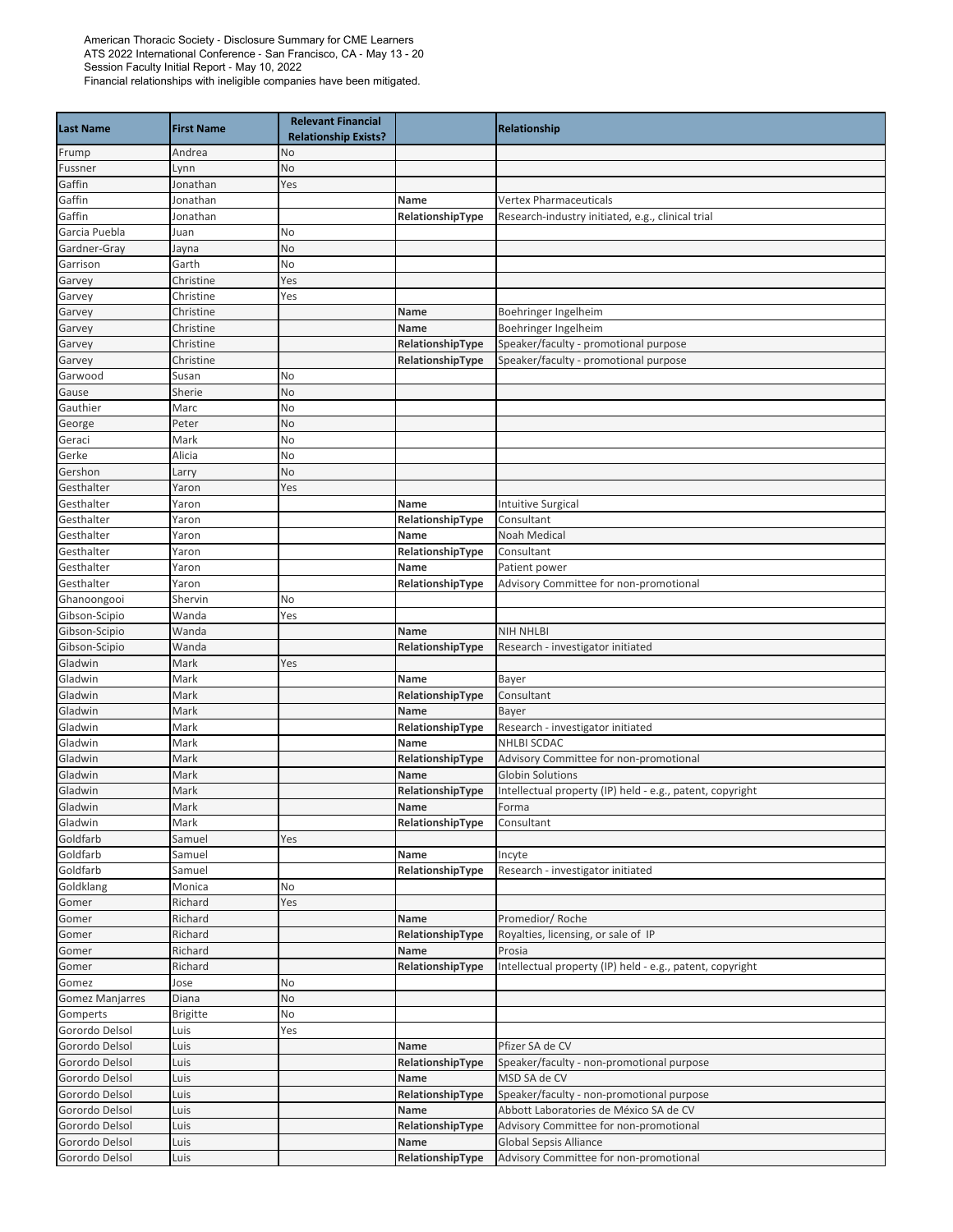| <b>Last Name</b> | <b>First Name</b> | <b>Relevant Financial</b><br><b>Relationship Exists?</b> |                  | <b>Relationship</b>                                |
|------------------|-------------------|----------------------------------------------------------|------------------|----------------------------------------------------|
| Gosens           | Reinoud           | Yes                                                      |                  |                                                    |
| Gosens           | Reinoud           |                                                          | Name             | Boehringer Ingelheim                               |
| Gosens           | Reinoud           |                                                          | RelationshipType | Research - investigator initiated                  |
| Gosens           | Reinoud           |                                                          | Name             | Aquilo                                             |
| Gosens           | Reinoud           |                                                          | RelationshipType | Research - investigator initiated                  |
| Gosens           | Reinoud           |                                                          | Name             | Sanofi-Genzyme                                     |
| Gosens           | Reinoud           |                                                          | RelationshipType | Research - investigator initiated                  |
| Gottlieb         | Daniel            | Yes                                                      |                  |                                                    |
| Gottlieb         | Daniel            |                                                          | Name             | Signifier Technologies, Inc                        |
| Gottlieb         | Daniel            |                                                          | RelationshipType | Advisory Committee for non-promotional             |
| Gottlieb         | Daniel            |                                                          | Name             | Wesper, Inc                                        |
| Gottlieb         | Daniel            |                                                          | RelationshipType | Advisory Committee for non-promotional             |
| Gould            | Michael           | Yes                                                      |                  |                                                    |
| Gould            | Michael           |                                                          | Name             | <b>Medial EarlySign</b>                            |
| Gould            | Michael           |                                                          | RelationshipType | Research - investigator initiated                  |
| Gould            | Michael           |                                                          | Name             | UpToDate                                           |
| Gould            | Michael           |                                                          | RelationshipType | Royalties, licensing, or sale of IP                |
| Gower            | William           | No                                                       |                  |                                                    |
| Grandner         | Michael           | Yes                                                      |                  |                                                    |
| Grandner         | Michael           |                                                          | Name             | Idorsia                                            |
| Grandner         | Michael           |                                                          | RelationshipType | Consultant                                         |
| Grandner         | Michael           |                                                          | Name             | Jazz Pharmaceuticals                               |
| Grandner         | Michael           |                                                          | RelationshipType | Research - investigator initiated                  |
| Grandner         | Michael           |                                                          | Name             | CeraZ                                              |
| Grandner         | Michael           |                                                          | RelationshipType | Research - investigator initiated                  |
| Grecu            | Loreta            | No                                                       |                  |                                                    |
| Greening         | Neil              | Yes                                                      |                  |                                                    |
| Greening         | Neil              |                                                          | Name             | GlaxoSmithKline                                    |
| Greening         | Neil              |                                                          | RelationshipType | Research - investigator initiated                  |
| Greening         | Neil              |                                                          | Name             | Genentech                                          |
| Greening         | Neil              |                                                          | RelationshipType | Research-industry initiated, e.g., clinical trial  |
| Greening         | Neil              |                                                          | Name             | Genentech                                          |
| Greening         | Neil              |                                                          | RelationshipType | Consultant                                         |
| Greening         | Neil              |                                                          | Name             | AstraZeneca                                        |
| Greening         | Neil              |                                                          | RelationshipType | Speaker/faculty - non-promotional purpose          |
| Greening         | Neil              |                                                          | Name             | Chiesi                                             |
| Greening         | Neil              |                                                          | RelationshipType | Speaker/faculty - non-promotional purpose          |
| Griffith         | David             | Yes                                                      |                  |                                                    |
| Griffith         | David             |                                                          | Name             | Insmed                                             |
| Griffith         | David             |                                                          | RelationshipType | Consultant                                         |
| Griffith         | David             |                                                          | Name             | <b>AN2 Therapeutics</b>                            |
| Griffith         | David             |                                                          | RelationshipType | Consultant                                         |
| Griffith         | David             |                                                          | Name             | Spero Therapeutics                                 |
| Griffith         | David             |                                                          | RelationshipType | Consultant                                         |
| Griffith         | David             |                                                          | Name             | <b>Mannkind Corporation</b>                        |
| Griffith         | David             |                                                          | RelationshipType | Consultant                                         |
| Grigg            | Jonathan          | Yes                                                      |                  |                                                    |
| Grigg            | Jonathan          |                                                          | Name             | OM Pharma                                          |
| Grigg            | Jonathan          |                                                          | RelationshipType | Advisory Committee for non-promotional             |
| Grigg            | Jonathan          |                                                          | Name             | OM Pharma                                          |
| Grigg            | Jonathan          |                                                          | RelationshipType | Speaker/faculty - non-promotional purpose          |
| Grigg            | Jonathan          |                                                          | Name             | AstraZeneca                                        |
| Grigg            | Jonathan          |                                                          | RelationshipType | Research-industry initiated, e.g., clinical trial  |
| Grigg            | Jonathan          |                                                          | Name             | Sanofi                                             |
| Grigg            | Jonathan          |                                                          | RelationshipType | Speaker/faculty - non-promotional purpose          |
| Grinnan          | Dan               | Yes                                                      |                  |                                                    |
| Grinnan          | Dan               |                                                          | Name             | Bayer                                              |
| Grinnan          | Dan               |                                                          | RelationshipType | Research-industry initiated, e.g., clinical trial  |
| Grinnan          | Dan               |                                                          | Name             | Respira                                            |
| Grinnan          | Dan               |                                                          | RelationshipType | Research-industry initiated, e.g., clinical trial  |
| Gross            | Jane              | Yes                                                      |                  |                                                    |
| Gross            | Jane              |                                                          | Name             | <b>Cystic Fibrosis Foundation</b>                  |
| Gross            | Jane              |                                                          | RelationshipType | Research - investigator initiated                  |
| Gross            | Jane              |                                                          | Name             | American Board of Pediatrics, Pulmonology Subboard |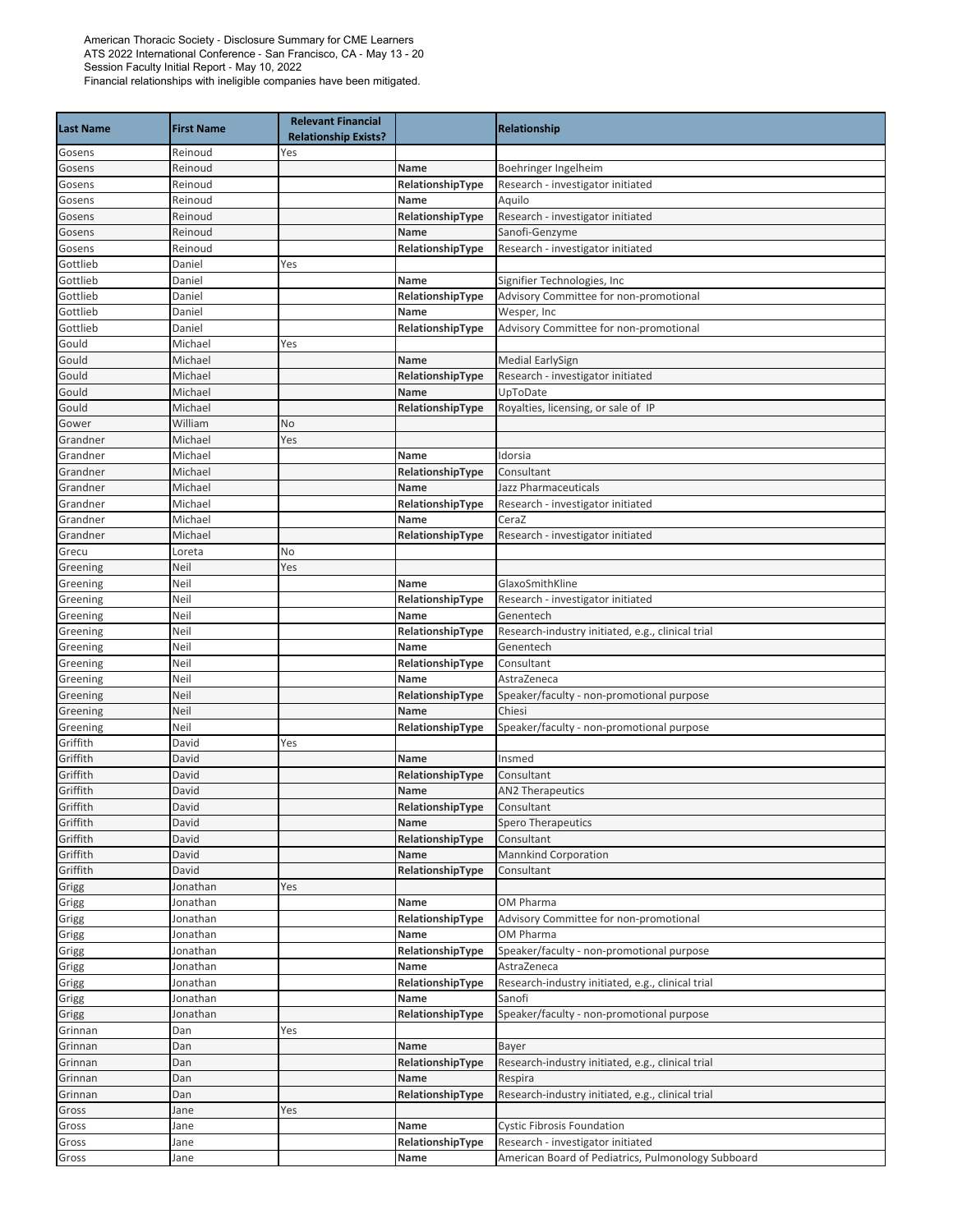| <b>Last Name</b> | <b>First Name</b> | <b>Relevant Financial</b><br><b>Relationship Exists?</b> |                          | Relationship                                              |
|------------------|-------------------|----------------------------------------------------------|--------------------------|-----------------------------------------------------------|
| Gross            | Jane              |                                                          | RelationshipType         | Consultant                                                |
| Gu               | Mingxia           | No                                                       |                          |                                                           |
| Guttormson       | Jill              | No                                                       |                          |                                                           |
| Hackett          | Tillie-Louise     | No                                                       |                          |                                                           |
| Hadid            | Walid             | No                                                       |                          |                                                           |
| Hage             | Chadi             | No                                                       |                          |                                                           |
| Hagstrom         | Jon               | No                                                       |                          |                                                           |
| Haines           | Kimberley         | No                                                       |                          |                                                           |
| Hajipouran Benam | Kambez            | Yes                                                      |                          |                                                           |
| Hajipouran Benam | Kambez            |                                                          | Name                     | Pneumax, LLC                                              |
| Hajipouran Benam | Kambez            |                                                          | RelationshipType         | Financial stake, e.g., stocks, options, business owner    |
| Hajipouran Benam | Kambez            |                                                          | Name                     | Emulate, Inc.                                             |
| Hajipouran Benam | Kambez            |                                                          | RelationshipType         | Intellectual property (IP) held - e.g., patent, copyright |
| Hajizadeh        | Negin             | No                                                       |                          |                                                           |
| Halliday         | Stephen           | Yes                                                      |                          |                                                           |
| Halliday         | Stephen           |                                                          | Name                     | <b>United Therapeutics</b>                                |
| Halliday         | Stephen           |                                                          | RelationshipType         | Advisory Committee for non-promotional                    |
| Hallowell        | Robert            | Yes                                                      |                          |                                                           |
| Hallowell        | Robert            |                                                          | Name                     | Genentech                                                 |
| Hallowell        | Robert            |                                                          | RelationshipType         | Speaker/faculty - non-promotional purpose                 |
| Hallowell        | Robert            |                                                          | Name                     | Boehringer Ingelheim                                      |
| Hallowell        | Robert            |                                                          | RelationshipType         | Advisory Committee for non-promotional                    |
| Hallowell        | Robert            |                                                          | Name                     | Boehringer Ingelheim                                      |
| Hallowell        | Robert            |                                                          | RelationshipType         | Speaker/faculty - non-promotional purpose                 |
| Hallowell        | Robert            |                                                          | Name                     | Teledoc                                                   |
| Hallowell        | Robert            |                                                          | RelationshipType         | Consultant                                                |
| Hallstrand       | Teal              | Yes                                                      |                          |                                                           |
| Hallstrand       | Teal              |                                                          | Name                     | National Institutes of Health                             |
| Hallstrand       | Teal              |                                                          | RelationshipType         | Research - investigator initiated                         |
| Han              | MeiLan            | Yes                                                      |                          |                                                           |
| Han              | MeiLan            |                                                          | Name                     | GlaxoSmithKline                                           |
| Han              | MeiLan            |                                                          | RelationshipType         | Consultant                                                |
|                  |                   |                                                          | Name                     | Sanofi                                                    |
| Han<br>Han       | MeiLan<br>MeiLan  |                                                          | RelationshipType         | Consultant                                                |
|                  | MeiLan            |                                                          | Name                     | Novartis                                                  |
| Han<br>Han       | MeiLan            |                                                          |                          | Consultant                                                |
|                  | MeiLan            |                                                          | RelationshipType<br>Name | <b>Novartis</b>                                           |
| Han              |                   |                                                          | RelationshipType         |                                                           |
| Han              | MeiLan            |                                                          |                          | Data Safety and Monitoring Board<br>Novartis              |
| Han              | MeiLan            |                                                          | Name<br>RelationshipType |                                                           |
| Han              | MeiLan            |                                                          |                          | Research - investigator initiated                         |
| Han<br>Han       | MeiLan            |                                                          | Name                     | Nuvaira                                                   |
|                  | MeiLan            |                                                          | RelationshipType         | Research-industry initiated, e.g., clinical trial         |
| Han              | MeiLan            |                                                          | Name                     | Sunovion                                                  |
| Han              | MeiLan            |                                                          | RelationshipType         | Research - investigator initiated                         |
| Han              | MeiLan            |                                                          | Name                     | <b>Gala Therapeutics</b>                                  |
| Han              | MeiLan            |                                                          | RelationshipType         | Research-industry initiated, e.g., clinical trial         |
| Han              | MeiLan            |                                                          | Name                     | AstraZeneca                                               |
| Han              | MeiLan            |                                                          | RelationshipType         | Consultant                                                |
| Han              | MeiLan            |                                                          | Name                     | AstraZeneca                                               |
| Han              | MeiLan            |                                                          | RelationshipType         | Research-industry initiated, e.g., clinical trial         |
| Han              | MeiLan            |                                                          | Name                     | Boehringer Ingelheim                                      |
| Han              | MeiLan            |                                                          | RelationshipType         | Research - investigator initiated                         |
| Han              | MeiLan            |                                                          | Name                     | PulmonX Corp USA                                          |
| Han              | MeiLan            |                                                          | RelationshipType         | Consultant                                                |
| Han              | MeiLan            |                                                          | Name                     | Teva                                                      |
| Han              | MeiLan            |                                                          | RelationshipType         | Consultant                                                |
| Han              | MeiLan            |                                                          | Name                     | Verona                                                    |
| Han              | MeiLan            |                                                          | RelationshipType         | Consultant                                                |
| Han              | MeiLan            |                                                          | Name                     | Merck                                                     |
| Han              | MeiLan            |                                                          | RelationshipType         | Consultant                                                |
| Han              | MeiLan            |                                                          | Name                     | Mylan                                                     |
| Han              | MeiLan            |                                                          | RelationshipType         | Consultant                                                |
| Han              | MeiLan            |                                                          | Name                     | DevPro                                                    |
| Han              | MeiLan            |                                                          | RelationshipType         | Consultant                                                |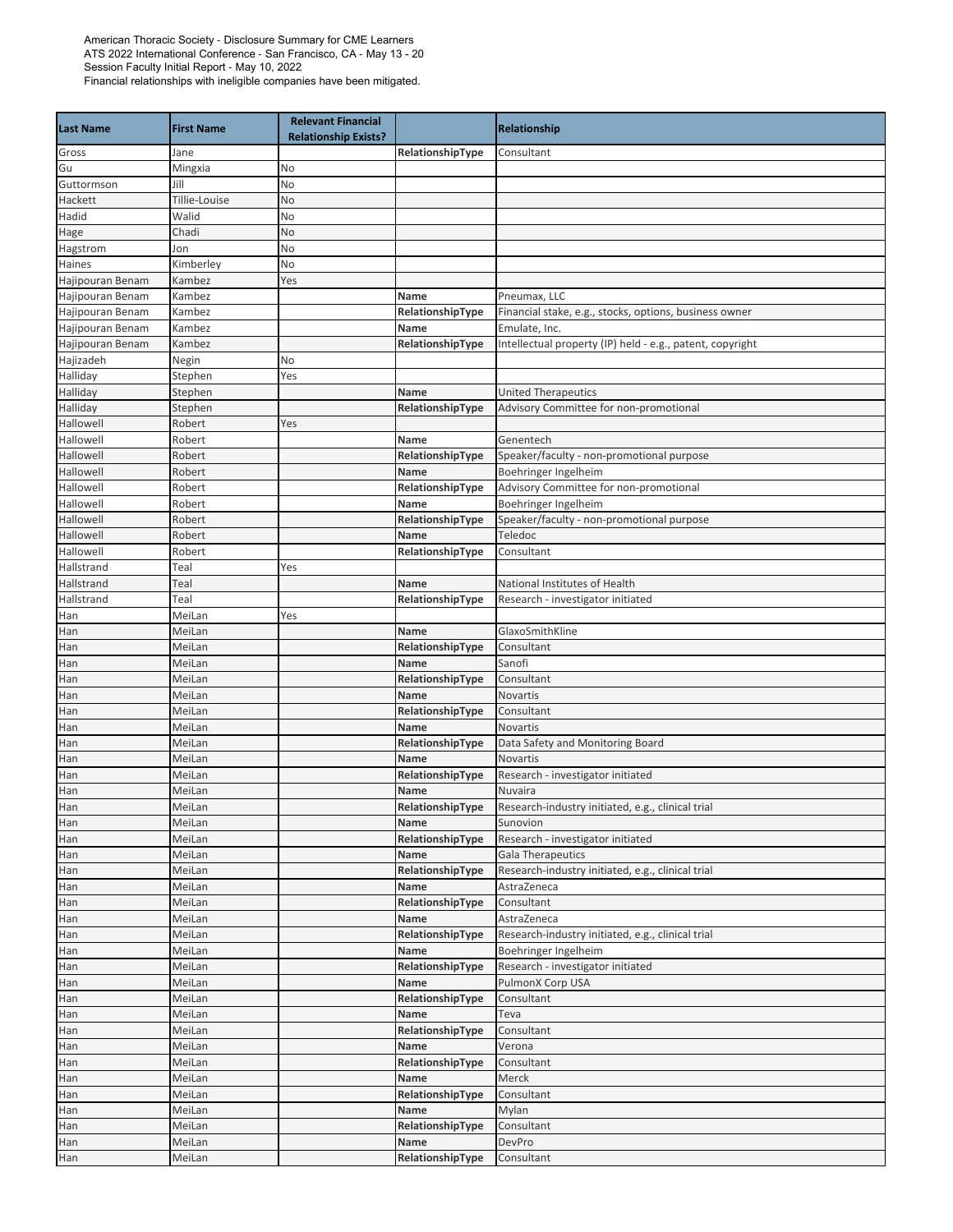|                  |                   | <b>Relevant Financial</b>   |                  |                                                        |
|------------------|-------------------|-----------------------------|------------------|--------------------------------------------------------|
| <b>Last Name</b> | <b>First Name</b> | <b>Relationship Exists?</b> |                  | Relationship                                           |
| Han              | MeiLan            |                             | Name             | Aerogen                                                |
| Han              | MeiLan            |                             | RelationshipType | Consultant                                             |
| Han              | MeiLan            |                             | Name             | Regeneron                                              |
| Han              | MeiLan            |                             | RelationshipType | Consultant                                             |
| Han              | MeiLan            |                             | Name             | Polarian                                               |
| Han              | MeiLan            |                             | RelationshipType | Consultant                                             |
| Han              | MeiLan            |                             | Name             | Cipla                                                  |
| Han              | MeiLan            |                             | RelationshipType | Consultant                                             |
| Han              | MeiLan            |                             | Name             | Chiesi                                                 |
| Han              | MeiLan            |                             | RelationshipType | Consultant                                             |
| Han              | MeiLan            |                             | Name             | Medtronic                                              |
| Han              | MeiLan            |                             | RelationshipType | Data Safety and Monitoring Board                       |
| Han              | MeiLan            |                             | Name             | <b>Meissa Vaccines</b>                                 |
| Han              | MeiLan            |                             | RelationshipType | Financial stake, e.g., stocks, options, business owner |
| Han              | MeiLan            |                             | Name             | Altesa BioPharma                                       |
| Han              | MeiLan            |                             | RelationshipType | Consultant                                             |
| Han              | MeiLan            |                             | Name             | Altesa BioPharma                                       |
| Han              | MeiLan            |                             | RelationshipType | Financial stake, e.g., stocks, options, business owner |
| Hanley           | Jeanie            | Yes                         |                  |                                                        |
| Hanley           | Jeanie            |                             | Name             | Cystic Fibrosis Research Institute                     |
| Hanley           | Jeanie            |                             | RelationshipType | Advisory Committee for non-promotional                 |
| Hansbro          | Philip            | No                          |                  |                                                        |
| Hansen-Flaschen  | John              | Yes                         |                  |                                                        |
| Hansen-Flaschen  | John              |                             | Name             | Revalesio Corporation                                  |
| Hansen-Flaschen  | John              |                             | RelationshipType | Consultant                                             |
| Hariri           | Lida              | Yes                         |                  |                                                        |
| Hariri           | Lida              |                             | Name             | Boehringer Ingelheim                                   |
| Hariri           | Lida              |                             | RelationshipType | Advisory Committee for non-promotional                 |
| Hariri           | Lida              |                             | Name             | Boehringer Ingelheim                                   |
| Hariri           | Lida              |                             | RelationshipType | Speaker/faculty - non-promotional purpose              |
| Hariri           | Lida              |                             | Name             | Boehringer Ingelheim                                   |
| Hariri           | Lida              |                             | RelationshipType | Research - investigator initiated                      |
| Hariri           | Lida              |                             | Name             | Boehringer Ingelheim                                   |
| Hariri           | Lida              |                             | RelationshipType | Research-industry initiated, e.g., clinical trial      |
| Hariri           | Lida              |                             | Name             | Boehringer Ingelheim                                   |
| Hariri           | Lida              |                             | RelationshipType | Research - investigator initiated                      |
| Hariri           | Lida              |                             | Name             | <b>Pliant Therapeutics</b>                             |
| Hariri           | Lida              |                             | RelationshipType | Consultant                                             |
| Hariri           | Lida              |                             | Name             | <b>Bioclinica</b>                                      |
| Hariri           | Lida              |                             | RelationshipType | Consultant                                             |
| Harkema          | Jack              | No                          |                  |                                                        |
| Harris           | <b>Bradley</b>    | No                          |                  |                                                        |
| Hart             | Joanna            | No                          |                  |                                                        |
| Hatfull          | Graham            | Yes                         |                  |                                                        |
| Hatfull          | Graham            |                             | Name             | Janssen Inc.                                           |
| Hatfull          | Graham            |                             |                  |                                                        |
|                  |                   |                             | RelationshipType | Research - investigator initiated                      |
| Hatfull          | Graham            |                             | Name             | Janssen Inc.                                           |
| Hatfull          | Graham            |                             | RelationshipType | Consultant                                             |
| Hatfull          | Graham            |                             | Name             | Tessera                                                |
| Hatfull          | Graham            |                             | RelationshipType | Consultant                                             |
| Haworth          | Charles           | Yes                         |                  |                                                        |
| Haworth          | Charles           |                             | Name             | Zambon                                                 |
| Haworth          | Charles           |                             | RelationshipType | Consultant                                             |
| Haworth          | Charles           |                             | Name             | Zambon                                                 |
| Haworth          | Charles           |                             | RelationshipType | Advisory Committee for non-promotional                 |
| Haworth          | Charles           |                             | Name             | Zambon                                                 |
| Haworth          | Charles           |                             | RelationshipType | Speaker/faculty - promotional purpose                  |
| Haworth          | Charles           |                             | Name             | <b>CSL Behring</b>                                     |
| Haworth          | Charles           |                             | RelationshipType | Consultant                                             |
| Haworth          | Charles           |                             | Name             | Insmed                                                 |
| Haworth          | Charles           |                             | RelationshipType | Consultant                                             |
| Haworth          | Charles           |                             | Name             | Insmed                                                 |
| Haworth          | Charles           |                             | RelationshipType | Research-industry initiated, e.g., clinical trial      |
| Haworth          | Charles           |                             | Name             | Zambon                                                 |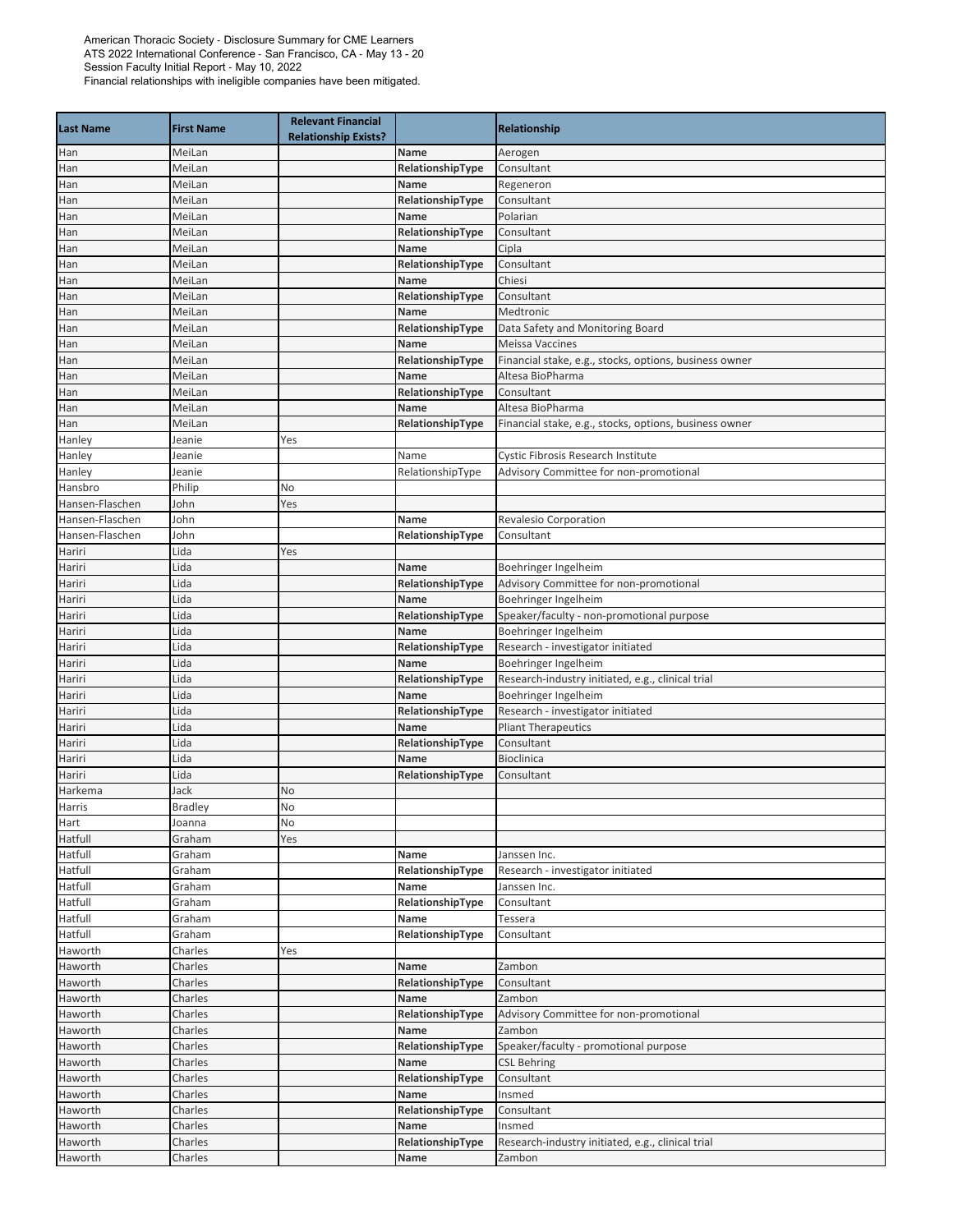| <b>Last Name</b>    | <b>First Name</b>  | <b>Relevant Financial</b><br><b>Relationship Exists?</b> |                          | Relationship                                                      |
|---------------------|--------------------|----------------------------------------------------------|--------------------------|-------------------------------------------------------------------|
| Haworth             | Charles            |                                                          | RelationshipType         | Research-industry initiated, e.g., clinical trial                 |
| Haworth             | Charles            |                                                          | Name                     | AstraZeneca                                                       |
| Haworth             | Charles            |                                                          | RelationshipType         | Research-industry initiated, e.g., clinical trial                 |
| Haworth             | Charles            |                                                          | Name                     | Janssen Inc.                                                      |
| Haworth             | Charles            |                                                          | RelationshipType         | Consultant                                                        |
| Haworth             | Charles            |                                                          | Name                     | 30 Technology                                                     |
| Haworth             | Charles            |                                                          | RelationshipType         | Consultant                                                        |
| Hayes               | Margaret           | No                                                       |                          |                                                                   |
| Healy               | William            | No                                                       |                          |                                                                   |
| Hecker              | Louise             | Yes                                                      |                          |                                                                   |
| Hecker              | Louise             |                                                          | Name                     | Fibronox LLC                                                      |
| Hecker              | Louise             |                                                          | RelationshipType         | Intellectual property (IP) held - e.g., patent, copyright         |
| Heinzer             | Raphael            | Yes                                                      |                          |                                                                   |
| Heinzer             | Raphael            |                                                          | Name                     | Philips                                                           |
| Heinzer             | Raphael            |                                                          | RelationshipType         | Advisory Committee for non-promotional                            |
| Heinzer             | Raphael            |                                                          | Name                     | Dreem                                                             |
| Heinzer             | Raphael            |                                                          | RelationshipType         | Advisory Committee for non-promotional                            |
| Heinzer             | Raphael            |                                                          | Name                     | Philips/RESMED/Inspire                                            |
| Heinzer             | Raphael<br>Raphael |                                                          | RelationshipType<br>Name | Speaker/faculty - non-promotional purpose<br>Jazz Pharmaceuticals |
| Heinzer             | Raphael            |                                                          |                          |                                                                   |
| Heinzer<br>Hellmich | Bernhard           | Yes                                                      | RelationshipType         | Advisory Committee for non-promotional                            |
| Hellmich            | Bernhard           |                                                          | Name                     | GlaxoSmithKline                                                   |
| Hellmich            | Bernhard           |                                                          | RelationshipType         | Advisory Committee for non-promotional                            |
| Hellmich            | Bernhard           |                                                          | Name                     | GlaxoSmithKline                                                   |
| Hellmich            | Bernhard           |                                                          | RelationshipType         | Speaker/faculty - non-promotional purpose                         |
| Hellmich            | Bernhard           |                                                          | Name                     | Roche                                                             |
| Hellmich            | Bernhard           |                                                          | RelationshipType         | Speaker/faculty - non-promotional purpose                         |
| Henderson           | Louise             | Yes                                                      |                          |                                                                   |
| Henderson           | Louise             |                                                          | Name                     | NIH/NCI                                                           |
| Henderson           | Louise             |                                                          | RelationshipType         | Research - investigator initiated                                 |
| Henderson           | Louise             |                                                          | Name                     | <b>PCORI</b>                                                      |
| Henderson           | Louise             |                                                          | RelationshipType         | Research - investigator initiated                                 |
| Henry               | Travis             | No                                                       |                          |                                                                   |
| Herbert             | Julia              | No                                                       |                          |                                                                   |
| Herold              | Susanne            | No                                                       |                          |                                                                   |
| Himes               | Blanca             | No                                                       |                          |                                                                   |
| Hinkle              | Laura              | Yes                                                      |                          |                                                                   |
| Hinkle              | Laura              |                                                          | Name                     | Cronos                                                            |
| Hinkle              | Laura              |                                                          | RelationshipType         | Financial stake, e.g., stocks, options, business owner            |
| Hisert              | Katherine          | No                                                       |                          |                                                                   |
| Hobbs               | <b>Brian</b>       | Yes                                                      |                          |                                                                   |
| Hobbs               | <b>Brian</b>       |                                                          | Name                     | Bayer                                                             |
| Hobbs               | <b>Brian</b>       |                                                          | RelationshipType         | Research - investigator initiated                                 |
| Hobbs               | Stephen            | No                                                       |                          |                                                                   |
| Hoffman             | Eric               | Yes                                                      |                          |                                                                   |
| Hoffman             | Eric               |                                                          | Name                     | <b>VIDA Diagnostics</b>                                           |
| Hoffman             | Eric               |                                                          | RelationshipType         | Financial stake, e.g., stocks, options, business owner            |
| Hoffman             | Eric               |                                                          | Name                     | <b>Siemens Healthineers</b>                                       |
| Hoffman             | Eric               |                                                          | RelationshipType         | Advisory Committee for non-promotional                            |
| Holguin             | Fernando           | Yes                                                      |                          |                                                                   |
| Holguin             | Fernando           |                                                          | Name                     | Insmed                                                            |
| Holguin             | Fernando           |                                                          | RelationshipType         | Advisory Committee for non-promotional                            |
| Holguin             | Fernando           |                                                          | Name                     | <b>FDA</b>                                                        |
| Holguin             | Fernando           |                                                          | RelationshipType         | Advisory Committee for non-promotional                            |
| Holland             | Anne               | Yes                                                      |                          |                                                                   |
| Holland             | Anne               |                                                          | Name                     | Linde Healthcare                                                  |
| Holland             | Anne               |                                                          | RelationshipType         | Research - investigator initiated                                 |
| Honda               | Jennifer           | No                                                       |                          |                                                                   |
| Hopkins             | Ramona             | Yes                                                      |                          |                                                                   |
| Hopkins             | Ramona             |                                                          | Name                     | Society of Critical Care Medicine                                 |
| Hopkins             | Ramona             |                                                          | RelationshipType         | Co-chair of Family Care guidelines                                |
| Hopper              | Rachel             | No                                                       |                          |                                                                   |
| Hosey               | Megan              | Yes                                                      |                          |                                                                   |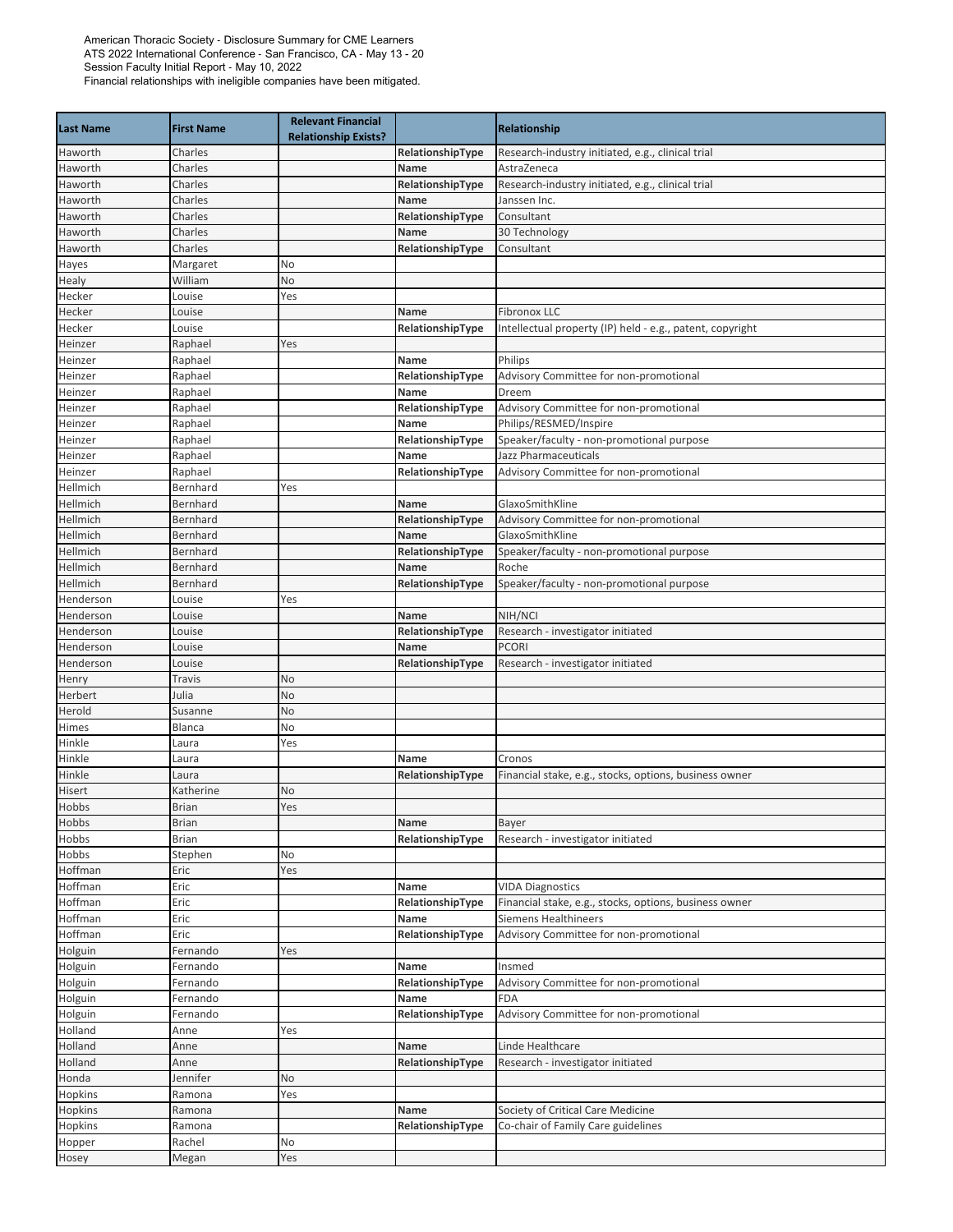|                  |                   | <b>Relevant Financial</b>   |                  |                                                   |
|------------------|-------------------|-----------------------------|------------------|---------------------------------------------------|
| <b>Last Name</b> | <b>First Name</b> | <b>Relationship Exists?</b> |                  | Relationship                                      |
| Hosey            | Megan             |                             | Name             | Parker B. Francis Fellowship Foundation           |
| Hosey            | Megan             |                             | RelationshipType | Research - investigator initiated                 |
| Hosey            | Megan             |                             | Name             | National Institutes of Health/ NHLBI              |
| Hosey            | Megan             |                             | RelationshipType | Research - investigator initiated                 |
| Hosey            | Megan             |                             | Name             | Johns Hopkins Institute for (ICTR)                |
| Hosey            | Megan             |                             | RelationshipType | Research - investigator initiated                 |
| Houchen-Wolloff  | Linzy             | No                          |                  |                                                   |
| Hough            | C.                | Yes                         |                  |                                                   |
| Hough            | C.                |                             | Name             | National Institutes of Health                     |
| Hough            | Ć.                |                             | RelationshipType | Research - investigator initiated                 |
| Hough            | Ć.                |                             | Name             | American Lung Association                         |
| Hough            | C.                |                             | RelationshipType | Research - investigator initiated                 |
| Hough            | C.                |                             | Name             | National Institutes of Health                     |
| Hough            | Ć.                |                             | RelationshipType | Consultant                                        |
| Hough            | Ć.                |                             | Name             | QuantumLeap                                       |
| Hough            | C.                |                             | RelationshipType | Data Safety and Monitoring Board                  |
| Hoyos            | Camilla           | Yes                         |                  |                                                   |
| Hoyos            | Camilla           |                             | Name             | <b>BOD Australia</b>                              |
| Hoyos            | Camilla           |                             | RelationshipType | Research-industry initiated, e.g., clinical trial |
| Hua              | May               | Yes                         |                  |                                                   |
| Hua              | May               |                             | Name             | National Institutes of Health                     |
| Hua              | May               |                             | RelationshipType | Research - investigator initiated                 |
| Hua              | May               |                             | Name             | CHEST journal                                     |
| Hua              | May               |                             | RelationshipType | Advisory Committee for non-promotional            |
| Huang            | Laurence          | No                          |                  |                                                   |
| Hummel           | Anne Marie        | No                          |                  |                                                   |
| Hunninghake      | Gary              | Yes                         |                  |                                                   |
| Hunninghake      | Gary              |                             | Name             | Boehringer Ingelheim                              |
| Hunninghake      | Gary              |                             | RelationshipType | Consultant                                        |
| Hunninghake      | Gary              |                             | Name             | Gerson Lehrman Group                              |
| Hunninghake      | Gary              |                             | RelationshipType | Consultant                                        |
| Hunninghake      | Gary              |                             | Name             | Biogen Idec                                       |
| Hunninghake      | Gary              |                             | RelationshipType | Data Safety and Monitoring Board                  |
| Hysinger         | Erik              | Yes                         |                  |                                                   |
| Hysinger         | Erik              |                             | Name             | <b>ERBE</b>                                       |
| Hysinger         | Erik              |                             | RelationshipType | Speaker/faculty - non-promotional purpose         |
| Ikwu             | Isaac             | No                          |                  |                                                   |
| Ingram           | Jennifer          | No                          |                  |                                                   |
| Islam            | Shaheen           | Yes                         |                  |                                                   |
| Islam            | Shaheen           |                             | Name             | Veracyte                                          |
| Islam            | Shaheen           |                             | RelationshipType | Consultant                                        |
| Iwashyna         | Theodore          | No                          |                  |                                                   |
| lyer             | Anand             | Yes                         |                  |                                                   |
| lyer             | Anand             |                             | Name             | National Institutes of Health                     |
| lyer             | Anand             |                             | RelationshipType | Research - investigator initiated                 |
| lyer             | Anand             |                             | Name             | AstraZeneca                                       |
| lyer             | Anand             |                             | RelationshipType | Consultant                                        |
| Jackson          | Beverly           | No                          |                  |                                                   |
| Jackson          | Chandra           | No                          |                  |                                                   |
| Jacobs           | Samantha          | No                          |                  |                                                   |
| Jacobs           | Susan             | No                          |                  |                                                   |
| Jain             | Raksha            | Yes                         |                  |                                                   |
| Jain             | Raksha            |                             | Name             | <b>Vertex Pharmaceuticals</b>                     |
| Jain             | Raksha            |                             | RelationshipType | Advisory Committee for non-promotional            |
| Jain             | Raksha            |                             | Name             | Boehringer Ingelheim                              |
| Jain             | Raksha            |                             | RelationshipType | Advisory Committee for non-promotional            |
| Jain             | Raksha            |                             | Name             | Shionogi                                          |
| Jain             | Raksha            |                             | RelationshipType | Advisory Committee for non-promotional            |
| Jain             | Raksha            |                             | Name             | <b>Cystic Fibrosis Foundation</b>                 |
| Jain             | Raksha            |                             | RelationshipType | Advisory Committee for non-promotional            |
| Jakubzick        | Claudia           | No                          |                  |                                                   |
| Janssen          | William           | No                          |                  |                                                   |
| Jaspers          | Ilona             | No                          |                  |                                                   |
| Johannson        | Kerri             | Yes                         |                  |                                                   |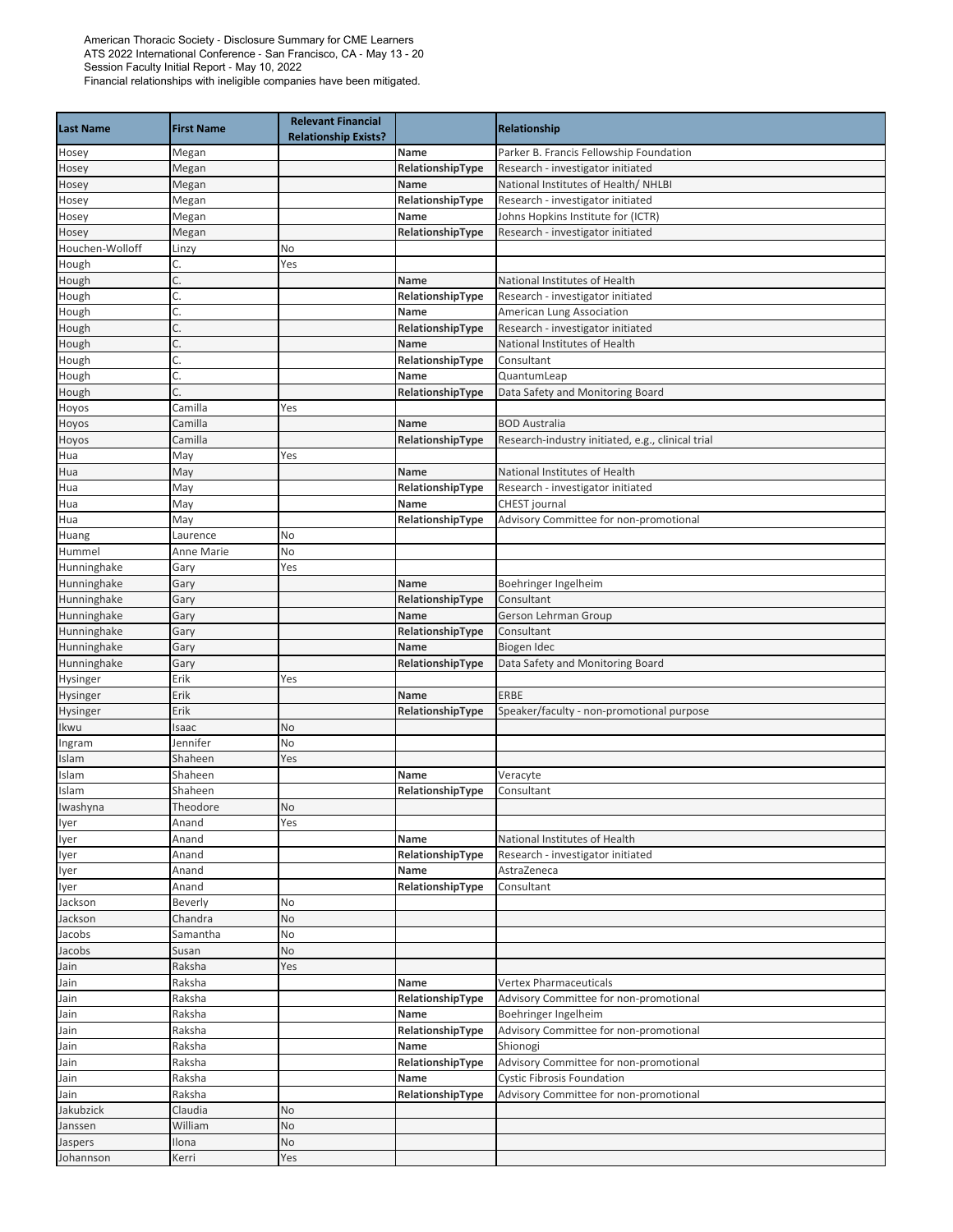| Boehringer Ingelheim<br>Johannson<br>Kerri<br>Name<br>Consultant<br>Johannson<br>Kerri<br>RelationshipType<br>Hoffmann-La Roche<br>Johannson<br>Kerri<br>Name<br>RelationshipType<br>Consultant<br>Johannson<br>Kerri<br>Johannson<br><b>Pliant Therapeutics</b><br>Kerri<br>Name<br>RelationshipType<br>Consultant<br>Johannson<br>Kerri<br>Johannson<br>Name<br>Kerri<br>Thyron<br>Johannson<br>RelationshipType<br>Advisory Committee for non-promotional<br>Kerri<br>Three Lakes Foundation<br>Johannson<br>Kerri<br>Name<br>Johannson<br>RelationshipType<br>Research - investigator initiated<br>Kerri<br>University Hospital Foundation<br>Johannson<br>Name<br>Kerri<br>Johannson<br>RelationshipType<br>Research - investigator initiated<br>Kerri<br>Three Lakes Foundation<br>Name<br>Johannson<br>Kerri<br>Johannson<br>RelationshipType<br>Kerri<br>Consultant<br>Johnson<br>Elizabeth<br>No<br>Meshell<br>Johnson<br>No<br>Jolley<br>Sarah<br>No<br>Arwel<br>No<br>Jones<br>No<br>Barbara<br>Jones<br>Kirk<br>No<br>Jones<br>No<br>Meaghan<br>Jones<br>Danny<br>No<br>Jonigk<br>No<br>Jordan<br>Amy<br>Kadri<br>No<br>Sameer<br>Kahlmann<br>Vivienne<br>No<br>Kalchiem-Dekel<br>Or<br>No<br>Kalhan<br>Ravi<br>Yes<br>Kalhan<br>Ravi<br>GlaxoSmithKline<br>Name<br>Ravi<br>RelationshipType<br>Advisory Committee for promotional purpose<br>Kalhan<br>Kalhan<br>Ravi<br>Name<br>AstraZeneca<br>Kalhan<br>Ravi<br>RelationshipType<br>Advisory Committee for promotional purpose<br><b>CVS Caremark</b><br>Kalhan<br>Ravi<br>Name<br>RelationshipType<br>Kalhan<br>Ravi<br>Consultant<br>Kaminski<br>Naftali<br>Yes<br>Kaminski<br>Naftali<br>Name<br>Boehringer Ingelheim<br>Kaminski<br>Naftali<br>RelationshipType<br>Consultant<br>Kaminski<br>Naftali<br>Name<br>Boehringer Ingelheim<br>Kaminski<br>Naftali<br>RelationshipType<br>Research - investigator initiated<br>Naftali<br><b>Pliant Therapeutics</b><br>Kaminski<br>Name<br>Naftali<br>RelationshipType<br>Advisory Committee for non-promotional<br>Kaminski<br>Naftali<br>Kaminski<br>Name<br><b>Pliant Therapeutics</b><br>Financial stake, e.g., stocks, options, business owner<br>Naftali<br>RelationshipType<br>Kaminski<br>Naftali<br>Name<br>RohBar<br>Kaminski<br>Naftali<br>RelationshipType<br>Consultant<br>Naftali<br>Kaminski<br>Lifemak<br>Name<br>Kaminski<br>Naftali<br>RelationshipType<br>Consultant<br>Naftali<br>Kaminski<br>Name<br>Indalo<br>Kaminski<br>Naftali<br>RelationshipType<br>Consultant<br>Kaminski<br>Naftali<br><b>Third Rock</b><br>Name<br>Kaminski<br>Naftali<br>RelationshipType<br>Consultant<br>Kaminski<br>Naftali<br><b>CSL Behring</b><br>Name<br>Kaminski<br>Naftali<br>Consultant<br>RelationshipType<br>Kaminski<br>Naftali<br><b>Three Lakes Partners</b><br>Name<br>Naftali<br>Kaminski<br>RelationshipType<br>Advisory Committee for non-promotional<br>Kaminski<br>Naftali<br>Name<br>Three Lakes Foundation<br>Kaminski<br>RelationshipType<br>Naftali<br>Research - investigator initiated<br>Naftali<br>Kaminski<br>Name<br>Veracyte<br>Naftali<br>Kaminski<br>RelationshipType<br>Consultant<br>Kaminski<br>Naftali<br>Name<br>Veracyte<br>Kaminski<br>Naftali<br>RelationshipType<br>Research - investigator initiated<br>Naftali<br>Kaminski<br>Name<br><b>GLPG</b><br>Kaminski<br>Naftali<br>Advisory Committee for non-promotional<br>RelationshipType<br>Kaminski<br>Naftali<br><b>Gilead Sciences</b><br>Name<br>Naftali<br>RelationshipType<br>Kaminski<br>Consultant | <b>Last Name</b> | <b>First Name</b> | <b>Relevant Financial</b><br><b>Relationship Exists?</b> | Relationship |
|-------------------------------------------------------------------------------------------------------------------------------------------------------------------------------------------------------------------------------------------------------------------------------------------------------------------------------------------------------------------------------------------------------------------------------------------------------------------------------------------------------------------------------------------------------------------------------------------------------------------------------------------------------------------------------------------------------------------------------------------------------------------------------------------------------------------------------------------------------------------------------------------------------------------------------------------------------------------------------------------------------------------------------------------------------------------------------------------------------------------------------------------------------------------------------------------------------------------------------------------------------------------------------------------------------------------------------------------------------------------------------------------------------------------------------------------------------------------------------------------------------------------------------------------------------------------------------------------------------------------------------------------------------------------------------------------------------------------------------------------------------------------------------------------------------------------------------------------------------------------------------------------------------------------------------------------------------------------------------------------------------------------------------------------------------------------------------------------------------------------------------------------------------------------------------------------------------------------------------------------------------------------------------------------------------------------------------------------------------------------------------------------------------------------------------------------------------------------------------------------------------------------------------------------------------------------------------------------------------------------------------------------------------------------------------------------------------------------------------------------------------------------------------------------------------------------------------------------------------------------------------------------------------------------------------------------------------------------------------------------------------------------------------------------------------------------------------------------------------------------------------------------------------------------------------------------------------------------------------------------------------------------------------------------------------------------------------------------------------------------------------------------------------------------------------------------------------------------------------------------------------------------|------------------|-------------------|----------------------------------------------------------|--------------|
|                                                                                                                                                                                                                                                                                                                                                                                                                                                                                                                                                                                                                                                                                                                                                                                                                                                                                                                                                                                                                                                                                                                                                                                                                                                                                                                                                                                                                                                                                                                                                                                                                                                                                                                                                                                                                                                                                                                                                                                                                                                                                                                                                                                                                                                                                                                                                                                                                                                                                                                                                                                                                                                                                                                                                                                                                                                                                                                                                                                                                                                                                                                                                                                                                                                                                                                                                                                                                                                                                                                   |                  |                   |                                                          |              |
|                                                                                                                                                                                                                                                                                                                                                                                                                                                                                                                                                                                                                                                                                                                                                                                                                                                                                                                                                                                                                                                                                                                                                                                                                                                                                                                                                                                                                                                                                                                                                                                                                                                                                                                                                                                                                                                                                                                                                                                                                                                                                                                                                                                                                                                                                                                                                                                                                                                                                                                                                                                                                                                                                                                                                                                                                                                                                                                                                                                                                                                                                                                                                                                                                                                                                                                                                                                                                                                                                                                   |                  |                   |                                                          |              |
|                                                                                                                                                                                                                                                                                                                                                                                                                                                                                                                                                                                                                                                                                                                                                                                                                                                                                                                                                                                                                                                                                                                                                                                                                                                                                                                                                                                                                                                                                                                                                                                                                                                                                                                                                                                                                                                                                                                                                                                                                                                                                                                                                                                                                                                                                                                                                                                                                                                                                                                                                                                                                                                                                                                                                                                                                                                                                                                                                                                                                                                                                                                                                                                                                                                                                                                                                                                                                                                                                                                   |                  |                   |                                                          |              |
|                                                                                                                                                                                                                                                                                                                                                                                                                                                                                                                                                                                                                                                                                                                                                                                                                                                                                                                                                                                                                                                                                                                                                                                                                                                                                                                                                                                                                                                                                                                                                                                                                                                                                                                                                                                                                                                                                                                                                                                                                                                                                                                                                                                                                                                                                                                                                                                                                                                                                                                                                                                                                                                                                                                                                                                                                                                                                                                                                                                                                                                                                                                                                                                                                                                                                                                                                                                                                                                                                                                   |                  |                   |                                                          |              |
|                                                                                                                                                                                                                                                                                                                                                                                                                                                                                                                                                                                                                                                                                                                                                                                                                                                                                                                                                                                                                                                                                                                                                                                                                                                                                                                                                                                                                                                                                                                                                                                                                                                                                                                                                                                                                                                                                                                                                                                                                                                                                                                                                                                                                                                                                                                                                                                                                                                                                                                                                                                                                                                                                                                                                                                                                                                                                                                                                                                                                                                                                                                                                                                                                                                                                                                                                                                                                                                                                                                   |                  |                   |                                                          |              |
|                                                                                                                                                                                                                                                                                                                                                                                                                                                                                                                                                                                                                                                                                                                                                                                                                                                                                                                                                                                                                                                                                                                                                                                                                                                                                                                                                                                                                                                                                                                                                                                                                                                                                                                                                                                                                                                                                                                                                                                                                                                                                                                                                                                                                                                                                                                                                                                                                                                                                                                                                                                                                                                                                                                                                                                                                                                                                                                                                                                                                                                                                                                                                                                                                                                                                                                                                                                                                                                                                                                   |                  |                   |                                                          |              |
|                                                                                                                                                                                                                                                                                                                                                                                                                                                                                                                                                                                                                                                                                                                                                                                                                                                                                                                                                                                                                                                                                                                                                                                                                                                                                                                                                                                                                                                                                                                                                                                                                                                                                                                                                                                                                                                                                                                                                                                                                                                                                                                                                                                                                                                                                                                                                                                                                                                                                                                                                                                                                                                                                                                                                                                                                                                                                                                                                                                                                                                                                                                                                                                                                                                                                                                                                                                                                                                                                                                   |                  |                   |                                                          |              |
|                                                                                                                                                                                                                                                                                                                                                                                                                                                                                                                                                                                                                                                                                                                                                                                                                                                                                                                                                                                                                                                                                                                                                                                                                                                                                                                                                                                                                                                                                                                                                                                                                                                                                                                                                                                                                                                                                                                                                                                                                                                                                                                                                                                                                                                                                                                                                                                                                                                                                                                                                                                                                                                                                                                                                                                                                                                                                                                                                                                                                                                                                                                                                                                                                                                                                                                                                                                                                                                                                                                   |                  |                   |                                                          |              |
|                                                                                                                                                                                                                                                                                                                                                                                                                                                                                                                                                                                                                                                                                                                                                                                                                                                                                                                                                                                                                                                                                                                                                                                                                                                                                                                                                                                                                                                                                                                                                                                                                                                                                                                                                                                                                                                                                                                                                                                                                                                                                                                                                                                                                                                                                                                                                                                                                                                                                                                                                                                                                                                                                                                                                                                                                                                                                                                                                                                                                                                                                                                                                                                                                                                                                                                                                                                                                                                                                                                   |                  |                   |                                                          |              |
|                                                                                                                                                                                                                                                                                                                                                                                                                                                                                                                                                                                                                                                                                                                                                                                                                                                                                                                                                                                                                                                                                                                                                                                                                                                                                                                                                                                                                                                                                                                                                                                                                                                                                                                                                                                                                                                                                                                                                                                                                                                                                                                                                                                                                                                                                                                                                                                                                                                                                                                                                                                                                                                                                                                                                                                                                                                                                                                                                                                                                                                                                                                                                                                                                                                                                                                                                                                                                                                                                                                   |                  |                   |                                                          |              |
|                                                                                                                                                                                                                                                                                                                                                                                                                                                                                                                                                                                                                                                                                                                                                                                                                                                                                                                                                                                                                                                                                                                                                                                                                                                                                                                                                                                                                                                                                                                                                                                                                                                                                                                                                                                                                                                                                                                                                                                                                                                                                                                                                                                                                                                                                                                                                                                                                                                                                                                                                                                                                                                                                                                                                                                                                                                                                                                                                                                                                                                                                                                                                                                                                                                                                                                                                                                                                                                                                                                   |                  |                   |                                                          |              |
|                                                                                                                                                                                                                                                                                                                                                                                                                                                                                                                                                                                                                                                                                                                                                                                                                                                                                                                                                                                                                                                                                                                                                                                                                                                                                                                                                                                                                                                                                                                                                                                                                                                                                                                                                                                                                                                                                                                                                                                                                                                                                                                                                                                                                                                                                                                                                                                                                                                                                                                                                                                                                                                                                                                                                                                                                                                                                                                                                                                                                                                                                                                                                                                                                                                                                                                                                                                                                                                                                                                   |                  |                   |                                                          |              |
|                                                                                                                                                                                                                                                                                                                                                                                                                                                                                                                                                                                                                                                                                                                                                                                                                                                                                                                                                                                                                                                                                                                                                                                                                                                                                                                                                                                                                                                                                                                                                                                                                                                                                                                                                                                                                                                                                                                                                                                                                                                                                                                                                                                                                                                                                                                                                                                                                                                                                                                                                                                                                                                                                                                                                                                                                                                                                                                                                                                                                                                                                                                                                                                                                                                                                                                                                                                                                                                                                                                   |                  |                   |                                                          |              |
|                                                                                                                                                                                                                                                                                                                                                                                                                                                                                                                                                                                                                                                                                                                                                                                                                                                                                                                                                                                                                                                                                                                                                                                                                                                                                                                                                                                                                                                                                                                                                                                                                                                                                                                                                                                                                                                                                                                                                                                                                                                                                                                                                                                                                                                                                                                                                                                                                                                                                                                                                                                                                                                                                                                                                                                                                                                                                                                                                                                                                                                                                                                                                                                                                                                                                                                                                                                                                                                                                                                   |                  |                   |                                                          |              |
|                                                                                                                                                                                                                                                                                                                                                                                                                                                                                                                                                                                                                                                                                                                                                                                                                                                                                                                                                                                                                                                                                                                                                                                                                                                                                                                                                                                                                                                                                                                                                                                                                                                                                                                                                                                                                                                                                                                                                                                                                                                                                                                                                                                                                                                                                                                                                                                                                                                                                                                                                                                                                                                                                                                                                                                                                                                                                                                                                                                                                                                                                                                                                                                                                                                                                                                                                                                                                                                                                                                   |                  |                   |                                                          |              |
|                                                                                                                                                                                                                                                                                                                                                                                                                                                                                                                                                                                                                                                                                                                                                                                                                                                                                                                                                                                                                                                                                                                                                                                                                                                                                                                                                                                                                                                                                                                                                                                                                                                                                                                                                                                                                                                                                                                                                                                                                                                                                                                                                                                                                                                                                                                                                                                                                                                                                                                                                                                                                                                                                                                                                                                                                                                                                                                                                                                                                                                                                                                                                                                                                                                                                                                                                                                                                                                                                                                   |                  |                   |                                                          |              |
|                                                                                                                                                                                                                                                                                                                                                                                                                                                                                                                                                                                                                                                                                                                                                                                                                                                                                                                                                                                                                                                                                                                                                                                                                                                                                                                                                                                                                                                                                                                                                                                                                                                                                                                                                                                                                                                                                                                                                                                                                                                                                                                                                                                                                                                                                                                                                                                                                                                                                                                                                                                                                                                                                                                                                                                                                                                                                                                                                                                                                                                                                                                                                                                                                                                                                                                                                                                                                                                                                                                   |                  |                   |                                                          |              |
|                                                                                                                                                                                                                                                                                                                                                                                                                                                                                                                                                                                                                                                                                                                                                                                                                                                                                                                                                                                                                                                                                                                                                                                                                                                                                                                                                                                                                                                                                                                                                                                                                                                                                                                                                                                                                                                                                                                                                                                                                                                                                                                                                                                                                                                                                                                                                                                                                                                                                                                                                                                                                                                                                                                                                                                                                                                                                                                                                                                                                                                                                                                                                                                                                                                                                                                                                                                                                                                                                                                   |                  |                   |                                                          |              |
|                                                                                                                                                                                                                                                                                                                                                                                                                                                                                                                                                                                                                                                                                                                                                                                                                                                                                                                                                                                                                                                                                                                                                                                                                                                                                                                                                                                                                                                                                                                                                                                                                                                                                                                                                                                                                                                                                                                                                                                                                                                                                                                                                                                                                                                                                                                                                                                                                                                                                                                                                                                                                                                                                                                                                                                                                                                                                                                                                                                                                                                                                                                                                                                                                                                                                                                                                                                                                                                                                                                   |                  |                   |                                                          |              |
|                                                                                                                                                                                                                                                                                                                                                                                                                                                                                                                                                                                                                                                                                                                                                                                                                                                                                                                                                                                                                                                                                                                                                                                                                                                                                                                                                                                                                                                                                                                                                                                                                                                                                                                                                                                                                                                                                                                                                                                                                                                                                                                                                                                                                                                                                                                                                                                                                                                                                                                                                                                                                                                                                                                                                                                                                                                                                                                                                                                                                                                                                                                                                                                                                                                                                                                                                                                                                                                                                                                   |                  |                   |                                                          |              |
|                                                                                                                                                                                                                                                                                                                                                                                                                                                                                                                                                                                                                                                                                                                                                                                                                                                                                                                                                                                                                                                                                                                                                                                                                                                                                                                                                                                                                                                                                                                                                                                                                                                                                                                                                                                                                                                                                                                                                                                                                                                                                                                                                                                                                                                                                                                                                                                                                                                                                                                                                                                                                                                                                                                                                                                                                                                                                                                                                                                                                                                                                                                                                                                                                                                                                                                                                                                                                                                                                                                   |                  |                   |                                                          |              |
|                                                                                                                                                                                                                                                                                                                                                                                                                                                                                                                                                                                                                                                                                                                                                                                                                                                                                                                                                                                                                                                                                                                                                                                                                                                                                                                                                                                                                                                                                                                                                                                                                                                                                                                                                                                                                                                                                                                                                                                                                                                                                                                                                                                                                                                                                                                                                                                                                                                                                                                                                                                                                                                                                                                                                                                                                                                                                                                                                                                                                                                                                                                                                                                                                                                                                                                                                                                                                                                                                                                   |                  |                   |                                                          |              |
|                                                                                                                                                                                                                                                                                                                                                                                                                                                                                                                                                                                                                                                                                                                                                                                                                                                                                                                                                                                                                                                                                                                                                                                                                                                                                                                                                                                                                                                                                                                                                                                                                                                                                                                                                                                                                                                                                                                                                                                                                                                                                                                                                                                                                                                                                                                                                                                                                                                                                                                                                                                                                                                                                                                                                                                                                                                                                                                                                                                                                                                                                                                                                                                                                                                                                                                                                                                                                                                                                                                   |                  |                   |                                                          |              |
|                                                                                                                                                                                                                                                                                                                                                                                                                                                                                                                                                                                                                                                                                                                                                                                                                                                                                                                                                                                                                                                                                                                                                                                                                                                                                                                                                                                                                                                                                                                                                                                                                                                                                                                                                                                                                                                                                                                                                                                                                                                                                                                                                                                                                                                                                                                                                                                                                                                                                                                                                                                                                                                                                                                                                                                                                                                                                                                                                                                                                                                                                                                                                                                                                                                                                                                                                                                                                                                                                                                   |                  |                   |                                                          |              |
|                                                                                                                                                                                                                                                                                                                                                                                                                                                                                                                                                                                                                                                                                                                                                                                                                                                                                                                                                                                                                                                                                                                                                                                                                                                                                                                                                                                                                                                                                                                                                                                                                                                                                                                                                                                                                                                                                                                                                                                                                                                                                                                                                                                                                                                                                                                                                                                                                                                                                                                                                                                                                                                                                                                                                                                                                                                                                                                                                                                                                                                                                                                                                                                                                                                                                                                                                                                                                                                                                                                   |                  |                   |                                                          |              |
|                                                                                                                                                                                                                                                                                                                                                                                                                                                                                                                                                                                                                                                                                                                                                                                                                                                                                                                                                                                                                                                                                                                                                                                                                                                                                                                                                                                                                                                                                                                                                                                                                                                                                                                                                                                                                                                                                                                                                                                                                                                                                                                                                                                                                                                                                                                                                                                                                                                                                                                                                                                                                                                                                                                                                                                                                                                                                                                                                                                                                                                                                                                                                                                                                                                                                                                                                                                                                                                                                                                   |                  |                   |                                                          |              |
|                                                                                                                                                                                                                                                                                                                                                                                                                                                                                                                                                                                                                                                                                                                                                                                                                                                                                                                                                                                                                                                                                                                                                                                                                                                                                                                                                                                                                                                                                                                                                                                                                                                                                                                                                                                                                                                                                                                                                                                                                                                                                                                                                                                                                                                                                                                                                                                                                                                                                                                                                                                                                                                                                                                                                                                                                                                                                                                                                                                                                                                                                                                                                                                                                                                                                                                                                                                                                                                                                                                   |                  |                   |                                                          |              |
|                                                                                                                                                                                                                                                                                                                                                                                                                                                                                                                                                                                                                                                                                                                                                                                                                                                                                                                                                                                                                                                                                                                                                                                                                                                                                                                                                                                                                                                                                                                                                                                                                                                                                                                                                                                                                                                                                                                                                                                                                                                                                                                                                                                                                                                                                                                                                                                                                                                                                                                                                                                                                                                                                                                                                                                                                                                                                                                                                                                                                                                                                                                                                                                                                                                                                                                                                                                                                                                                                                                   |                  |                   |                                                          |              |
|                                                                                                                                                                                                                                                                                                                                                                                                                                                                                                                                                                                                                                                                                                                                                                                                                                                                                                                                                                                                                                                                                                                                                                                                                                                                                                                                                                                                                                                                                                                                                                                                                                                                                                                                                                                                                                                                                                                                                                                                                                                                                                                                                                                                                                                                                                                                                                                                                                                                                                                                                                                                                                                                                                                                                                                                                                                                                                                                                                                                                                                                                                                                                                                                                                                                                                                                                                                                                                                                                                                   |                  |                   |                                                          |              |
|                                                                                                                                                                                                                                                                                                                                                                                                                                                                                                                                                                                                                                                                                                                                                                                                                                                                                                                                                                                                                                                                                                                                                                                                                                                                                                                                                                                                                                                                                                                                                                                                                                                                                                                                                                                                                                                                                                                                                                                                                                                                                                                                                                                                                                                                                                                                                                                                                                                                                                                                                                                                                                                                                                                                                                                                                                                                                                                                                                                                                                                                                                                                                                                                                                                                                                                                                                                                                                                                                                                   |                  |                   |                                                          |              |
|                                                                                                                                                                                                                                                                                                                                                                                                                                                                                                                                                                                                                                                                                                                                                                                                                                                                                                                                                                                                                                                                                                                                                                                                                                                                                                                                                                                                                                                                                                                                                                                                                                                                                                                                                                                                                                                                                                                                                                                                                                                                                                                                                                                                                                                                                                                                                                                                                                                                                                                                                                                                                                                                                                                                                                                                                                                                                                                                                                                                                                                                                                                                                                                                                                                                                                                                                                                                                                                                                                                   |                  |                   |                                                          |              |
|                                                                                                                                                                                                                                                                                                                                                                                                                                                                                                                                                                                                                                                                                                                                                                                                                                                                                                                                                                                                                                                                                                                                                                                                                                                                                                                                                                                                                                                                                                                                                                                                                                                                                                                                                                                                                                                                                                                                                                                                                                                                                                                                                                                                                                                                                                                                                                                                                                                                                                                                                                                                                                                                                                                                                                                                                                                                                                                                                                                                                                                                                                                                                                                                                                                                                                                                                                                                                                                                                                                   |                  |                   |                                                          |              |
|                                                                                                                                                                                                                                                                                                                                                                                                                                                                                                                                                                                                                                                                                                                                                                                                                                                                                                                                                                                                                                                                                                                                                                                                                                                                                                                                                                                                                                                                                                                                                                                                                                                                                                                                                                                                                                                                                                                                                                                                                                                                                                                                                                                                                                                                                                                                                                                                                                                                                                                                                                                                                                                                                                                                                                                                                                                                                                                                                                                                                                                                                                                                                                                                                                                                                                                                                                                                                                                                                                                   |                  |                   |                                                          |              |
|                                                                                                                                                                                                                                                                                                                                                                                                                                                                                                                                                                                                                                                                                                                                                                                                                                                                                                                                                                                                                                                                                                                                                                                                                                                                                                                                                                                                                                                                                                                                                                                                                                                                                                                                                                                                                                                                                                                                                                                                                                                                                                                                                                                                                                                                                                                                                                                                                                                                                                                                                                                                                                                                                                                                                                                                                                                                                                                                                                                                                                                                                                                                                                                                                                                                                                                                                                                                                                                                                                                   |                  |                   |                                                          |              |
|                                                                                                                                                                                                                                                                                                                                                                                                                                                                                                                                                                                                                                                                                                                                                                                                                                                                                                                                                                                                                                                                                                                                                                                                                                                                                                                                                                                                                                                                                                                                                                                                                                                                                                                                                                                                                                                                                                                                                                                                                                                                                                                                                                                                                                                                                                                                                                                                                                                                                                                                                                                                                                                                                                                                                                                                                                                                                                                                                                                                                                                                                                                                                                                                                                                                                                                                                                                                                                                                                                                   |                  |                   |                                                          |              |
|                                                                                                                                                                                                                                                                                                                                                                                                                                                                                                                                                                                                                                                                                                                                                                                                                                                                                                                                                                                                                                                                                                                                                                                                                                                                                                                                                                                                                                                                                                                                                                                                                                                                                                                                                                                                                                                                                                                                                                                                                                                                                                                                                                                                                                                                                                                                                                                                                                                                                                                                                                                                                                                                                                                                                                                                                                                                                                                                                                                                                                                                                                                                                                                                                                                                                                                                                                                                                                                                                                                   |                  |                   |                                                          |              |
|                                                                                                                                                                                                                                                                                                                                                                                                                                                                                                                                                                                                                                                                                                                                                                                                                                                                                                                                                                                                                                                                                                                                                                                                                                                                                                                                                                                                                                                                                                                                                                                                                                                                                                                                                                                                                                                                                                                                                                                                                                                                                                                                                                                                                                                                                                                                                                                                                                                                                                                                                                                                                                                                                                                                                                                                                                                                                                                                                                                                                                                                                                                                                                                                                                                                                                                                                                                                                                                                                                                   |                  |                   |                                                          |              |
|                                                                                                                                                                                                                                                                                                                                                                                                                                                                                                                                                                                                                                                                                                                                                                                                                                                                                                                                                                                                                                                                                                                                                                                                                                                                                                                                                                                                                                                                                                                                                                                                                                                                                                                                                                                                                                                                                                                                                                                                                                                                                                                                                                                                                                                                                                                                                                                                                                                                                                                                                                                                                                                                                                                                                                                                                                                                                                                                                                                                                                                                                                                                                                                                                                                                                                                                                                                                                                                                                                                   |                  |                   |                                                          |              |
|                                                                                                                                                                                                                                                                                                                                                                                                                                                                                                                                                                                                                                                                                                                                                                                                                                                                                                                                                                                                                                                                                                                                                                                                                                                                                                                                                                                                                                                                                                                                                                                                                                                                                                                                                                                                                                                                                                                                                                                                                                                                                                                                                                                                                                                                                                                                                                                                                                                                                                                                                                                                                                                                                                                                                                                                                                                                                                                                                                                                                                                                                                                                                                                                                                                                                                                                                                                                                                                                                                                   |                  |                   |                                                          |              |
|                                                                                                                                                                                                                                                                                                                                                                                                                                                                                                                                                                                                                                                                                                                                                                                                                                                                                                                                                                                                                                                                                                                                                                                                                                                                                                                                                                                                                                                                                                                                                                                                                                                                                                                                                                                                                                                                                                                                                                                                                                                                                                                                                                                                                                                                                                                                                                                                                                                                                                                                                                                                                                                                                                                                                                                                                                                                                                                                                                                                                                                                                                                                                                                                                                                                                                                                                                                                                                                                                                                   |                  |                   |                                                          |              |
|                                                                                                                                                                                                                                                                                                                                                                                                                                                                                                                                                                                                                                                                                                                                                                                                                                                                                                                                                                                                                                                                                                                                                                                                                                                                                                                                                                                                                                                                                                                                                                                                                                                                                                                                                                                                                                                                                                                                                                                                                                                                                                                                                                                                                                                                                                                                                                                                                                                                                                                                                                                                                                                                                                                                                                                                                                                                                                                                                                                                                                                                                                                                                                                                                                                                                                                                                                                                                                                                                                                   | Kaminski         |                   |                                                          |              |
|                                                                                                                                                                                                                                                                                                                                                                                                                                                                                                                                                                                                                                                                                                                                                                                                                                                                                                                                                                                                                                                                                                                                                                                                                                                                                                                                                                                                                                                                                                                                                                                                                                                                                                                                                                                                                                                                                                                                                                                                                                                                                                                                                                                                                                                                                                                                                                                                                                                                                                                                                                                                                                                                                                                                                                                                                                                                                                                                                                                                                                                                                                                                                                                                                                                                                                                                                                                                                                                                                                                   |                  |                   |                                                          |              |
|                                                                                                                                                                                                                                                                                                                                                                                                                                                                                                                                                                                                                                                                                                                                                                                                                                                                                                                                                                                                                                                                                                                                                                                                                                                                                                                                                                                                                                                                                                                                                                                                                                                                                                                                                                                                                                                                                                                                                                                                                                                                                                                                                                                                                                                                                                                                                                                                                                                                                                                                                                                                                                                                                                                                                                                                                                                                                                                                                                                                                                                                                                                                                                                                                                                                                                                                                                                                                                                                                                                   |                  |                   |                                                          |              |
|                                                                                                                                                                                                                                                                                                                                                                                                                                                                                                                                                                                                                                                                                                                                                                                                                                                                                                                                                                                                                                                                                                                                                                                                                                                                                                                                                                                                                                                                                                                                                                                                                                                                                                                                                                                                                                                                                                                                                                                                                                                                                                                                                                                                                                                                                                                                                                                                                                                                                                                                                                                                                                                                                                                                                                                                                                                                                                                                                                                                                                                                                                                                                                                                                                                                                                                                                                                                                                                                                                                   |                  |                   |                                                          |              |
|                                                                                                                                                                                                                                                                                                                                                                                                                                                                                                                                                                                                                                                                                                                                                                                                                                                                                                                                                                                                                                                                                                                                                                                                                                                                                                                                                                                                                                                                                                                                                                                                                                                                                                                                                                                                                                                                                                                                                                                                                                                                                                                                                                                                                                                                                                                                                                                                                                                                                                                                                                                                                                                                                                                                                                                                                                                                                                                                                                                                                                                                                                                                                                                                                                                                                                                                                                                                                                                                                                                   |                  |                   |                                                          |              |
|                                                                                                                                                                                                                                                                                                                                                                                                                                                                                                                                                                                                                                                                                                                                                                                                                                                                                                                                                                                                                                                                                                                                                                                                                                                                                                                                                                                                                                                                                                                                                                                                                                                                                                                                                                                                                                                                                                                                                                                                                                                                                                                                                                                                                                                                                                                                                                                                                                                                                                                                                                                                                                                                                                                                                                                                                                                                                                                                                                                                                                                                                                                                                                                                                                                                                                                                                                                                                                                                                                                   |                  |                   |                                                          |              |
|                                                                                                                                                                                                                                                                                                                                                                                                                                                                                                                                                                                                                                                                                                                                                                                                                                                                                                                                                                                                                                                                                                                                                                                                                                                                                                                                                                                                                                                                                                                                                                                                                                                                                                                                                                                                                                                                                                                                                                                                                                                                                                                                                                                                                                                                                                                                                                                                                                                                                                                                                                                                                                                                                                                                                                                                                                                                                                                                                                                                                                                                                                                                                                                                                                                                                                                                                                                                                                                                                                                   |                  |                   |                                                          |              |
|                                                                                                                                                                                                                                                                                                                                                                                                                                                                                                                                                                                                                                                                                                                                                                                                                                                                                                                                                                                                                                                                                                                                                                                                                                                                                                                                                                                                                                                                                                                                                                                                                                                                                                                                                                                                                                                                                                                                                                                                                                                                                                                                                                                                                                                                                                                                                                                                                                                                                                                                                                                                                                                                                                                                                                                                                                                                                                                                                                                                                                                                                                                                                                                                                                                                                                                                                                                                                                                                                                                   |                  |                   |                                                          |              |
|                                                                                                                                                                                                                                                                                                                                                                                                                                                                                                                                                                                                                                                                                                                                                                                                                                                                                                                                                                                                                                                                                                                                                                                                                                                                                                                                                                                                                                                                                                                                                                                                                                                                                                                                                                                                                                                                                                                                                                                                                                                                                                                                                                                                                                                                                                                                                                                                                                                                                                                                                                                                                                                                                                                                                                                                                                                                                                                                                                                                                                                                                                                                                                                                                                                                                                                                                                                                                                                                                                                   |                  |                   |                                                          |              |
|                                                                                                                                                                                                                                                                                                                                                                                                                                                                                                                                                                                                                                                                                                                                                                                                                                                                                                                                                                                                                                                                                                                                                                                                                                                                                                                                                                                                                                                                                                                                                                                                                                                                                                                                                                                                                                                                                                                                                                                                                                                                                                                                                                                                                                                                                                                                                                                                                                                                                                                                                                                                                                                                                                                                                                                                                                                                                                                                                                                                                                                                                                                                                                                                                                                                                                                                                                                                                                                                                                                   |                  |                   |                                                          |              |
|                                                                                                                                                                                                                                                                                                                                                                                                                                                                                                                                                                                                                                                                                                                                                                                                                                                                                                                                                                                                                                                                                                                                                                                                                                                                                                                                                                                                                                                                                                                                                                                                                                                                                                                                                                                                                                                                                                                                                                                                                                                                                                                                                                                                                                                                                                                                                                                                                                                                                                                                                                                                                                                                                                                                                                                                                                                                                                                                                                                                                                                                                                                                                                                                                                                                                                                                                                                                                                                                                                                   |                  |                   |                                                          |              |
|                                                                                                                                                                                                                                                                                                                                                                                                                                                                                                                                                                                                                                                                                                                                                                                                                                                                                                                                                                                                                                                                                                                                                                                                                                                                                                                                                                                                                                                                                                                                                                                                                                                                                                                                                                                                                                                                                                                                                                                                                                                                                                                                                                                                                                                                                                                                                                                                                                                                                                                                                                                                                                                                                                                                                                                                                                                                                                                                                                                                                                                                                                                                                                                                                                                                                                                                                                                                                                                                                                                   |                  |                   |                                                          |              |
|                                                                                                                                                                                                                                                                                                                                                                                                                                                                                                                                                                                                                                                                                                                                                                                                                                                                                                                                                                                                                                                                                                                                                                                                                                                                                                                                                                                                                                                                                                                                                                                                                                                                                                                                                                                                                                                                                                                                                                                                                                                                                                                                                                                                                                                                                                                                                                                                                                                                                                                                                                                                                                                                                                                                                                                                                                                                                                                                                                                                                                                                                                                                                                                                                                                                                                                                                                                                                                                                                                                   |                  |                   |                                                          |              |
|                                                                                                                                                                                                                                                                                                                                                                                                                                                                                                                                                                                                                                                                                                                                                                                                                                                                                                                                                                                                                                                                                                                                                                                                                                                                                                                                                                                                                                                                                                                                                                                                                                                                                                                                                                                                                                                                                                                                                                                                                                                                                                                                                                                                                                                                                                                                                                                                                                                                                                                                                                                                                                                                                                                                                                                                                                                                                                                                                                                                                                                                                                                                                                                                                                                                                                                                                                                                                                                                                                                   |                  |                   |                                                          |              |
|                                                                                                                                                                                                                                                                                                                                                                                                                                                                                                                                                                                                                                                                                                                                                                                                                                                                                                                                                                                                                                                                                                                                                                                                                                                                                                                                                                                                                                                                                                                                                                                                                                                                                                                                                                                                                                                                                                                                                                                                                                                                                                                                                                                                                                                                                                                                                                                                                                                                                                                                                                                                                                                                                                                                                                                                                                                                                                                                                                                                                                                                                                                                                                                                                                                                                                                                                                                                                                                                                                                   |                  |                   |                                                          |              |
|                                                                                                                                                                                                                                                                                                                                                                                                                                                                                                                                                                                                                                                                                                                                                                                                                                                                                                                                                                                                                                                                                                                                                                                                                                                                                                                                                                                                                                                                                                                                                                                                                                                                                                                                                                                                                                                                                                                                                                                                                                                                                                                                                                                                                                                                                                                                                                                                                                                                                                                                                                                                                                                                                                                                                                                                                                                                                                                                                                                                                                                                                                                                                                                                                                                                                                                                                                                                                                                                                                                   |                  |                   |                                                          |              |
|                                                                                                                                                                                                                                                                                                                                                                                                                                                                                                                                                                                                                                                                                                                                                                                                                                                                                                                                                                                                                                                                                                                                                                                                                                                                                                                                                                                                                                                                                                                                                                                                                                                                                                                                                                                                                                                                                                                                                                                                                                                                                                                                                                                                                                                                                                                                                                                                                                                                                                                                                                                                                                                                                                                                                                                                                                                                                                                                                                                                                                                                                                                                                                                                                                                                                                                                                                                                                                                                                                                   |                  |                   |                                                          |              |
|                                                                                                                                                                                                                                                                                                                                                                                                                                                                                                                                                                                                                                                                                                                                                                                                                                                                                                                                                                                                                                                                                                                                                                                                                                                                                                                                                                                                                                                                                                                                                                                                                                                                                                                                                                                                                                                                                                                                                                                                                                                                                                                                                                                                                                                                                                                                                                                                                                                                                                                                                                                                                                                                                                                                                                                                                                                                                                                                                                                                                                                                                                                                                                                                                                                                                                                                                                                                                                                                                                                   |                  |                   |                                                          |              |
|                                                                                                                                                                                                                                                                                                                                                                                                                                                                                                                                                                                                                                                                                                                                                                                                                                                                                                                                                                                                                                                                                                                                                                                                                                                                                                                                                                                                                                                                                                                                                                                                                                                                                                                                                                                                                                                                                                                                                                                                                                                                                                                                                                                                                                                                                                                                                                                                                                                                                                                                                                                                                                                                                                                                                                                                                                                                                                                                                                                                                                                                                                                                                                                                                                                                                                                                                                                                                                                                                                                   |                  |                   |                                                          |              |
|                                                                                                                                                                                                                                                                                                                                                                                                                                                                                                                                                                                                                                                                                                                                                                                                                                                                                                                                                                                                                                                                                                                                                                                                                                                                                                                                                                                                                                                                                                                                                                                                                                                                                                                                                                                                                                                                                                                                                                                                                                                                                                                                                                                                                                                                                                                                                                                                                                                                                                                                                                                                                                                                                                                                                                                                                                                                                                                                                                                                                                                                                                                                                                                                                                                                                                                                                                                                                                                                                                                   |                  |                   |                                                          |              |
|                                                                                                                                                                                                                                                                                                                                                                                                                                                                                                                                                                                                                                                                                                                                                                                                                                                                                                                                                                                                                                                                                                                                                                                                                                                                                                                                                                                                                                                                                                                                                                                                                                                                                                                                                                                                                                                                                                                                                                                                                                                                                                                                                                                                                                                                                                                                                                                                                                                                                                                                                                                                                                                                                                                                                                                                                                                                                                                                                                                                                                                                                                                                                                                                                                                                                                                                                                                                                                                                                                                   |                  |                   |                                                          |              |
|                                                                                                                                                                                                                                                                                                                                                                                                                                                                                                                                                                                                                                                                                                                                                                                                                                                                                                                                                                                                                                                                                                                                                                                                                                                                                                                                                                                                                                                                                                                                                                                                                                                                                                                                                                                                                                                                                                                                                                                                                                                                                                                                                                                                                                                                                                                                                                                                                                                                                                                                                                                                                                                                                                                                                                                                                                                                                                                                                                                                                                                                                                                                                                                                                                                                                                                                                                                                                                                                                                                   |                  |                   |                                                          |              |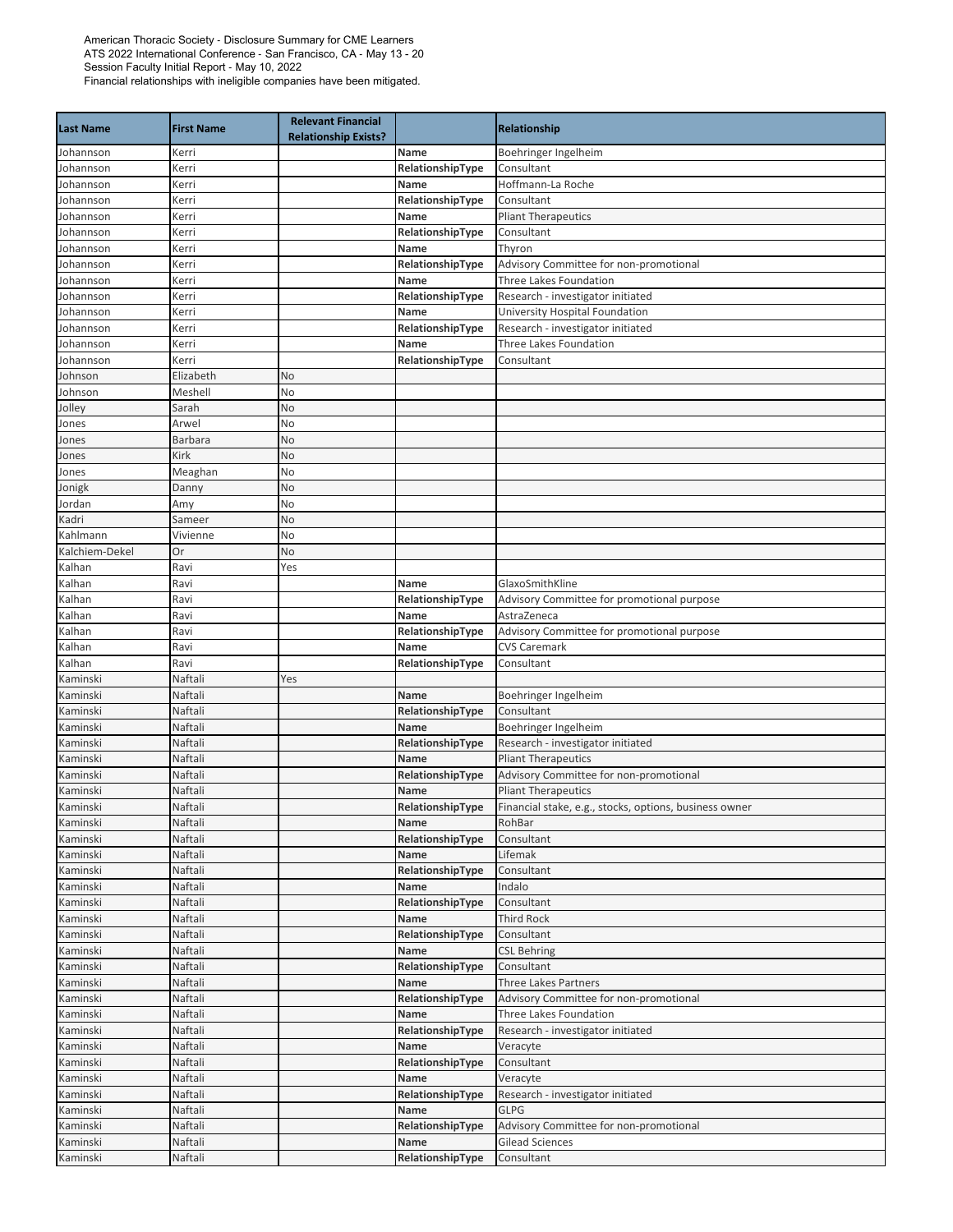| <b>Last Name</b>     | <b>First Name</b>    | <b>Relevant Financial</b><br><b>Relationship Exists?</b> |                  | <b>Relationship</b>                                       |
|----------------------|----------------------|----------------------------------------------------------|------------------|-----------------------------------------------------------|
| Kaminski             | Naftali              |                                                          | Name             | AstraZeneca                                               |
| Kaminski             | Naftali              |                                                          | RelationshipType | Advisory Committee for non-promotional                    |
| Kaminski             | Naftali              |                                                          | <b>Name</b>      | Theravance                                                |
| Kaminski             | Naftali              |                                                          | RelationshipType | Consultant                                                |
| Kaminski             | Naftali              |                                                          | Name             | <b>BMS</b>                                                |
| Kaminski             | Naftali              |                                                          | RelationshipType | Research - investigator initiated                         |
| Kaminski             | Naftali              |                                                          | Name             | Thyron                                                    |
| Kaminski             | Naftali              |                                                          | RelationshipType | Financial stake, e.g., stocks, options, business owner    |
| Kaminski             | Naftali              |                                                          | Name             | Milken                                                    |
| Kaminski             | Naftali              |                                                          | RelationshipType | Research - investigator initiated                         |
| Kaminski             | Naftali              |                                                          | Name             | <b>CZI</b>                                                |
| Kaminski             | Naftali              |                                                          | RelationshipType | Research - investigator initiated                         |
| Kaminski             | Naftali              |                                                          | Name             | Milken                                                    |
| Kaminski             | Naftali              |                                                          | RelationshipType | Advisory Committee for non-promotional                    |
| Kaminski             | Naftali              |                                                          | Name             | National Institutes of Health                             |
| Kaminski             | Naftali              |                                                          | RelationshipType | Research - investigator initiated                         |
| Kaminski             | Naftali              |                                                          | Name             | New Threapeutics in IPF                                   |
| Kaminski             | Naftali              |                                                          | RelationshipType | Intellectual property (IP) held - e.g., patent, copyright |
| Kaminski             | Naftali              |                                                          | Name             | New Threrapeutics in ARDS                                 |
| Kaminski             | Naftali              |                                                          | RelationshipType | Intellectual property (IP) held - e.g., patent, copyright |
| Kaminski             | Naftali              |                                                          | Name             | <b>Biomarkers in IPF</b>                                  |
| Kaminski             | Naftali              |                                                          | RelationshipType | Intellectual property (IP) held - e.g., patent, copyright |
| Kaminsky             | David                | Yes                                                      |                  |                                                           |
| Kaminsky             | David                |                                                          | Name             | MGC Diagnostics, Inc.                                     |
| Kaminsky             | David                |                                                          | RelationshipType | Speaker/faculty - non-promotional purpose                 |
| Kaminsky             | David                |                                                          | Name             | Olympus, Inc.                                             |
| Kaminsky             | David                |                                                          | RelationshipType | Consultant                                                |
| Kanji                | Hussein              | No                                                       |                  |                                                           |
| Kanne                | leffrey              | No                                                       |                  |                                                           |
| Kareem               | Waasil               | No                                                       |                  |                                                           |
| Kasal                | Jan                  | No                                                       |                  |                                                           |
| Kaserman             | Joseph               | No                                                       |                  |                                                           |
| Kasperbauer          | Shannon              | Yes                                                      |                  |                                                           |
| Kasperbauer          | Shannon              |                                                          | Name             | Insmed                                                    |
| Kasperbauer          | Shannon              |                                                          | RelationshipType | Consultant                                                |
| Kasperbauer          | Shannon              |                                                          | Name             | Paratek                                                   |
| Kasperbauer          | Shannon              |                                                          | RelationshipType | Consultant                                                |
| Kasperbauer          | Shannon              |                                                          | Name             | <b>AN2 Therapeutics</b>                                   |
| Kasperbauer          | Shannon              |                                                          | RelationshipType | Consultant                                                |
| Kasperbauer          | Shannon              |                                                          | Name             | Insmed                                                    |
| Kasperbauer          | Shannon              |                                                          | RelationshipType | Research-industry initiated, e.g., clinical trial         |
| Kassutto             | Stacey               | <b>No</b>                                                |                  |                                                           |
| Kathuria             | Hasmeena             | Yes                                                      |                  |                                                           |
| Kathuria             | Hasmeena<br>Hasmeena |                                                          | Name             | UpToDate<br>Royalties, licensing, or sale of IP           |
| Kathuria             |                      |                                                          | RelationshipType | Chest Editorial board                                     |
| Kathuria<br>Kathuria | Hasmeena             |                                                          | Name             | Consultant                                                |
| Katz                 | Hasmeena<br>Sherri   | No                                                       | RelationshipType |                                                           |
| Kawano-Dourado       | Leticia              | Yes                                                      |                  |                                                           |
| Kawano-Dourado       | Leticia              |                                                          | Name             | Boehringer Ingelheim                                      |
| Kawano-Dourado       | Leticia              |                                                          | RelationshipType | Research - investigator initiated                         |
| Kawano-Dourado       | Leticia              |                                                          | Name             | <b>Bristol Myers Squibb</b>                               |
| Kawano-Dourado       | Leticia              |                                                          | RelationshipType | Research - investigator initiated                         |
| Kawano-Dourado       | Leticia              |                                                          | Name             | Fisher & Paykel                                           |
| Kawano-Dourado       | Leticia              |                                                          | RelationshipType | Research - investigator initiated                         |
| Kawano-Dourado       | Leticia              |                                                          | Name             | Roche                                                     |
| Kawano-Dourado       | Leticia              |                                                          | RelationshipType | Consultant                                                |
| Kawano-Dourado       | Leticia              |                                                          | Name             | Lilly                                                     |
| Kawano-Dourado       | Leticia              |                                                          | RelationshipType | Speaker/faculty - non-promotional purpose                 |
| Kawano-Dourado       | Leticia              |                                                          | Name             | Boehringer Ingelheim                                      |
| Kawano-Dourado       | Leticia              |                                                          | RelationshipType | Speaker/faculty - promotional purpose                     |
| Kawut                | Steven               | Yes                                                      |                  |                                                           |
| Kawut                | Steven               |                                                          | Name             | Janssen Inc.                                              |
| Kawut                | Steven               |                                                          | RelationshipType | Consultant                                                |
|                      |                      |                                                          |                  |                                                           |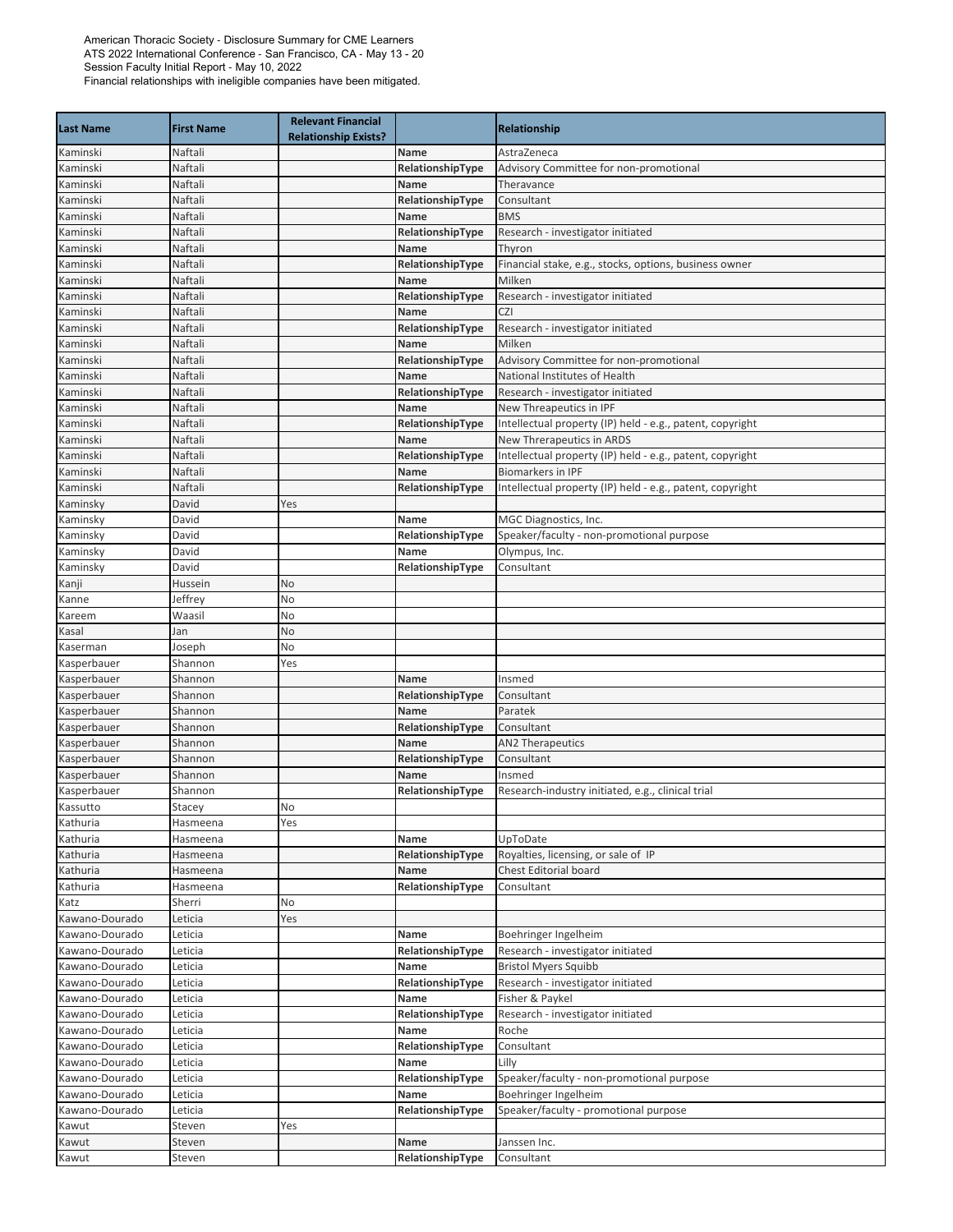| <b>Last Name</b> | <b>First Name</b>    | <b>Relevant Financial</b><br><b>Relationship Exists?</b> |                          | Relationship                                                                 |
|------------------|----------------------|----------------------------------------------------------|--------------------------|------------------------------------------------------------------------------|
| Kawut            | Steven               |                                                          | Name                     | <b>United Therapeutics</b>                                                   |
| Kawut            | Steven               |                                                          | RelationshipType         | Data Safety and Monitoring Board                                             |
| Kawut            | Steven               |                                                          | Name                     | Acceleron Pharma                                                             |
| Kawut            | Steven               |                                                          | RelationshipType         | Advisory Committee for non-promotional                                       |
| Kawut            | Steven               |                                                          | Name                     | <b>United Therapeutics</b>                                                   |
| Kawut            | Steven               |                                                          | RelationshipType         | Advisory Committee for non-promotional                                       |
| Kawut            | Steven               |                                                          | Name                     | Vivus                                                                        |
| Kawut            | Steven               |                                                          | RelationshipType         | Consultant                                                                   |
| Kawut            | Steven               |                                                          | Name                     | European Respiratory Journal                                                 |
| Kawut            | Steven               |                                                          | RelationshipType         | Advisory Committee for non-promotional                                       |
| Kawut            | Steven               |                                                          | Name                     | physIQ                                                                       |
| Kawut            | Steven               |                                                          | RelationshipType         | Other transfers of value (e.g., drugs, devices)                              |
| Kazachkov        | Mikhail              | No                                                       |                          |                                                                              |
| Kelder           | Steven               | Yes                                                      |                          |                                                                              |
| Kelder           | Steven               |                                                          | Name                     | <b>CATCH Global Foundation</b>                                               |
| Kelder           | Steven               |                                                          | RelationshipType         | Intellectual property (IP) held - e.g., patent, copyright                    |
| Kelm             | Diana                | No                                                       |                          |                                                                              |
| Kennedy          | Cassie               | Yes                                                      |                          |                                                                              |
| Kennedy          | Cassie               |                                                          | Name                     | <b>CHEST</b>                                                                 |
| Kennedy          | Cassie               |                                                          | RelationshipType         | Speaker/faculty - non-promotional purpose                                    |
| Kenyon           | Nicholas             | Yes                                                      |                          |                                                                              |
| Kenyon           | Nicholas             |                                                          | Name                     | <b>UC Davis</b>                                                              |
| Kenyon           | Nicholas             |                                                          | RelationshipType         | Intellectual property (IP) held - e.g., patent, copyright                    |
| Kenyon           | Nicholas             |                                                          | <b>Name</b>              | <b>UC Davis</b>                                                              |
| Kenyon           | Nicholas             |                                                          | RelationshipType         | Intellectual property (IP) held - e.g., patent, copyright<br><b>UC Davis</b> |
| Kenyon           | Nicholas<br>Nicholas |                                                          | Name                     |                                                                              |
| Kenyon           | Nicholas             |                                                          | RelationshipType<br>Name | Intellectual property (IP) held - e.g., patent, copyright<br>SensIT Ventures |
| Kenyon           | Nicholas             |                                                          | RelationshipType         | Intellectual property (IP) held - e.g., patent, copyright                    |
| Kenyon<br>Kerlin | Meeta                | <b>No</b>                                                |                          |                                                                              |
| Kermani          | Tanaz                | No                                                       |                          |                                                                              |
| Kerr             | Kim                  | Yes                                                      |                          |                                                                              |
| Kerr             | Kim                  |                                                          | Name                     | <b>Bayer HealthCare</b>                                                      |
| Kerr             | Kim                  |                                                          | RelationshipType         | Research - investigator initiated                                            |
| Kerr             | Kim                  |                                                          | Name                     | Actelion                                                                     |
| Kerr             | Kim                  |                                                          | RelationshipType         | Consultant                                                                   |
| Kerry            | John                 | No                                                       |                          |                                                                              |
| Kesimer          | Mehmet               | No                                                       |                          |                                                                              |
| Ketai            | Loren                | No                                                       |                          |                                                                              |
| Khatri           | Sumita               | Yes                                                      |                          |                                                                              |
| Khatri           | Sumita               |                                                          | Name                     | AstraZeneca                                                                  |
| Khatri           | Sumita               |                                                          | RelationshipType         | Advisory Committee for non-promotional                                       |
| Khatri           | Sumita               |                                                          | Name                     | GlaxoSmithKline                                                              |
| Khatri           | Sumita               |                                                          | RelationshipType         | Research-industry initiated, e.g., clinical trial                            |
| Khatri           | Sumita               |                                                          | Name                     | <b>Boston Scientific</b>                                                     |
| Khatri           | Sumita               |                                                          | RelationshipType         | Research-industry initiated, e.g., clinical trial                            |
| Khatri           | Sumita               |                                                          | Name                     | American Lung Association                                                    |
| Khatri           | Sumita               |                                                          | RelationshipType         | Consultant                                                                   |
| Khatri           | Sumita               |                                                          | Name                     | Asthma and Allergy Foundation of America                                     |
| Khatri           | Sumita               |                                                          | RelationshipType         | Advisory Committee for non-promotional                                       |
| Kheradmand       | Farrah               | No                                                       |                          |                                                                              |
| Kim              | Carla                | No                                                       |                          |                                                                              |
| Kim              | Victor               | Yes                                                      |                          |                                                                              |
| Kim              | Victor               |                                                          | Name                     | <b>Gala Therapeutics</b>                                                     |
| Kim              | Victor               |                                                          | RelationshipType         | Consultant                                                                   |
| King             | Carolyn              | No                                                       |                          |                                                                              |
| Kirkland         | James                | No                                                       |                          |                                                                              |
| Klick            | John                 | Yes                                                      |                          |                                                                              |
| Klick            | John                 |                                                          | Name                     | Merck                                                                        |
| Klick            | John                 |                                                          | RelationshipType         | Speaker/faculty - non-promotional purpose                                    |
| Kliment          | Corrine              | No                                                       |                          |                                                                              |
| Koenigshoff      | Melanie              | No                                                       |                          |                                                                              |
| Kohn             | Rachel               | No                                                       |                          |                                                                              |
| Kojonazarov      | Baktybek             | No                                                       |                          |                                                                              |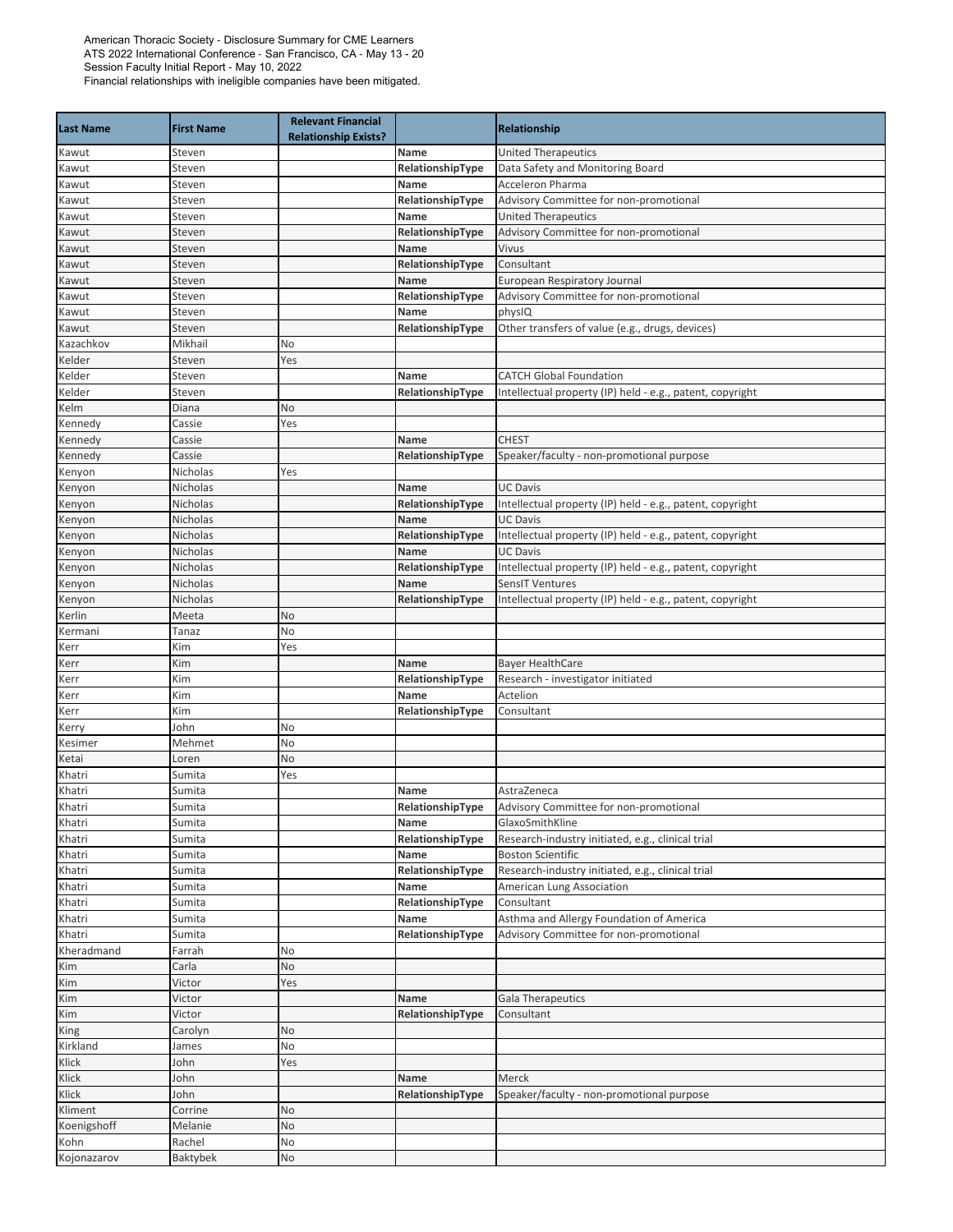| <b>Last Name</b>     | <b>First Name</b> | <b>Relevant Financial</b><br><b>Relationship Exists?</b> |                          | <b>Relationship</b>                                                  |
|----------------------|-------------------|----------------------------------------------------------|--------------------------|----------------------------------------------------------------------|
| Kolls                | Jay               | Yes                                                      |                          |                                                                      |
| Kolls                | Jay               |                                                          | Name                     | Spirovant                                                            |
| Kolls                | Jay               |                                                          | RelationshipType         | Consultant                                                           |
| Kolls                | Jay               |                                                          | Name                     | Phylaxis                                                             |
| Kolls                | Jay               |                                                          | RelationshipType         | Consultant                                                           |
| Kolls                | Jay               |                                                          | Name                     | National Institutes of Health                                        |
| Kolls                | Jay               |                                                          | RelationshipType         | Research - investigator initiated                                    |
| Kopec                | Isabelle          | Yes                                                      |                          |                                                                      |
| Kopec                | Isabelle          |                                                          | Name                     | <b>Hicuity Health</b>                                                |
| Kopec                | Isabelle          |                                                          | RelationshipType         | Employee                                                             |
| Kopp                 | Benjamin          | No                                                       |                          |                                                                      |
| Koslow               | Matthew           | Yes                                                      |                          |                                                                      |
| Koslow               | Matthew           |                                                          | Name                     | Boehringer Ingelheim                                                 |
| Koslow               | Matthew           |                                                          | RelationshipType         | Research - investigator initiated                                    |
| Koslow               | Matthew           |                                                          | Name                     | Boehringer Ingelheim                                                 |
| Koslow               | Matthew           |                                                          | RelationshipType         | Speaker/faculty - non-promotional purpose                            |
| Kotas                | Maya              | No                                                       |                          |                                                                      |
| Koval                | Christine         | No                                                       |                          |                                                                      |
| Koziel               | Henry             | No                                                       |                          |                                                                      |
| Koziol-White         | Cynthia           | No                                                       |                          |                                                                      |
| Kraft                | Monica            | Yes                                                      |                          |                                                                      |
| Kraft                | Monica            |                                                          | Name                     | AstraZeneca                                                          |
| Kraft                | Monica            |                                                          | RelationshipType         | Consultant<br>AstraZeneca                                            |
| Kraft                | Monica<br>Monica  |                                                          | Name<br>RelationshipType |                                                                      |
| Kraft<br>Kraft       | Monica            |                                                          | Name                     | Research-industry initiated, e.g., clinical trial<br>Sanofi          |
| Kraft                | Monica            |                                                          | RelationshipType         | Consultant                                                           |
| Kraft                | Monica            |                                                          | Name                     | Sanofi                                                               |
| Kraft                | Monica            |                                                          | RelationshipType         | Research-industry initiated, e.g., clinical trial                    |
| Kraft                | Monica            |                                                          | Name                     | Sanofi                                                               |
| Kraft                | Monica            |                                                          | RelationshipType         | Speaker/faculty - non-promotional purpose                            |
| Kraft                | Monica            |                                                          | Name                     | Chiesi                                                               |
| Kraft                | Monica            |                                                          | RelationshipType         | Research - investigator initiated                                    |
| Kraft                | Monica            |                                                          | Name                     | Chiesi                                                               |
| Kraft                | Monica            |                                                          | RelationshipType         | Speaker/faculty - non-promotional purpose                            |
| Kraft                | Monica            |                                                          | Name                     | Chiesi                                                               |
| Kraft                | Monica            |                                                          | RelationshipType         | Consultant                                                           |
| Kraft                | Monica            |                                                          | Name                     | RaeSedo, Inc                                                         |
| Kraft                | Monica            |                                                          | RelationshipType         | Intellectual property (IP) held - e.g., patent, copyright            |
| Kraft                | Monica            |                                                          | Name                     | UpToDate                                                             |
| Kraft                | Monica            |                                                          | RelationshipType         | Consultant                                                           |
| Kreider              | Maryl             | Yes                                                      |                          |                                                                      |
| Kreider              | Maryl             |                                                          | Name                     | Galapagos                                                            |
| Kreider              | Maryl             |                                                          | RelationshipType         | Research-industry initiated, e.g., clinical trial                    |
| Kreider              | Maryl             |                                                          | Name                     | <b>Bellerophon Therapeutics</b>                                      |
| Kreider              | Maryl             |                                                          | RelationshipType         | Research-industry initiated, e.g., clinical trial                    |
| Krick                | Stefanie          | No                                                       |                          |                                                                      |
| Krishnan             | Jamuna            | Yes                                                      |                          |                                                                      |
| Krishnan             | Jamuna            |                                                          | Name                     | SELF magazine                                                        |
| Krishnan             | Jamuna            |                                                          | RelationshipType         | Consultant                                                           |
| Krishnan             | Jerry             | Yes                                                      |                          |                                                                      |
| Krishnan             | Jerry             |                                                          | Name                     | Regeneron                                                            |
| Krishnan             | Jerry             |                                                          | RelationshipType         | Research-industry initiated, e.g., clinical trial<br>GlaxoSmithKline |
| Krishnan             | Jerry             |                                                          | Name                     |                                                                      |
| Krishnan<br>Krishnan | Jerry<br>Jerry    |                                                          | RelationshipType<br>Name | Consultant<br>AstraZeneca                                            |
| Krishnan             | Jerry             |                                                          | RelationshipType         | Consultant                                                           |
| Krishnan             | Jerry             |                                                          | Name                     | BData, Inc                                                           |
| Krishnan             | Jerry             |                                                          | RelationshipType         | Consultant                                                           |
| Krochmal             | Rebecca           | No                                                       |                          |                                                                      |
| Kropski              | Jonathan          | Yes                                                      |                          |                                                                      |
| Kropski              | Jonathan          |                                                          | Name                     | Boehringer Ingelheim                                                 |
| Kropski              | Jonathan          |                                                          | RelationshipType         | Consultant                                                           |
| Kropski              | Jonathan          |                                                          | Name                     | Boehringer Ingelheim                                                 |
|                      |                   |                                                          |                          |                                                                      |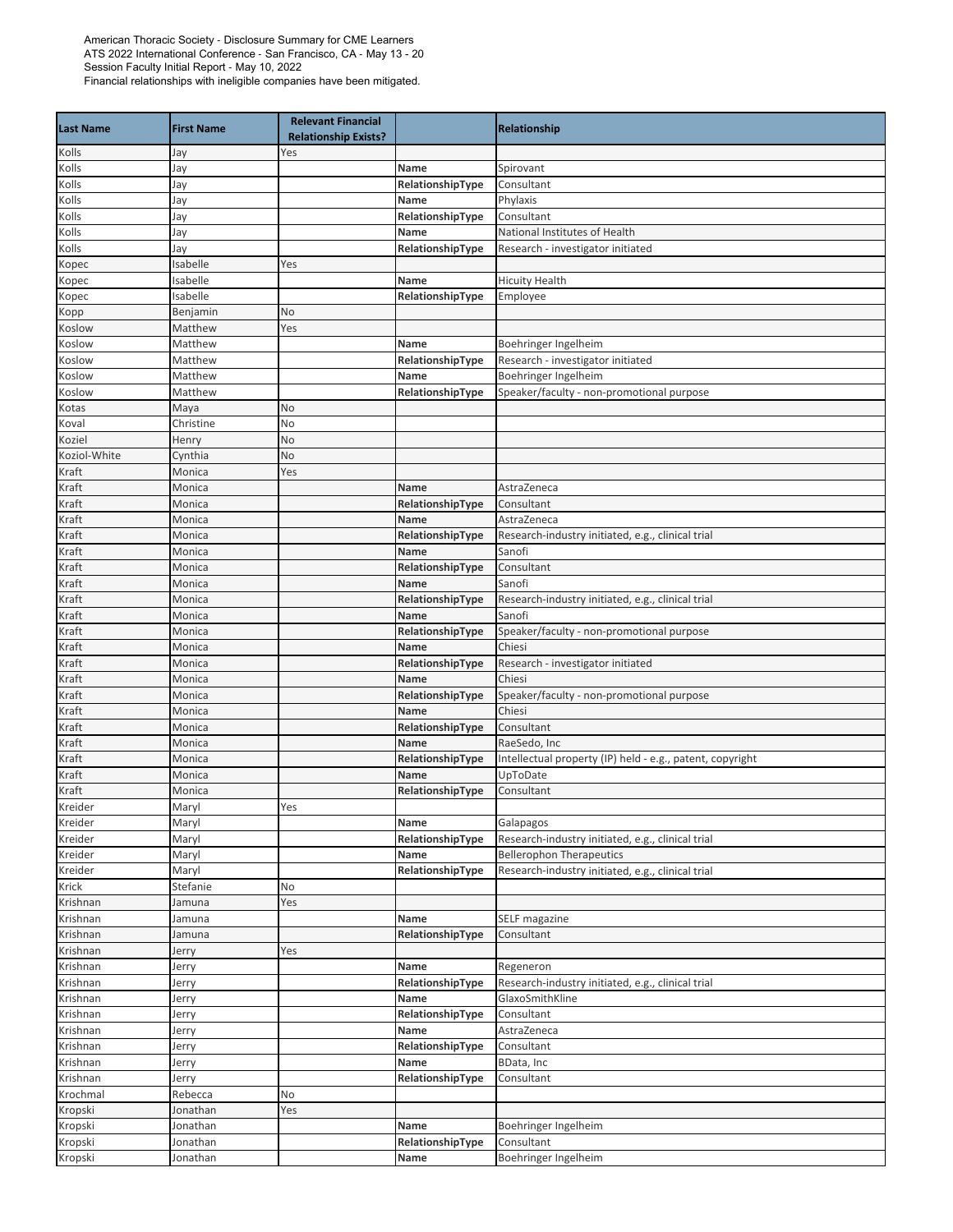| <b>Last Name</b> | <b>First Name</b>     | <b>Relevant Financial</b><br><b>Relationship Exists?</b> |                          | Relationship                                                                |
|------------------|-----------------------|----------------------------------------------------------|--------------------------|-----------------------------------------------------------------------------|
| Kropski          | Jonathan              |                                                          | RelationshipType         | Research - investigator initiated                                           |
| Kropski          | Jonathan              |                                                          | Name                     | Janssen Inc.                                                                |
| Kropski          | Jonathan              |                                                          | RelationshipType         | Consultant                                                                  |
| Kropski          | Jonathan              |                                                          | Name                     | APIE                                                                        |
| Kropski          | Jonathan              |                                                          | RelationshipType         | Financial stake, e.g., stocks, options, business owner                      |
| Kropski          | Jonathan              |                                                          | Name                     | National Institutes of Health                                               |
| Kropski          | Jonathan              |                                                          | RelationshipType         | Research - investigator initiated                                           |
| Kropski          | Jonathan              |                                                          | Name                     | <b>DOD</b>                                                                  |
| Kropski          | Jonathan              |                                                          | RelationshipType         | Research - investigator initiated                                           |
| Kross            | Erin                  | No                                                       |                          |                                                                             |
| Kruser           | Jacqueline            | No                                                       |                          |                                                                             |
| Kubes            | Paul                  | No                                                       |                          |                                                                             |
| Kumar<br>Kumar   | Anupam                | No<br>No                                                 |                          |                                                                             |
| Kundel           | Maya<br>Vaishnavi     | No                                                       |                          |                                                                             |
| Kunisaki         | Ken                   | Yes                                                      |                          |                                                                             |
| Kunisaki         | Ken                   |                                                          | Name                     | Nuvaira                                                                     |
| Kunisaki         | Ken                   |                                                          | RelationshipType         | Data Safety and Monitoring Board                                            |
| Kunisaki         | Ken                   |                                                          | Name                     | Organicell                                                                  |
| Kunisaki         | Ken                   |                                                          | RelationshipType         | Data Safety and Monitoring Board                                            |
| Kunisaki         | Ken                   |                                                          | Name                     | Allergan/AbbVie                                                             |
| Kunisaki         | Ken                   |                                                          | RelationshipType         | Consultant                                                                  |
| Kupfer           | Oren                  | No                                                       |                          |                                                                             |
| Labaki           | Wassim                | Yes                                                      |                          |                                                                             |
| Labaki           | Wassim                |                                                          | <b>Name</b>              | <b>Continuing Education Alliance</b>                                        |
| Labaki           | Wassim                |                                                          | RelationshipType         | Speaker/faculty - non-promotional purpose                                   |
| Lagares          | David                 | Yes                                                      |                          |                                                                             |
| Lagares          | David                 |                                                          | Name                     | <b>Mediar Therapeutics</b>                                                  |
| Lagares          | David                 |                                                          | RelationshipType         | Financial stake, e.g., stocks, options, business owner                      |
| Lagares          | David                 |                                                          | Name                     | Zenon Biotech                                                               |
| Lagares          | David                 |                                                          | RelationshipType         | Financial stake, e.g., stocks, options, business owner                      |
| Laguna           | Terri                 | Yes                                                      |                          |                                                                             |
| Laguna           | Terri<br>Terri        |                                                          | Name<br>RelationshipType | National Institutes of Health<br>Research - investigator initiated          |
| Laguna<br>Laguna | Terri                 |                                                          | Name                     | <b>Cystic Fibrosis Foundation</b>                                           |
| Laguna           | Terri                 |                                                          | RelationshipType         | Research - investigator initiated                                           |
| Lai              | Peggy                 | <b>No</b>                                                |                          |                                                                             |
| Lai              | Yen Chun              | No                                                       |                          |                                                                             |
| Lamb             | Carla                 | Yes                                                      |                          |                                                                             |
| Lamb             | Carla                 |                                                          | Name                     | Veracyte                                                                    |
| Lamb             | Carla                 |                                                          | RelationshipType         | Consultant                                                                  |
| Langelier        | Charles               | No                                                       |                          |                                                                             |
| Lanspa           | Michael               | No                                                       |                          |                                                                             |
| Larsen           | Brandon               | No                                                       |                          |                                                                             |
| Le Saux          | Claude                | No                                                       |                          |                                                                             |
| Lease            | Erika                 | No                                                       |                          |                                                                             |
| Lee              | Alison                | No                                                       |                          |                                                                             |
| Lee              | May                   | No                                                       |                          |                                                                             |
| Lee              | Nancy                 | Yes                                                      |                          |                                                                             |
| Lee              | Nancy                 |                                                          | Name                     | Hermansky-Pudlak Syndrome Network<br>Advisory Committee for non-promotional |
| Lee              | Nancy                 | No                                                       | RelationshipType         |                                                                             |
| Lee<br>Lee       | Patty                 | No                                                       |                          |                                                                             |
| Lee              | Pyng<br>Yun Chor Gary | Yes                                                      |                          |                                                                             |
| Lee              | Yun Chor Gary         |                                                          | Name                     | <b>Rocket Medical</b>                                                       |
| Lee              | Yun Chor Gary         |                                                          | RelationshipType         | Other transfers of value (e.g., drugs, devices)                             |
| Lehmann          | Mareike               | No                                                       |                          |                                                                             |
| Leibowitz        | Akiva                 | Yes                                                      |                          |                                                                             |
| Leibowitz        | Akiva                 |                                                          | Name                     | Philips                                                                     |
| Leibowitz        | Akiva                 |                                                          | RelationshipType         | Research-industry initiated, e.g., clinical trial                           |
| Leone            | Frank                 | No                                                       |                          |                                                                             |
| Leopold          | Jane                  | Yes                                                      |                          |                                                                             |
| Leopold          | Jane                  |                                                          | Name                     | <b>United Therapeutics</b>                                                  |
| Leopold          | Jane                  |                                                          | RelationshipType         | Speaker/faculty - non-promotional purpose                                   |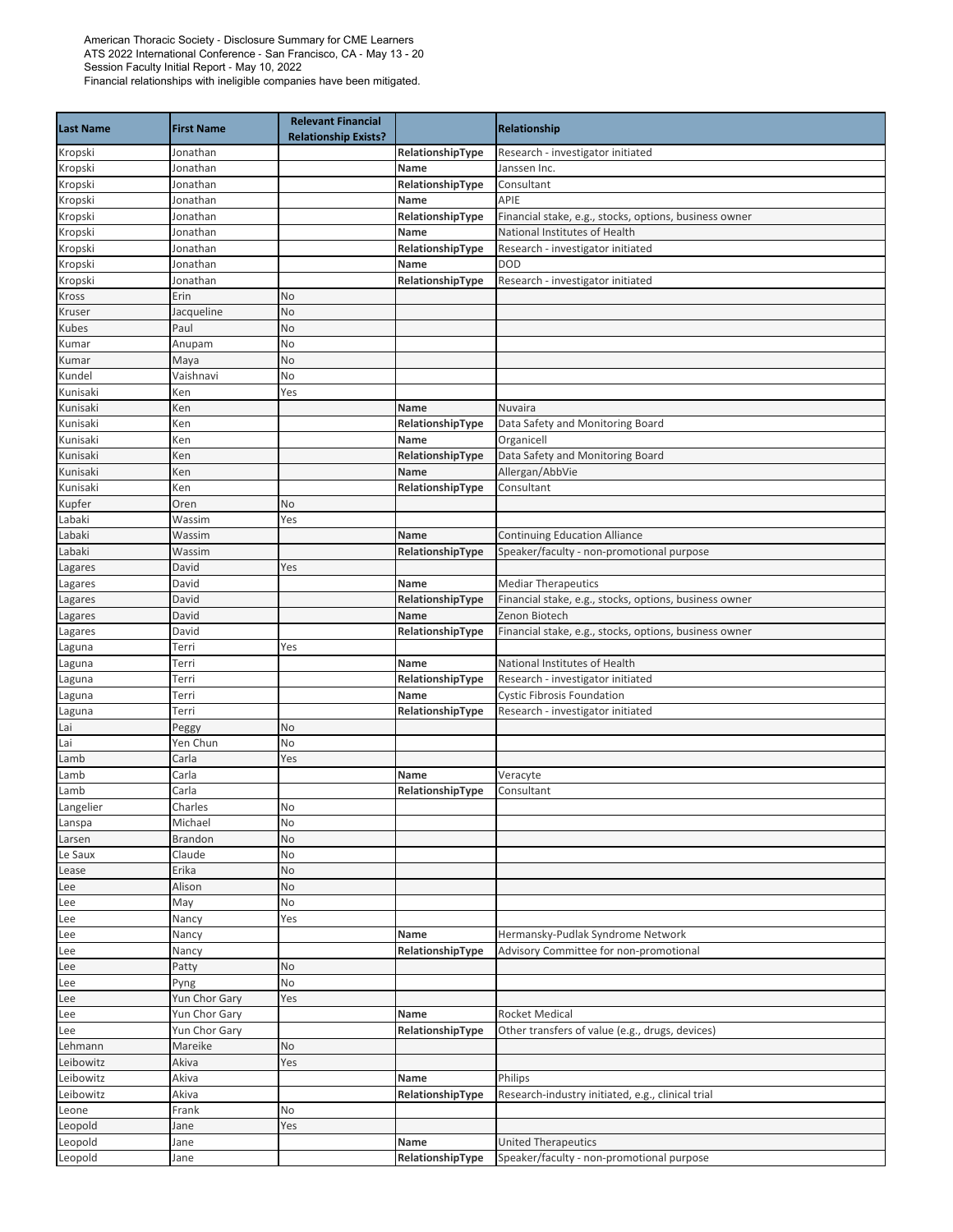| <b>Last Name</b> | <b>First Name</b>            | <b>Relevant Financial</b><br><b>Relationship Exists?</b> |                          | <b>Relationship</b>                                                               |
|------------------|------------------------------|----------------------------------------------------------|--------------------------|-----------------------------------------------------------------------------------|
| Leopold          | Jane                         |                                                          | Name                     | Astellas Pharma                                                                   |
| Leopold          | Jane                         |                                                          | RelationshipType         | Research-industry initiated, e.g., clinical trial                                 |
| Leopold          | Jane                         |                                                          | Name                     | Aria CV                                                                           |
| Leopold          | Jane                         |                                                          | RelationshipType         | Research-industry initiated, e.g., clinical trial                                 |
| Leppanen         | Timo                         | No                                                       |                          |                                                                                   |
| Leung            | Janice                       | Yes                                                      |                          |                                                                                   |
| Leung            | Janice                       |                                                          | Name                     | Canadian Institutes of Health Research                                            |
| Leung            | Janice                       |                                                          | RelationshipType         | Research - investigator initiated                                                 |
| Leung            | Janice                       |                                                          | Name                     | AstraZeneca                                                                       |
| Leung            | Janice                       |                                                          | RelationshipType         | Research - investigator initiated                                                 |
| Leung            | Janice                       |                                                          | Name                     | <b>GenomeBC</b>                                                                   |
| Leung            | Janice                       |                                                          | RelationshipType         | Research - investigator initiated                                                 |
| Leung            | Janice                       |                                                          | Name                     | St. Paul's Hospital Foundation                                                    |
| Leung            | Janice                       |                                                          | RelationshipType<br>Name | Research - investigator initiated<br>Michael Smith Foundation for Health Research |
| Leung            | Janice                       |                                                          |                          |                                                                                   |
| Leung<br>Leung   | Janice<br>Janice             |                                                          | RelationshipType<br>Name | Research - investigator initiated<br><b>BC Lung Association</b>                   |
| Leung            | Janice                       |                                                          | RelationshipType         | Research - investigator initiated                                                 |
| Leung            | Janice                       |                                                          | Name                     | Canada Research Chair Program                                                     |
| Leung            | Janice                       |                                                          | RelationshipType         | Research - investigator initiated                                                 |
| Levine           | Robert                       | Yes                                                      |                          |                                                                                   |
| Levine           | Robert                       |                                                          | Name                     | <b>Baptist Health South Florida</b>                                               |
| Levine           | Robert                       |                                                          | RelationshipType         | Employee                                                                          |
| Levy             | <b>Bruce</b>                 | Yes                                                      |                          |                                                                                   |
| Levy             | <b>Bruce</b>                 |                                                          | Name                     | Amgen                                                                             |
| Levy             | <b>Bruce</b>                 |                                                          | RelationshipType         | Research - investigator initiated                                                 |
| Levy             | <b>Bruce</b>                 |                                                          | Name                     | AstraZeneca                                                                       |
| Levy             | <b>Bruce</b>                 |                                                          | RelationshipType         | Consultant                                                                        |
| Levy             | <b>Bruce</b>                 |                                                          | Name                     | Bayer                                                                             |
| Levy             | <b>Bruce</b>                 |                                                          | RelationshipType         | Research - investigator initiated                                                 |
| Levy             | <b>Bruce</b>                 |                                                          | Name                     | <b>Entrinsic Biosciences</b>                                                      |
| Levy             | <b>Bruce</b>                 |                                                          | RelationshipType         | Consultant                                                                        |
| Levy             | <b>Bruce</b>                 |                                                          | Name                     | Genentech                                                                         |
| Levy             | <b>Bruce</b>                 |                                                          | RelationshipType         | Research - investigator initiated                                                 |
| Levy             | <b>Bruce</b>                 |                                                          | Name                     | <b>Gossamer Bio</b>                                                               |
| Levy             | <b>Bruce</b>                 |                                                          | RelationshipType         | Consultant                                                                        |
| Levy             | <b>Bruce</b>                 |                                                          | Name                     | GlaxoSmithKline                                                                   |
| Levy             | <b>Bruce</b>                 |                                                          | RelationshipType         | Research - investigator initiated                                                 |
| Levy             | <b>Bruce</b>                 |                                                          | Name                     | <b>Nocion Therapeutics</b>                                                        |
| Levy             | <b>Bruce</b>                 |                                                          | RelationshipType         | Consultant<br><b>Pieris Pharmaceutical</b>                                        |
| Levy<br>Levy     | <b>Bruce</b><br><b>Bruce</b> |                                                          | Name<br>RelationshipType | Research - investigator initiated                                                 |
| Levy             | <b>Bruce</b>                 |                                                          | Name                     | Regeneron                                                                         |
| Levy             | <b>Bruce</b>                 |                                                          | RelationshipType         | Research - investigator initiated                                                 |
| Levy             | <b>Bruce</b>                 |                                                          | Name                     | SRA                                                                               |
| Levy             | <b>Bruce</b>                 |                                                          | RelationshipType         | Research - investigator initiated                                                 |
| Levy             | <b>Bruce</b>                 |                                                          | Name                     | Sanofi                                                                            |
| Levy             | <b>Bruce</b>                 |                                                          | RelationshipType         | Research - investigator initiated                                                 |
| Lewinsohn        | David                        | No                                                       |                          |                                                                                   |
| Lewis            | Eldrin                       | No                                                       |                          |                                                                                   |
| Limper           | Andrew                       | No                                                       |                          |                                                                                   |
| Lindell          | Kathleen                     | No                                                       |                          |                                                                                   |
| Linnell          | John                         | No                                                       |                          |                                                                                   |
| Liu              | Vincent                      | Yes                                                      |                          |                                                                                   |
| Liu              | Vincent                      |                                                          | Name                     | National Institutes of Health                                                     |
| Liu              | Vincent                      |                                                          | RelationshipType         | Research - investigator initiated                                                 |
| Lockhart         | Gabriel                      | No                                                       |                          |                                                                                   |
| London           | Stephanie                    | No                                                       |                          |                                                                                   |
| Looney           | Mark                         | No                                                       |                          |                                                                                   |
| Lorusso          | Roberto                      | Yes                                                      |                          |                                                                                   |
| Lorusso          | Roberto                      |                                                          | Name                     | Medtronic                                                                         |
| Lorusso          | Roberto                      |                                                          | RelationshipType         | Consultant                                                                        |
| Lorusso          | Roberto                      |                                                          | Name                     | Medtronic                                                                         |
| Lorusso          | Roberto                      |                                                          | RelationshipType         | Research - investigator initiated                                                 |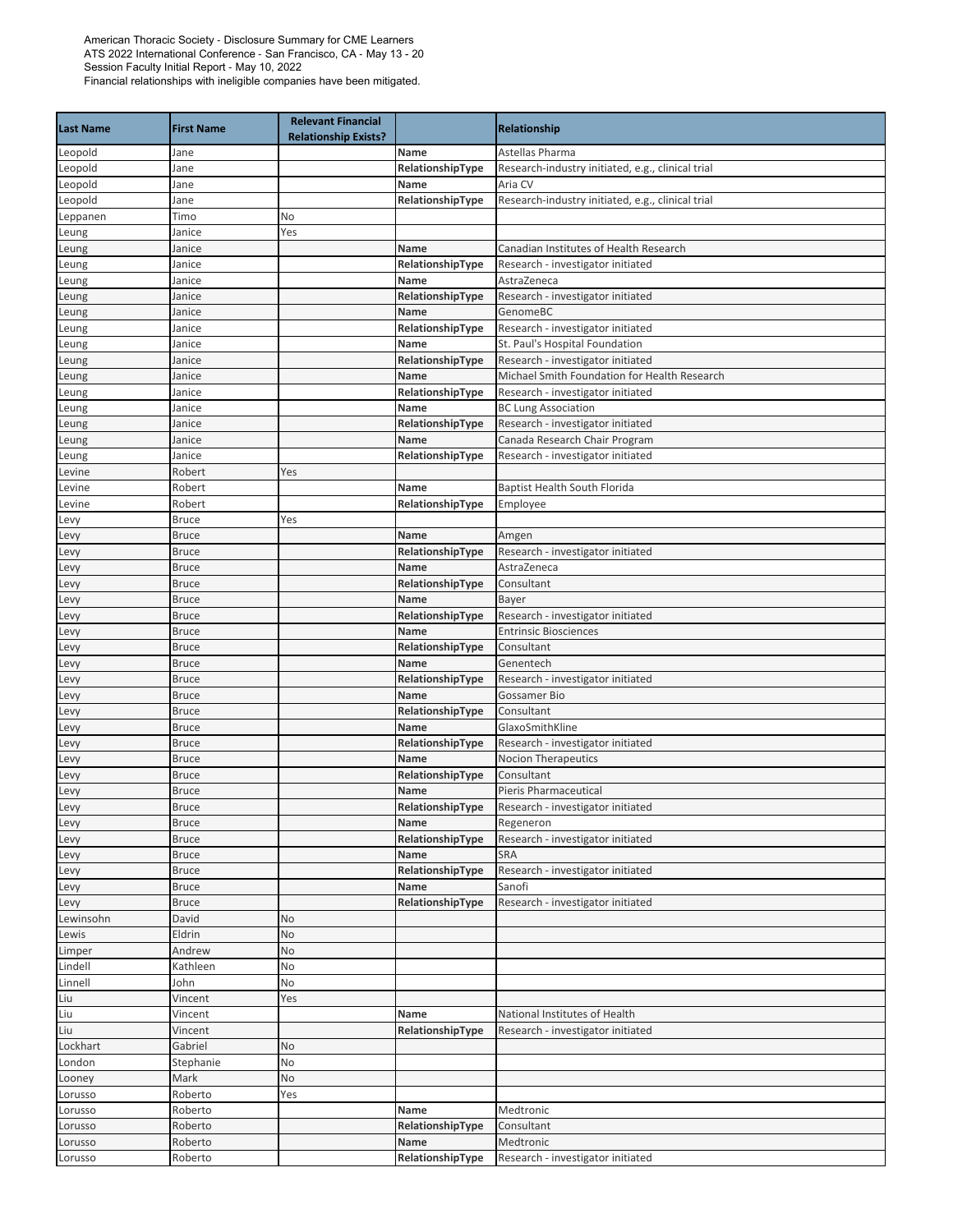| <b>Last Name</b> | <b>First Name</b> | <b>Relevant Financial</b><br><b>Relationship Exists?</b> |                          | Relationship                                              |
|------------------|-------------------|----------------------------------------------------------|--------------------------|-----------------------------------------------------------|
| Lorusso          | Roberto           |                                                          | Name                     | LivaNova                                                  |
| Lorusso          | Roberto           |                                                          | RelationshipType         | Consultant                                                |
| Lorusso          | Roberto           |                                                          | Name                     | Getinge                                                   |
| Lorusso          | Roberto           |                                                          | RelationshipType         | Consultant                                                |
| Lorusso          | Roberto           |                                                          | Name                     | Eurosets                                                  |
| Lorusso          | Roberto           |                                                          | RelationshipType         | Advisory Committee for non-promotional                    |
| Lorusso          | Roberto           |                                                          | Name                     | Abiomed                                                   |
| Lorusso          | Roberto           |                                                          | RelationshipType         | Speaker/faculty - non-promotional purpose                 |
| Lorusso          | Roberto           |                                                          | Name                     | <b>CORCYM</b>                                             |
| Lorusso          | Roberto           |                                                          | RelationshipType         | Research-industry initiated, e.g., clinical trial         |
| Lorusso          | Roberto           |                                                          | Name                     | Fresenius                                                 |
| Lorusso          | Roberto           |                                                          | RelationshipType         | Advisory Committee for non-promotional                    |
| Loughlin         | Ceila             | No                                                       |                          |                                                           |
| Lovinsky-Desir   | Stephanie         | Yes                                                      |                          |                                                           |
| Lovinsky-Desir   | Stephanie         |                                                          | Name                     | <b>Environmental Protection Agency</b>                    |
| Lovinsky-Desir   | Stephanie         |                                                          | RelationshipType         | Advisory Committee for non-promotional                    |
| Lugogo           | Njira             | Yes                                                      |                          |                                                           |
| Lugogo           | Njira             |                                                          | Name                     | AstraZeneca                                               |
| Lugogo           | Njira             |                                                          | RelationshipType         | Advisory Committee for non-promotional                    |
| Lugogo           | Njira             |                                                          | Name                     | AstraZeneca                                               |
| Lugogo           | Njira             |                                                          | RelationshipType         | Advisory Committee for promotional purpose                |
| Lugogo           | Njira             |                                                          | Name                     | Sanofi                                                    |
| Lugogo           | Njira             |                                                          | RelationshipType         | Advisory Committee for non-promotional                    |
| Lugogo           | Njira             |                                                          | Name                     | Regeneron                                                 |
| Lugogo           | Njira             |                                                          | RelationshipType         | Advisory Committee for non-promotional                    |
| Lugogo           | Njira             |                                                          | Name                     | AstraZeneca                                               |
| Lugogo           | Njira             |                                                          | RelationshipType         | Research-industry initiated, e.g., clinical trial         |
| Lugogo           | Njira             |                                                          | Name                     | Sanofi                                                    |
| Lugogo           | Njira             |                                                          | RelationshipType         | Research-industry initiated, e.g., clinical trial         |
| Lugogo           | Njira             |                                                          | Name                     | Regeneron                                                 |
| Lugogo           | Njira             |                                                          | RelationshipType         | Research-industry initiated, e.g., clinical trial         |
| Lugogo           | Njira             |                                                          | Name                     | GlaxoSmithKline                                           |
| Lugogo           | Njira             |                                                          | RelationshipType         | Research-industry initiated, e.g., clinical trial         |
| Lugogo           | Njira             |                                                          | Name                     | GlaxoSmithKline<br>Advisory Committee for non-promotional |
| Lugogo           | Njira             |                                                          | RelationshipType<br>Name | GlaxoSmithKline                                           |
| Lugogo           | Njira<br>Njira    |                                                          | RelationshipType         | Advisory Committee for promotional purpose                |
| Lugogo           | Njira             |                                                          | Name                     | Teva                                                      |
| Lugogo<br>Lugogo | Njira             |                                                          | RelationshipType         | Advisory Committee for non-promotional                    |
|                  | Njira             |                                                          | Name                     | Teva                                                      |
| Lugogo<br>Lugogo | Njira             |                                                          | RelationshipType         | Research - investigator initiated                         |
| Lugogo           | Njira             |                                                          | Name                     | Janssen Inc.                                              |
| Lugogo           | Njira             |                                                          | RelationshipType         | Research-industry initiated, e.g., clinical trial         |
| Lugogo           | Njira             |                                                          | Name                     | <b>NACE</b>                                               |
| Lugogo           | Njira             |                                                          | RelationshipType         | Speaker/faculty - non-promotional purpose                 |
| Lugogo           | Njira             |                                                          | Name                     | Medscape                                                  |
| Lugogo           | Njira             |                                                          | RelationshipType         | Speaker/faculty - non-promotional purpose                 |
| Lugogo           | Njira             |                                                          | Name                     | GlaxoSmithKline                                           |
| Lugogo           | Njira             |                                                          | RelationshipType         | Speaker/faculty - non-promotional purpose                 |
| Lugogo           | Njira             |                                                          | Name                     | AstraZeneca                                               |
| Lugogo           | Njira             |                                                          | RelationshipType         | Speaker/faculty - non-promotional purpose                 |
| Lugogo           | Njira             |                                                          | Name                     | <b>Novartis</b>                                           |
| Lugogo           | Njira             |                                                          | RelationshipType         | Research-industry initiated, e.g., clinical trial         |
| Lugogo           | Njira             |                                                          | Name                     | Genentech                                                 |
| Lugogo           | Njira             |                                                          | RelationshipType         | Research-industry initiated, e.g., clinical trial         |
| Lugogo           | Njira             |                                                          | Name                     | Avillion                                                  |
| Lugogo           | Njira             |                                                          | RelationshipType         | Research-industry initiated, e.g., clinical trial         |
| Lugogo           | Njira             |                                                          | Name                     | AKH                                                       |
| Lugogo           | Njira             |                                                          | RelationshipType         | Speaker/faculty - non-promotional purpose                 |
| Lugogo           | Njira             |                                                          | Name                     | Genentech                                                 |
| Lugogo           | Njira             |                                                          | RelationshipType         | Advisory Committee for non-promotional                    |
| Lugogo           | Njira             |                                                          | Name                     | Gossamer Bio                                              |
| Lugogo           | Njira             |                                                          | RelationshipType         | Research-industry initiated, e.g., clinical trial         |
| Lussier          | Bethany           | No                                                       |                          |                                                           |
|                  |                   |                                                          |                          |                                                           |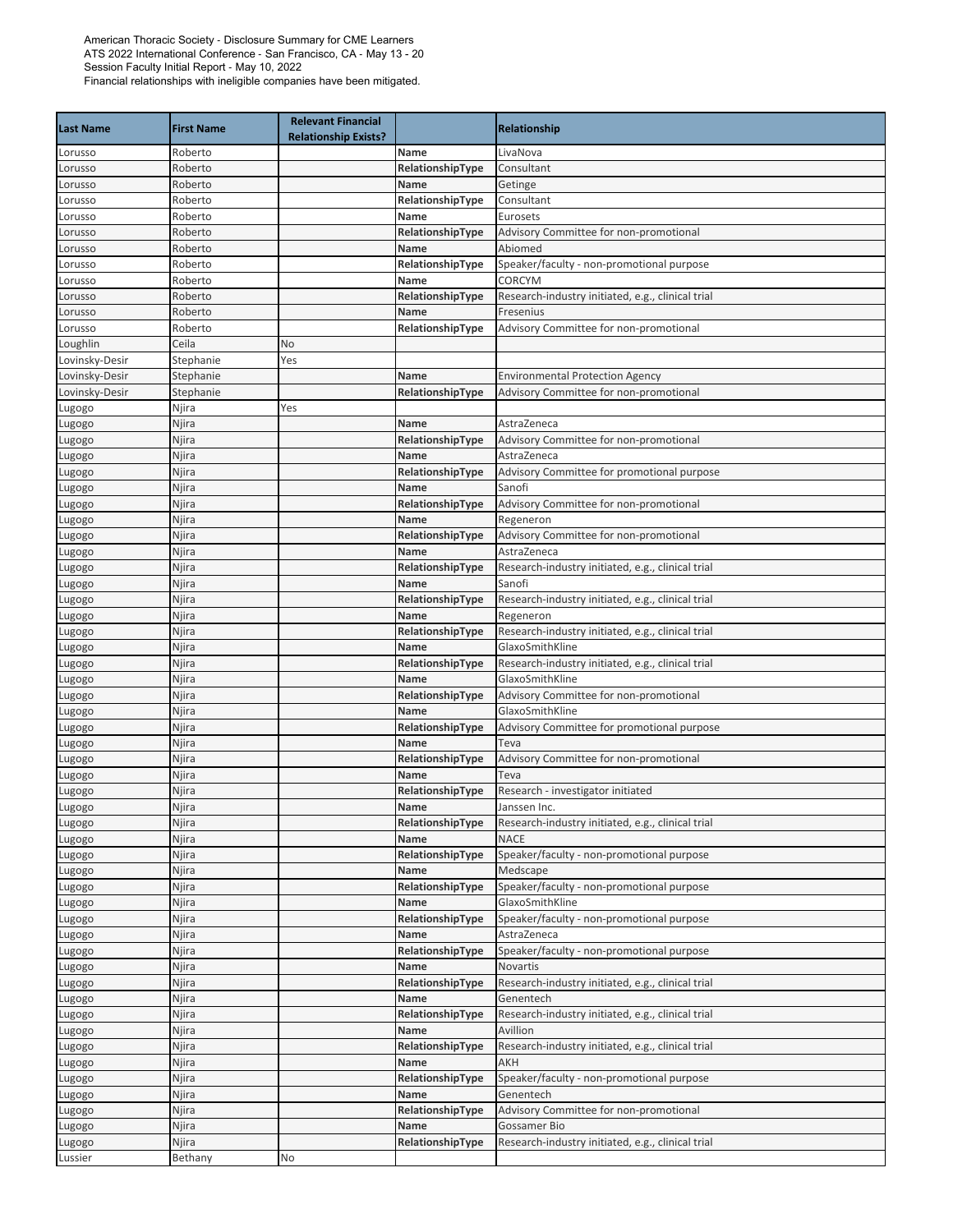| <b>Last Name</b> | <b>First Name</b> | <b>Relevant Financial</b>   |                  |                                           |
|------------------|-------------------|-----------------------------|------------------|-------------------------------------------|
|                  |                   | <b>Relationship Exists?</b> |                  | <b>Relationship</b>                       |
| Lynch            | David             | Yes                         |                  |                                           |
| Lynch            | David             |                             | Name             | Veracyte                                  |
| Lynch            | David             |                             | RelationshipType | Consultant                                |
| Lynch            | David             |                             | Name             | Calyx Imaging                             |
| Lynch            | David             |                             | RelationshipType | Consultant                                |
| Lynch            | David             |                             | Name             | Daiichi Sankyo                            |
| Lynch            | David             |                             | RelationshipType | Consultant                                |
| Lynch            | David             |                             | Name             | AstraZeneca                               |
| Lynch            | David             |                             | RelationshipType | Consultant                                |
| Lynch            | David             |                             | Name             | Polarean                                  |
| Lynch            | David             |                             | RelationshipType | Advisory Committee for non-promotional    |
| Lynch            | David             |                             | Name             | <b>BMS</b>                                |
| Lynch            | David             |                             | RelationshipType | Advisory Committee for non-promotional    |
| Lynch            | David             |                             | Name             | Boehringer Ingelheim                      |
| Lynch            | David             |                             | RelationshipType | Consultant                                |
| Lynch            | Susan             | Yes                         |                  |                                           |
| Lynch            | Susan             |                             | Name             | Siolta Therapeutics Inc.                  |
| Lynch            | Susan             |                             | RelationshipType | Consultant                                |
| Lynch            | Susan             |                             | Name             | Solarea Bio                               |
| Lynch            | Susan             |                             | RelationshipType | Advisory Committee for non-promotional    |
| Ma               | Jun               | No                          |                  |                                           |
| Machado          | Flavia            | Yes                         |                  |                                           |
| Machado          | Flavia            |                             | Name             | Surviving Sepsis Campaign                 |
| Machado          | Flavia            |                             | RelationshipType | Advisory Committee for non-promotional    |
| Machado          | Flavia            |                             | Name             | <b>BRICNET</b>                            |
| Machado          | Flavia            |                             | RelationshipType | Research - investigator initiated         |
| MacIntyre        | Neil              | Yes                         |                  |                                           |
| MacIntyre        | Neil              |                             | Name             | Inspirx                                   |
| MacIntyre        | Neil              |                             | RelationshipType | Consultant                                |
| MacIntyre        | Neil              |                             | Name             | Ventec LifeSytems                         |
| MacIntyre        | Neil              |                             | RelationshipType | Consultant                                |
| MacIntyre        | Neil              |                             | Name             | HillRom                                   |
| MacIntyre        | Neil              |                             | RelationshipType | Consultant                                |
| MacIntyre        | Neil              |                             | Name             | Inogen                                    |
| MacIntyre        | Neil              |                             | RelationshipType | Consultant                                |
| MacIntyre        | Neil              |                             | Name             | Roche                                     |
| MacIntyre        | Neil              |                             | RelationshipType | Data Safety and Monitoring Board          |
| MacIntyre        | Neil              |                             | Name             | Phillips                                  |
| MacIntyre        | Neil              |                             | RelationshipType | Consultant                                |
| MacIntyre        | Neil              |                             | Name             | Vyair                                     |
| MacIntyre        | Neil              |                             | RelationshipType | Consultant                                |
| Maclean          | Joanna            | No                          |                  |                                           |
| Macmurdo         | Maeve             | No                          |                  |                                           |
| Maddocks         | Matthew           | No                          |                  |                                           |
| Mageto           | Yolanda           | Yes                         |                  |                                           |
| Mageto           | Yolanda           |                             | Name             | Boehringer Ingelheim                      |
| Mageto           | Yolanda           |                             | RelationshipType | Advisory Committee for non-promotional    |
| Mageto           | Yolanda           |                             | Name             | <b>United Therapeutics</b>                |
| Mageto           | Yolanda           |                             | RelationshipType | Data Safety and Monitoring Board          |
| Mageto           | Yolanda           |                             | Name             | Three Lakes Foundation                    |
| Mageto           | Yolanda           |                             | RelationshipType | Research - investigator initiated         |
| Mageto           | Yolanda           |                             | Name             | Genentech                                 |
| Mageto           | Yolanda           |                             | RelationshipType | Speaker/faculty - non-promotional purpose |
| Maher            | Toby              | Yes                         |                  |                                           |
| Maher            | Toby              |                             | Name             | Boehringer Ingelheim                      |
| Maher            | Toby              |                             | RelationshipType | Advisory Committee for non-promotional    |
| Maher            | Toby              |                             | Name             | Roche/Genentech                           |
| Maher            | Toby              |                             | RelationshipType | Advisory Committee for non-promotional    |
| Maher            | Toby              |                             | Name             | Fibrogen                                  |
| Maher            | Toby              |                             | RelationshipType | Data Safety and Monitoring Board          |
| Maher            | Toby              |                             | Name             | AstraZeneca                               |
| Maher            | Toby              |                             | RelationshipType | Advisory Committee for non-promotional    |
| Maher            | Toby              |                             | Name             | GlaxoSmithKline                           |
| Maher            | Toby              |                             | RelationshipType | Advisory Committee for non-promotional    |
|                  |                   |                             |                  |                                           |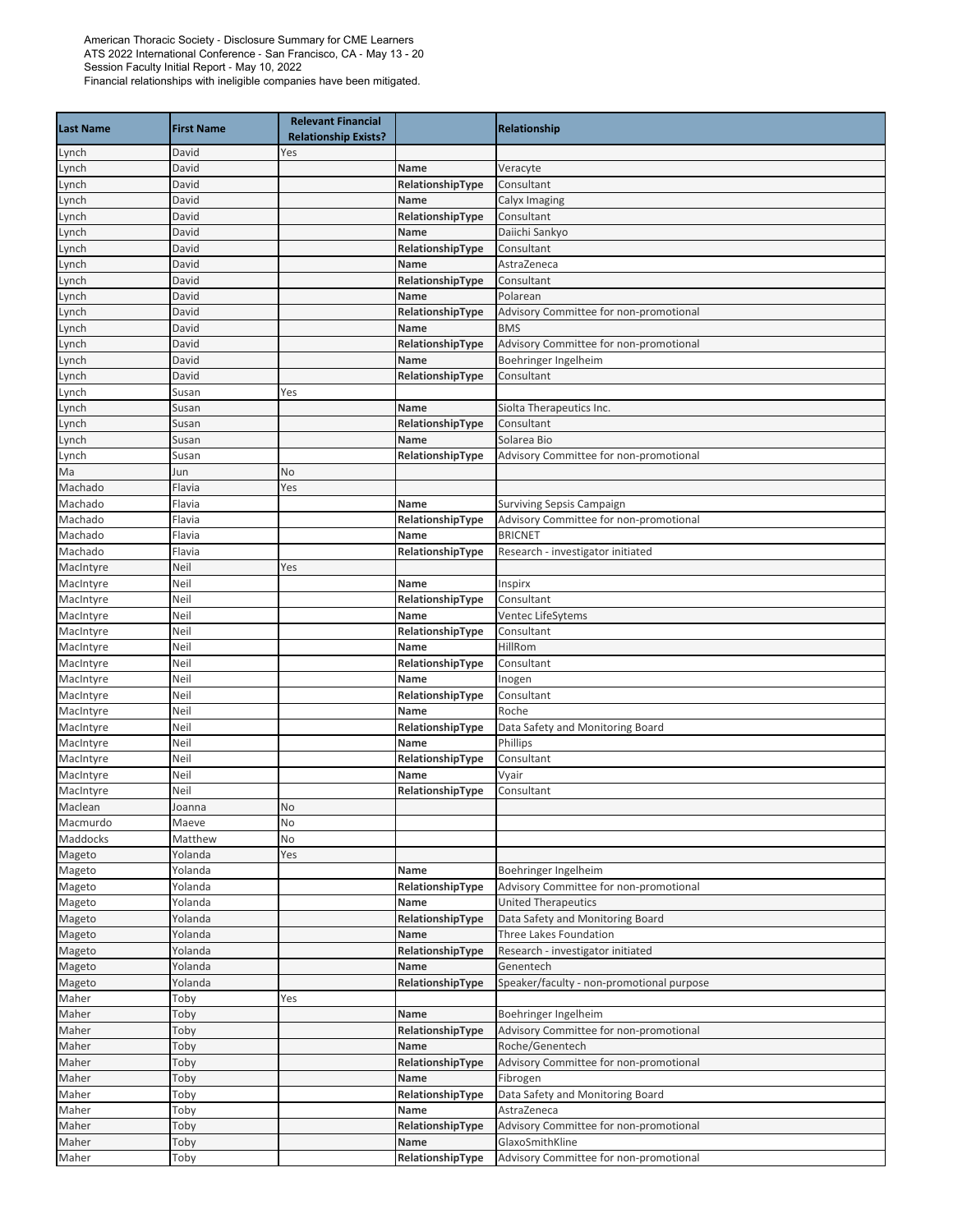| <b>Last Name</b> | <b>First Name</b> | <b>Relevant Financial</b><br><b>Relationship Exists?</b> |                  | Relationship                                      |
|------------------|-------------------|----------------------------------------------------------|------------------|---------------------------------------------------|
| Maher            | Toby              |                                                          | Name             | Veracyte                                          |
| Maher            | Toby              |                                                          | RelationshipType | Advisory Committee for non-promotional            |
| Maher            | Toby              |                                                          | <b>Name</b>      | <b>BMS</b>                                        |
| Maher            | Toby              |                                                          | RelationshipType | Advisory Committee for non-promotional            |
| Maher            | Toby              |                                                          | Name             | Blade Therapeutics, Inc.                          |
| Maher            | Toby              |                                                          | RelationshipType | Advisory Committee for non-promotional            |
| Maher            | Toby              |                                                          | Name             | <b>Pliant Therapeutics</b>                        |
| Maher            | Toby              |                                                          | RelationshipType | Advisory Committee for non-promotional            |
| Maher            | Toby              |                                                          | Name             | Galapagos                                         |
| Maher            | Toby              |                                                          | RelationshipType | Advisory Committee for non-promotional            |
| Maher            | Toby              |                                                          | Name             | Galecto                                           |
| Maher            | Toby              |                                                          | RelationshipType | Advisory Committee for non-promotional            |
| Maher            | Toby              |                                                          | Name             | Celgene                                           |
| Maher            | Toby              |                                                          | RelationshipType | Data Safety and Monitoring Board                  |
| Maher            | Toby              |                                                          | Name             | <b>IQVIA</b>                                      |
| Maher            | Toby              |                                                          | RelationshipType | Data Safety and Monitoring Board                  |
| Maier            | Lisa              | Yes                                                      |                  |                                                   |
| Maier            | Lisa              |                                                          | Name             | NIH/NHLBI/NIEHS                                   |
| Maier            | Lisa              |                                                          | RelationshipType | Research - investigator initiated                 |
| Maier            | Lisa              |                                                          | Name             | Foundation for Sarcoidosis Research               |
| Maier            | Lisa              |                                                          | RelationshipType | Research - investigator initiated                 |
| Maier            | Lisa              |                                                          | Name             | <b>Foundation for Sarcoidosis Research</b>        |
| Maier            | Lisa              |                                                          | RelationshipType | Advisory Committee for non-promotional            |
| Maier            | Lisa              |                                                          | Name             | Mallinckrodt                                      |
| Maier            | Lisa              |                                                          | RelationshipType | Research-industry initiated, e.g., clinical trial |
| Maier            | Lisa              |                                                          | Name             | aTyr Pharmaceutical                               |
| Maier            | Lisa              |                                                          | RelationshipType | Research-industry initiated, e.g., clinical trial |
| Maier            | Lisa              |                                                          | Name             | Novartis                                          |
| Maier            | Lisa              |                                                          | RelationshipType | Research-industry initiated, e.g., clinical trial |
| Maier            | Lisa              |                                                          | Name             | aTyr Pharmaceutical                               |
| Maier            | Lisa              |                                                          | RelationshipType | Advisory Committee for non-promotional            |
| Maier            | Lisa              |                                                          | Name             | Novartis                                          |
| Maier            | Lisa              |                                                          | RelationshipType | Consultant                                        |
| Maier            | Lisa              |                                                          | Name             | <b>CSL Behring</b>                                |
| Maier            | Lisa              |                                                          | RelationshipType | Advisory Committee for non-promotional            |
| Majid            | Adnan             | Yes                                                      |                  |                                                   |
| Majid            | Adnan             |                                                          | Name             | PulmonX Corp USA                                  |
| Majid            | Adnan             |                                                          | RelationshipType | Research - investigator initiated                 |
| Majid            | Adnan             |                                                          | Name             | Olympus America                                   |
| Majid            | Adnan             |                                                          | RelationshipType | Research-industry initiated, e.g., clinical trial |
| Majid            | Adnan             |                                                          | Name             | PulmonX Corp USA                                  |
| Majid            | Adnan             |                                                          | RelationshipType | Research-industry initiated, e.g., clinical trial |
| Maldonado        | Fabien            | Yes                                                      |                  |                                                   |
| Maldonado        | Fabien            |                                                          | Name             | Medtronic                                         |
| Maldonado        | Fabien            |                                                          | RelationshipType | Consultant                                        |
| Maldonado        | Fabien            |                                                          | Name             | Medtronic                                         |
| Maldonado        | Fabien            |                                                          | RelationshipType | Research - investigator initiated                 |
| Mallampalli      | Rama              | Yes                                                      |                  |                                                   |
| Mallampalli      | Rama              |                                                          | Name             | Koutif LLC                                        |
| Mallampalli      | Rama              |                                                          | RelationshipType | Consultant                                        |
| Mallampalli      | Rama              |                                                          | Name             | Generian                                          |
| Mallampalli      | Rama              |                                                          | RelationshipType | Royalties, licensing, or sale of IP               |
| Mammarappallil   | Joe               | Yes                                                      |                  |                                                   |
| Mammarappallil   | Joe               |                                                          | Name             | <b>Bard Peripherals</b>                           |
| Mammarappallil   | Joe               |                                                          | RelationshipType | Consultant                                        |
| Mammarappallil   | Joe               |                                                          | Name             | Boehringer Ingelheim                              |
| Mammarappallil   | Joe               |                                                          | RelationshipType | Consultant                                        |
| Mammen           | Manoj             | No                                                       |                  |                                                   |
| Manion           | Michele           | No                                                       |                  |                                                   |
| Manion           | Michele           | No                                                       |                  |                                                   |
| Manion           | Michele           | Yes                                                      |                  |                                                   |
| Manion           | Michele           |                                                          | Name             | PCD KS Foundation                                 |
| Manion           | Michele           |                                                          | RelationshipType | Employee                                          |
| Manley           | Christopher       | Yes                                                      |                  |                                                   |
|                  |                   |                                                          |                  |                                                   |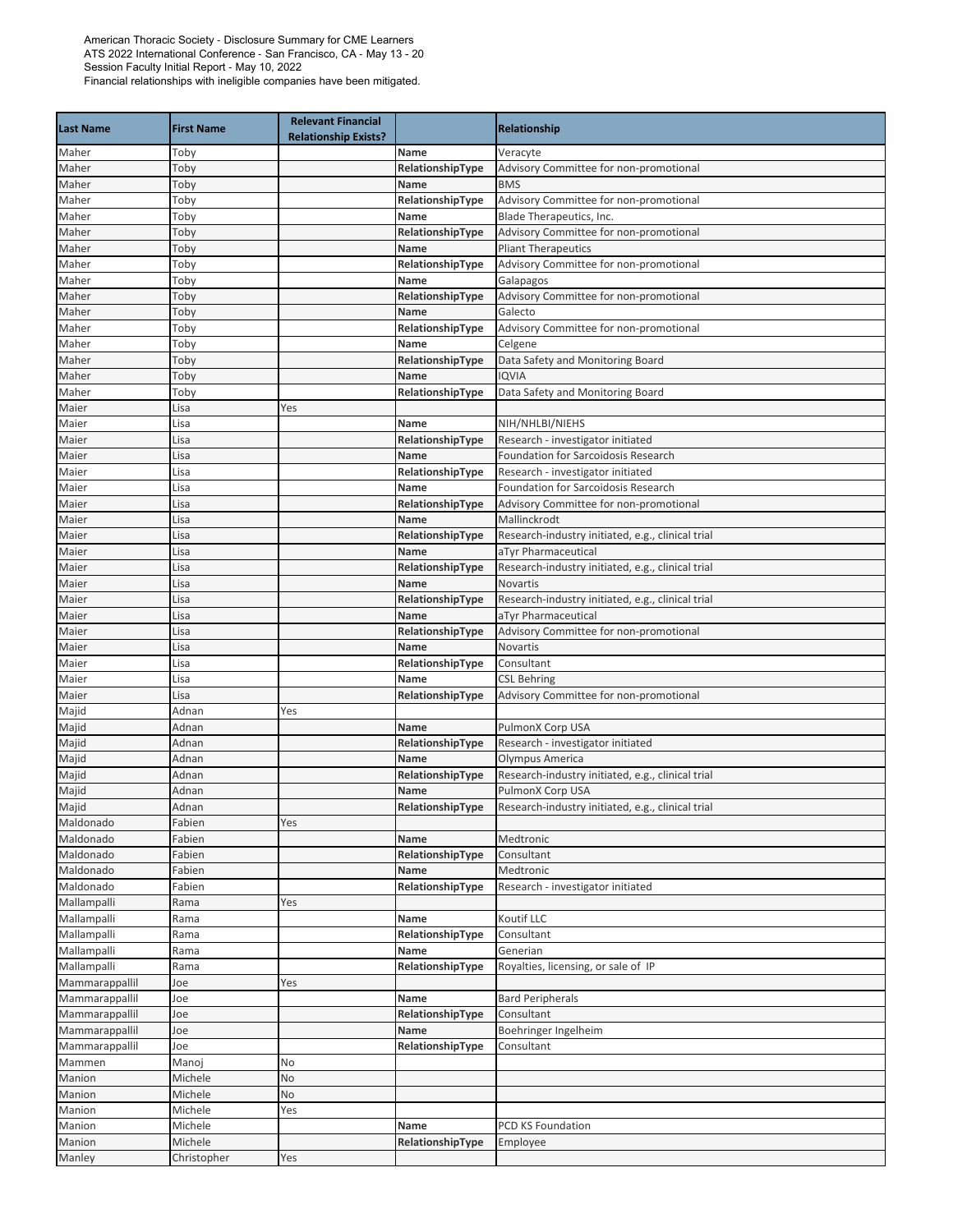| <b>Last Name</b>       | <b>First Name</b> | <b>Relevant Financial</b><br><b>Relationship Exists?</b> |                          | Relationship                                                 |
|------------------------|-------------------|----------------------------------------------------------|--------------------------|--------------------------------------------------------------|
| Manley                 | Christopher       |                                                          | Name                     | <b>Auris Health</b>                                          |
| Manley                 | Christopher       |                                                          | RelationshipType         | Consultant                                                   |
| Manley                 | Christopher       |                                                          | <b>Name</b>              | Mauna Kea                                                    |
| Manley                 | Christopher       |                                                          | RelationshipType         | Research - investigator initiated                            |
| Manley                 | Christopher       |                                                          | Name                     | <b>Aquyre Biosciences</b>                                    |
| Manley                 | Christopher       |                                                          | RelationshipType         | Research-industry initiated, e.g., clinical trial            |
| Manley                 | Christopher       |                                                          | Name                     | Johnson & Johnson                                            |
| Manley                 | Christopher       |                                                          | RelationshipType         | Consultant                                                   |
| Manley                 | Christopher       |                                                          | Name                     | Johnson & Johnson                                            |
| Manley                 | Christopher       |                                                          | RelationshipType         | Speaker/faculty - non-promotional purpose                    |
| Manley                 | Christopher       |                                                          | Name                     | <b>Auris Health</b>                                          |
| Manley                 | Christopher       |                                                          | RelationshipType         | Speaker/faculty - non-promotional purpose                    |
| Manning                | Harold            | No                                                       |                          |                                                              |
| Maouelainin            | Nina              | No                                                       |                          |                                                              |
| Maqsood                | Aadil             | No                                                       |                          |                                                              |
| Marciniuk              | Darcy             | Yes                                                      |                          |                                                              |
| Marciniuk              | Darcy             |                                                          | Name                     | <b>Canadian Thoracic Society</b>                             |
| Marciniuk              | Darcy             |                                                          | RelationshipType         | Speaker/faculty - non-promotional purpose                    |
| Marciniuk              | Darcy             |                                                          | Name                     | American College of Chest Physicians                         |
| Marciniuk              | Darcy             |                                                          | RelationshipType         | Speaker/faculty - non-promotional purpose                    |
| Marciniuk              | Darcy             |                                                          | Name                     | American College of Chest Physicians                         |
| Marciniuk              | Darcy             |                                                          | RelationshipType         | Consultant                                                   |
| Marciniuk              | Darcy             |                                                          | Name                     | Canadian Institutes for Health Research                      |
| Marciniuk              | Darcy             |                                                          | RelationshipType         | Research - investigator initiated                            |
| Marciniuk              | Darcy             |                                                          | Name                     | AstraZeneca                                                  |
| Marciniuk              | Darcy             |                                                          | RelationshipType         | Research-industry initiated, e.g., clinical trial            |
| Marciniuk              | Darcy             |                                                          | Name                     | Boehringer Ingelheim                                         |
| Marciniuk              | Darcy             |                                                          | RelationshipType<br>Name | Research-industry initiated, e.g., clinical trial<br>Grifols |
| Marciniuk<br>Marciniuk | Darcy             |                                                          | RelationshipType         |                                                              |
| Marciniuk              | Darcy<br>Darcy    |                                                          | Name                     | Research-industry initiated, e.g., clinical trial<br>Sanofi  |
| Marciniuk              | Darcy             |                                                          | RelationshipType         | Research-industry initiated, e.g., clinical trial            |
| Marciniuk              | Darcy             |                                                          | Name                     | GlaxoSmithKline                                              |
| Marciniuk              | Darcy             |                                                          | RelationshipType         | Research-industry initiated, e.g., clinical trial            |
| Marciniuk              | Darcy             |                                                          | Name                     | Saskatchewan Health Research Foundation                      |
| Marciniuk              | Darcy             |                                                          | RelationshipType         | Research - investigator initiated                            |
| Marciniuk              | Darcy             |                                                          | Name                     | Schering-Plough                                              |
| Marciniuk              | Darcy             |                                                          | RelationshipType         | Research-industry initiated, e.g., clinical trial            |
| Marciniuk              | Darcy             |                                                          | Name                     | University of Saskatchewan                                   |
| Marciniuk              | Darcy             |                                                          | RelationshipType         | Employee                                                     |
| Mariani                | Thomas            | Yes                                                      |                          |                                                              |
| Mariani                | Thomas            |                                                          | Name                     | Francis Families Foundation                                  |
| Mariani                | Thomas            |                                                          | RelationshipType         | Advisory Committee for non-promotional                       |
| Mart                   | Matthew           | No                                                       |                          |                                                              |
| Martin                 | Christian         | No                                                       |                          |                                                              |
| Martin                 | Maria             | No                                                       |                          |                                                              |
| Martinez               | Fernando          | Yes                                                      |                          |                                                              |
| Martinez               | Fernando          |                                                          | Name                     | Abbvie Pharmaceuticals                                       |
| Martinez               | Fernando          |                                                          | RelationshipType         | Consultant                                                   |
| Martinez               | Fernando          |                                                          | Name                     | AstraZeneca                                                  |
| Martinez               | Fernando          |                                                          | RelationshipType         | Consultant                                                   |
| Martinez               | Fernando          |                                                          | Name                     | Bayer                                                        |
| Martinez               | Fernando          |                                                          | RelationshipType         | Consultant                                                   |
| Martinez               | Fernando          |                                                          | Name                     | Boehringer Ingelheim                                         |
| Martinez               | Fernando          |                                                          | RelationshipType         | Consultant                                                   |
| Martinez               | Fernando          |                                                          | Name                     | ProTerrix Bio                                                |
| Martinez               | Fernando          |                                                          | RelationshipType         | Consultant                                                   |
| Martinez               | Fernando          |                                                          | Name                     | Biogen Idec                                                  |
| Martinez               | Fernando          |                                                          | RelationshipType         | Consultant                                                   |
| Martinez               | Fernando          |                                                          | Name                     | Biogen Idec                                                  |
| Martinez               | Fernando          |                                                          | RelationshipType         | Data Safety and Monitoring Board                             |
| Martinez               | Fernando          |                                                          | Name                     | <b>Bristol Myers Squibb</b>                                  |
| Martinez               | Fernando          |                                                          | RelationshipType         | Consultant                                                   |
| Martinez               | Fernando          |                                                          | Name                     | Chiesi                                                       |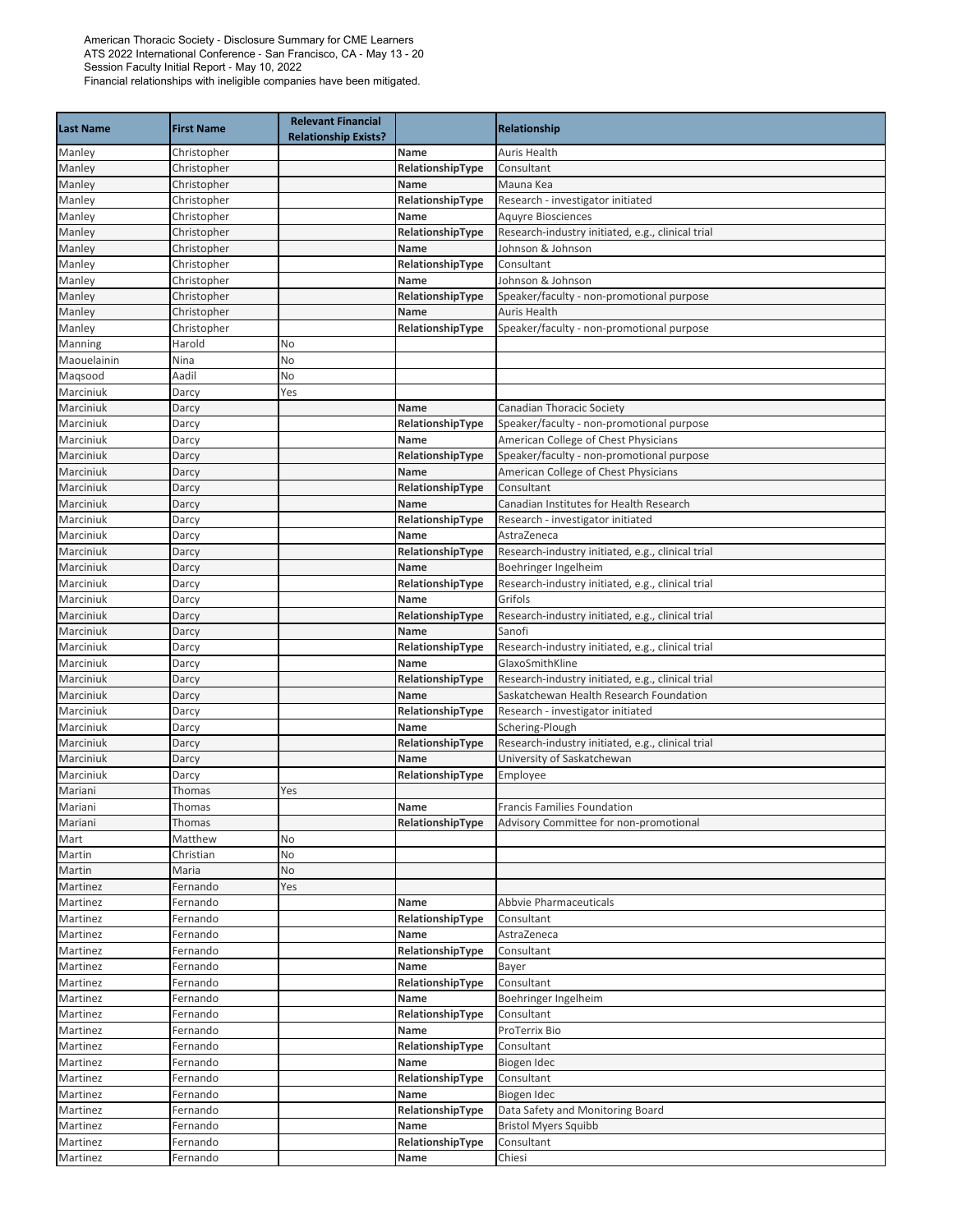| <b>Last Name</b>     | <b>First Name</b>    | <b>Relevant Financial</b><br><b>Relationship Exists?</b> |                          | <b>Relationship</b>                               |
|----------------------|----------------------|----------------------------------------------------------|--------------------------|---------------------------------------------------|
| Martinez             | Fernando             |                                                          | RelationshipType         | Research-industry initiated, e.g., clinical trial |
| Martinez             | Fernando             |                                                          | Name                     | <b>CSL Behring</b>                                |
| Martinez             | Fernando             |                                                          | RelationshipType         | Consultant                                        |
| Martinez             | Fernando             |                                                          | Name                     | DevPro                                            |
| Martinez             | Fernando             |                                                          | RelationshipType         | Consultant                                        |
| Martinez             | Fernando             |                                                          | Name                     | DevPro                                            |
| Martinez             | Fernando             |                                                          | RelationshipType         | Research-industry initiated, e.g., clinical trial |
| Martinez             | Fernando             |                                                          | Name                     | <b>Gilead Sciences</b>                            |
| Martinez             | Fernando             |                                                          | RelationshipType         | Research-industry initiated, e.g., clinical trial |
| Martinez             | Fernando             |                                                          | Name                     | GlaxoSmithKline                                   |
| Martinez             | Fernando             |                                                          | RelationshipType         | Consultant                                        |
| Martinez             | Fernando             |                                                          | Name                     | GlaxoSmithKline                                   |
| Martinez             | Fernando             |                                                          | RelationshipType         | Speaker/faculty - non-promotional purpose         |
| Martinez             | Fernando             |                                                          | Name                     | <b>IQVIA</b>                                      |
| Martinez             | Fernando             |                                                          | RelationshipType         | Consultant                                        |
| Martinez             | Fernando             |                                                          | Name                     | Medtronic                                         |
| Martinez             | Fernando             |                                                          | RelationshipType         | Data Safety and Monitoring Board                  |
| Martinez             | Fernando             |                                                          | Name                     | Nitto                                             |
| Martinez             | Fernando             |                                                          | RelationshipType         | Research-industry initiated, e.g., clinical trial |
| Martinez             | Fernando             |                                                          | Name                     | Novartis                                          |
| Martinez             | Fernando             |                                                          | RelationshipType         | Consultant                                        |
| Martinez             | Fernando             |                                                          | Name                     | Patara/Respivant                                  |
| Martinez             | Fernando             |                                                          | RelationshipType         | Research-industry initiated, e.g., clinical trial |
| Martinez             | Fernando             |                                                          | Name                     | Polarean                                          |
| Martinez             | Fernando             |                                                          | RelationshipType         | Consultant                                        |
| Martinez             | Fernando             |                                                          | Name                     | ProMedior/Roche                                   |
| Martinez             | Fernando             |                                                          | RelationshipType         | Research-industry initiated, e.g., clinical trial |
| Martinez             | Fernando             |                                                          | Name                     | Pulmatrix                                         |
| Martinez             | Fernando             |                                                          | RelationshipType         | Consultant                                        |
| Martinez             | Fernando             |                                                          | Name                     | PulmonX Corp USA                                  |
| Martinez             | Fernando             |                                                          | RelationshipType         | Consultant                                        |
| Martinez             | Fernando             |                                                          | Name                     | Raziel                                            |
| Martinez             | Fernando             |                                                          | RelationshipType         | Consultant                                        |
| Martinez             | Fernando             |                                                          | Name                     | Sanofi                                            |
| Martinez             | Fernando             |                                                          | RelationshipType         | Consultant                                        |
| Martinez<br>Martinez | Fernando<br>Fernando |                                                          | Name                     | Sanofi/Regeneron<br>Consultant                    |
|                      | Fernando             |                                                          | RelationshipType<br>Name | Sanofi/Regeneron                                  |
| Martinez<br>Martinez | Fernando             |                                                          | RelationshipType         | Research-industry initiated, e.g., clinical trial |
| Martinez             | Fernando             |                                                          | Name                     | Shionogi                                          |
| Martinez             | Fernando             |                                                          | RelationshipType         | Consultant                                        |
| Martinez             | Fernando             |                                                          | Name                     | Teva                                              |
| Martinez             | Fernando             |                                                          | RelationshipType         | Consultant                                        |
| Martinez             | Fernando             |                                                          | Name                     | Theravance/Viatris                                |
| Martinez             | Fernando             |                                                          | RelationshipType         | Consultant                                        |
| Martinez             | Fernando             |                                                          | Name                     | twoXAR                                            |
| Martinez             | Fernando             |                                                          | RelationshipType         | Consultant                                        |
| Martinez             | Fernando             |                                                          | Name                     | <b>United Therapeutics</b>                        |
| Martinez             | Fernando             |                                                          | RelationshipType         | Speaker/faculty - non-promotional purpose         |
| Martinez             | Fernando             |                                                          | Name                     | Veracyte                                          |
| Martinez             | Fernando             |                                                          | RelationshipType         | Consultant                                        |
| Martinez             | Fernando             |                                                          | Name                     | Verona                                            |
| Martinez             | Fernando             |                                                          | RelationshipType         | Consultant                                        |
| Martinez             | Fernando             |                                                          | Name                     | Academy for Continuing Healthcare Learning        |
| Martinez             | Fernando             |                                                          | RelationshipType         | Speaker/faculty - non-promotional purpose         |
| Martinez             | Fernando             |                                                          | Name                     | <b>France Foundation</b>                          |
| Martinez             | Fernando             |                                                          | RelationshipType         | Speaker/faculty - non-promotional purpose         |
| Martinez             | Fernando             |                                                          | Name                     | Integritas                                        |
| Martinez             | Fernando             |                                                          | RelationshipType         | Speaker/faculty - non-promotional purpose         |
| Martinez             | Fernando             |                                                          | Name                     | <b>Integrity Communication</b>                    |
| Martinez             | Fernando             |                                                          | RelationshipType         | Speaker/faculty - non-promotional purpose         |
| Martinez             | Fernando             |                                                          | Name                     | Medscape                                          |
| Martinez             | Fernando             |                                                          | RelationshipType         | Speaker/faculty - non-promotional purpose         |
| Martinez             | Fernando             |                                                          | Name                     | <b>Brookly Methodist Hospital</b>                 |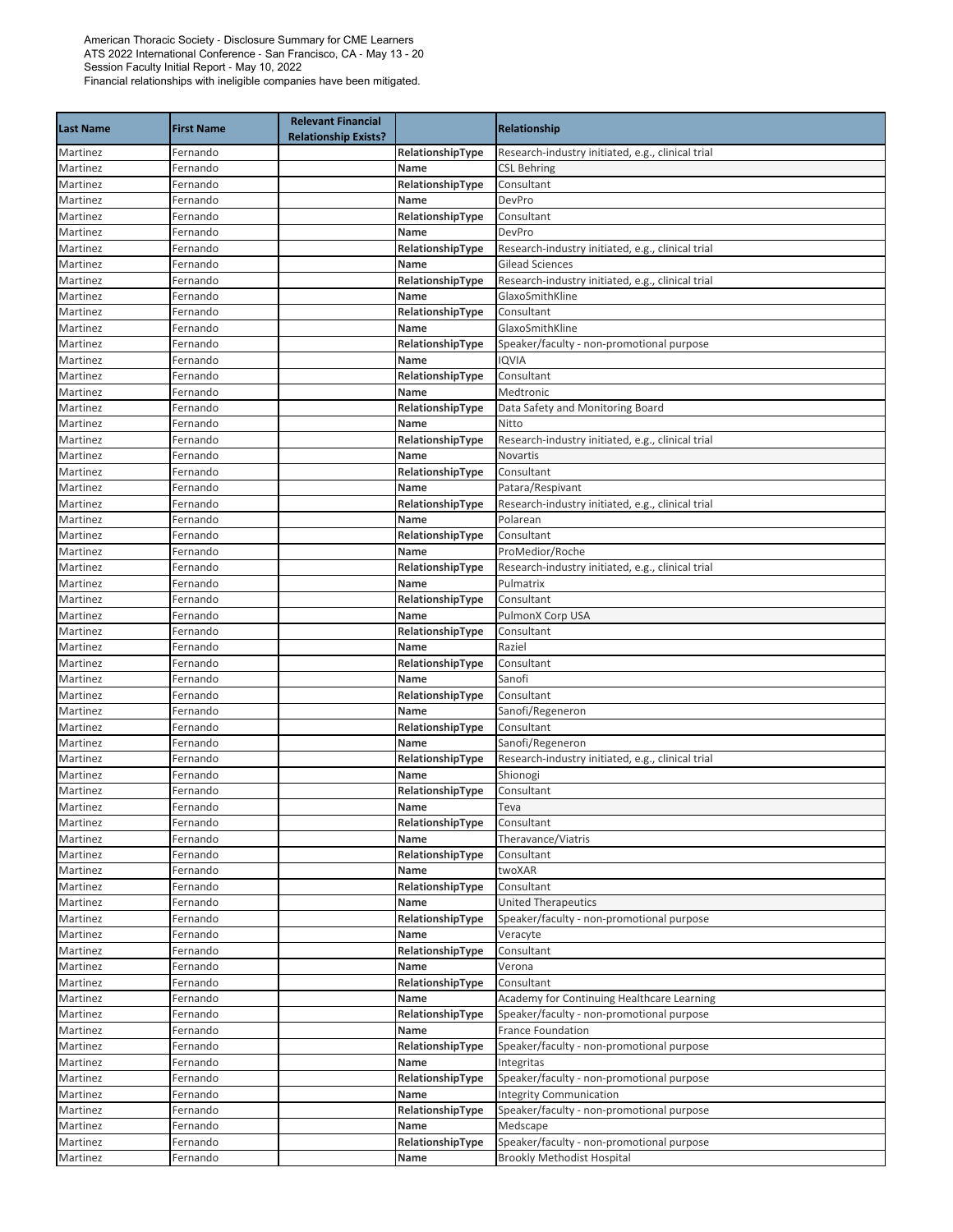| <b>Last Name</b>     | <b>First Name</b>    | <b>Relevant Financial</b><br><b>Relationship Exists?</b> |                          | Relationship                                                              |
|----------------------|----------------------|----------------------------------------------------------|--------------------------|---------------------------------------------------------------------------|
| Martinez             | Fernando             |                                                          | RelationshipType         | Speaker/faculty - non-promotional purpose                                 |
| Martinez             | Fernando             |                                                          | Name                     | NACE/Haymarket                                                            |
| Martinez             | Fernando             |                                                          | RelationshipType         | Speaker/faculty - non-promotional purpose                                 |
| Martinez             | Fernando             |                                                          | Name                     | National Association of Managed Care Physicians                           |
| Martinez             | Fernando             |                                                          | RelationshipType         | Speaker/faculty - non-promotional purpose                                 |
| Martinez             | Fernando             |                                                          | Name                     | Paradigm                                                                  |
| Martinez             | Fernando             |                                                          | RelationshipType         | Speaker/faculty - non-promotional purpose                                 |
| Martinez             | Fernando             |                                                          | Name<br>RelationshipType | PeerView                                                                  |
| Martinez<br>Martinez | Fernando<br>Fernando |                                                          | Name                     | Speaker/faculty - non-promotional purpose<br>Physician Education Resource |
| Martinez             | Fernando             |                                                          | RelationshipType         | Speaker/faculty - non-promotional purpose                                 |
| Martinez             | Fernando             |                                                          | Name                     | Projects in Knowledge                                                     |
| Martinez             | Fernando             |                                                          | RelationshipType         | Speaker/faculty - non-promotional purpose                                 |
| Martinez             | Fernando             |                                                          | Name                     | UpToDate                                                                  |
| Martinez             | Fernando             |                                                          | RelationshipType         | Speaker/faculty - non-promotional purpose                                 |
| Martinez             | Fernando             |                                                          | Name                     | Vindico CME                                                               |
| Martinez             | Fernando             |                                                          | RelationshipType         | Speaker/faculty - non-promotional purpose                                 |
| Martinez             | Fernando             |                                                          | Name                     | WebMD/MedScape                                                            |
| Martinez             | Fernando             |                                                          | RelationshipType         | Speaker/faculty - non-promotional purpose                                 |
| Martiniano           | Stacey               | Yes                                                      |                          |                                                                           |
| Martiniano           | Stacey               |                                                          | Name                     | Beyond Air, Inc                                                           |
| Martiniano           | Stacey               |                                                          | RelationshipType         | Data Safety and Monitoring Board                                          |
| Maskell              | Nick                 | Yes                                                      |                          |                                                                           |
| Maskell              | Nick                 |                                                          | Name                     | <b>Rocket Medical</b>                                                     |
| Maskell              | Nick                 |                                                          | RelationshipType         | Research - investigator initiated                                         |
| Maskell              | Nick                 |                                                          | Name                     | <b>BD</b>                                                                 |
| Maskell              | Nick                 |                                                          | RelationshipType         | Advisory Committee for non-promotional                                    |
| Maski                | Kiran                | Yes                                                      |                          |                                                                           |
| Maski                | Kiran                |                                                          | Name                     | Jazz Pharmaceuticals                                                      |
| Maski                | Kiran                |                                                          | RelationshipType         | Consultant                                                                |
| Maski                | Kiran                |                                                          | Name                     | Takeda                                                                    |
| Maski                | Kiran                |                                                          | RelationshipType         | Advisory Committee for non-promotional                                    |
| Maski                | Kiran                |                                                          | Name                     | <b>Alkermes</b>                                                           |
| Maski<br>Maski       | Kiran<br>Kiran       |                                                          | RelationshipType<br>Name | Consultant<br>KemPharm                                                    |
| Maski                | Kiran                |                                                          | RelationshipType         | Consultant                                                                |
| Maski                | Kiran                |                                                          | Name                     | Harmony                                                                   |
| Maski                | Kiran                |                                                          | RelationshipType         | Research - investigator initiated                                         |
| Maski                | Kiran                |                                                          | Name                     | Idorsia                                                                   |
| Maski                | Kiran                |                                                          | RelationshipType         | Data Safety and Monitoring Board                                          |
| Maski                | Kiran                |                                                          | Name                     | Jazz Pharmaceuticals                                                      |
| Maski                | Kiran                |                                                          | RelationshipType         | Research - investigator initiated                                         |
| Maski                | Kiran                |                                                          | Name                     | UpToDate                                                                  |
| Maski                | Kiran                |                                                          | RelationshipType         | Royalties, licensing, or sale of IP                                       |
| Mason                | Phillip              | No                                                       |                          |                                                                           |
| Mathews              | Kusum                | No                                                       |                          |                                                                           |
| Matsui               | Elizabeth            | Yes                                                      |                          |                                                                           |
| Matsui               | Elizabeth            |                                                          | Name                     | National Institutes of Health                                             |
| Matsui               | Elizabeth            |                                                          | RelationshipType         | Research - investigator initiated                                         |
| Matsui               | Elizabeth            |                                                          | Name                     | <b>NASEM</b>                                                              |
| Matsui               | Elizabeth            |                                                          | RelationshipType         | Advisory Committee for non-promotional                                    |
| Matsui               | Elizabeth            |                                                          | Name                     | AAP                                                                       |
| Matsui               | Elizabeth            |                                                          | RelationshipType         | Advisory Committee for non-promotional                                    |
| Matsui               | Elizabeth            |                                                          | Name                     | AAAAI                                                                     |
| Matsui               | Elizabeth            |                                                          | RelationshipType         | Advisory Committee for non-promotional                                    |
| Matura               | Lea Ann              | No                                                       |                          |                                                                           |
| Maves                | Ryan                 | Yes                                                      |                          |                                                                           |
| Maves                | Ryan                 |                                                          | Name                     | AiCuris                                                                   |
| Maves                | Ryan                 |                                                          | RelationshipType         | Research-industry initiated, e.g., clinical trial                         |
| Maves                | Ryan                 |                                                          | Name                     | Sound Pharmaceuticals                                                     |
| Maves                | Ryan                 |                                                          | RelationshipType         | Research-industry initiated, e.g., clinical trial                         |
| Maves                | Ryan                 |                                                          | Name                     | Trauma Insights, LLC                                                      |
| Maves                | Ryan                 |                                                          | RelationshipType         | Consultant                                                                |
| May                  | Anna                 | Yes                                                      |                          |                                                                           |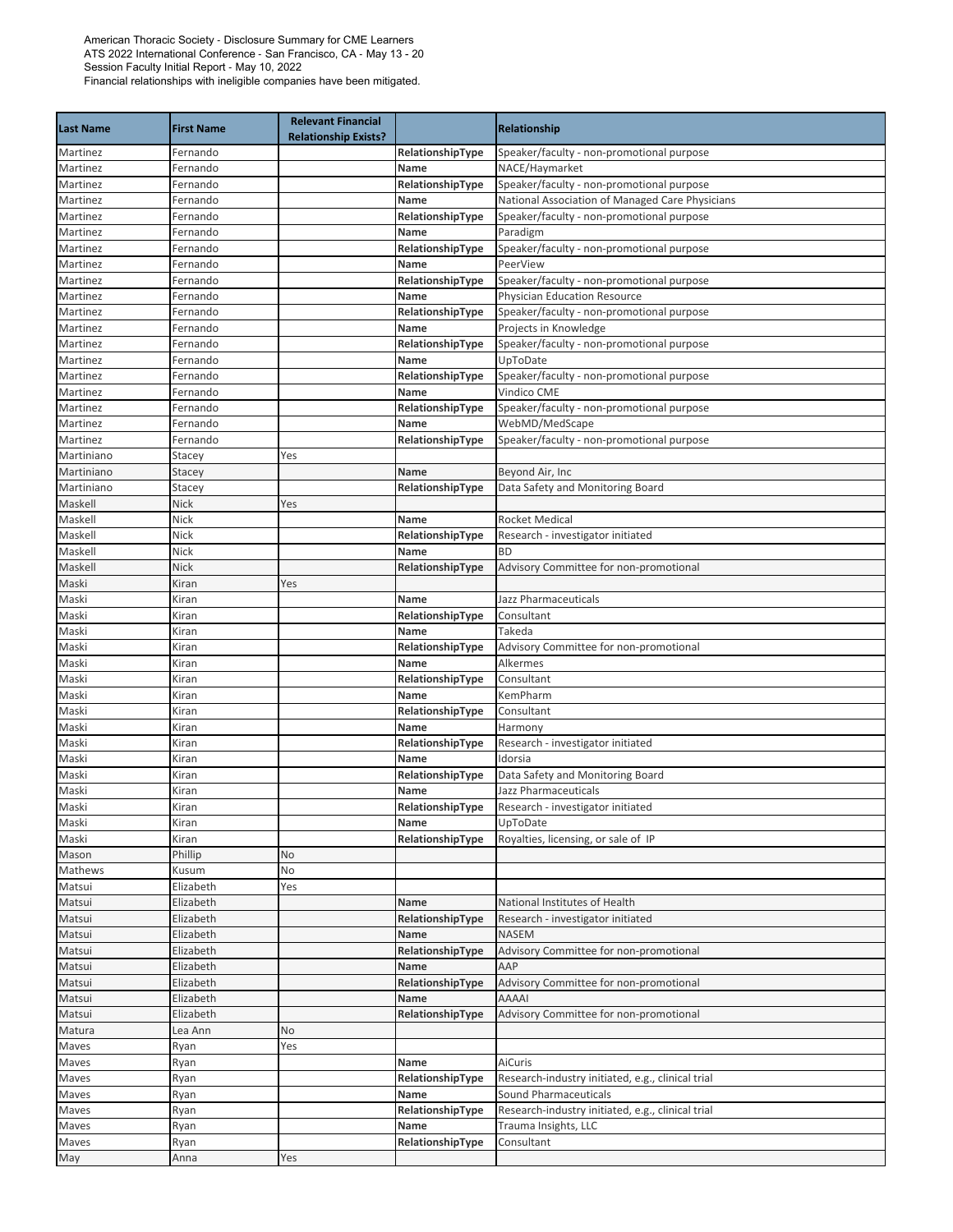| <b>Last Name</b>                 | <b>First Name</b> | <b>Relevant Financial</b><br><b>Relationship Exists?</b> |                          | Relationship                                                  |
|----------------------------------|-------------------|----------------------------------------------------------|--------------------------|---------------------------------------------------------------|
| May                              | Anna              |                                                          | Name                     | LivaNova                                                      |
| May                              | Anna              |                                                          | RelationshipType         | Data Safety and Monitoring Board                              |
| Mazzone                          | Peter             | Yes                                                      |                          |                                                               |
| Mazzone                          | Peter             |                                                          | Name                     | Delfi                                                         |
| Mazzone                          | Peter             |                                                          | RelationshipType         | Research-industry initiated, e.g., clinical trial             |
| Mazzone                          | Peter             |                                                          | Name                     | Biodesix, Inc                                                 |
| Mazzone                          | Peter             |                                                          | RelationshipType         | Research-industry initiated, e.g., clinical trial             |
| Mazzone                          | Peter             |                                                          | Name                     | Adela                                                         |
| Mazzone                          | Peter             |                                                          | RelationshipType         | Research-industry initiated, e.g., clinical trial             |
| Mazzone                          | Peter             |                                                          | Name                     | <b>Exact Sciences</b>                                         |
| Mazzone                          | Peter             |                                                          | RelationshipType         | Research-industry initiated, e.g., clinical trial             |
| Mazzone                          | Peter             |                                                          | Name                     | PrognomIQ                                                     |
| Mazzone                          | Peter             |                                                          | RelationshipType         | Research-industry initiated, e.g., clinical trial             |
| Mazzone<br>Mazzone               | Peter             |                                                          | Name                     | MagArray<br>Research-industry initiated, e.g., clinical trial |
| Mazzone                          | Peter<br>Peter    |                                                          | RelationshipType<br>Name | Nucleix                                                       |
| Mazzone                          | Peter             |                                                          | RelationshipType         | Research-industry initiated, e.g., clinical trial             |
| McAndrew                         | Natalie           | No                                                       |                          |                                                               |
| McCombs                          | Janet             | Yes                                                      |                          |                                                               |
| McCombs                          | Janet             |                                                          | Name                     | Affinivax, Inc                                                |
| <b>McCombs</b>                   | Janet             |                                                          | RelationshipType         | Financial stake, e.g., stocks, options, business owner        |
| McCormack                        | Meredith          | Yes                                                      |                          |                                                               |
| McCormack                        | Meredith          |                                                          | Name                     | Boehringer Ingelheim                                          |
| McCormack                        | Meredith          |                                                          | RelationshipType         | Speaker/faculty - non-promotional purpose                     |
| McCormack                        | Meredith          |                                                          | Name                     | GlaxoSmithKline                                               |
| McCormack                        | Meredith          |                                                          | RelationshipType         | Speaker/faculty - non-promotional purpose                     |
| McCormack                        | Meredith          |                                                          | Name                     | <b>Talem Health</b>                                           |
| McCormack                        | Meredith          |                                                          | RelationshipType         | Speaker/faculty - non-promotional purpose                     |
| McCormack                        | Meredith          |                                                          | Name                     | UpToDate                                                      |
| McCormack                        | Meredith          |                                                          | RelationshipType         | Royalties, licensing, or sale of IP                           |
| McCown                           | Michael           | No                                                       |                          |                                                               |
| McCradden                        | Melissa           | No                                                       |                          |                                                               |
| Mcelvaney                        | Oliver            | Yes                                                      |                          |                                                               |
| Mcelvaney                        | Oliver            |                                                          | <b>Name</b>              | <b>Vertex Pharmaceuticals</b>                                 |
| Mcelvaney                        | Oliver            |                                                          | RelationshipType         | Research-industry initiated, e.g., clinical trial             |
| Mcevoy                           | Cindy             | No                                                       |                          |                                                               |
| Mcgarry                          | Meghan            | Yes                                                      |                          |                                                               |
| Mcgarry                          | Meghan            |                                                          | Name                     | Genentech                                                     |
| Mcgarry                          | Meghan            |                                                          | RelationshipType         | Consultant                                                    |
| McGrath-Morrow<br>McGrath-Morrow | Sharon            | No                                                       |                          |                                                               |
| McGraw                           | Sharon<br>Matt    | No<br><b>No</b>                                          |                          |                                                               |
| Medoff                           | Benjamin          | Yes                                                      |                          |                                                               |
| Medoff                           | Benjamin          |                                                          | Name                     | Sanofi                                                        |
| Medoff                           | Benjamin          |                                                          | RelationshipType         | Advisory Committee for non-promotional                        |
| Medoff                           | Benjamin          |                                                          | Name                     | Regeneron                                                     |
| Medoff                           | Benjamin          |                                                          | RelationshipType         | Research - investigator initiated                             |
| Melzer                           | Anne              | No                                                       |                          |                                                               |
| Merkel                           | Peter             | Yes                                                      |                          |                                                               |
| Merkel                           | Peter             |                                                          | Name                     | <b>Abbyie Pharmaceuticals</b>                                 |
| Merkel                           | Peter             |                                                          | RelationshipType         | Consultant                                                    |
| Merkel                           | Peter             |                                                          | Name                     | Abbvie Pharmaceuticals                                        |
| Merkel                           | Peter             |                                                          | RelationshipType         | Research-industry initiated, e.g., clinical trial             |
| Merkel                           | Peter             |                                                          | Name                     | AbbView                                                       |
| Merkel                           | Peter             |                                                          | RelationshipType         | Research - investigator initiated                             |
| Merkel                           | Peter             |                                                          | Name                     | AstraZeneca                                                   |
| Merkel                           | Peter             |                                                          | RelationshipType         | Consultant                                                    |
| Merkel                           | Peter             |                                                          | Name                     | AstraZeneca                                                   |
| Merkel                           | Peter             |                                                          | RelationshipType         | Research-industry initiated, e.g., clinical trial             |
| Merkel                           | Peter             |                                                          | Name                     | Boehringer Ingelheim                                          |
| Merkel                           | Peter             |                                                          | RelationshipType         | Consultant                                                    |
| Merkel                           | Peter             |                                                          | Name                     | Boehringer Ingelheim                                          |
| Merkel                           | Peter             |                                                          | RelationshipType         | Research-industry initiated, e.g., clinical trial             |
| Merkel                           | Peter             |                                                          | Name                     | ChemoCentryx                                                  |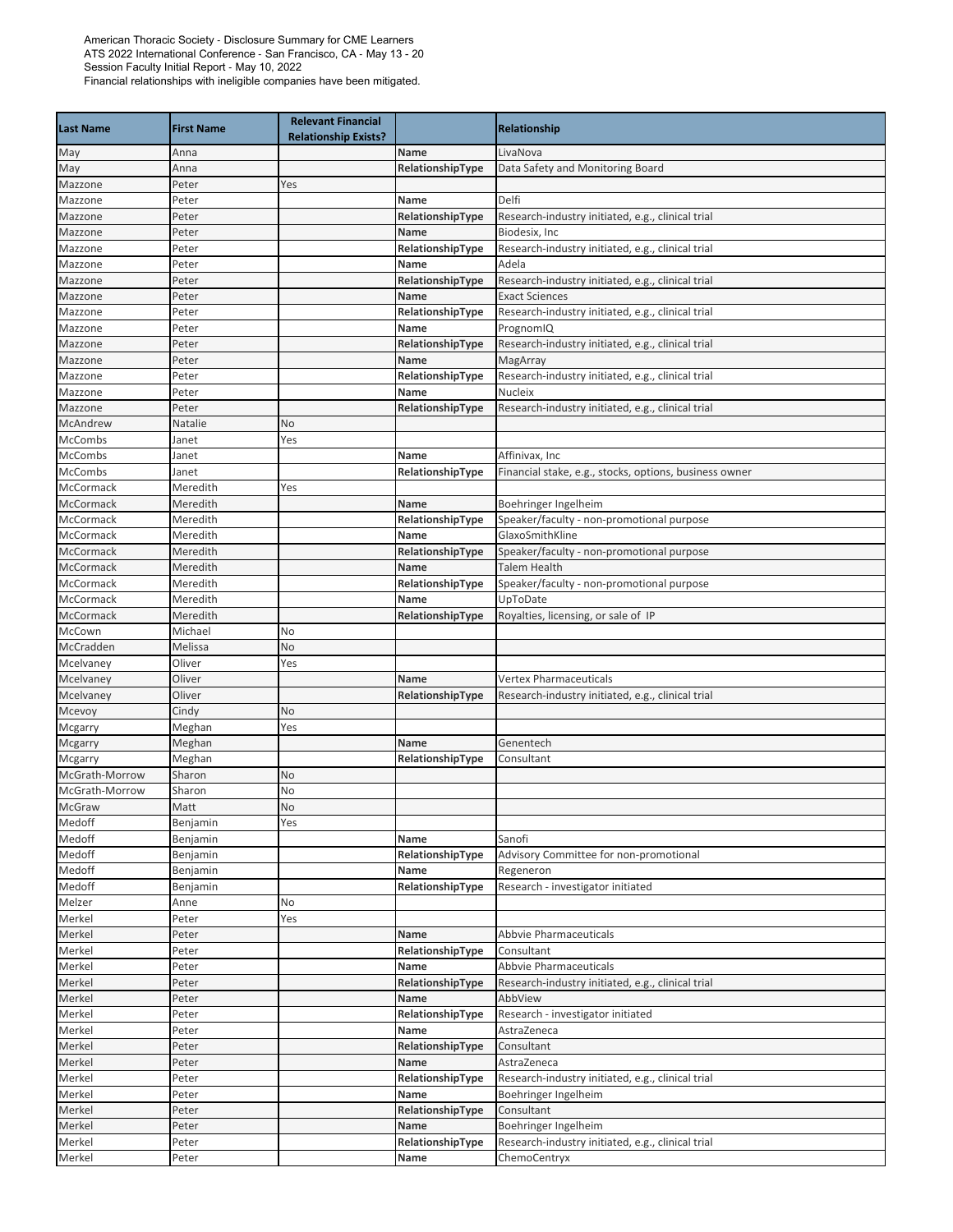| <b>Last Name</b> | <b>First Name</b> | <b>Relevant Financial</b><br><b>Relationship Exists?</b> |                  | Relationship                                      |
|------------------|-------------------|----------------------------------------------------------|------------------|---------------------------------------------------|
| Merkel           | Peter             |                                                          | RelationshipType | Consultant                                        |
| Merkel           | Peter             |                                                          | Name             | ChemoCentryx                                      |
| Merkel           | Peter             |                                                          | RelationshipType | Research-industry initiated, e.g., clinical trial |
| Merkel           | Peter             |                                                          | Name             | <b>CSL Behring</b>                                |
| Merkel           | Peter             |                                                          | RelationshipType | Consultant                                        |
| Merkel           | Peter             |                                                          | Name             | Dynacure                                          |
| Merkel           | Peter             |                                                          | RelationshipType | Consultant                                        |
| Merkel           | Peter             |                                                          | Name             | Eicos                                             |
| Merkel           | Peter             |                                                          | RelationshipType | Research-industry initiated, e.g., clinical trial |
| Merkel           | Peter             |                                                          | Name             | Electra therapeutics                              |
| Merkel           | Peter             |                                                          | RelationshipType | Research - investigator initiated                 |
| Merkel           | Peter             |                                                          | Name             | EMDSerono                                         |
| Merkel           | Peter             |                                                          | RelationshipType | Consultant                                        |
| Merkel           | Peter             |                                                          | Name             | Forbius                                           |
| Merkel           | Peter             |                                                          | RelationshipType | Consultant                                        |
| Merkel           | Peter             |                                                          | Name             | Forbius                                           |
| Merkel           | Peter             |                                                          | RelationshipType | Research-industry initiated, e.g., clinical trial |
| Merkel           | Peter             |                                                          | Name             | Genentech/Roche                                   |
| Merkel           | Peter             |                                                          | RelationshipType | Consultant                                        |
| Merkel           | Peter             |                                                          | Name             | Genentech/Roche                                   |
| Merkel           | Peter             |                                                          | RelationshipType | Research - investigator initiated                 |
| Merkel           | Peter             |                                                          | Name             | Genzyme/Sanofi                                    |
| Merkel           | Peter             |                                                          | RelationshipType | Consultant                                        |
| Merkel           | Peter             |                                                          | Name             | Genzyme/Sanofi                                    |
| Merkel           | Peter             |                                                          | RelationshipType | Research-industry initiated, e.g., clinical trial |
| Merkel           | Peter             |                                                          | Name             | GlaxoSmithKline                                   |
| Merkel           | Peter             |                                                          | RelationshipType | Consultant                                        |
| Merkel           | Peter             |                                                          | Name             | GlaxoSmithKline                                   |
| Merkel           | Peter             |                                                          | RelationshipType | Research - investigator initiated                 |
| Merkel           | Peter             |                                                          | Name             | Immagene                                          |
| Merkel           | Peter             |                                                          | RelationshipType | Consultant                                        |
| Merkel           | Peter             |                                                          | Name             | InflaRx                                           |
| Merkel           | Peter             |                                                          | RelationshipType | Consultant                                        |
| Merkel           | Peter             |                                                          | Name             | InflaRx                                           |
| Merkel           | Peter             |                                                          | RelationshipType | Research-industry initiated, e.g., clinical trial |
| Merkel           | Peter             |                                                          | Name             | Janssen Inc.                                      |
| Merkel           | Peter             |                                                          | RelationshipType | Consultant                                        |
| Merkel           | Peter             |                                                          | Name             | Kiniksa                                           |
| Merkel           | Peter             |                                                          | RelationshipType | Consultant                                        |
| Merkel           | Peter             |                                                          | Name             | Kyverna                                           |
| Merkel           | Peter             |                                                          | RelationshipType | Consultant                                        |
| Merkel           | Peter             |                                                          | Name             | Magenta                                           |
| Merkel           | Peter             |                                                          | RelationshipType | Consultant                                        |
| Merkel           | Peter             |                                                          | Name             | Neutrolis                                         |
| Merkel           | Peter             |                                                          | RelationshipType | Consultant                                        |
| Merkel           | Peter             |                                                          | Name             | Neutrolis                                         |
| Merkel           | Peter             |                                                          | RelationshipType | Consultant                                        |
| Merkel           | Peter             |                                                          | Name             | MiroBio                                           |
| Merkel           | Peter             |                                                          | RelationshipType | Consultant                                        |
| Merkel           | Peter             |                                                          | Name             | Neutrolis                                         |
| Merkel           | Peter             |                                                          | RelationshipType | Research - investigator initiated                 |
| Merkel           | Peter             |                                                          | Name             | Novartis                                          |
| Merkel           | Peter             |                                                          | RelationshipType | Consultant                                        |
| Merkel           | Peter             |                                                          | Name             | NS Pharma                                         |
| Merkel           | Peter             |                                                          | RelationshipType | Consultant                                        |
| Merkel           | Peter             |                                                          | Name             | Pfizer                                            |
| Merkel           | Peter             |                                                          | RelationshipType | Consultant                                        |
| Merkel           | Peter             |                                                          | Name             | Regeneron                                         |
| Merkel           | Peter             |                                                          | RelationshipType | Consultant                                        |
| Merkel           | Peter             |                                                          | Name             | Sparrow                                           |
| Merkel           | Peter             |                                                          | RelationshipType | Consultant                                        |
| Merkel           | Peter             |                                                          | Name             | Takeda                                            |
| Merkel           | Peter             |                                                          | RelationshipType | Consultant                                        |
| Merkel           | Peter             |                                                          | Name             | Takeda                                            |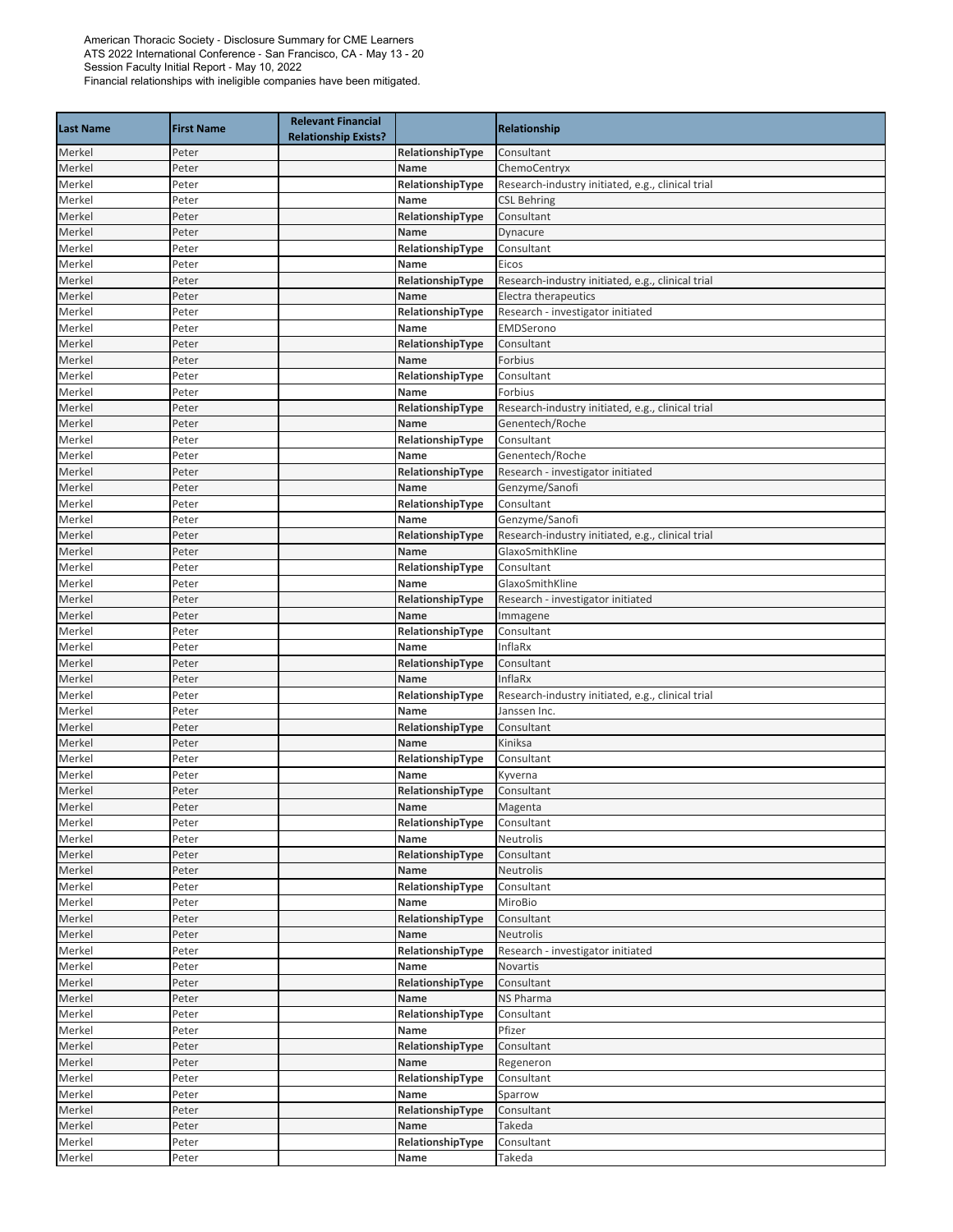| <b>Last Name</b> | <b>First Name</b> | <b>Relevant Financial</b><br><b>Relationship Exists?</b> |                          | <b>Relationship</b>                               |
|------------------|-------------------|----------------------------------------------------------|--------------------------|---------------------------------------------------|
| Merkel           | Peter             |                                                          | RelationshipType         | Research - investigator initiated                 |
| Merkel           | Peter             |                                                          | Name                     | <b>Talaris</b>                                    |
| Merkel           | Peter             |                                                          | RelationshipType         | Consultant                                        |
| Merkel           | Peter             |                                                          | Name                     | UpToDate                                          |
| Merkel           | Peter             |                                                          | RelationshipType         | Royalties, licensing, or sale of IP               |
| Messinger        | Amanda            | No                                                       |                          |                                                   |
| Metersky         | Mark              | Yes                                                      |                          |                                                   |
| Metersky         | Mark              |                                                          | Name                     | Insmed                                            |
| Metersky         | Mark              |                                                          | RelationshipType         | Consultant                                        |
| Metersky         | Mark              |                                                          | <b>Name</b>              | Zambon                                            |
| Metersky         | Mark              |                                                          | RelationshipType         | Consultant                                        |
| Metersky         | Mark              |                                                          | Name                     | Boehringer Ingelheim                              |
| Metersky         | Mark              |                                                          | RelationshipType         | Consultant                                        |
| Metersky         | Mark              |                                                          | Name                     | Calibr                                            |
| Metersky         | Mark              |                                                          | RelationshipType         | Consultant                                        |
| Metersky         | Mark              |                                                          | Name                     | <b>PCORI</b>                                      |
| Metersky         | Mark              |                                                          | RelationshipType         | Data Safety and Monitoring Board                  |
| Metersky         | Mark              |                                                          | Name                     | Pharmatecture                                     |
| Metersky         | Mark              |                                                          | RelationshipType         | Speaker/faculty - non-promotional purpose         |
| Metersky         | Mark              |                                                          | Name                     | Prime                                             |
| Metersky         | Mark              |                                                          | RelationshipType         | Speaker/faculty - non-promotional purpose         |
| Metersky         | Mark              |                                                          | Name                     | <b>COPD Foundation</b>                            |
| Metersky         | Mark              |                                                          | RelationshipType         | Consultant                                        |
| Meyer            | Nuala             | Yes                                                      |                          |                                                   |
| Meyer            | Nuala             |                                                          | Name                     | National Heart Lung and Blood Institute           |
| Meyer            | Nuala             |                                                          | RelationshipType         | Research - investigator initiated                 |
| Meyer            | Nuala             |                                                          | Name                     | Quantum Leap Healthcare Collaborative             |
| Meyer            | Nuala             |                                                          | RelationshipType         | Research - investigator initiated                 |
| Meyer            | Nuala             |                                                          | Name                     | <b>Endpoint Health</b>                            |
| Meyer            | Nuala             |                                                          | RelationshipType         | Advisory Committee for non-promotional            |
| Meyer            | Nuala             |                                                          | Name                     | Biomarck, Inc                                     |
| Meyer            | Nuala             |                                                          | RelationshipType         | Research-industry initiated, e.g., clinical trial |
| Mikacenic        | Carmen            | No                                                       |                          |                                                   |
| Miller           | Lisa              | No                                                       |                          |                                                   |
| Minhas           | Jasleen           | No                                                       |                          |                                                   |
| Mirza            | Omer              | No                                                       |                          |                                                   |
| Mizgerd          | Joseph            | No                                                       |                          |                                                   |
| Mlodzinski       | Eric              | No                                                       |                          |                                                   |
| Moghaddam        | Seyed Javad       | No                                                       |                          |                                                   |
| Mohabir          | Paul              | No                                                       |                          |                                                   |
| Molofsky         | Ari               | No                                                       |                          |                                                   |
| Moore            | Bethany           | Yes                                                      |                          |                                                   |
| Moore            | Bethany           |                                                          | Name                     | Boehringer Ingelheim                              |
| Moore            | Bethany           |                                                          | RelationshipType         | Consultant                                        |
| Moore            | Bethany           |                                                          | Name                     | Galapagos                                         |
|                  |                   |                                                          |                          | Advisory Committee for non-promotional            |
| Moore            | Bethany           |                                                          | RelationshipType         | Pulmonary Fibrosis Foundation                     |
| Moore<br>Moore   | Bethany           |                                                          | Name                     | Consultant                                        |
|                  | Bethany           |                                                          | RelationshipType<br>Name | Scleroderma Foundation                            |
| Moore<br>Moore   | Bethany           |                                                          |                          | Consultant                                        |
| Mora             | Bethany<br>Ana    |                                                          | RelationshipType         |                                                   |
|                  |                   | No                                                       |                          |                                                   |
| Moraes           | Theo              | No                                                       |                          |                                                   |
| Morales-Nebreda  | Luisa             | No                                                       |                          |                                                   |
| Morgan           | Wayne             | Yes                                                      |                          |                                                   |
| Morgan           | Wayne             |                                                          | Name                     | <b>Cystic Fibrosis Foundation</b>                 |
| Morgan           | Wayne             |                                                          | RelationshipType         | Consultant                                        |
| Morgan           | Wayne             |                                                          | Name                     | <b>Cystic Fibrosis Foundation</b>                 |
| Morgan           | Wayne             |                                                          | RelationshipType         | Data Safety and Monitoring Board                  |
| Morgan           | Wayne             |                                                          | Name                     | National Heart Lung and Blood Institute           |
| Morgan           | Wayne             |                                                          | RelationshipType         | Research - investigator initiated                 |
| Morgan           | Wayne             |                                                          | Name                     | <b>NIEHS</b>                                      |
| Morgan           | Wayne             |                                                          | RelationshipType         | Research - investigator initiated                 |
| Morgan           | Wayne             |                                                          | Name                     | National Heart Lung and Blood Institute           |
| Morgan           | Wayne             |                                                          | RelationshipType         | Research - investigator initiated                 |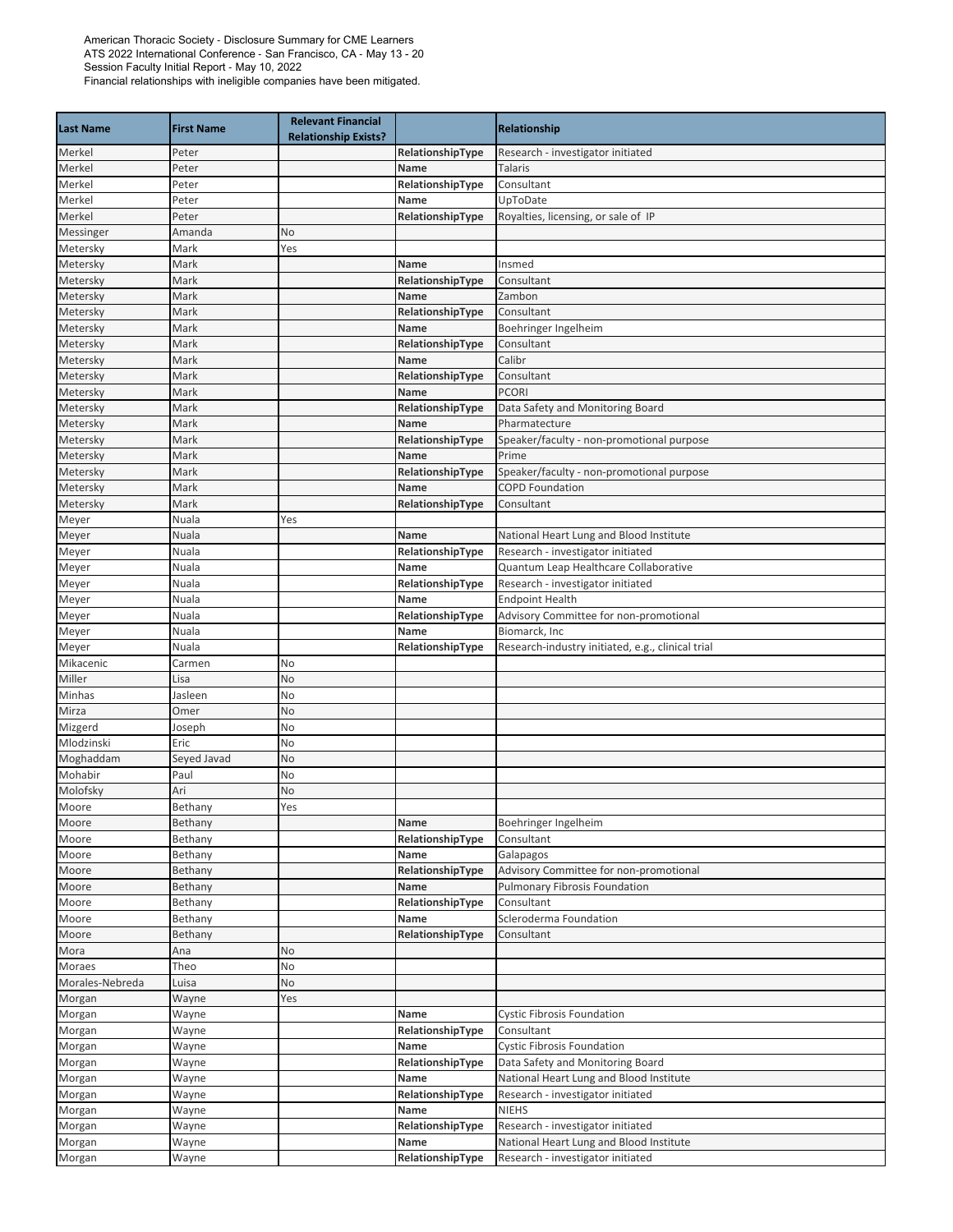| <b>Last Name</b>      | <b>First Name</b>  | <b>Relevant Financial</b><br><b>Relationship Exists?</b> |                  | Relationship                                              |
|-----------------------|--------------------|----------------------------------------------------------|------------------|-----------------------------------------------------------|
| Morrell               | Eric               | No                                                       |                  |                                                           |
| Morris                | Alison             | No                                                       |                  |                                                           |
| Morris                | David              | Yes                                                      |                  |                                                           |
| Morris                | David              |                                                          | Name             | Valo Health                                               |
| Morris                | David              |                                                          | RelationshipType | Employee                                                  |
| Morrison              | R. Sean            | No                                                       |                  |                                                           |
| Mortimer              | Kevin              | Yes                                                      |                  |                                                           |
| Mortimer              | Kevin              |                                                          | Name             | AstraZeneca                                               |
| Mortimer              | Kevin              |                                                          | RelationshipType | Advisory Committee for non-promotional                    |
| Mortimer              | Kevin              |                                                          | Name             | International Union Against Tuberculosis And Lung Disease |
| Mortimer              | Kevin              |                                                          | RelationshipType | Speaker/faculty - non-promotional purpose                 |
| Mortimer              | Kevin              |                                                          | Name             | <b>British Thoracic Society</b>                           |
| Mortimer              | Kevin              |                                                          | RelationshipType | Speaker/faculty - non-promotional purpose                 |
| Mortimer              | Kevin              |                                                          | Name             | Pan African Thoracic Society                              |
| Mortimer              | Kevin              |                                                          | RelationshipType | Speaker/faculty - non-promotional purpose                 |
| Mortimer              | Kevin              |                                                          | Name             | Global Initiative for COPD                                |
| Mortimer              | Kevin              |                                                          | RelationshipType | Speaker/faculty - non-promotional purpose                 |
| Mortimer              | Kevin              |                                                          | Name             | Global Initiative for Asthma                              |
| Mortimer              | Kevin              |                                                          | RelationshipType | Speaker/faculty - non-promotional purpose                 |
| Moss                  | Marc               | No                                                       |                  |                                                           |
| Mottram               | Carl               | Yes                                                      |                  |                                                           |
| Mottram               | Carl               |                                                          | Name             | Elsevier                                                  |
| Mottram               | Carl               |                                                          | RelationshipType | Royalties, licensing, or sale of IP                       |
| Mottram               | Carl               |                                                          | Name             | Diagnostic Accreditation Program of British Columbia      |
| Mottram               | Carl               |                                                          | RelationshipType | Consultant                                                |
| Mottram               | Carl               |                                                          | Name             | Vitalograph                                               |
| Mottram               | Carl               |                                                          | RelationshipType | Consultant                                                |
| Mottram               | Carl               |                                                          | Name             | MGC Diagnostics, Inc.                                     |
| Mottram               | Carl               |                                                          | RelationshipType | Speaker/faculty - non-promotional purpose                 |
| Mould<br>Mularski     | Kara               | No                                                       |                  |                                                           |
| Munshi                | Richard            | No<br>No                                                 |                  |                                                           |
|                       | Laveena            |                                                          |                  |                                                           |
| <b>Myers</b><br>Nadig | Jeffrey<br>Nandita | No<br>No                                                 |                  |                                                           |
| Naeger                | Aaron              | No                                                       |                  |                                                           |
| Nana-Sinkam           | Patrick            | No                                                       |                  |                                                           |
| Natarajan             | Aruna              | No                                                       |                  |                                                           |
| Nathan                | Steven             | Yes                                                      |                  |                                                           |
| Nathan                | Steven             |                                                          | Name             | <b>United Therapeutics</b>                                |
| Nathan                | Steven             |                                                          | RelationshipType | Consultant                                                |
| Nathan                | Steven             |                                                          | Name             | Genentech                                                 |
| Nathan                | Steven             |                                                          | RelationshipType | Consultant                                                |
| Nathan                | Steven             |                                                          | Name             | Genentech                                                 |
| Nathan                | Steven             |                                                          | RelationshipType | Speaker/faculty - promotional purpose                     |
| Nathan                | Steven             |                                                          | Name             | Boehringer Ingelheim                                      |
| Nathan                | Steven             |                                                          | RelationshipType | Speaker/faculty - promotional purpose                     |
| Nathan                | Steven             |                                                          | Name             | <b>Bellerophon Therapeutics</b>                           |
| Nathan                | Steven             |                                                          | RelationshipType | Consultant                                                |
| Nathan                | Steven             |                                                          | Name             | Merck                                                     |
| Nathan                | Steven             |                                                          | RelationshipType | Consultant                                                |
| Nathan                | Steven             |                                                          | Name             | <b>United Therapeutics</b>                                |
| Nathan                | Steven             |                                                          | RelationshipType | Speaker/faculty - promotional purpose                     |
| Navani                | Neal               | Yes                                                      |                  |                                                           |
| Navani                | Neal               |                                                          | Name             | Amgen                                                     |
| Navani                | Neal               |                                                          | RelationshipType | Speaker/faculty - non-promotional purpose                 |
| Navani                | Neal               |                                                          | Name             | AstraZeneca                                               |
| Navani                | Neal               |                                                          | RelationshipType | Speaker/faculty - non-promotional purpose                 |
| Navani                | Neal               |                                                          | Name             | <b>BMS</b>                                                |
| Navani                | Neal               |                                                          | RelationshipType | Advisory Committee for non-promotional                    |
| Navani                | Neal               |                                                          | Name             | Janssen Inc.                                              |
| Navani                | Neal               |                                                          | RelationshipType | Advisory Committee for non-promotional                    |
| Navani                | Neal               |                                                          | Name             | Lilly                                                     |
| Navani                | Neal               |                                                          | RelationshipType | Advisory Committee for non-promotional                    |
| Navani                | Neal               |                                                          | Name             | Merck Sharp & Dome                                        |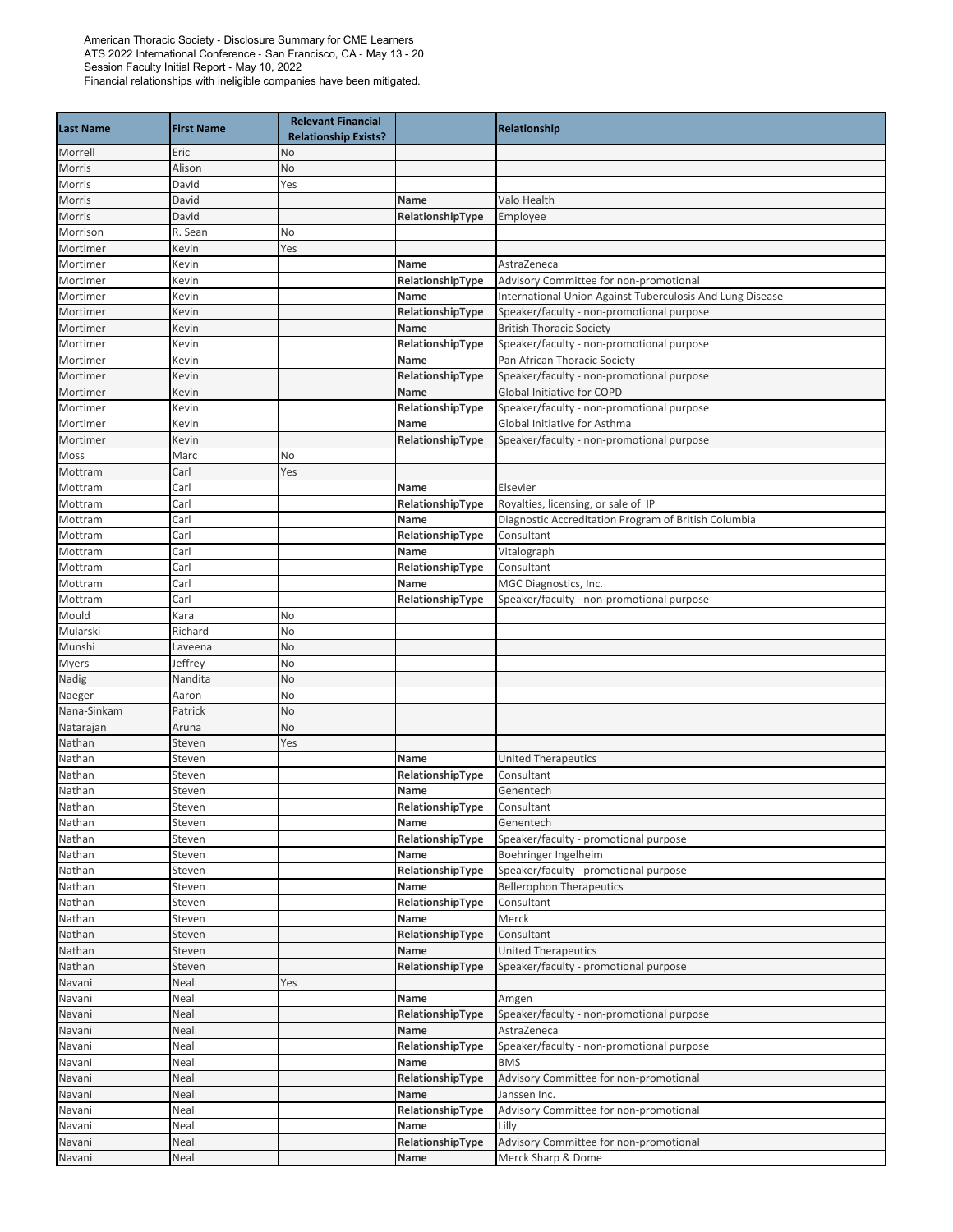| <b>Last Name</b>       | <b>First Name</b>    | <b>Relevant Financial</b><br><b>Relationship Exists?</b> |                          | <b>Relationship</b>                                         |
|------------------------|----------------------|----------------------------------------------------------|--------------------------|-------------------------------------------------------------|
| Navani                 | Neal                 |                                                          | RelationshipType         | Advisory Committee for non-promotional                      |
| Navani                 | Neal                 |                                                          | Name                     | Olympus                                                     |
| Navani                 | Neal                 |                                                          | RelationshipType         | Advisory Committee for non-promotional                      |
| Neely                  | Megan                | No                                                       |                          |                                                             |
| Neptune                | Enid                 | Yes                                                      |                          |                                                             |
| Neptune                | Enid                 |                                                          | Name                     | EPA                                                         |
| Neptune                | Enid                 |                                                          | RelationshipType         | Advisory Committee for non-promotional                      |
| Neville                | Thanh                | No                                                       |                          |                                                             |
| Newaskar               | Manisha              | No                                                       |                          |                                                             |
| Newton                 | Chad                 | Yes                                                      |                          |                                                             |
| Newton                 | Chad                 |                                                          | Name                     | Boehringer Ingelheim                                        |
| Newton                 | Chad                 |                                                          | RelationshipType         | Consultant                                                  |
| Nici                   | Linda                | No<br>No                                                 |                          |                                                             |
| Nino<br>Niven          | Gustavo<br>Alexander | Yes                                                      |                          |                                                             |
| Niven                  | Alexander            |                                                          | Name                     | American College of Chest Physicians                        |
| Niven                  | Alexander            |                                                          | RelationshipType         | Speaker/faculty - non-promotional purpose                   |
| Noel                   | Alexandra            | No                                                       |                          |                                                             |
| Nyenhuis               | Sharmilee            | Yes                                                      |                          |                                                             |
| Nyenhuis               | Sharmilee            |                                                          | Name                     | <b>PRIME Education</b>                                      |
| Nyenhuis               | Sharmilee            |                                                          | RelationshipType         | Speaker/faculty - non-promotional purpose                   |
| Nyenhuis               | Sharmilee            |                                                          | Name                     | <b>Wolters Kluwer</b>                                       |
| Nyenhuis               | Sharmilee            |                                                          | RelationshipType         | Royalties, licensing, or sale of IP                         |
| Nyenhuis               | Sharmilee            |                                                          | Name                     | Chicago Asthma Consortium                                   |
| Nyenhuis               | Sharmilee            |                                                          | RelationshipType         | Advisory Committee for non-promotional                      |
| Oberg                  | Catherine            | Yes                                                      |                          |                                                             |
| Oberg                  | Catherine            |                                                          | Name                     | Medtronic                                                   |
| Oberg                  | Catherine            |                                                          | RelationshipType         | Consultant                                                  |
| Oberg                  | Catherine            |                                                          | Name                     | <b>Boston Scientific</b>                                    |
| Oberg                  | Catherine            |                                                          | RelationshipType         | Consultant                                                  |
| O'Donnell              | Anne                 | Yes                                                      |                          |                                                             |
| O'Donnell              | Anne                 |                                                          | Name                     | Insmed                                                      |
| O'Donnell              | Anne                 |                                                          | RelationshipType         | Research-industry initiated, e.g., clinical trial           |
| O'Donnell              | Anne                 |                                                          | Name                     | Zambon                                                      |
| O'Donnell              | Anne                 |                                                          | RelationshipType         | Research-industry initiated, e.g., clinical trial           |
| O'Donnell              | Anne                 |                                                          | Name                     | AstraZeneca                                                 |
| O'Donnell              | Anne                 |                                                          | RelationshipType         | Research-industry initiated, e.g., clinical trial           |
| O'Donnell              | Anne                 |                                                          | Name                     | Paratek                                                     |
| O'Donnell<br>O'Donnell | Anne<br>Anne         |                                                          | RelationshipType<br>Name | Research-industry initiated, e.g., clinical trial<br>Insmed |
| O'Donnell              | Anne                 |                                                          | RelationshipType         | Research-industry initiated, e.g., clinical trial           |
| O'Donnell              | Anne                 |                                                          | Name                     | Insmed                                                      |
| O'Donnell              | Anne                 |                                                          | RelationshipType         | Consultant                                                  |
| O'Donnell              | Anne                 |                                                          | Name                     | Boehringer Ingelheim                                        |
| O'Donnell              | Anne                 |                                                          | RelationshipType         | Consultant                                                  |
| O'Donnell              | Anne                 |                                                          | Name                     | Parexel                                                     |
| O'Donnell              | Anne                 |                                                          | RelationshipType         | Data Safety and Monitoring Board                            |
| O'Donnell              | Anne                 |                                                          | Name                     | Electromed                                                  |
| O'Donnell              | Anne                 |                                                          | RelationshipType         | Consultant                                                  |
| O'Donnell              | Anne                 |                                                          | Name                     | Janssen Inc.                                                |
| O'Donnell              | Anne                 |                                                          | RelationshipType         | Research-industry initiated, e.g., clinical trial           |
| O'Donnell              | Anne                 |                                                          | Name                     | Merck                                                       |
| O'Donnell              | Anne                 |                                                          | RelationshipType         | Consultant                                                  |
| O'Donnell              | Anne                 |                                                          | Name                     | Redhill                                                     |
| O'Donnell              | Anne                 |                                                          | RelationshipType         | Research-industry initiated, e.g., clinical trial           |
| O'Donnell              | Anne                 |                                                          | Name                     | <b>COPD Foundation</b>                                      |
| O'Donnell              | Anne                 |                                                          | RelationshipType         | Research-industry initiated, e.g., clinical trial           |
| O'Donnell              | Max                  | Yes                                                      |                          |                                                             |
| O'Donnell              | Max                  |                                                          | Name                     | <b>Gilead Sciences</b>                                      |
| O'Donnell              | Max                  |                                                          | RelationshipType         | Research - investigator initiated                           |
| O'Donnell              | Max                  |                                                          | Name                     | Amazon                                                      |
| O'Donnell              | Max                  |                                                          | RelationshipType         | Research - investigator initiated                           |
| Oh                     | Andrea               | No                                                       |                          |                                                             |
| Oh                     | Scott                | Yes                                                      |                          |                                                             |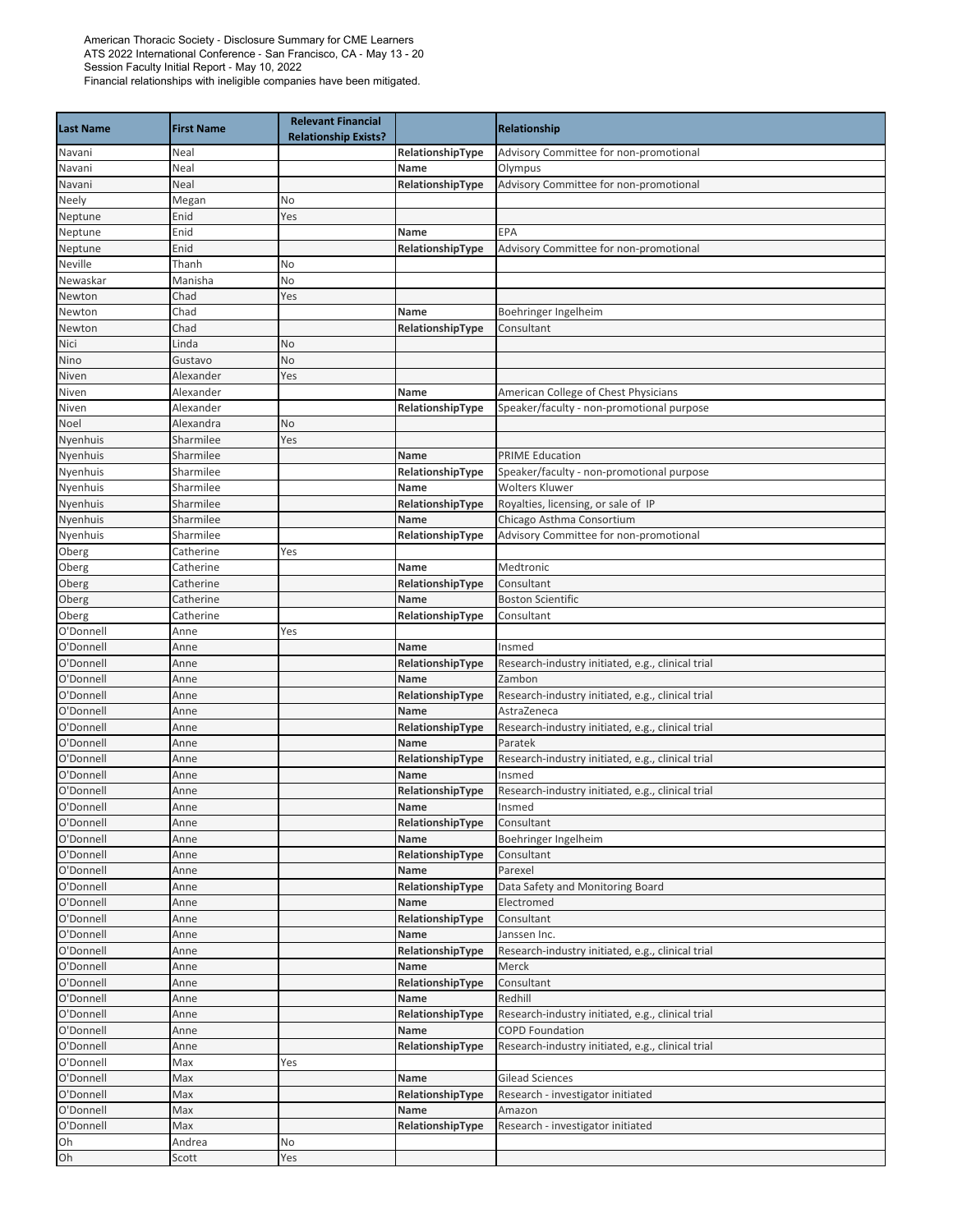| <b>Last Name</b>   | <b>First Name</b> | <b>Relevant Financial</b>   |                  |                                                                |
|--------------------|-------------------|-----------------------------|------------------|----------------------------------------------------------------|
|                    |                   | <b>Relationship Exists?</b> |                  | Relationship                                                   |
| Oh                 | Scott             |                             | <b>Name</b>      | Intuitive                                                      |
| Oh                 | Scott             |                             | RelationshipType | Consultant                                                     |
| Okorie             | Caroline          | No                          |                  |                                                                |
| Oldham             | William           | No                          |                  |                                                                |
| Olivier            | Kenneth           | Yes                         |                  |                                                                |
| Olivier            | Kenneth           |                             | Name             | Beyond Air, Inc                                                |
| Olivier            | Kenneth           |                             | RelationshipType | Research - investigator initiated                              |
| Olivier            | Kenneth           |                             | Name             | <b>Mannkind Corporation</b>                                    |
| Olivier            | Kenneth           |                             | RelationshipType | Consultant                                                     |
| Olivier            | Kenneth           |                             | Name             | <b>AN2 Therapeutics</b>                                        |
| Olivier            | Kenneth           |                             | RelationshipType | Consultant                                                     |
| Olopade            | Christopher       | No                          |                  |                                                                |
| Omaiye             | Esther            | No                          |                  |                                                                |
| Orr                | leremy            | Yes                         |                  |                                                                |
| Orr                | Jeremy            |                             | Name             | ResMed                                                         |
| Orr                | leremy            |                             | RelationshipType | Advisory Committee for non-promotional                         |
| Ortega             | Victor            | Yes                         |                  |                                                                |
| Ortega             | Victor            |                             | Name             | Regeneron                                                      |
| Ortega             | Victor            |                             | RelationshipType | Data Safety and Monitoring Board                               |
| Ortega             | Victor            |                             | Name             | Sanofi                                                         |
| Ortega             | Victor            |                             | RelationshipType | Data Safety and Monitoring Board                               |
| Osborn             | Tiffany           | Yes                         |                  |                                                                |
| Osborn             | Tiffany           |                             | Name             | Centers for Medicare & Medicaid Services                       |
| Osborn             | Tiffany           |                             | RelationshipType | Advisory Committee for promotional purpose                     |
| Osborn             | Tiffany           |                             | Name             | Beckman                                                        |
| Osborn             | Tiffany           |                             | RelationshipType | Advisory Committee for non-promotional                         |
| Osborn             | Tiffany           |                             | Name             | Beckman                                                        |
| Osborn             | Tiffany           |                             | RelationshipType | Research-industry initiated, e.g., clinical trial              |
| Osborn             | Tiffany           |                             | Name             | Inflammatix                                                    |
| Osborn             | Tiffany           |                             | RelationshipType | Advisory Committee for non-promotional                         |
| Osborn             | Tiffany           |                             | Name             | Inflammatix                                                    |
| Osborn             | Tiffany           |                             | RelationshipType | Research-industry initiated, e.g., clinical trial              |
| Osborn             | Tiffany           |                             | Name             | Abbott                                                         |
| Osborn             | Tiffany           |                             | RelationshipType | Advisory Committee for non-promotional                         |
| Osborn             | Tiffany           |                             | Name             | Resverlogix                                                    |
| Osborn             | Tiffany           |                             | RelationshipType | Advisory Committee for non-promotional                         |
| Osborn             | Tiffany           |                             | Name             | Foundation for Barnes Jewish HOspital                          |
| Osborn             | Tiffany           |                             | RelationshipType | Research-industry initiated, e.g., clinical trial              |
| Osborn             | Tiffany           |                             | Name             | Viven                                                          |
| Osborn             | Tiffany           |                             | RelationshipType | Financial stake, e.g., stocks, options, business owner         |
| Osborn             | Tiffany           |                             | Name             | <b>NWAS</b>                                                    |
| Osborn             | Tiffany           |                             | RelationshipType | Consultant                                                     |
| Owens              | Robert            | Yes                         |                  |                                                                |
| Owens              | Robert            |                             | Name             | National Heart Lung and Blood Institute                        |
| Owens              | Robert            |                             | RelationshipType | Research - investigator initiated                              |
| Owens              | Robert            |                             | Name             | Samsung                                                        |
| Owens              | Robert            |                             | RelationshipType | Research - investigator initiated                              |
| Padilla            | Maria             | Yes                         |                  |                                                                |
| Padilla            | Maria             |                             | Name             | Boehringer Ingelheim                                           |
| Padilla            | Maria             |                             | RelationshipType | Consultant                                                     |
| Padilla            | Maria             |                             | Name             | Boehringer Ingelheim                                           |
| Padilla            | Maria             |                             | RelationshipType | Research - investigator initiated                              |
| Padilla            | Maria             |                             | Name             | Boehringer Ingelheim                                           |
|                    |                   |                             | RelationshipType |                                                                |
| Padilla<br>Padilla | Maria             |                             | Name             | Research-industry initiated, e.g., clinical trial<br>Genentech |
| Padilla            | Maria<br>Maria    |                             | RelationshipType | Speaker/faculty - non-promotional purpose                      |
|                    |                   |                             |                  |                                                                |
| Padilla            | Maria             |                             | Name             | France Foundation                                              |
| Padilla            | Maria             |                             | RelationshipType | Speaker/faculty - non-promotional purpose                      |
| Padilla            | Maria             |                             | Name             | Eastern Pulmonary Conference                                   |
| Padilla            | Maria             |                             | RelationshipType | Speaker/faculty - non-promotional purpose                      |
| Padilla            | Maria             |                             | Name             | Vindico CME                                                    |
| Padilla            | Maria             |                             | RelationshipType | Speaker/faculty - non-promotional purpose                      |
| Page               | Kathy             | Yes                         |                  |                                                                |
| Page               | Kathy             |                             | Name             | Alliance of Sleep Apnea Partners                               |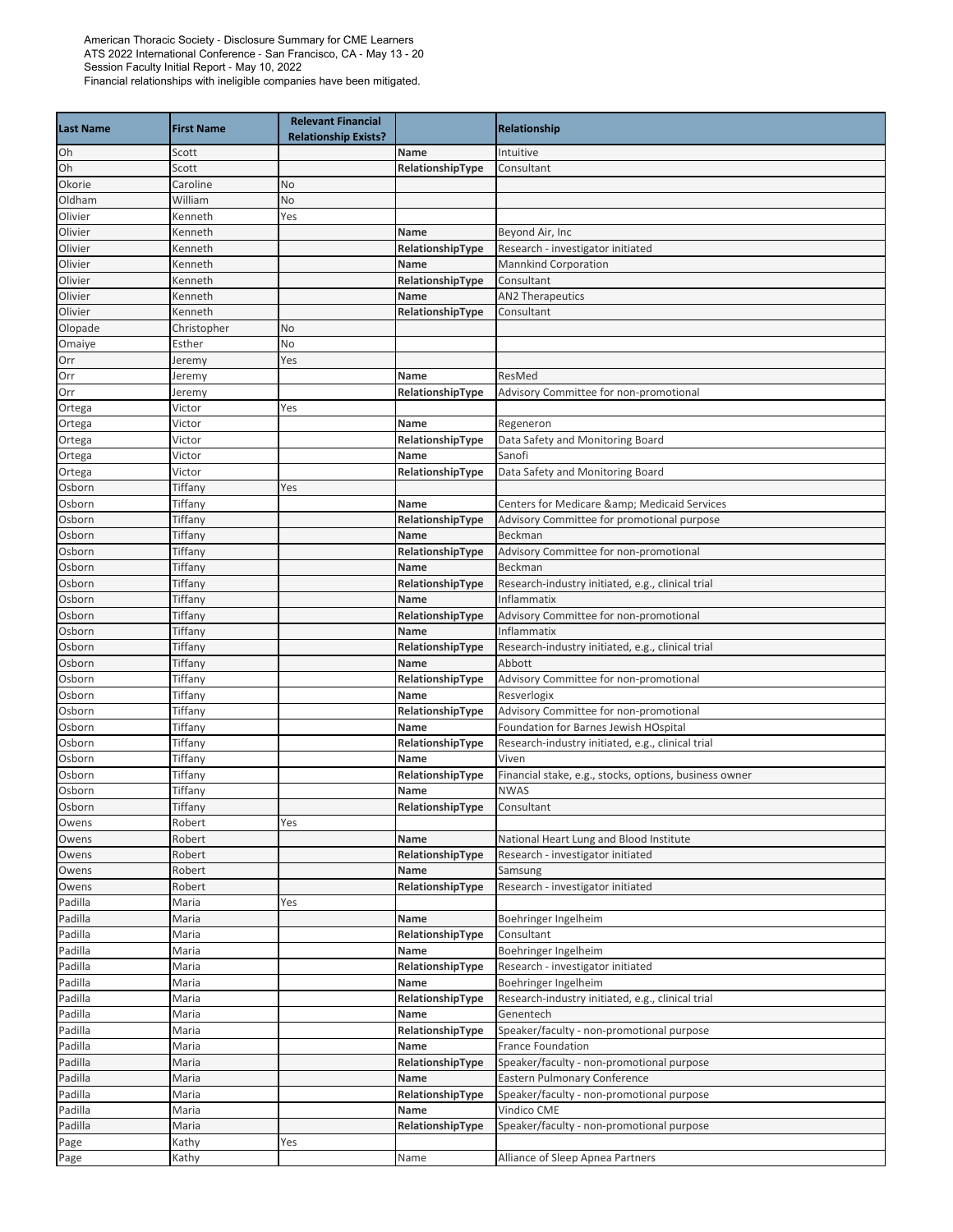| <b>Last Name</b>         | <b>First Name</b>  | <b>Relevant Financial</b><br><b>Relationship Exists?</b> |                          | Relationship                                             |
|--------------------------|--------------------|----------------------------------------------------------|--------------------------|----------------------------------------------------------|
| Page                     | Kathy              |                                                          | RelationshipType         | Advisory Committee for non-promotional                   |
| Pamidi                   | Sushmita           | No                                                       |                          |                                                          |
| Panettieri               | Reynold            | Yes                                                      |                          |                                                          |
| Panettieri               | Reynold            |                                                          | Name                     | AstraZeneca                                              |
| Panettieri               | Reynold            |                                                          | RelationshipType         | Advisory Committee for non-promotional                   |
| Panettieri               | Reynold            |                                                          | Name                     | AstraZeneca                                              |
| Panettieri               | Reynold            |                                                          | RelationshipType         | Research-industry initiated, e.g., clinical trial        |
| Panettieri               | Reynold            |                                                          | Name                     | AstraZeneca                                              |
| Panettieri               | Reynold            |                                                          | RelationshipType         | Speaker/faculty - promotional purpose                    |
| Panettieri               | Reynold            |                                                          | Name                     | AstraZeneca                                              |
| Panettieri               | Reynold            |                                                          | RelationshipType         | Speaker/faculty - promotional purpose                    |
| Panettieri               | Reynold            |                                                          | Name                     | AstraZeneca                                              |
| Panettieri<br>Panettieri | Reynold<br>Reynold |                                                          | RelationshipType<br>Name | Speaker/faculty - non-promotional purpose<br><b>RIFM</b> |
| Panettieri               | Reynold            |                                                          | RelationshipType         | Advisory Committee for non-promotional                   |
| Panettieri               | Reynold            |                                                          | Name                     | <b>RIFM</b>                                              |
| Panettieri               | Reynold            |                                                          | RelationshipType         | Research-industry initiated, e.g., clinical trial        |
| Panettieri               | Reynold            |                                                          | Name                     | Genentech                                                |
| Panettieri               | Reynold            |                                                          | RelationshipType         | Advisory Committee for non-promotional                   |
| Panettieri               | Reynold            |                                                          | Name                     | Genentech                                                |
| Panettieri               | Reynold            |                                                          | RelationshipType         | Research-industry initiated, e.g., clinical trial        |
| Panettieri               | Reynold            |                                                          | Name                     | Teva                                                     |
| Panettieri               | Reynold            |                                                          | RelationshipType         | Consultant                                               |
| Panettieri               | Reynold            |                                                          | Name                     | Teva                                                     |
| Panettieri               | Reynold            |                                                          | RelationshipType         | Research-industry initiated, e.g., clinical trial        |
| Panettieri               | Reynold            |                                                          | Name                     | Equillium                                                |
| Panettieri               | Reynold            |                                                          | RelationshipType         | Research-industry initiated, e.g., clinical trial        |
| Panettieri               | Reynold            |                                                          | Name                     | Novartis                                                 |
| Panettieri               | Reynold            |                                                          | RelationshipType         | Research-industry initiated, e.g., clinical trial        |
| Panettieri               | Reynold            |                                                          | Name                     | Medimmune                                                |
| Panettieri               | Reynold            |                                                          | RelationshipType         | Research-industry initiated, e.g., clinical trial        |
| Panettieri               | Reynold            |                                                          | Name                     | Origo                                                    |
| Panettieri               | Reynold            |                                                          | RelationshipType         | Research-industry initiated, e.g., clinical trial        |
| Panettieri               | Reynold            |                                                          | Name                     | ACTIV-1                                                  |
| Panettieri               | Reynold            |                                                          | RelationshipType         | Research-industry initiated, e.g., clinical trial        |
| Panettieri               | Reynold            |                                                          | Name                     | Janssen Inc.                                             |
| Panettieri               | Reynold            |                                                          | RelationshipType         | Research-industry initiated, e.g., clinical trial        |
| Panettieri               | Reynold            |                                                          | Name                     | Vault Health                                             |
| Panettieri               | Reynold            |                                                          | RelationshipType         | Research-industry initiated, e.g., clinical trial        |
| Panettieri               | Reynold            |                                                          | Name                     | Sanofi                                                   |
| Panettieri<br>Panettieri | Reynold<br>Reynold |                                                          | RelationshipType<br>Name | Speaker/faculty - non-promotional purpose<br>Merck & Co. |
| Panettieri               | Reynold            |                                                          | RelationshipType         | Speaker/faculty - non-promotional purpose                |
| Papi                     | Alberto            | Yes                                                      |                          |                                                          |
| Papi                     | Alberto            |                                                          | Name                     | Astrazeneca                                              |
| Papi                     | Alberto            |                                                          | RelationshipType         | Consultant                                               |
| Papi                     | Alberto            |                                                          | Name                     | Novartis                                                 |
| Papi                     | Alberto            |                                                          | RelationshipType         | Consultant                                               |
| Papi                     | Alberto            |                                                          | Name                     | Zambon                                                   |
| Papi                     | Alberto            |                                                          | RelationshipType         | Consultant                                               |
| Papi                     | Alberto            |                                                          | Name                     | Mundipharma                                              |
| Papi                     | Alberto            |                                                          | RelationshipType         | Consultant                                               |
| Papi                     | Alberto            |                                                          | Name                     | Pfizer                                                   |
| Papi                     | Alberto            |                                                          | RelationshipType         | Consultant                                               |
| Papi                     | Alberto            |                                                          | Name                     | Chiesi                                                   |
| Papi                     | Alberto            |                                                          | RelationshipType         | Consultant                                               |
| Papi                     | Alberto            |                                                          | Name                     | AstraZeneca                                              |
| Papi                     | Alberto            |                                                          | RelationshipType         | Speaker/faculty - non-promotional purpose                |
| Papi                     | Alberto            |                                                          | Name                     | Chiesi                                                   |
| Papi                     | Alberto            |                                                          | RelationshipType         | Speaker/faculty - non-promotional purpose                |
| Papi                     | Alberto            |                                                          | Name                     | Boeringer Ingelheim                                      |
| Papi                     | Alberto            |                                                          | RelationshipType         | Speaker/faculty - non-promotional purpose                |
| Papi                     | Alberto            |                                                          | Name                     | GlaxoSmithKline                                          |
| Papi                     | Alberto            |                                                          | RelationshipType         | Speaker/faculty - non-promotional purpose                |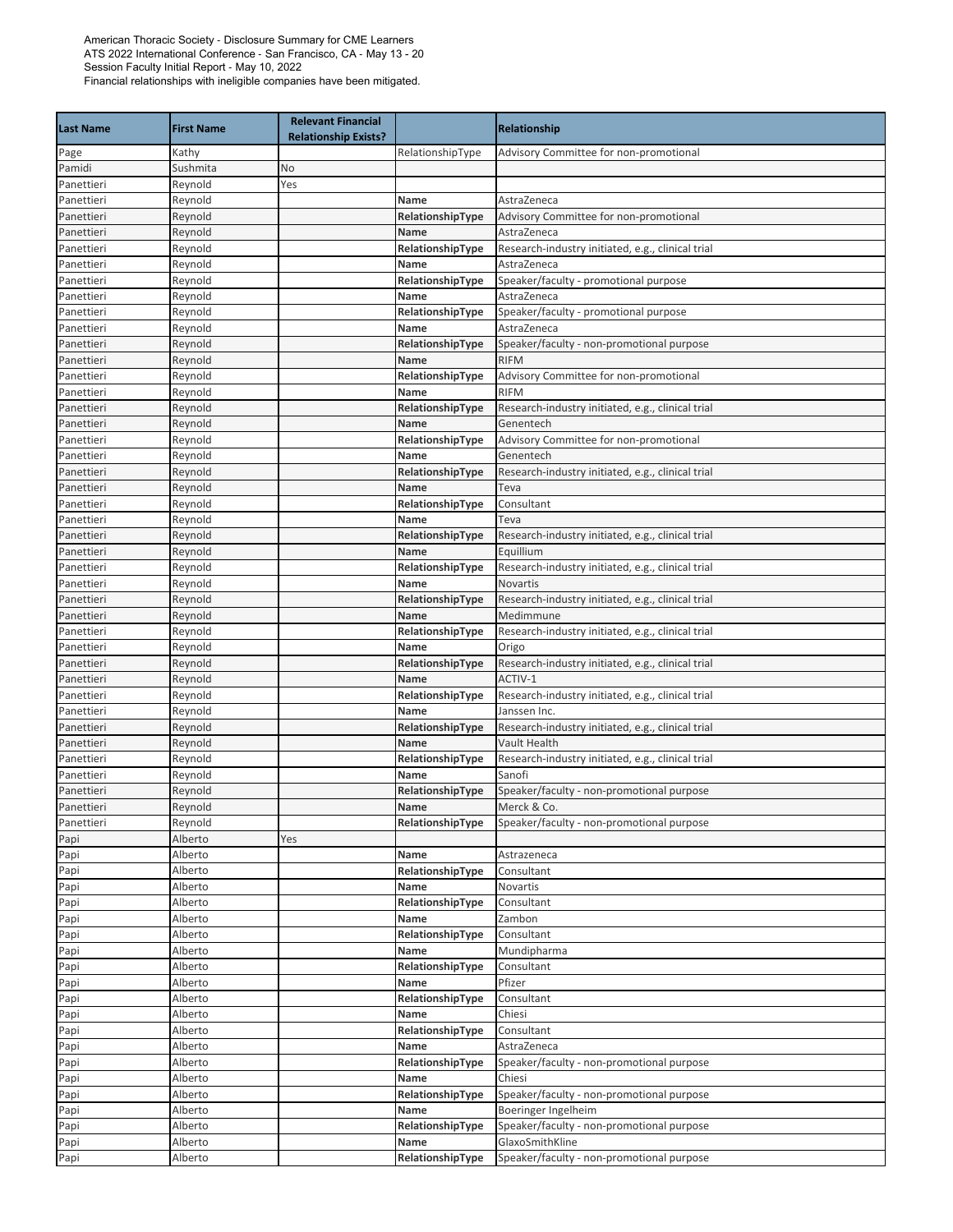| Alberto<br>Menarini<br>Papi<br>Name<br>Speaker/faculty - non-promotional purpose<br>Alberto<br>RelationshipType<br>Papi<br>Papi<br>Alberto<br>Name<br>Merck<br>RelationshipType<br>Papi<br>Alberto<br>Speaker/faculty - non-promotional purpose<br><b>Novartis</b><br>Papi<br>Alberto<br>Name<br>Papi<br>Speaker/faculty - non-promotional purpose<br>Alberto<br>RelationshipType<br>Mundipharma<br>Papi<br>Alberto<br>Name<br>Papi<br>Alberto<br>RelationshipType<br>Speaker/faculty - non-promotional purpose<br>Pfizer<br>Papi<br>Alberto<br>Name<br>Papi<br>Alberto<br>RelationshipType<br>Speaker/faculty - non-promotional purpose<br>Papi<br>Alberto<br>Name<br>Teva<br>Alberto<br>RelationshipType<br>Speaker/faculty - non-promotional purpose<br>Papi<br>Avillion<br>Alberto<br>Name<br>Papi<br>Papi<br>Alberto<br>RelationshipType<br>Speaker/faculty - non-promotional purpose<br>Alberto<br>Name<br>Zambon<br>Papi<br>Papi<br>Alberto<br>RelationshipType<br>Speaker/faculty - non-promotional purpose<br>Parekh<br>Ankit<br>Yes<br>Parekh<br>Ankit<br>Name<br>Itamar Medical Ltd.<br>Ankit<br>RelationshipType<br>Research - investigator initiated<br>Parekh<br>Parikh<br>Mihir<br>Yes<br>Mihir<br>Parikh<br><b>Intuitive Surgical</b><br>Name<br>Speaker/faculty - non-promotional purpose<br>Mihir<br>RelationshipType<br>Parikh<br>Parikh<br>Olympus America<br>Mihir<br>Name<br>Parikh<br>Mihir<br>Speaker/faculty - non-promotional purpose<br>RelationshipType<br>Parker<br>Ann<br>Yes<br>Aidar Health<br>Parker<br>Ann<br>Name<br>Parker<br>Ann<br>RelationshipType<br>Consultant<br>Christopher<br>No<br>Pascoe<br>Bhavesh<br>No<br>Patel<br>Patel<br>Yes<br>Divya<br>Patel<br>Divya<br>Boehringer Ingelheim<br>Name<br>Patel<br>RelationshipType<br>Advisory Committee for non-promotional<br>Divya<br>Boehringer Ingelheim<br>Patel<br>Name<br>Divya<br>Research-industry initiated, e.g., clinical trial<br>Patel<br>Divya<br>RelationshipType<br>Patel<br>Divya<br>Name<br>Celgene<br>Patel<br>RelationshipType<br>Research-industry initiated, e.g., clinical trial<br>Divya<br>Patel<br>Divya<br>Name<br>Galecto<br>Patel<br>Divya<br>RelationshipType<br>Research-industry initiated, e.g., clinical trial<br>Patel<br>Divya<br>Name<br><b>Novartis</b><br>Research-industry initiated, e.g., clinical trial<br>RelationshipType<br>Patel<br>Divya<br>Patel<br><b>United Therapeutics</b><br>Divya<br>Name<br>Research - investigator initiated<br>Divya<br>RelationshipType<br>Patel<br>No<br>Namrata<br>Patel<br>Sanjay<br>Yes<br>Patel<br>Respicardia<br>Sanjay<br>Name<br>Patel<br>RelationshipType<br>Research - investigator initiated<br>Sanjay<br>Patel<br>Philips Respironics<br>Sanjay<br>Name<br>Patel<br>RelationshipType<br>Research - investigator initiated<br>Sanjay<br><b>Bayer Pharmaceuticals</b><br>Patel<br>Sanjay<br>Name<br>Patel<br>RelationshipType<br>Research - investigator initiated<br>Sanjay<br>Patel<br>Sanjay<br>Name<br>Sommetrics<br>Research-industry initiated, e.g., clinical trial<br>Patel<br>Sanjay<br>RelationshipType<br>NovaResp Technologies<br>Patel<br>Sanjay<br>Name<br>Advisory Committee for non-promotional<br>Patel<br>RelationshipType<br>Sanjay<br>Patel<br><b>Bayer Pharmaceuticals</b><br>Sanjay<br>Name<br>Patel<br>RelationshipType<br>Consultant<br>Sanjay<br><b>Philips Respironics</b><br>Patel<br>Name<br>Sanjay<br>Patel<br>RelationshipType<br>Advisory Committee for non-promotional<br>Sanjay<br>Susheel<br>No<br>Patil<br>Paul<br>Yes<br>Tessy<br>Paul<br>Imvaria<br>Tessy<br>Name<br>Paul<br>Tessy<br>RelationshipType<br>Consultant<br>Genentech<br>Paul<br>Name<br>Tessy<br>RelationshipType<br>Consultant<br>Paul<br>Tessy | <b>Last Name</b> | <b>First Name</b> | <b>Relevant Financial</b><br><b>Relationship Exists?</b> | <b>Relationship</b> |
|---------------------------------------------------------------------------------------------------------------------------------------------------------------------------------------------------------------------------------------------------------------------------------------------------------------------------------------------------------------------------------------------------------------------------------------------------------------------------------------------------------------------------------------------------------------------------------------------------------------------------------------------------------------------------------------------------------------------------------------------------------------------------------------------------------------------------------------------------------------------------------------------------------------------------------------------------------------------------------------------------------------------------------------------------------------------------------------------------------------------------------------------------------------------------------------------------------------------------------------------------------------------------------------------------------------------------------------------------------------------------------------------------------------------------------------------------------------------------------------------------------------------------------------------------------------------------------------------------------------------------------------------------------------------------------------------------------------------------------------------------------------------------------------------------------------------------------------------------------------------------------------------------------------------------------------------------------------------------------------------------------------------------------------------------------------------------------------------------------------------------------------------------------------------------------------------------------------------------------------------------------------------------------------------------------------------------------------------------------------------------------------------------------------------------------------------------------------------------------------------------------------------------------------------------------------------------------------------------------------------------------------------------------------------------------------------------------------------------------------------------------------------------------------------------------------------------------------------------------------------------------------------------------------------------------------------------------------------------------------------------------------------------------------------------------------------------------------------------------------------------------------------------------------------------------------------------------------------------------------------------------------------------------------------------------------------------------------------------------------------------------------------------------------------------------------------------------------------------------------------------------------------------------------------------------------------------------------------------------------------------------------------------------------------------------------------------------------------------------|------------------|-------------------|----------------------------------------------------------|---------------------|
|                                                                                                                                                                                                                                                                                                                                                                                                                                                                                                                                                                                                                                                                                                                                                                                                                                                                                                                                                                                                                                                                                                                                                                                                                                                                                                                                                                                                                                                                                                                                                                                                                                                                                                                                                                                                                                                                                                                                                                                                                                                                                                                                                                                                                                                                                                                                                                                                                                                                                                                                                                                                                                                                                                                                                                                                                                                                                                                                                                                                                                                                                                                                                                                                                                                                                                                                                                                                                                                                                                                                                                                                                                                                                                                                 |                  |                   |                                                          |                     |
|                                                                                                                                                                                                                                                                                                                                                                                                                                                                                                                                                                                                                                                                                                                                                                                                                                                                                                                                                                                                                                                                                                                                                                                                                                                                                                                                                                                                                                                                                                                                                                                                                                                                                                                                                                                                                                                                                                                                                                                                                                                                                                                                                                                                                                                                                                                                                                                                                                                                                                                                                                                                                                                                                                                                                                                                                                                                                                                                                                                                                                                                                                                                                                                                                                                                                                                                                                                                                                                                                                                                                                                                                                                                                                                                 |                  |                   |                                                          |                     |
|                                                                                                                                                                                                                                                                                                                                                                                                                                                                                                                                                                                                                                                                                                                                                                                                                                                                                                                                                                                                                                                                                                                                                                                                                                                                                                                                                                                                                                                                                                                                                                                                                                                                                                                                                                                                                                                                                                                                                                                                                                                                                                                                                                                                                                                                                                                                                                                                                                                                                                                                                                                                                                                                                                                                                                                                                                                                                                                                                                                                                                                                                                                                                                                                                                                                                                                                                                                                                                                                                                                                                                                                                                                                                                                                 |                  |                   |                                                          |                     |
|                                                                                                                                                                                                                                                                                                                                                                                                                                                                                                                                                                                                                                                                                                                                                                                                                                                                                                                                                                                                                                                                                                                                                                                                                                                                                                                                                                                                                                                                                                                                                                                                                                                                                                                                                                                                                                                                                                                                                                                                                                                                                                                                                                                                                                                                                                                                                                                                                                                                                                                                                                                                                                                                                                                                                                                                                                                                                                                                                                                                                                                                                                                                                                                                                                                                                                                                                                                                                                                                                                                                                                                                                                                                                                                                 |                  |                   |                                                          |                     |
|                                                                                                                                                                                                                                                                                                                                                                                                                                                                                                                                                                                                                                                                                                                                                                                                                                                                                                                                                                                                                                                                                                                                                                                                                                                                                                                                                                                                                                                                                                                                                                                                                                                                                                                                                                                                                                                                                                                                                                                                                                                                                                                                                                                                                                                                                                                                                                                                                                                                                                                                                                                                                                                                                                                                                                                                                                                                                                                                                                                                                                                                                                                                                                                                                                                                                                                                                                                                                                                                                                                                                                                                                                                                                                                                 |                  |                   |                                                          |                     |
|                                                                                                                                                                                                                                                                                                                                                                                                                                                                                                                                                                                                                                                                                                                                                                                                                                                                                                                                                                                                                                                                                                                                                                                                                                                                                                                                                                                                                                                                                                                                                                                                                                                                                                                                                                                                                                                                                                                                                                                                                                                                                                                                                                                                                                                                                                                                                                                                                                                                                                                                                                                                                                                                                                                                                                                                                                                                                                                                                                                                                                                                                                                                                                                                                                                                                                                                                                                                                                                                                                                                                                                                                                                                                                                                 |                  |                   |                                                          |                     |
|                                                                                                                                                                                                                                                                                                                                                                                                                                                                                                                                                                                                                                                                                                                                                                                                                                                                                                                                                                                                                                                                                                                                                                                                                                                                                                                                                                                                                                                                                                                                                                                                                                                                                                                                                                                                                                                                                                                                                                                                                                                                                                                                                                                                                                                                                                                                                                                                                                                                                                                                                                                                                                                                                                                                                                                                                                                                                                                                                                                                                                                                                                                                                                                                                                                                                                                                                                                                                                                                                                                                                                                                                                                                                                                                 |                  |                   |                                                          |                     |
|                                                                                                                                                                                                                                                                                                                                                                                                                                                                                                                                                                                                                                                                                                                                                                                                                                                                                                                                                                                                                                                                                                                                                                                                                                                                                                                                                                                                                                                                                                                                                                                                                                                                                                                                                                                                                                                                                                                                                                                                                                                                                                                                                                                                                                                                                                                                                                                                                                                                                                                                                                                                                                                                                                                                                                                                                                                                                                                                                                                                                                                                                                                                                                                                                                                                                                                                                                                                                                                                                                                                                                                                                                                                                                                                 |                  |                   |                                                          |                     |
|                                                                                                                                                                                                                                                                                                                                                                                                                                                                                                                                                                                                                                                                                                                                                                                                                                                                                                                                                                                                                                                                                                                                                                                                                                                                                                                                                                                                                                                                                                                                                                                                                                                                                                                                                                                                                                                                                                                                                                                                                                                                                                                                                                                                                                                                                                                                                                                                                                                                                                                                                                                                                                                                                                                                                                                                                                                                                                                                                                                                                                                                                                                                                                                                                                                                                                                                                                                                                                                                                                                                                                                                                                                                                                                                 |                  |                   |                                                          |                     |
|                                                                                                                                                                                                                                                                                                                                                                                                                                                                                                                                                                                                                                                                                                                                                                                                                                                                                                                                                                                                                                                                                                                                                                                                                                                                                                                                                                                                                                                                                                                                                                                                                                                                                                                                                                                                                                                                                                                                                                                                                                                                                                                                                                                                                                                                                                                                                                                                                                                                                                                                                                                                                                                                                                                                                                                                                                                                                                                                                                                                                                                                                                                                                                                                                                                                                                                                                                                                                                                                                                                                                                                                                                                                                                                                 |                  |                   |                                                          |                     |
|                                                                                                                                                                                                                                                                                                                                                                                                                                                                                                                                                                                                                                                                                                                                                                                                                                                                                                                                                                                                                                                                                                                                                                                                                                                                                                                                                                                                                                                                                                                                                                                                                                                                                                                                                                                                                                                                                                                                                                                                                                                                                                                                                                                                                                                                                                                                                                                                                                                                                                                                                                                                                                                                                                                                                                                                                                                                                                                                                                                                                                                                                                                                                                                                                                                                                                                                                                                                                                                                                                                                                                                                                                                                                                                                 |                  |                   |                                                          |                     |
|                                                                                                                                                                                                                                                                                                                                                                                                                                                                                                                                                                                                                                                                                                                                                                                                                                                                                                                                                                                                                                                                                                                                                                                                                                                                                                                                                                                                                                                                                                                                                                                                                                                                                                                                                                                                                                                                                                                                                                                                                                                                                                                                                                                                                                                                                                                                                                                                                                                                                                                                                                                                                                                                                                                                                                                                                                                                                                                                                                                                                                                                                                                                                                                                                                                                                                                                                                                                                                                                                                                                                                                                                                                                                                                                 |                  |                   |                                                          |                     |
|                                                                                                                                                                                                                                                                                                                                                                                                                                                                                                                                                                                                                                                                                                                                                                                                                                                                                                                                                                                                                                                                                                                                                                                                                                                                                                                                                                                                                                                                                                                                                                                                                                                                                                                                                                                                                                                                                                                                                                                                                                                                                                                                                                                                                                                                                                                                                                                                                                                                                                                                                                                                                                                                                                                                                                                                                                                                                                                                                                                                                                                                                                                                                                                                                                                                                                                                                                                                                                                                                                                                                                                                                                                                                                                                 |                  |                   |                                                          |                     |
|                                                                                                                                                                                                                                                                                                                                                                                                                                                                                                                                                                                                                                                                                                                                                                                                                                                                                                                                                                                                                                                                                                                                                                                                                                                                                                                                                                                                                                                                                                                                                                                                                                                                                                                                                                                                                                                                                                                                                                                                                                                                                                                                                                                                                                                                                                                                                                                                                                                                                                                                                                                                                                                                                                                                                                                                                                                                                                                                                                                                                                                                                                                                                                                                                                                                                                                                                                                                                                                                                                                                                                                                                                                                                                                                 |                  |                   |                                                          |                     |
|                                                                                                                                                                                                                                                                                                                                                                                                                                                                                                                                                                                                                                                                                                                                                                                                                                                                                                                                                                                                                                                                                                                                                                                                                                                                                                                                                                                                                                                                                                                                                                                                                                                                                                                                                                                                                                                                                                                                                                                                                                                                                                                                                                                                                                                                                                                                                                                                                                                                                                                                                                                                                                                                                                                                                                                                                                                                                                                                                                                                                                                                                                                                                                                                                                                                                                                                                                                                                                                                                                                                                                                                                                                                                                                                 |                  |                   |                                                          |                     |
|                                                                                                                                                                                                                                                                                                                                                                                                                                                                                                                                                                                                                                                                                                                                                                                                                                                                                                                                                                                                                                                                                                                                                                                                                                                                                                                                                                                                                                                                                                                                                                                                                                                                                                                                                                                                                                                                                                                                                                                                                                                                                                                                                                                                                                                                                                                                                                                                                                                                                                                                                                                                                                                                                                                                                                                                                                                                                                                                                                                                                                                                                                                                                                                                                                                                                                                                                                                                                                                                                                                                                                                                                                                                                                                                 |                  |                   |                                                          |                     |
|                                                                                                                                                                                                                                                                                                                                                                                                                                                                                                                                                                                                                                                                                                                                                                                                                                                                                                                                                                                                                                                                                                                                                                                                                                                                                                                                                                                                                                                                                                                                                                                                                                                                                                                                                                                                                                                                                                                                                                                                                                                                                                                                                                                                                                                                                                                                                                                                                                                                                                                                                                                                                                                                                                                                                                                                                                                                                                                                                                                                                                                                                                                                                                                                                                                                                                                                                                                                                                                                                                                                                                                                                                                                                                                                 |                  |                   |                                                          |                     |
|                                                                                                                                                                                                                                                                                                                                                                                                                                                                                                                                                                                                                                                                                                                                                                                                                                                                                                                                                                                                                                                                                                                                                                                                                                                                                                                                                                                                                                                                                                                                                                                                                                                                                                                                                                                                                                                                                                                                                                                                                                                                                                                                                                                                                                                                                                                                                                                                                                                                                                                                                                                                                                                                                                                                                                                                                                                                                                                                                                                                                                                                                                                                                                                                                                                                                                                                                                                                                                                                                                                                                                                                                                                                                                                                 |                  |                   |                                                          |                     |
|                                                                                                                                                                                                                                                                                                                                                                                                                                                                                                                                                                                                                                                                                                                                                                                                                                                                                                                                                                                                                                                                                                                                                                                                                                                                                                                                                                                                                                                                                                                                                                                                                                                                                                                                                                                                                                                                                                                                                                                                                                                                                                                                                                                                                                                                                                                                                                                                                                                                                                                                                                                                                                                                                                                                                                                                                                                                                                                                                                                                                                                                                                                                                                                                                                                                                                                                                                                                                                                                                                                                                                                                                                                                                                                                 |                  |                   |                                                          |                     |
|                                                                                                                                                                                                                                                                                                                                                                                                                                                                                                                                                                                                                                                                                                                                                                                                                                                                                                                                                                                                                                                                                                                                                                                                                                                                                                                                                                                                                                                                                                                                                                                                                                                                                                                                                                                                                                                                                                                                                                                                                                                                                                                                                                                                                                                                                                                                                                                                                                                                                                                                                                                                                                                                                                                                                                                                                                                                                                                                                                                                                                                                                                                                                                                                                                                                                                                                                                                                                                                                                                                                                                                                                                                                                                                                 |                  |                   |                                                          |                     |
|                                                                                                                                                                                                                                                                                                                                                                                                                                                                                                                                                                                                                                                                                                                                                                                                                                                                                                                                                                                                                                                                                                                                                                                                                                                                                                                                                                                                                                                                                                                                                                                                                                                                                                                                                                                                                                                                                                                                                                                                                                                                                                                                                                                                                                                                                                                                                                                                                                                                                                                                                                                                                                                                                                                                                                                                                                                                                                                                                                                                                                                                                                                                                                                                                                                                                                                                                                                                                                                                                                                                                                                                                                                                                                                                 |                  |                   |                                                          |                     |
|                                                                                                                                                                                                                                                                                                                                                                                                                                                                                                                                                                                                                                                                                                                                                                                                                                                                                                                                                                                                                                                                                                                                                                                                                                                                                                                                                                                                                                                                                                                                                                                                                                                                                                                                                                                                                                                                                                                                                                                                                                                                                                                                                                                                                                                                                                                                                                                                                                                                                                                                                                                                                                                                                                                                                                                                                                                                                                                                                                                                                                                                                                                                                                                                                                                                                                                                                                                                                                                                                                                                                                                                                                                                                                                                 |                  |                   |                                                          |                     |
|                                                                                                                                                                                                                                                                                                                                                                                                                                                                                                                                                                                                                                                                                                                                                                                                                                                                                                                                                                                                                                                                                                                                                                                                                                                                                                                                                                                                                                                                                                                                                                                                                                                                                                                                                                                                                                                                                                                                                                                                                                                                                                                                                                                                                                                                                                                                                                                                                                                                                                                                                                                                                                                                                                                                                                                                                                                                                                                                                                                                                                                                                                                                                                                                                                                                                                                                                                                                                                                                                                                                                                                                                                                                                                                                 |                  |                   |                                                          |                     |
|                                                                                                                                                                                                                                                                                                                                                                                                                                                                                                                                                                                                                                                                                                                                                                                                                                                                                                                                                                                                                                                                                                                                                                                                                                                                                                                                                                                                                                                                                                                                                                                                                                                                                                                                                                                                                                                                                                                                                                                                                                                                                                                                                                                                                                                                                                                                                                                                                                                                                                                                                                                                                                                                                                                                                                                                                                                                                                                                                                                                                                                                                                                                                                                                                                                                                                                                                                                                                                                                                                                                                                                                                                                                                                                                 |                  |                   |                                                          |                     |
|                                                                                                                                                                                                                                                                                                                                                                                                                                                                                                                                                                                                                                                                                                                                                                                                                                                                                                                                                                                                                                                                                                                                                                                                                                                                                                                                                                                                                                                                                                                                                                                                                                                                                                                                                                                                                                                                                                                                                                                                                                                                                                                                                                                                                                                                                                                                                                                                                                                                                                                                                                                                                                                                                                                                                                                                                                                                                                                                                                                                                                                                                                                                                                                                                                                                                                                                                                                                                                                                                                                                                                                                                                                                                                                                 |                  |                   |                                                          |                     |
|                                                                                                                                                                                                                                                                                                                                                                                                                                                                                                                                                                                                                                                                                                                                                                                                                                                                                                                                                                                                                                                                                                                                                                                                                                                                                                                                                                                                                                                                                                                                                                                                                                                                                                                                                                                                                                                                                                                                                                                                                                                                                                                                                                                                                                                                                                                                                                                                                                                                                                                                                                                                                                                                                                                                                                                                                                                                                                                                                                                                                                                                                                                                                                                                                                                                                                                                                                                                                                                                                                                                                                                                                                                                                                                                 |                  |                   |                                                          |                     |
|                                                                                                                                                                                                                                                                                                                                                                                                                                                                                                                                                                                                                                                                                                                                                                                                                                                                                                                                                                                                                                                                                                                                                                                                                                                                                                                                                                                                                                                                                                                                                                                                                                                                                                                                                                                                                                                                                                                                                                                                                                                                                                                                                                                                                                                                                                                                                                                                                                                                                                                                                                                                                                                                                                                                                                                                                                                                                                                                                                                                                                                                                                                                                                                                                                                                                                                                                                                                                                                                                                                                                                                                                                                                                                                                 |                  |                   |                                                          |                     |
|                                                                                                                                                                                                                                                                                                                                                                                                                                                                                                                                                                                                                                                                                                                                                                                                                                                                                                                                                                                                                                                                                                                                                                                                                                                                                                                                                                                                                                                                                                                                                                                                                                                                                                                                                                                                                                                                                                                                                                                                                                                                                                                                                                                                                                                                                                                                                                                                                                                                                                                                                                                                                                                                                                                                                                                                                                                                                                                                                                                                                                                                                                                                                                                                                                                                                                                                                                                                                                                                                                                                                                                                                                                                                                                                 |                  |                   |                                                          |                     |
|                                                                                                                                                                                                                                                                                                                                                                                                                                                                                                                                                                                                                                                                                                                                                                                                                                                                                                                                                                                                                                                                                                                                                                                                                                                                                                                                                                                                                                                                                                                                                                                                                                                                                                                                                                                                                                                                                                                                                                                                                                                                                                                                                                                                                                                                                                                                                                                                                                                                                                                                                                                                                                                                                                                                                                                                                                                                                                                                                                                                                                                                                                                                                                                                                                                                                                                                                                                                                                                                                                                                                                                                                                                                                                                                 |                  |                   |                                                          |                     |
|                                                                                                                                                                                                                                                                                                                                                                                                                                                                                                                                                                                                                                                                                                                                                                                                                                                                                                                                                                                                                                                                                                                                                                                                                                                                                                                                                                                                                                                                                                                                                                                                                                                                                                                                                                                                                                                                                                                                                                                                                                                                                                                                                                                                                                                                                                                                                                                                                                                                                                                                                                                                                                                                                                                                                                                                                                                                                                                                                                                                                                                                                                                                                                                                                                                                                                                                                                                                                                                                                                                                                                                                                                                                                                                                 |                  |                   |                                                          |                     |
|                                                                                                                                                                                                                                                                                                                                                                                                                                                                                                                                                                                                                                                                                                                                                                                                                                                                                                                                                                                                                                                                                                                                                                                                                                                                                                                                                                                                                                                                                                                                                                                                                                                                                                                                                                                                                                                                                                                                                                                                                                                                                                                                                                                                                                                                                                                                                                                                                                                                                                                                                                                                                                                                                                                                                                                                                                                                                                                                                                                                                                                                                                                                                                                                                                                                                                                                                                                                                                                                                                                                                                                                                                                                                                                                 |                  |                   |                                                          |                     |
|                                                                                                                                                                                                                                                                                                                                                                                                                                                                                                                                                                                                                                                                                                                                                                                                                                                                                                                                                                                                                                                                                                                                                                                                                                                                                                                                                                                                                                                                                                                                                                                                                                                                                                                                                                                                                                                                                                                                                                                                                                                                                                                                                                                                                                                                                                                                                                                                                                                                                                                                                                                                                                                                                                                                                                                                                                                                                                                                                                                                                                                                                                                                                                                                                                                                                                                                                                                                                                                                                                                                                                                                                                                                                                                                 |                  |                   |                                                          |                     |
|                                                                                                                                                                                                                                                                                                                                                                                                                                                                                                                                                                                                                                                                                                                                                                                                                                                                                                                                                                                                                                                                                                                                                                                                                                                                                                                                                                                                                                                                                                                                                                                                                                                                                                                                                                                                                                                                                                                                                                                                                                                                                                                                                                                                                                                                                                                                                                                                                                                                                                                                                                                                                                                                                                                                                                                                                                                                                                                                                                                                                                                                                                                                                                                                                                                                                                                                                                                                                                                                                                                                                                                                                                                                                                                                 |                  |                   |                                                          |                     |
|                                                                                                                                                                                                                                                                                                                                                                                                                                                                                                                                                                                                                                                                                                                                                                                                                                                                                                                                                                                                                                                                                                                                                                                                                                                                                                                                                                                                                                                                                                                                                                                                                                                                                                                                                                                                                                                                                                                                                                                                                                                                                                                                                                                                                                                                                                                                                                                                                                                                                                                                                                                                                                                                                                                                                                                                                                                                                                                                                                                                                                                                                                                                                                                                                                                                                                                                                                                                                                                                                                                                                                                                                                                                                                                                 |                  |                   |                                                          |                     |
|                                                                                                                                                                                                                                                                                                                                                                                                                                                                                                                                                                                                                                                                                                                                                                                                                                                                                                                                                                                                                                                                                                                                                                                                                                                                                                                                                                                                                                                                                                                                                                                                                                                                                                                                                                                                                                                                                                                                                                                                                                                                                                                                                                                                                                                                                                                                                                                                                                                                                                                                                                                                                                                                                                                                                                                                                                                                                                                                                                                                                                                                                                                                                                                                                                                                                                                                                                                                                                                                                                                                                                                                                                                                                                                                 |                  |                   |                                                          |                     |
|                                                                                                                                                                                                                                                                                                                                                                                                                                                                                                                                                                                                                                                                                                                                                                                                                                                                                                                                                                                                                                                                                                                                                                                                                                                                                                                                                                                                                                                                                                                                                                                                                                                                                                                                                                                                                                                                                                                                                                                                                                                                                                                                                                                                                                                                                                                                                                                                                                                                                                                                                                                                                                                                                                                                                                                                                                                                                                                                                                                                                                                                                                                                                                                                                                                                                                                                                                                                                                                                                                                                                                                                                                                                                                                                 |                  |                   |                                                          |                     |
|                                                                                                                                                                                                                                                                                                                                                                                                                                                                                                                                                                                                                                                                                                                                                                                                                                                                                                                                                                                                                                                                                                                                                                                                                                                                                                                                                                                                                                                                                                                                                                                                                                                                                                                                                                                                                                                                                                                                                                                                                                                                                                                                                                                                                                                                                                                                                                                                                                                                                                                                                                                                                                                                                                                                                                                                                                                                                                                                                                                                                                                                                                                                                                                                                                                                                                                                                                                                                                                                                                                                                                                                                                                                                                                                 |                  |                   |                                                          |                     |
|                                                                                                                                                                                                                                                                                                                                                                                                                                                                                                                                                                                                                                                                                                                                                                                                                                                                                                                                                                                                                                                                                                                                                                                                                                                                                                                                                                                                                                                                                                                                                                                                                                                                                                                                                                                                                                                                                                                                                                                                                                                                                                                                                                                                                                                                                                                                                                                                                                                                                                                                                                                                                                                                                                                                                                                                                                                                                                                                                                                                                                                                                                                                                                                                                                                                                                                                                                                                                                                                                                                                                                                                                                                                                                                                 |                  |                   |                                                          |                     |
|                                                                                                                                                                                                                                                                                                                                                                                                                                                                                                                                                                                                                                                                                                                                                                                                                                                                                                                                                                                                                                                                                                                                                                                                                                                                                                                                                                                                                                                                                                                                                                                                                                                                                                                                                                                                                                                                                                                                                                                                                                                                                                                                                                                                                                                                                                                                                                                                                                                                                                                                                                                                                                                                                                                                                                                                                                                                                                                                                                                                                                                                                                                                                                                                                                                                                                                                                                                                                                                                                                                                                                                                                                                                                                                                 |                  |                   |                                                          |                     |
|                                                                                                                                                                                                                                                                                                                                                                                                                                                                                                                                                                                                                                                                                                                                                                                                                                                                                                                                                                                                                                                                                                                                                                                                                                                                                                                                                                                                                                                                                                                                                                                                                                                                                                                                                                                                                                                                                                                                                                                                                                                                                                                                                                                                                                                                                                                                                                                                                                                                                                                                                                                                                                                                                                                                                                                                                                                                                                                                                                                                                                                                                                                                                                                                                                                                                                                                                                                                                                                                                                                                                                                                                                                                                                                                 |                  |                   |                                                          |                     |
|                                                                                                                                                                                                                                                                                                                                                                                                                                                                                                                                                                                                                                                                                                                                                                                                                                                                                                                                                                                                                                                                                                                                                                                                                                                                                                                                                                                                                                                                                                                                                                                                                                                                                                                                                                                                                                                                                                                                                                                                                                                                                                                                                                                                                                                                                                                                                                                                                                                                                                                                                                                                                                                                                                                                                                                                                                                                                                                                                                                                                                                                                                                                                                                                                                                                                                                                                                                                                                                                                                                                                                                                                                                                                                                                 | Patel            |                   |                                                          |                     |
|                                                                                                                                                                                                                                                                                                                                                                                                                                                                                                                                                                                                                                                                                                                                                                                                                                                                                                                                                                                                                                                                                                                                                                                                                                                                                                                                                                                                                                                                                                                                                                                                                                                                                                                                                                                                                                                                                                                                                                                                                                                                                                                                                                                                                                                                                                                                                                                                                                                                                                                                                                                                                                                                                                                                                                                                                                                                                                                                                                                                                                                                                                                                                                                                                                                                                                                                                                                                                                                                                                                                                                                                                                                                                                                                 |                  |                   |                                                          |                     |
|                                                                                                                                                                                                                                                                                                                                                                                                                                                                                                                                                                                                                                                                                                                                                                                                                                                                                                                                                                                                                                                                                                                                                                                                                                                                                                                                                                                                                                                                                                                                                                                                                                                                                                                                                                                                                                                                                                                                                                                                                                                                                                                                                                                                                                                                                                                                                                                                                                                                                                                                                                                                                                                                                                                                                                                                                                                                                                                                                                                                                                                                                                                                                                                                                                                                                                                                                                                                                                                                                                                                                                                                                                                                                                                                 |                  |                   |                                                          |                     |
|                                                                                                                                                                                                                                                                                                                                                                                                                                                                                                                                                                                                                                                                                                                                                                                                                                                                                                                                                                                                                                                                                                                                                                                                                                                                                                                                                                                                                                                                                                                                                                                                                                                                                                                                                                                                                                                                                                                                                                                                                                                                                                                                                                                                                                                                                                                                                                                                                                                                                                                                                                                                                                                                                                                                                                                                                                                                                                                                                                                                                                                                                                                                                                                                                                                                                                                                                                                                                                                                                                                                                                                                                                                                                                                                 |                  |                   |                                                          |                     |
|                                                                                                                                                                                                                                                                                                                                                                                                                                                                                                                                                                                                                                                                                                                                                                                                                                                                                                                                                                                                                                                                                                                                                                                                                                                                                                                                                                                                                                                                                                                                                                                                                                                                                                                                                                                                                                                                                                                                                                                                                                                                                                                                                                                                                                                                                                                                                                                                                                                                                                                                                                                                                                                                                                                                                                                                                                                                                                                                                                                                                                                                                                                                                                                                                                                                                                                                                                                                                                                                                                                                                                                                                                                                                                                                 |                  |                   |                                                          |                     |
|                                                                                                                                                                                                                                                                                                                                                                                                                                                                                                                                                                                                                                                                                                                                                                                                                                                                                                                                                                                                                                                                                                                                                                                                                                                                                                                                                                                                                                                                                                                                                                                                                                                                                                                                                                                                                                                                                                                                                                                                                                                                                                                                                                                                                                                                                                                                                                                                                                                                                                                                                                                                                                                                                                                                                                                                                                                                                                                                                                                                                                                                                                                                                                                                                                                                                                                                                                                                                                                                                                                                                                                                                                                                                                                                 |                  |                   |                                                          |                     |
|                                                                                                                                                                                                                                                                                                                                                                                                                                                                                                                                                                                                                                                                                                                                                                                                                                                                                                                                                                                                                                                                                                                                                                                                                                                                                                                                                                                                                                                                                                                                                                                                                                                                                                                                                                                                                                                                                                                                                                                                                                                                                                                                                                                                                                                                                                                                                                                                                                                                                                                                                                                                                                                                                                                                                                                                                                                                                                                                                                                                                                                                                                                                                                                                                                                                                                                                                                                                                                                                                                                                                                                                                                                                                                                                 |                  |                   |                                                          |                     |
|                                                                                                                                                                                                                                                                                                                                                                                                                                                                                                                                                                                                                                                                                                                                                                                                                                                                                                                                                                                                                                                                                                                                                                                                                                                                                                                                                                                                                                                                                                                                                                                                                                                                                                                                                                                                                                                                                                                                                                                                                                                                                                                                                                                                                                                                                                                                                                                                                                                                                                                                                                                                                                                                                                                                                                                                                                                                                                                                                                                                                                                                                                                                                                                                                                                                                                                                                                                                                                                                                                                                                                                                                                                                                                                                 |                  |                   |                                                          |                     |
|                                                                                                                                                                                                                                                                                                                                                                                                                                                                                                                                                                                                                                                                                                                                                                                                                                                                                                                                                                                                                                                                                                                                                                                                                                                                                                                                                                                                                                                                                                                                                                                                                                                                                                                                                                                                                                                                                                                                                                                                                                                                                                                                                                                                                                                                                                                                                                                                                                                                                                                                                                                                                                                                                                                                                                                                                                                                                                                                                                                                                                                                                                                                                                                                                                                                                                                                                                                                                                                                                                                                                                                                                                                                                                                                 |                  |                   |                                                          |                     |
|                                                                                                                                                                                                                                                                                                                                                                                                                                                                                                                                                                                                                                                                                                                                                                                                                                                                                                                                                                                                                                                                                                                                                                                                                                                                                                                                                                                                                                                                                                                                                                                                                                                                                                                                                                                                                                                                                                                                                                                                                                                                                                                                                                                                                                                                                                                                                                                                                                                                                                                                                                                                                                                                                                                                                                                                                                                                                                                                                                                                                                                                                                                                                                                                                                                                                                                                                                                                                                                                                                                                                                                                                                                                                                                                 |                  |                   |                                                          |                     |
|                                                                                                                                                                                                                                                                                                                                                                                                                                                                                                                                                                                                                                                                                                                                                                                                                                                                                                                                                                                                                                                                                                                                                                                                                                                                                                                                                                                                                                                                                                                                                                                                                                                                                                                                                                                                                                                                                                                                                                                                                                                                                                                                                                                                                                                                                                                                                                                                                                                                                                                                                                                                                                                                                                                                                                                                                                                                                                                                                                                                                                                                                                                                                                                                                                                                                                                                                                                                                                                                                                                                                                                                                                                                                                                                 |                  |                   |                                                          |                     |
|                                                                                                                                                                                                                                                                                                                                                                                                                                                                                                                                                                                                                                                                                                                                                                                                                                                                                                                                                                                                                                                                                                                                                                                                                                                                                                                                                                                                                                                                                                                                                                                                                                                                                                                                                                                                                                                                                                                                                                                                                                                                                                                                                                                                                                                                                                                                                                                                                                                                                                                                                                                                                                                                                                                                                                                                                                                                                                                                                                                                                                                                                                                                                                                                                                                                                                                                                                                                                                                                                                                                                                                                                                                                                                                                 |                  |                   |                                                          |                     |
|                                                                                                                                                                                                                                                                                                                                                                                                                                                                                                                                                                                                                                                                                                                                                                                                                                                                                                                                                                                                                                                                                                                                                                                                                                                                                                                                                                                                                                                                                                                                                                                                                                                                                                                                                                                                                                                                                                                                                                                                                                                                                                                                                                                                                                                                                                                                                                                                                                                                                                                                                                                                                                                                                                                                                                                                                                                                                                                                                                                                                                                                                                                                                                                                                                                                                                                                                                                                                                                                                                                                                                                                                                                                                                                                 |                  |                   |                                                          |                     |
|                                                                                                                                                                                                                                                                                                                                                                                                                                                                                                                                                                                                                                                                                                                                                                                                                                                                                                                                                                                                                                                                                                                                                                                                                                                                                                                                                                                                                                                                                                                                                                                                                                                                                                                                                                                                                                                                                                                                                                                                                                                                                                                                                                                                                                                                                                                                                                                                                                                                                                                                                                                                                                                                                                                                                                                                                                                                                                                                                                                                                                                                                                                                                                                                                                                                                                                                                                                                                                                                                                                                                                                                                                                                                                                                 |                  |                   |                                                          |                     |
|                                                                                                                                                                                                                                                                                                                                                                                                                                                                                                                                                                                                                                                                                                                                                                                                                                                                                                                                                                                                                                                                                                                                                                                                                                                                                                                                                                                                                                                                                                                                                                                                                                                                                                                                                                                                                                                                                                                                                                                                                                                                                                                                                                                                                                                                                                                                                                                                                                                                                                                                                                                                                                                                                                                                                                                                                                                                                                                                                                                                                                                                                                                                                                                                                                                                                                                                                                                                                                                                                                                                                                                                                                                                                                                                 |                  |                   |                                                          |                     |
|                                                                                                                                                                                                                                                                                                                                                                                                                                                                                                                                                                                                                                                                                                                                                                                                                                                                                                                                                                                                                                                                                                                                                                                                                                                                                                                                                                                                                                                                                                                                                                                                                                                                                                                                                                                                                                                                                                                                                                                                                                                                                                                                                                                                                                                                                                                                                                                                                                                                                                                                                                                                                                                                                                                                                                                                                                                                                                                                                                                                                                                                                                                                                                                                                                                                                                                                                                                                                                                                                                                                                                                                                                                                                                                                 |                  |                   |                                                          |                     |
|                                                                                                                                                                                                                                                                                                                                                                                                                                                                                                                                                                                                                                                                                                                                                                                                                                                                                                                                                                                                                                                                                                                                                                                                                                                                                                                                                                                                                                                                                                                                                                                                                                                                                                                                                                                                                                                                                                                                                                                                                                                                                                                                                                                                                                                                                                                                                                                                                                                                                                                                                                                                                                                                                                                                                                                                                                                                                                                                                                                                                                                                                                                                                                                                                                                                                                                                                                                                                                                                                                                                                                                                                                                                                                                                 |                  |                   |                                                          |                     |
|                                                                                                                                                                                                                                                                                                                                                                                                                                                                                                                                                                                                                                                                                                                                                                                                                                                                                                                                                                                                                                                                                                                                                                                                                                                                                                                                                                                                                                                                                                                                                                                                                                                                                                                                                                                                                                                                                                                                                                                                                                                                                                                                                                                                                                                                                                                                                                                                                                                                                                                                                                                                                                                                                                                                                                                                                                                                                                                                                                                                                                                                                                                                                                                                                                                                                                                                                                                                                                                                                                                                                                                                                                                                                                                                 |                  |                   |                                                          |                     |
|                                                                                                                                                                                                                                                                                                                                                                                                                                                                                                                                                                                                                                                                                                                                                                                                                                                                                                                                                                                                                                                                                                                                                                                                                                                                                                                                                                                                                                                                                                                                                                                                                                                                                                                                                                                                                                                                                                                                                                                                                                                                                                                                                                                                                                                                                                                                                                                                                                                                                                                                                                                                                                                                                                                                                                                                                                                                                                                                                                                                                                                                                                                                                                                                                                                                                                                                                                                                                                                                                                                                                                                                                                                                                                                                 |                  |                   |                                                          |                     |
|                                                                                                                                                                                                                                                                                                                                                                                                                                                                                                                                                                                                                                                                                                                                                                                                                                                                                                                                                                                                                                                                                                                                                                                                                                                                                                                                                                                                                                                                                                                                                                                                                                                                                                                                                                                                                                                                                                                                                                                                                                                                                                                                                                                                                                                                                                                                                                                                                                                                                                                                                                                                                                                                                                                                                                                                                                                                                                                                                                                                                                                                                                                                                                                                                                                                                                                                                                                                                                                                                                                                                                                                                                                                                                                                 |                  |                   |                                                          |                     |
|                                                                                                                                                                                                                                                                                                                                                                                                                                                                                                                                                                                                                                                                                                                                                                                                                                                                                                                                                                                                                                                                                                                                                                                                                                                                                                                                                                                                                                                                                                                                                                                                                                                                                                                                                                                                                                                                                                                                                                                                                                                                                                                                                                                                                                                                                                                                                                                                                                                                                                                                                                                                                                                                                                                                                                                                                                                                                                                                                                                                                                                                                                                                                                                                                                                                                                                                                                                                                                                                                                                                                                                                                                                                                                                                 |                  |                   |                                                          |                     |
|                                                                                                                                                                                                                                                                                                                                                                                                                                                                                                                                                                                                                                                                                                                                                                                                                                                                                                                                                                                                                                                                                                                                                                                                                                                                                                                                                                                                                                                                                                                                                                                                                                                                                                                                                                                                                                                                                                                                                                                                                                                                                                                                                                                                                                                                                                                                                                                                                                                                                                                                                                                                                                                                                                                                                                                                                                                                                                                                                                                                                                                                                                                                                                                                                                                                                                                                                                                                                                                                                                                                                                                                                                                                                                                                 |                  |                   |                                                          |                     |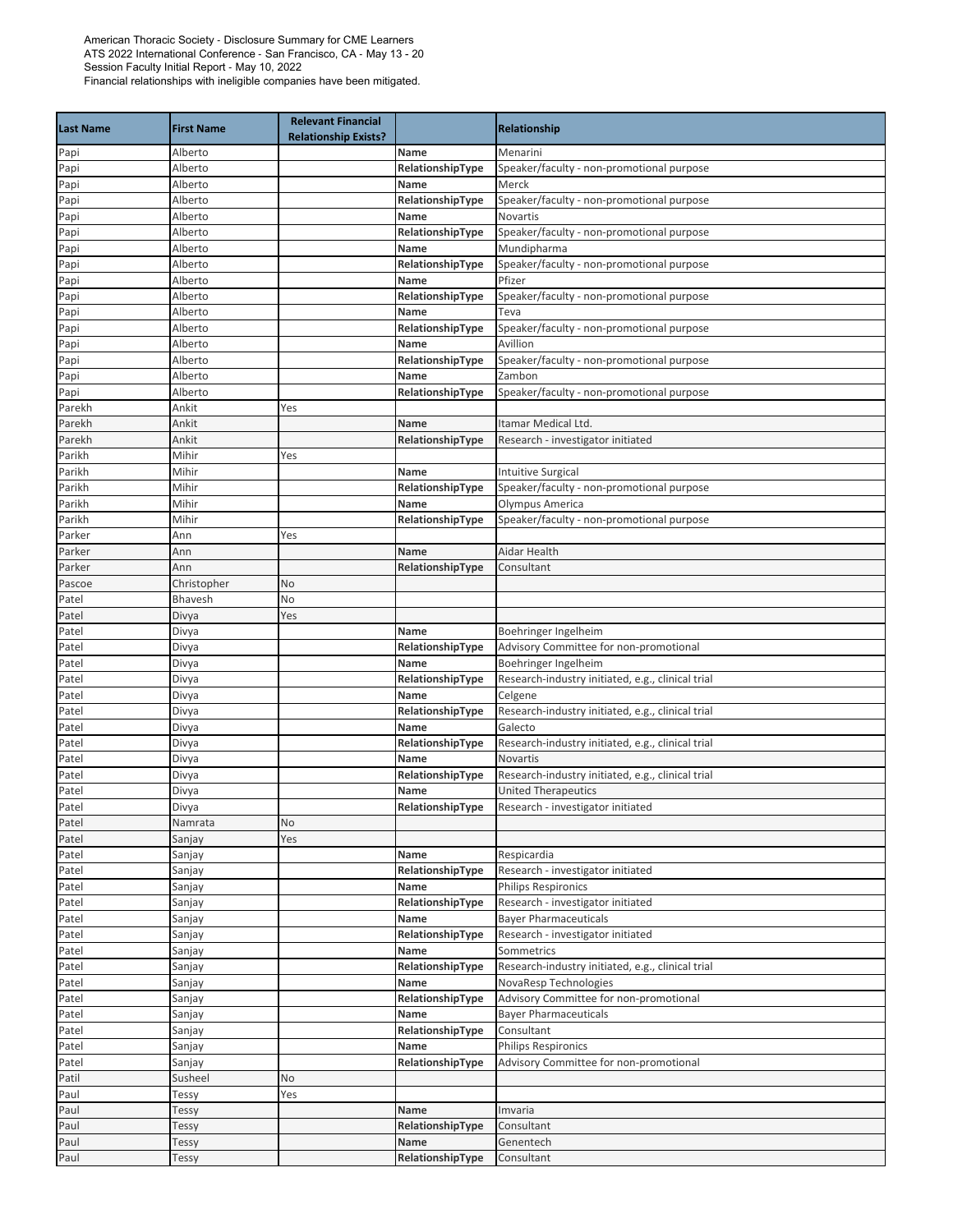| <b>Last Name</b> | <b>First Name</b> | <b>Relevant Financial</b><br><b>Relationship Exists?</b> |                  | <b>Relationship</b>                                       |
|------------------|-------------------|----------------------------------------------------------|------------------|-----------------------------------------------------------|
| Paz Y Mar        | Hugo              | No                                                       |                  |                                                           |
| Peel             | Jennifer          | No                                                       |                  |                                                           |
| Peltan           | Ithan             | Yes                                                      |                  |                                                           |
| Peltan           | Ithan             |                                                          | Name             | Regeneron                                                 |
| Peltan           | Ithan             |                                                          | RelationshipType | Research-industry initiated, e.g., clinical trial         |
| Peltan           | Ithan             |                                                          | Name             | Janssen Inc.                                              |
| Peltan           | Ithan             |                                                          | RelationshipType | Research-industry initiated, e.g., clinical trial         |
| Peltan           | Ithan             |                                                          | Name             | National Institutes of Health                             |
| Peltan           | Ithan             |                                                          | RelationshipType | Research - investigator initiated                         |
| Peltan           | Ithan             |                                                          | Name             | CDC                                                       |
| Peltan           | Ithan             |                                                          | RelationshipType | Research - investigator initiated                         |
| Peltan           | Ithan             |                                                          | Name             | Intermountain research and medical foundation             |
| Peltan           | Ithan             |                                                          | RelationshipType | Research - investigator initiated                         |
| Pennington       | Kelly             | No                                                       |                  |                                                           |
| Perelas          | Apostolos         | Yes                                                      |                  |                                                           |
| Perelas          | Apostolos         |                                                          | Name             | Boehringer Ingelheim                                      |
| Perelas          | Apostolos         |                                                          | RelationshipType | Research - investigator initiated                         |
| Perelas          | Apostolos         |                                                          | Name             | Boehringer Ingelheim                                      |
| Perelas          | Apostolos         |                                                          | RelationshipType | Advisory Committee for non-promotional                    |
| Perelas          | Apostolos         |                                                          | Name             | <b>United Therapeutics</b>                                |
| Perelas          | Apostolos         |                                                          | RelationshipType | Advisory Committee for non-promotional                    |
| Perelas          | Apostolos         |                                                          | Name             | Genentech                                                 |
| Perelas          | Apostolos         |                                                          | RelationshipType | Research-industry initiated, e.g., clinical trial         |
| Perlman          | David             | No                                                       |                  |                                                           |
| Petrache         | Irina             | Yes                                                      |                  |                                                           |
| Petrache         | Irina             |                                                          | Name             | Ceramedix                                                 |
| Petrache         | Irina             |                                                          | RelationshipType | Consultant                                                |
| Petrache         | Irina             |                                                          | Name             | Allinaire                                                 |
| Petrache         | Irina             |                                                          | RelationshipType | Intellectual property (IP) held - e.g., patent, copyright |
| Phipatanakul     | Wanda             | Yes                                                      |                  |                                                           |
| Phipatanakul     | Wanda             |                                                          | Name             | Genentech/Novartis                                        |
| Phipatanakul     | Wanda             |                                                          | RelationshipType | Consultant                                                |
| Phipatanakul     | Wanda             |                                                          | Name             | Sanofi/Regeneron                                          |
| Phipatanakul     | Wanda             |                                                          | RelationshipType | Consultant                                                |
| Phipatanakul     | Wanda             |                                                          | Name             | AstraZeneca                                               |
| Phipatanakul     | Wanda             |                                                          | RelationshipType | Consultant                                                |
| Phipatanakul     | Wanda             |                                                          | Name             | GlaxoSmithKline                                           |
| Phipatanakul     | Wanda             |                                                          | RelationshipType | Consultant                                                |
| Phipatanakul     | Wanda             |                                                          | Name             | Covis                                                     |
| Phipatanakul     | Wanda             |                                                          | RelationshipType | Data Safety and Monitoring Board                          |
| Piccari          | Lucilla           | Yes                                                      |                  |                                                           |
| Piccari          | Lucilla           |                                                          | Name             | Janssen Spain                                             |
| Piccari          | Lucilla           |                                                          | RelationshipType | Speaker/faculty - non-promotional purpose                 |
| Piccari          | Lucilla           |                                                          | Name             | Janssen Spain                                             |
| Piccari          | Lucilla           |                                                          | RelationshipType | Advisory Committee for non-promotional                    |
| Piccari          | Lucilla           |                                                          | Name             | Merck Sharp & Dome                                        |
| Piccari          | Lucilla           |                                                          | RelationshipType | Other transfers of value (e.g., drugs, devices)           |
| Piccari          | Lucilla           |                                                          | Name             | Menarini                                                  |
| Piccari          | Lucilla           |                                                          | RelationshipType | Other transfers of value (e.g., drugs, devices)           |
| Piccari          | Lucilla           |                                                          | Name             | Janssen Spain                                             |
| Piccari          | Lucilla           |                                                          | RelationshipType | Speaker/faculty - non-promotional purpose                 |
| Piccari          | Lucilla           |                                                          | Name             | Janssen Spain                                             |
| Piccari          | Lucilla           |                                                          | RelationshipType | Other transfers of value (e.g., drugs, devices)           |
| Piccione         | Joseph            | No                                                       |                  |                                                           |
| Piper            | Amanda            | Yes                                                      |                  |                                                           |
| Piper            | Amanda            |                                                          | Name             | Philips                                                   |
| Piper            | Amanda            |                                                          | RelationshipType | Speaker/faculty - non-promotional purpose                 |
| Piper            | Amanda            |                                                          | Name             | ResMed                                                    |
| Piper            | Amanda            |                                                          | RelationshipType | Speaker/faculty - non-promotional purpose                 |
| Piper            | Amanda            |                                                          | Name             | UpToDate                                                  |
| Piper            | Amanda            |                                                          | RelationshipType | Speaker/faculty - non-promotional purpose                 |
| Pitta            | Fabio             | No                                                       |                  |                                                           |
| Podolanczuk      | Anna              | Yes                                                      |                  |                                                           |
| Podolanczuk      | Anna              |                                                          | Name             | Regeneron                                                 |
|                  |                   |                                                          |                  |                                                           |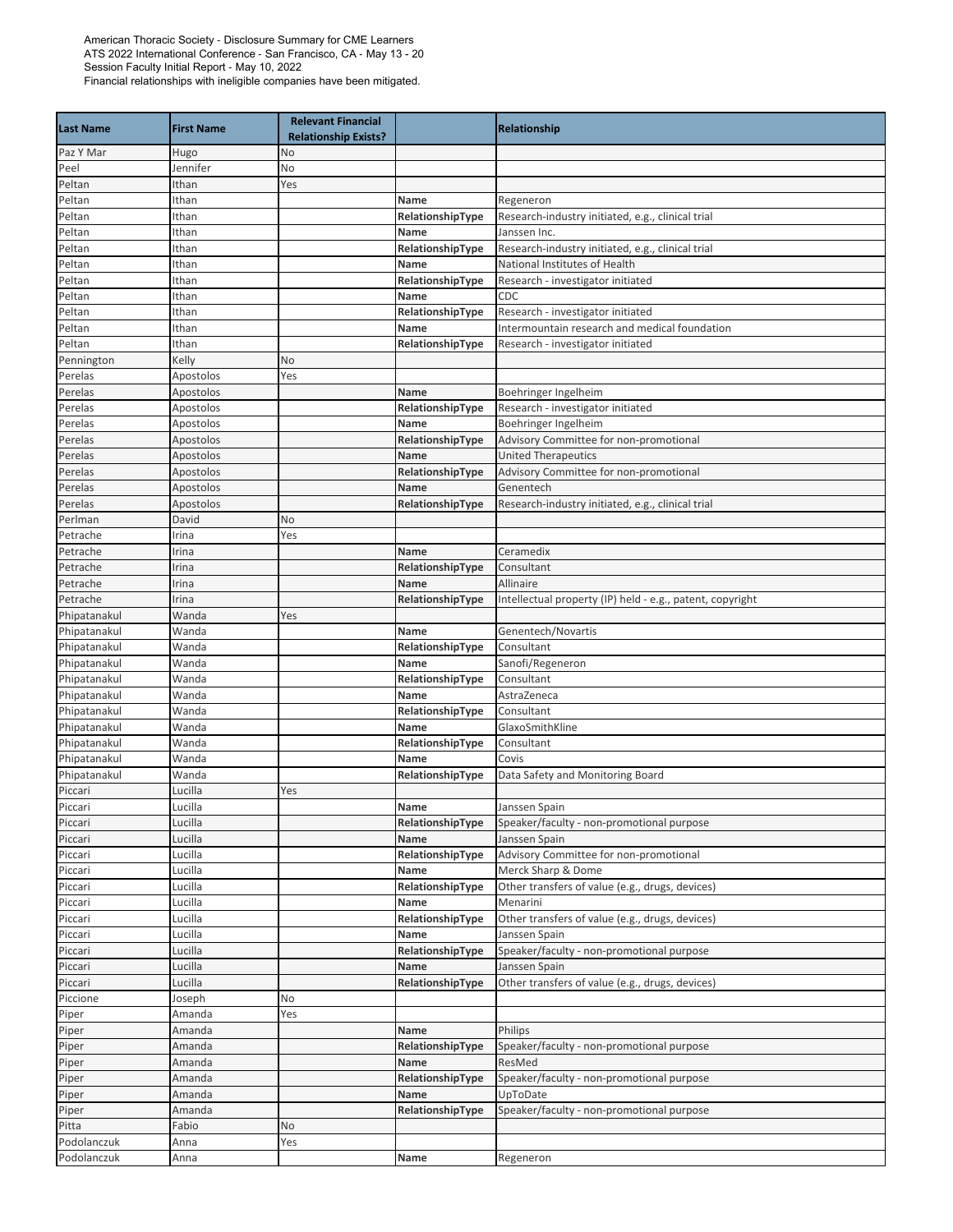| <b>Last Name</b> | <b>First Name</b> | <b>Relevant Financial</b><br><b>Relationship Exists?</b> |                  | Relationship                                              |
|------------------|-------------------|----------------------------------------------------------|------------------|-----------------------------------------------------------|
| Podolanczuk      | Anna              |                                                          | RelationshipType | Consultant                                                |
| Podolanczuk      | Anna              |                                                          | Name             | Roche                                                     |
| Podolanczuk      | Anna              |                                                          | RelationshipType | Consultant                                                |
| Podolanczuk      | Anna              |                                                          | Name             | Imvaria                                                   |
| Podolanczuk      | Anna              |                                                          | RelationshipType | Consultant                                                |
| Podolanczuk      | Anna              |                                                          | Name             | <b>NACE</b>                                               |
| Podolanczuk      | Anna              |                                                          | RelationshipType | Speaker/faculty - non-promotional purpose                 |
| Podolanczuk      | Anna              |                                                          | Name             | EBSCO/DynaMed                                             |
| Podolanczuk      | Anna              |                                                          | RelationshipType | Consultant                                                |
| Podolanczuk      | Anna              |                                                          | Name             | Boehringer Ingelheim                                      |
| Podolanczuk      | Anna              |                                                          | RelationshipType | Advisory Committee for non-promotional                    |
| Polverino        | Francesca         | No                                                       |                  |                                                           |
| Postow           | Lisa              | No                                                       |                  |                                                           |
| Powell           | Charles           | Yes                                                      |                  |                                                           |
| Powell           | Charles           |                                                          | Name             | Daiichi Sankyo                                            |
| Powell           | Charles           |                                                          | RelationshipType | Advisory Committee for non-promotional                    |
| Powell           | Charles           |                                                          | <b>Name</b>      | AstraZeneca                                               |
| Powell           | Charles           |                                                          | RelationshipType | Advisory Committee for non-promotional                    |
| Powell           | Charles           |                                                          | Name             | Ethicon                                                   |
| Powell           | Charles           |                                                          | RelationshipType | Consultant                                                |
| Powell           | Charles           |                                                          | Name             | Senhwa                                                    |
| Powell           | Charles           |                                                          | RelationshipType | Data Safety and Monitoring Board                          |
| Powell           | Charles           |                                                          | Name             | <b>Bristol Myers Squibb</b>                               |
| Powell           | Charles           |                                                          | RelationshipType | Consultant                                                |
| Powell           | Charles           |                                                          | Name             | <b>Silverback Therapeutics</b>                            |
| Powell           | Charles           |                                                          | RelationshipType | Advisory Committee for non-promotional                    |
| Powell           | Charles           |                                                          | Name             | Eisai                                                     |
| Powell           | Charles           |                                                          | RelationshipType | Consultant                                                |
| Powell           | Charles           |                                                          | Name             | US11004196B2 Advanced computer-aided Dx of lung nodules   |
| Powell           | Charles           |                                                          | RelationshipType | Intellectual property (IP) held - e.g., patent, copyright |
| Powell           | Charles           |                                                          | Name             | Alexion                                                   |
| Powell           | Charles           |                                                          | RelationshipType | Research-industry initiated, e.g., clinical trial         |
| Powell<br>Powell | Charles           |                                                          | Name             | Alexion                                                   |
| Pradhan          | Charles           | No                                                       | RelationshipType | Research-industry initiated, e.g., clinical trial         |
| Prakash          | Deepak<br>Y. S.   | No                                                       |                  |                                                           |
| Prero            | Moshe             | No                                                       |                  |                                                           |
| Prescott         | Hallie            | Yes                                                      |                  |                                                           |
| Prescott         | Hallie            |                                                          | Name             | VA                                                        |
| Prescott         | Hallie            |                                                          | RelationshipType | Research - investigator initiated                         |
| Prescott         | Hallie            |                                                          | Name             | <b>AHRQ</b>                                               |
| Prescott         | Hallie            |                                                          | RelationshipType | Research - investigator initiated                         |
| Prescott         | Hallie            |                                                          | Name             | <b>BCBSM</b>                                              |
| Prescott         | Hallie            |                                                          | RelationshipType | Research - investigator initiated                         |
| Prescott         | Hallie            |                                                          | Name             | <b>SCCM/Surviving Sepsis Campaign</b>                     |
| Prescott         | Hallie            |                                                          | RelationshipType | Speaker/faculty - non-promotional purpose                 |
| Press            | Valerie           | Yes                                                      |                  |                                                           |
| Press            | Valerie           |                                                          | Name             | Vizient                                                   |
| Press            | Valerie           |                                                          | RelationshipType | Consultant                                                |
| Press            | Valerie           |                                                          | Name             | Humana                                                    |
| Press            | Valerie           |                                                          | RelationshipType | Consultant                                                |
| Preston          | loana             | Yes                                                      |                  |                                                           |
| Preston          | loana             |                                                          | Name             | Acceleron Pharma                                          |
| Preston          | loana             |                                                          | RelationshipType | Advisory Committee for non-promotional                    |
| Preston          | loana             |                                                          | Name             | Aerovate                                                  |
| Preston          | loana             |                                                          | RelationshipType | Advisory Committee for non-promotional                    |
| Preston          | loana             |                                                          | Name             | Janssen Inc.                                              |
| Preston          | loana             |                                                          | RelationshipType | Advisory Committee for non-promotional                    |
| Preston          | loana             |                                                          | Name             | Janssen Inc.                                              |
| Preston          | loana             |                                                          | RelationshipType | Research-industry initiated, e.g., clinical trial         |
| Preston          | loana             |                                                          | Name             | <b>United Therapeutics</b>                                |
| Preston          | loana             |                                                          | RelationshipType | Research-industry initiated, e.g., clinical trial         |
| Preston          | loana             |                                                          | Name             | <b>United Therapeutics</b>                                |
| Preston          | loana             |                                                          | RelationshipType | Advisory Committee for non-promotional                    |
|                  |                   |                                                          |                  |                                                           |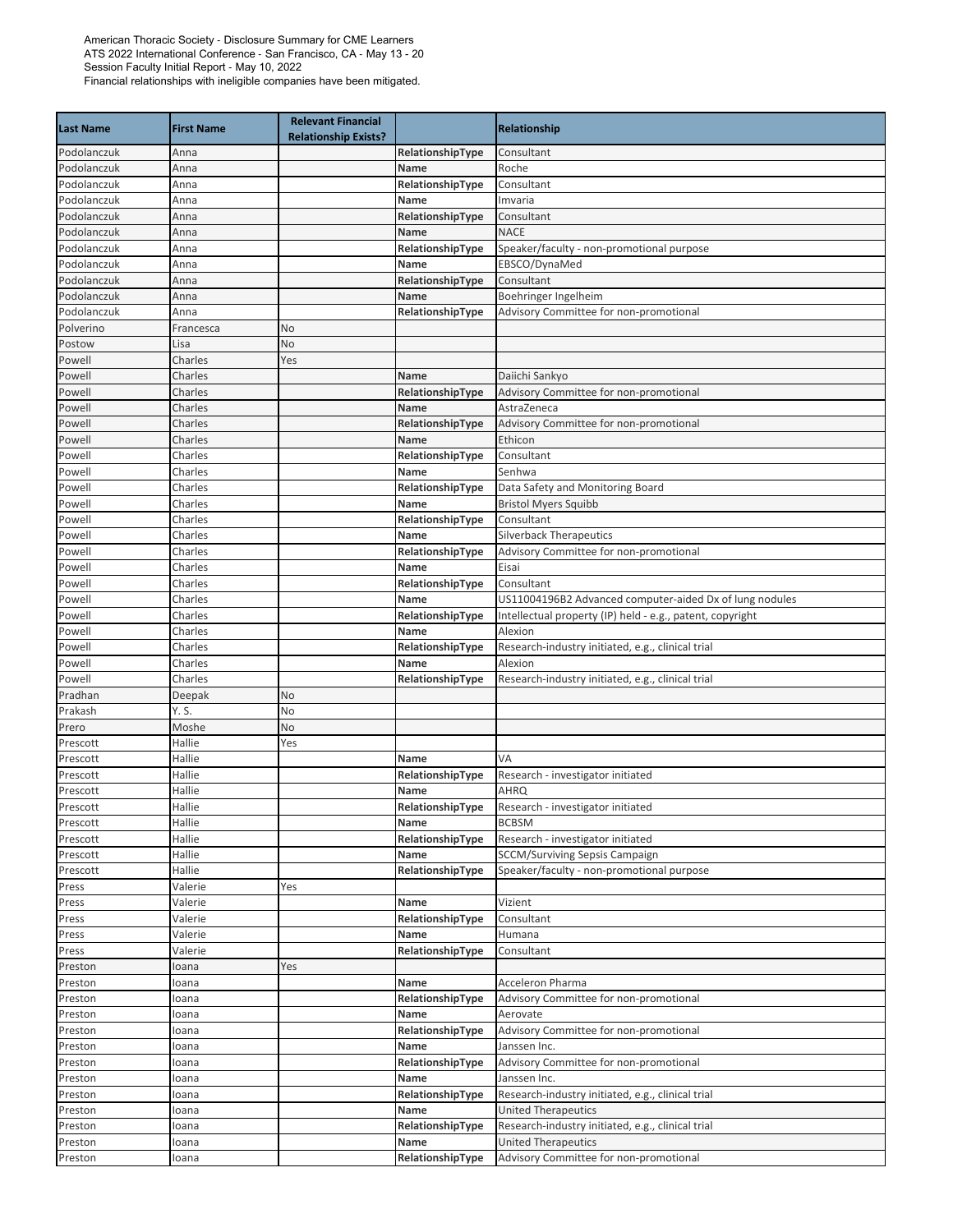| <b>Last Name</b>      | <b>First Name</b> | <b>Relevant Financial</b><br><b>Relationship Exists?</b> |                          | <b>Relationship</b>                                    |
|-----------------------|-------------------|----------------------------------------------------------|--------------------------|--------------------------------------------------------|
| Preston               | loana             |                                                          | Name                     | PhaseBio                                               |
| Preston               | loana             |                                                          | RelationshipType         | Research-industry initiated, e.g., clinical trial      |
| Preston               | loana             |                                                          | Name                     | <b>Altavant Sciences</b>                               |
| Preston               | loana             |                                                          | RelationshipType         | Advisory Committee for non-promotional                 |
| Preston               | Thomas            | Yes                                                      |                          |                                                        |
| Preston               | Thomas            |                                                          | Name                     | Innovative ECMO Concepts, Inc.                         |
| Preston               | Thomas            |                                                          | RelationshipType         | Financial stake, e.g., stocks, options, business owner |
| Pride                 | David             | No                                                       |                          |                                                        |
| Provost               | Karin             | No                                                       |                          |                                                        |
| Puchalski             | Jonathan          | No                                                       |                          |                                                        |
| Pullamsetti           | Soni              | No                                                       |                          |                                                        |
| Puranik               | Sandeep           | No                                                       |                          |                                                        |
| Putcha                | Nirupama          | Yes                                                      |                          |                                                        |
| Putcha                | Nirupama          |                                                          | Name                     | GlaxoSmithKline                                        |
| Putcha                | Nirupama          |                                                          | RelationshipType         | Advisory Committee for non-promotional                 |
| Putcha                | Nirupama          |                                                          | Name                     | Pharmacosmos                                           |
| Putcha                | Nirupama          |                                                          | RelationshipType         | Advisory Committee for non-promotional                 |
| Putcha                | Nirupama          |                                                          | Name                     | <b>CSL Behring</b>                                     |
| Putcha                | Nirupama          |                                                          | RelationshipType         | Advisory Committee for non-promotional                 |
| Putman                | Rachel<br>Nida    | No<br>No                                                 |                          |                                                        |
| Qadir<br>Quinn Gooden | Laonis            | Yes                                                      |                          |                                                        |
| Quinn Gooden          | Laonis            |                                                          | Name                     | Breathe Anthony J. Chapman Asthma Foundation           |
| Quinn Gooden          | Laonis            |                                                          | RelationshipType         | Advisory Committee for non-promotional                 |
| Quinn Gooden          | Laonis            |                                                          | Name                     | Allergy and Asthma Network                             |
| Quinn Gooden          | Laonis            |                                                          | RelationshipType         | Advisory Committee for non-promotional                 |
| Quint                 | Jennifer          | No                                                       |                          |                                                        |
| Quinton               | Lee               | No                                                       |                          |                                                        |
| Rabinovitch           | Marlene           | No                                                       |                          |                                                        |
| Rackley               | Craig             | Yes                                                      |                          |                                                        |
| Rackley               | Craig             |                                                          | Name                     | Inspira                                                |
| Rackley               | Craig             |                                                          | RelationshipType         | Consultant                                             |
| Radhakrishnan         | Dhenuka           | Yes                                                      |                          |                                                        |
| Radhakrishnan         | Dhenuka           |                                                          | <b>Name</b>              | Canadian Thoracic Society                              |
| Radhakrishnan         | Dhenuka           |                                                          | RelationshipType         | Speaker/faculty - non-promotional purpose              |
| Radhakrishnan         | Dhenuka           |                                                          | Name                     | Lung Health Foundation (Ontario)                       |
| Radhakrishnan         | Dhenuka           |                                                          | RelationshipType         | Speaker/faculty - non-promotional purpose              |
| Raffler               | Rebecca           | No                                                       |                          |                                                        |
| Raghu                 | Ganesh            | Yes                                                      |                          |                                                        |
| Raghu                 | Ganesh            |                                                          | Name                     | Avalyn                                                 |
| Raghu                 | Ganesh            |                                                          | RelationshipType         | Data Safety and Monitoring Board                       |
| Raghu                 | Ganesh            |                                                          | Name                     | Boehringer Ingelheim                                   |
| Raghu                 | Ganesh            |                                                          | RelationshipType         | Research - investigator initiated                      |
| Raghu                 | Ganesh            |                                                          | Name                     | Biogen Idec                                            |
| Raghu                 | Ganesh            |                                                          | RelationshipType         | Research-industry initiated, e.g., clinical trial      |
| Raghu                 | Ganesh            |                                                          | Name                     | <b>BMS</b>                                             |
| Raghu                 | Ganesh            |                                                          | RelationshipType<br>Name | Consultant<br><b>Bellerophon Therapeutics</b>          |
| Raghu                 | Ganesh            |                                                          | RelationshipType         |                                                        |
| Raghu<br>Raghu        | Ganesh<br>Ganesh  |                                                          | Name                     | Consultant<br>Fibrogen                                 |
| Raghu                 | Ganesh            |                                                          | RelationshipType         | Research-industry initiated, e.g., clinical trial      |
| Raghu                 | Ganesh            |                                                          | Name                     | Blade Therapeutics, Inc.                               |
| Raghu                 | Ganesh            |                                                          | RelationshipType         | Consultant                                             |
| Raghu                 | Ganesh            |                                                          | Name                     | Roche/Genentech                                        |
| Raghu                 | Ganesh            |                                                          | RelationshipType         | Consultant                                             |
| Raghu                 | Ganesh            |                                                          | Name                     | Nitto                                                  |
| Raghu                 | Ganesh            |                                                          | RelationshipType         | Consultant                                             |
| Raghu                 | Ganesh            |                                                          | Name                     | Electra therapeutics                                   |
| Raghu                 | Ganesh            |                                                          | RelationshipType         | Consultant                                             |
| Raghu                 | Ganesh            |                                                          | Name                     | <b>United Therapeutics</b>                             |
| Raghu                 | Ganesh            |                                                          | RelationshipType         | Consultant                                             |
| Raghu                 | Ganesh            |                                                          | Name                     | Veracyte                                               |
| Raghu                 | Ganesh            |                                                          | RelationshipType         | Consultant                                             |
| Raghu                 | Ganesh            |                                                          | Name                     | NIH/NHLBI                                              |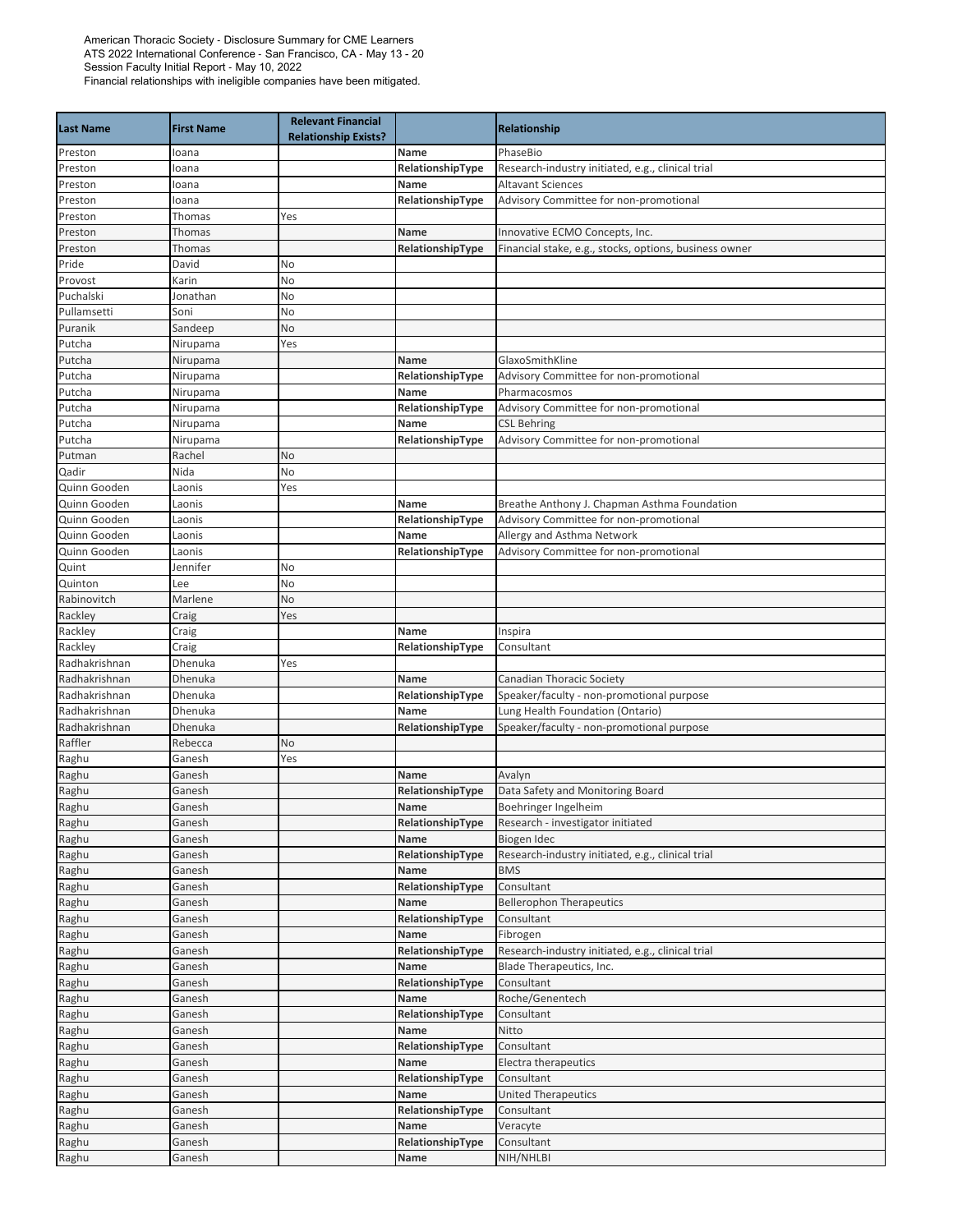| <b>Last Name</b>     | <b>First Name</b> | <b>Relevant Financial</b><br><b>Relationship Exists?</b> |                  | <b>Relationship</b>                               |
|----------------------|-------------------|----------------------------------------------------------|------------------|---------------------------------------------------|
| Raghu                | Ganesh            |                                                          | RelationshipType | Research - investigator initiated                 |
| Raghu                | Ganesh            |                                                          | Name             | Zambon                                            |
| Raghu                | Ganesh            |                                                          | RelationshipType | Consultant                                        |
| Raghu                | Ganesh            |                                                          | Name             | Novartis                                          |
| Raghu                | Ganesh            |                                                          | RelationshipType | Research-industry initiated, e.g., clinical trial |
| Rahaghi              | Farbod            | No                                                       |                  |                                                   |
| Rahimi               | Rod               | No                                                       |                  |                                                   |
| Raju                 | Sarath            | No                                                       |                  |                                                   |
| Rali                 | Parth             | Yes                                                      |                  |                                                   |
| Rali                 | Parth             |                                                          | Name             | Inari Medical                                     |
| Rali                 | Parth             |                                                          | RelationshipType | Consultant                                        |
| Rali                 | Parth             |                                                          | Name             | Viz Al                                            |
| Rali                 | Parth             |                                                          | RelationshipType | Consultant                                        |
| Rali                 | Parth             |                                                          | Name             | Janssen Inc.                                      |
| Rali                 | Parth             |                                                          | RelationshipType | Speaker/faculty - non-promotional purpose         |
| Rali                 | Parth             |                                                          | Name             | Thrombolex                                        |
| Rali                 | Parth             |                                                          | RelationshipType | Research-industry initiated, e.g., clinical trial |
| Rali                 | Parth             |                                                          | Name             | Nubriva                                           |
| Rali                 | Parth             |                                                          | RelationshipType | Advisory Committee for non-promotional            |
| Rama                 | Jennifer          | No                                                       |                  |                                                   |
| Randall              | Troy              | Yes                                                      |                  |                                                   |
| Randall              | Troy              |                                                          | Name             | Altimmune                                         |
| Randall              | Troy              |                                                          | RelationshipType | Consultant                                        |
| Rapoport             | David             | Yes                                                      |                  |                                                   |
| Rapoport             | David             |                                                          | Name             | Fisher and Paykel Healthcare                      |
| Rapoport             | David             |                                                          | RelationshipType | Consultant                                        |
| Rapoport             | David             |                                                          | Name             | Fisher and Paykel Healthcare                      |
| Rapoport             | David             |                                                          | RelationshipType | Royalties, licensing, or sale of IP               |
| Rapoport             | David             |                                                          | Name             | Somnomed                                          |
| Rapoport             | David             |                                                          | RelationshipType | Advisory Committee for non-promotional            |
| Ray                  | Anuradha          | No                                                       |                  |                                                   |
| Rebuli               | Meghan            | No                                                       |                  |                                                   |
| Reddy                | Krishna           | Yes                                                      |                  |                                                   |
| Reddy                | Krishna           |                                                          | <b>Name</b>      | UpToDate                                          |
| Reddy                | Krishna           |                                                          | RelationshipType | Royalties, licensing, or sale of IP               |
| Reddy                | Krishna           |                                                          | Name             | National Institutes of Health                     |
| Reddy                | Krishna           |                                                          | RelationshipType | Research - investigator initiated                 |
| Reddy                | Krishna           |                                                          | Name             | American Lung Association                         |
| Reddy                | Krishna           |                                                          | RelationshipType | Research - investigator initiated                 |
| Reilly               | John              | Yes                                                      |                  |                                                   |
| Reilly               | John              |                                                          | Name             | National Institutes of Health                     |
| Reilly               | John              |                                                          | RelationshipType | Research - investigator initiated                 |
| Reilly               | John              |                                                          | Name             | <b>DOD</b>                                        |
| Reilly               | John              |                                                          | RelationshipType | Research - investigator initiated                 |
| Reilly               | John              |                                                          | Name             | Quantum Leap Healthcare Collaborative             |
| Reilly               | John              |                                                          | RelationshipType | Research-industry initiated, e.g., clinical trial |
| Reingold<br>Reingold | Arthur<br>Arthur  | Yes                                                      | Name             | GlaxoSmithKline                                   |
|                      | Arthur            |                                                          | RelationshipType |                                                   |
| Reingold<br>Reinke   |                   | No                                                       |                  | Consultant                                        |
| Remy-Jardine         | Lynn<br>Martine   | Yes                                                      |                  |                                                   |
| Remy-Jardine         | Martine           |                                                          | Name             | Boehringer Ingelheim                              |
| Remy-Jardine         | Martine           |                                                          | RelationshipType | Consultant                                        |
| Remy-Jardine         | Martine           |                                                          | Name             | Actelion                                          |
| Remy-Jardine         | Martine           |                                                          | RelationshipType | Consultant                                        |
| Remy-Jardine         | Martine           |                                                          | Name             | Leo Pharma                                        |
| Remy-Jardine         | Martine           |                                                          | RelationshipType | Consultant                                        |
| Remy-Jardine         | Martine           |                                                          | Name             | Siemens Healthineers                              |
| Remy-Jardine         | Martine           |                                                          | RelationshipType | Speaker/faculty - non-promotional purpose         |
| Rennard              | Stephen           | Yes                                                      |                  |                                                   |
| Rennard              | Stephen           |                                                          | Name             | GlaxoSmithKline                                   |
| Rennard              | Stephen           |                                                          | RelationshipType | Consultant                                        |
| Rennard              | Stephen           |                                                          | Name             | Verona                                            |
| Rennard              | Stephen           |                                                          | RelationshipType | Consultant                                        |
|                      |                   |                                                          |                  |                                                   |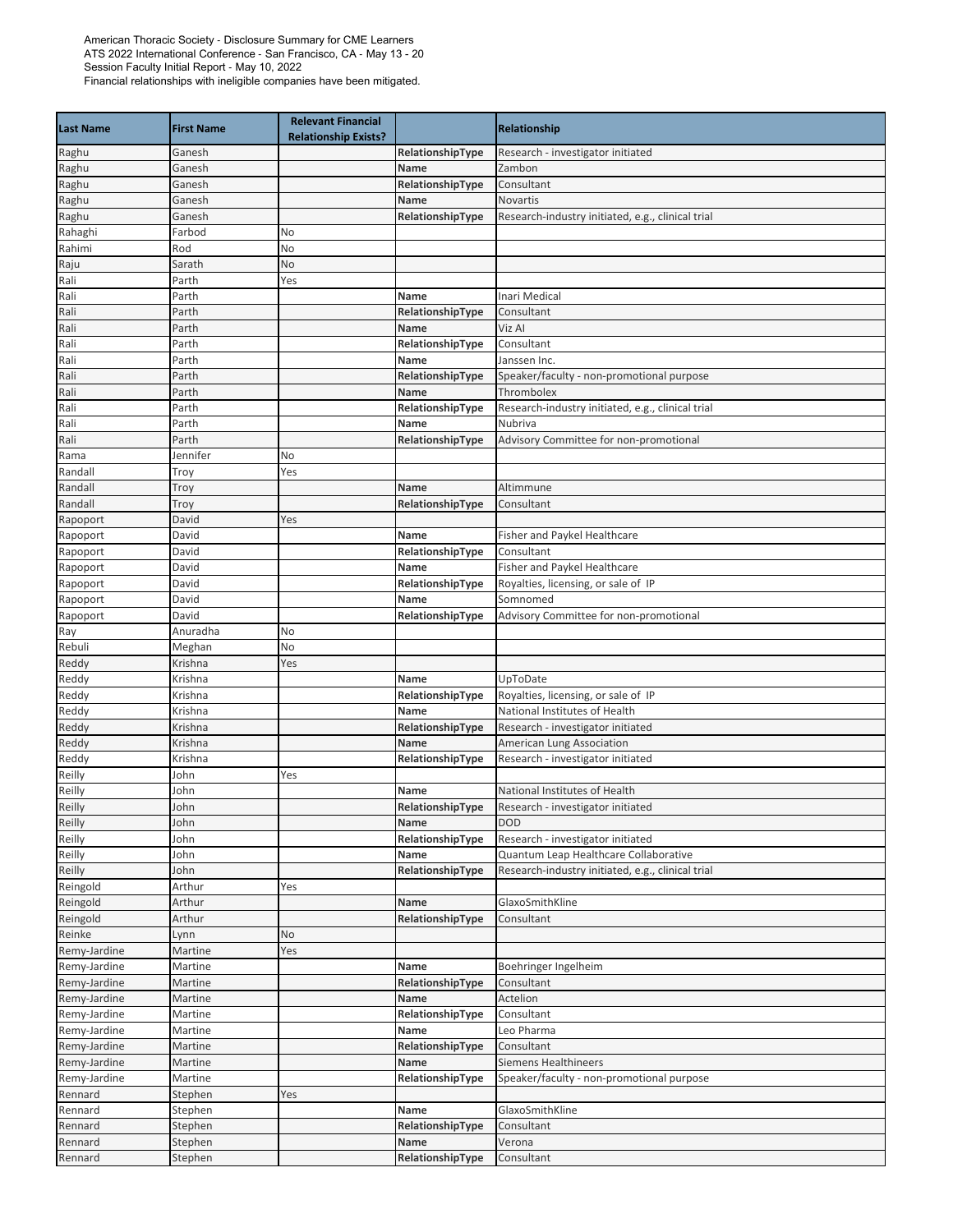| <b>Last Name</b>     | <b>First Name</b>  | <b>Relevant Financial</b><br><b>Relationship Exists?</b> |                          | Relationship                                                                 |
|----------------------|--------------------|----------------------------------------------------------|--------------------------|------------------------------------------------------------------------------|
| Rennard              | Stephen            |                                                          | Name                     | Sanofi                                                                       |
| Rennard              | Stephen            |                                                          | RelationshipType         | Consultant                                                                   |
| Rennard              | Stephen            |                                                          | Name                     | Boehringer Ingelheim                                                         |
| Rennard              | Stephen            |                                                          | RelationshipType         | Consultant                                                                   |
| Rennard              | Stephen            |                                                          | Name                     | NovoVentures                                                                 |
| Rennard              | Stephen            |                                                          | RelationshipType         | Consultant                                                                   |
| Rennard              | Stephen            |                                                          | Name                     | AstraZeneca                                                                  |
| Rennard              | Stephen            |                                                          | RelationshipType         | Financial stake, e.g., stocks, options, business owner                       |
| Rennard              | Stephen            |                                                          | Name                     | GreatPlainsBiometrix                                                         |
| Rennard<br>Rennard   | Stephen<br>Stephen |                                                          | RelationshipType<br>Name | Financial stake, e.g., stocks, options, business owner<br>Alpha 1 Foundation |
| Rennard              | Stephen            |                                                          | RelationshipType         | Employee                                                                     |
| Renzoni              | Elisabetta         | Yes                                                      |                          |                                                                              |
| Renzoni              | Elisabetta         |                                                          | Name                     | Boehringer Ingelheim                                                         |
| Renzoni              | Elisabetta         |                                                          | RelationshipType         | Research - investigator initiated                                            |
| Renzoni              | Elisabetta         |                                                          | Name                     | Roche                                                                        |
| Renzoni              | Elisabetta         |                                                          | RelationshipType         | Advisory Committee for non-promotional                                       |
| Renzoni              | Elisabetta         |                                                          | Name                     | Boehringer Ingelheim                                                         |
| Renzoni              | Elisabetta         |                                                          | RelationshipType         | Speaker/faculty - non-promotional purpose                                    |
| <b>Reyes Angel</b>   | Jessica            | No                                                       |                          |                                                                              |
| Ribeiro Neto         | Manuel             | No                                                       |                          |                                                                              |
| Rice                 | Jessica            | No                                                       |                          |                                                                              |
| Rice                 | Mary               | Yes                                                      |                          |                                                                              |
| Rice                 | Mary               |                                                          | Name                     | <b>Conservation Law Foundation</b>                                           |
| Rice                 | Mary               |                                                          | RelationshipType         | Expert testimony for company or legal agents                                 |
| Richards             | Jeremy             | No                                                       |                          |                                                                              |
| Richeldi             | Luca               | Yes                                                      |                          |                                                                              |
| Richeldi             | Luca               |                                                          | Name                     | Biogen Idec                                                                  |
| Richeldi             | Luca               |                                                          | RelationshipType         | Consultant                                                                   |
| Richeldi             | Luca               |                                                          | Name                     | Boehringer Ingelheim                                                         |
| Richeldi             | Luca               |                                                          | RelationshipType         | Research - investigator initiated                                            |
| Richeldi             | Luca               |                                                          | Name                     | Boehringer Ingelheim                                                         |
| Richeldi             | Luca               |                                                          | RelationshipType         | Advisory Committee for non-promotional                                       |
| Richeldi             | Luca               |                                                          | Name                     | Boehringer Ingelheim<br>Speaker/faculty - non-promotional purpose            |
| Richeldi<br>Richeldi | Luca<br>Luca       |                                                          | RelationshipType<br>Name | <b>Bristol Myers Squibb</b>                                                  |
| Richeldi             | Luca               |                                                          | RelationshipType         | Consultant                                                                   |
| Richeldi             | Luca               |                                                          | Name                     | Celgene                                                                      |
| Richeldi             | Luca               |                                                          | RelationshipType         | Data Safety and Monitoring Board                                             |
| Richeldi             | Luca               |                                                          | Name                     | <b>CSL Behring</b>                                                           |
| Richeldi             | Luca               |                                                          | RelationshipType         | Consultant                                                                   |
| Richeldi             | Luca               |                                                          | Name                     | F. Hoffmann - La Roche                                                       |
| Richeldi             | Luca               |                                                          | RelationshipType         | Advisory Committee for non-promotional                                       |
| Richeldi             | Luca               |                                                          | Name                     | F. Hoffmann - La Roche                                                       |
| Richeldi             | Luca               |                                                          | RelationshipType         | Speaker/faculty - non-promotional purpose                                    |
| Richeldi             | Luca               |                                                          | Name                     | Fibrogen                                                                     |
| Richeldi             | Luca               |                                                          | RelationshipType         | Advisory Committee for non-promotional                                       |
| Richeldi             | Luca               |                                                          | Name                     | Nitto                                                                        |
| Richeldi             | Luca               |                                                          | RelationshipType         | Advisory Committee for non-promotional                                       |
| Richeldi             | Luca               |                                                          | Name                     | <b>Pliant Therapeutics</b>                                                   |
| Richeldi             | Luca               |                                                          | RelationshipType         | Consultant                                                                   |
| Richeldi             | Luca               |                                                          | Name                     | RespiVant                                                                    |
| Richeldi             | Luca               |                                                          | RelationshipType         | Advisory Committee for non-promotional                                       |
| Richeldi             | Luca               |                                                          | Name                     | <b>Toray Industries</b>                                                      |
| Richeldi             | Luca               |                                                          | RelationshipType         | Consultant                                                                   |
| Richeldi             | Luca               |                                                          | Name                     | Zambon                                                                       |
| Richeldi             | Luca               |                                                          | RelationshipType         | Consultant                                                                   |
| Riekert              | Kristin            | Yes                                                      |                          |                                                                              |
| Riekert              | Kristin            |                                                          | Name                     | <b>Vertex Pharmaceuticals</b>                                                |
| Riekert              | Kristin            |                                                          | RelationshipType         | Speaker/faculty - non-promotional purpose                                    |
| Riekert              | Kristin            |                                                          | Name                     | <b>Cystic Fibrosis Foundation</b>                                            |
| Riekert              | Kristin            |                                                          | RelationshipType         | Advisory Committee for non-promotional                                       |
| Riekert              | Kristin            |                                                          | Name<br>RelationshipType | <b>Cystic Fibrosis Foundation</b>                                            |
| Riekert              | Kristin            |                                                          |                          | Research - investigator initiated                                            |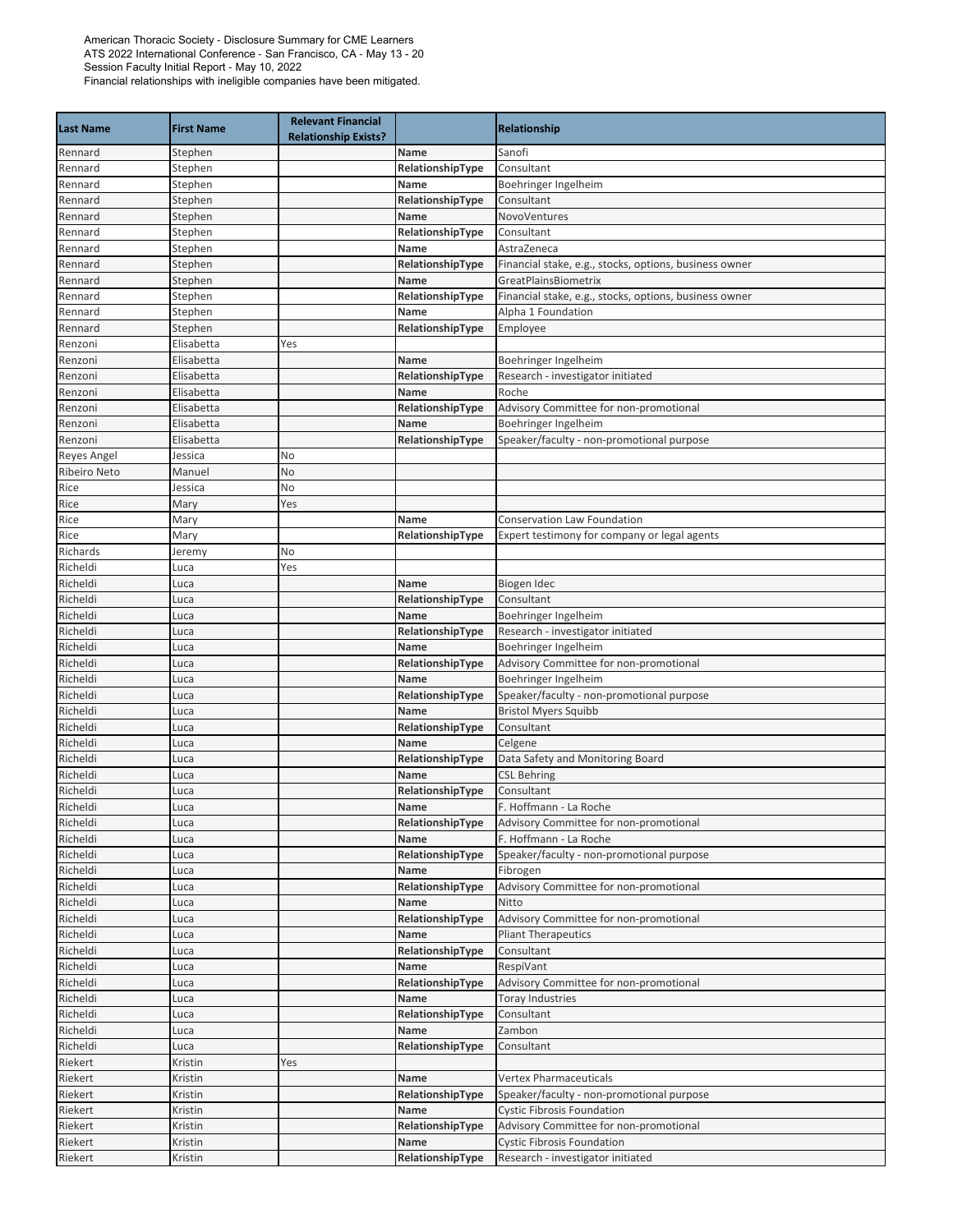| <b>Last Name</b> | <b>First Name</b> | <b>Relevant Financial</b><br><b>Relationship Exists?</b> |                          | <b>Relationship</b>                                    |
|------------------|-------------------|----------------------------------------------------------|--------------------------|--------------------------------------------------------|
| Riekert          | Kristin           |                                                          | Name                     | National Institutes of Health                          |
| Riekert          | Kristin           |                                                          | RelationshipType         | Research - investigator initiated                      |
| Riekert          | Kristin           |                                                          | Name                     | Springer Publishing                                    |
| Riekert          | Kristin           |                                                          | RelationshipType         | Royalties, licensing, or sale of IP                    |
| Riley            | Isaretta          | No                                                       |                          |                                                        |
| Rivera           | M. Patricia       | Yes                                                      |                          |                                                        |
| Rivera           | M. Patricia       |                                                          | Name                     | ABIM                                                   |
| Rivera           | M. Patricia       |                                                          | RelationshipType         | Consultant                                             |
| Rivera-Lebron    | Belinda           | No                                                       |                          |                                                        |
| Robinson         | Melissa           | No                                                       |                          |                                                        |
| Rochester        | Carolyn           | Yes                                                      |                          |                                                        |
| Rochester        | Carolyn           |                                                          | Name                     | GlaxoSmithKline                                        |
| Rochester        | Carolyn           |                                                          | RelationshipType         | Advisory Committee for non-promotional                 |
| Rochester        | Carolyn           |                                                          | Name                     | AstraZeneca                                            |
| Rochester        | Carolyn           |                                                          | RelationshipType         | Research-industry initiated, e.g., clinical trial      |
| Rochester        | Carolyn           |                                                          | Name                     | GlaxoSmithKline                                        |
| Rochester        | Carolyn           |                                                          | RelationshipType         | Speaker/faculty - non-promotional purpose              |
| Rochester        | Carolyn           |                                                          | Name                     | AstraZeneca                                            |
| Rochester        | Carolyn           |                                                          | RelationshipType         | Research-industry initiated, e.g., clinical trial      |
| Rochwerg         | <b>Bram</b>       | No                                                       |                          |                                                        |
| Rojas            | Mauricio          | Yes                                                      |                          |                                                        |
| Rojas            | Mauricio          |                                                          | Name<br>RelationshipType | Boehringer Ingelheim                                   |
| Rojas            | Mauricio          |                                                          |                          | Research - investigator initiated                      |
| Roman            | Jesse             | Yes                                                      | Name                     | <b>Novartis</b>                                        |
| Roman<br>Roman   | Jesse<br>Jesse    |                                                          | RelationshipType         | Data Safety and Monitoring Board                       |
| Roman            | Jesse             |                                                          | Name                     | F. Hoffmann - La Roche                                 |
| Roman            | Jesse             |                                                          | RelationshipType         | Research-industry initiated, e.g., clinical trial      |
| Roman            | Jesse             |                                                          | Name                     | <b>Horizon Therapeutics</b>                            |
| Roman            | Jesse             |                                                          | RelationshipType         | Research-industry initiated, e.g., clinical trial      |
| Roman            | Jesse             |                                                          | Name                     | Galapagos                                              |
| Roman            | Jesse             |                                                          | RelationshipType         | Research-industry initiated, e.g., clinical trial      |
| Roman            | Jesse             |                                                          | Name                     | Syneos Health                                          |
| Roman            | Jesse             |                                                          | RelationshipType         | Research-industry initiated, e.g., clinical trial      |
| Roman            | Jesse             |                                                          | Name                     | Boehringer Ingelheim                                   |
| Roman            | Jesse             |                                                          | RelationshipType         | Research-industry initiated, e.g., clinical trial      |
| Roman            | Jesse             |                                                          | Name                     | <b>Bellerophon Therapeutics</b>                        |
| Roman            | Jesse             |                                                          | RelationshipType         | Research-industry initiated, e.g., clinical trial      |
| Roman            | Jesse             |                                                          | Name                     | Fibrogen                                               |
| Roman            | Jesse             |                                                          | RelationshipType         | Research-industry initiated, e.g., clinical trial      |
| Roman            | Jesse             |                                                          | Name                     | Boehringer Ingelheim                                   |
| Roman            | Jesse             |                                                          | RelationshipType         | Consultant                                             |
| Rosas-Salazar    | Christian         | No                                                       |                          |                                                        |
| Rose             | lason             | Yes                                                      |                          |                                                        |
| Rose             | Jason             |                                                          | Name                     | <b>Globin Solutions</b>                                |
| Rose             | Jason             |                                                          | RelationshipType         | Employee                                               |
| Rose             | Jason             |                                                          | Name                     | <b>Globin Solutions</b>                                |
| Rose             | Jason             |                                                          | RelationshipType         | Royalties, licensing, or sale of IP                    |
| Rose             | Jason             |                                                          | Name                     | <b>Omnibus Medical Devices LLC</b>                     |
| Rose             | Jason             |                                                          | RelationshipType         | Financial stake, e.g., stocks, options, business owner |
| Rossiter         | Harry             | Yes                                                      |                          |                                                        |
| Rossiter         | Harry             |                                                          | Name                     | Omniox Inc                                             |
| Rossiter         | Harry             |                                                          | RelationshipType         | Consultant                                             |
| Rossiter         | Harry             |                                                          | Name                     | Boehringer Ingelheim                                   |
| Rossiter         | Harry             |                                                          | RelationshipType         | Research - investigator initiated                      |
| Rossiter         | Harry             |                                                          | Name                     | GlaxoSmithKline                                        |
| Rossiter         | Harry             |                                                          | RelationshipType         | Research-industry initiated, e.g., clinical trial      |
| Rossiter         | Harry             |                                                          | Name                     | Novartis                                               |
| Rossiter         | Harry             |                                                          | RelationshipType         | Research-industry initiated, e.g., clinical trial      |
| Rossiter         | Harry             |                                                          | Name                     | AstraZeneca                                            |
| Rossiter         | Harry             |                                                          | RelationshipType         | Research - investigator initiated                      |
| Rossiter         | Harry             |                                                          | Name                     | Astellas Pharma                                        |
| Rossiter         | Harry             |                                                          | RelationshipType         | Research - investigator initiated                      |
| Rossiter         | Harry             |                                                          | Name                     | <b>United Therapeutics</b>                             |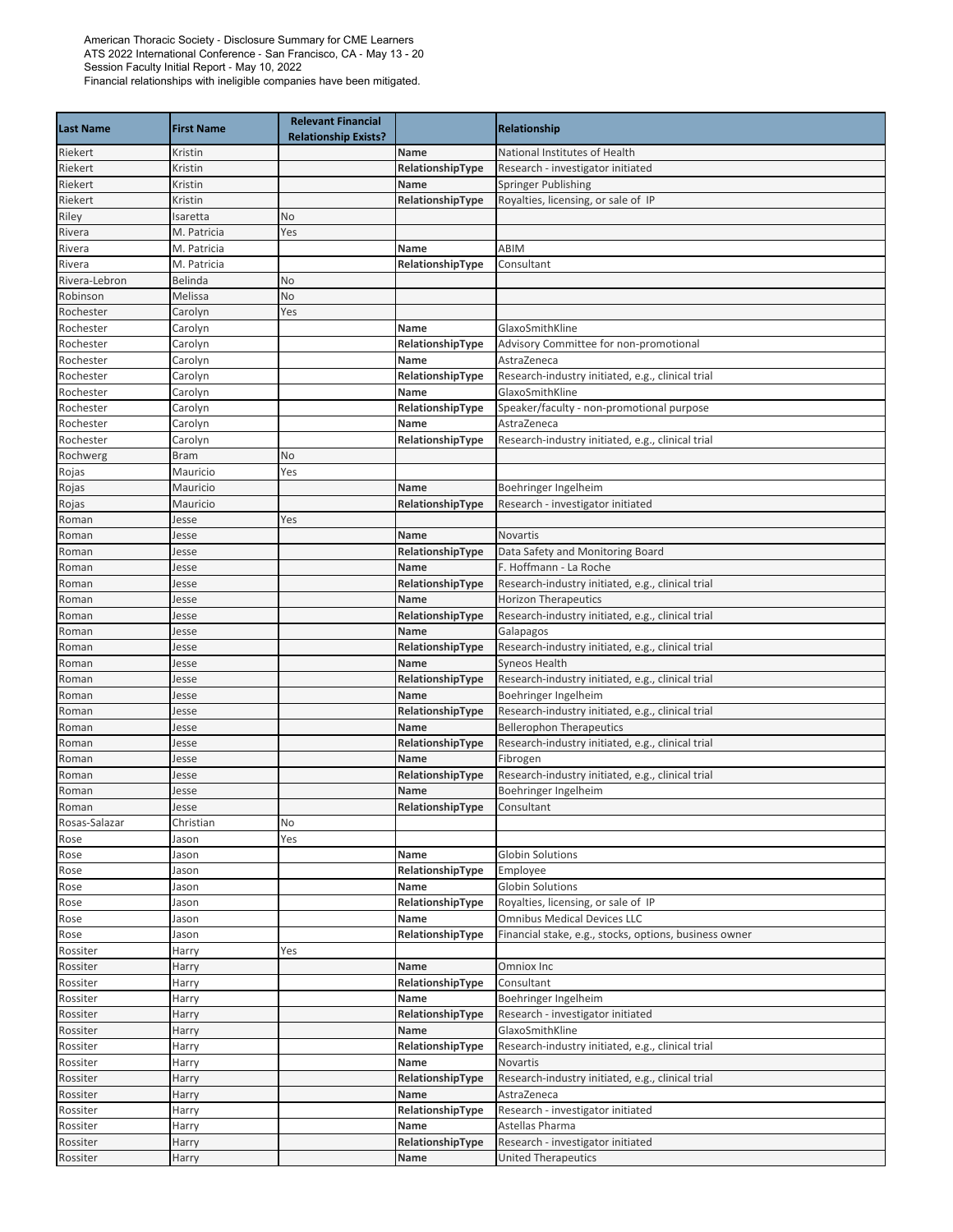| <b>Last Name</b>      | <b>First Name</b>            | <b>Relevant Financial</b><br><b>Relationship Exists?</b> |                          | Relationship                                      |
|-----------------------|------------------------------|----------------------------------------------------------|--------------------------|---------------------------------------------------|
| Rossiter              | Harry                        |                                                          | RelationshipType         | Research-industry initiated, e.g., clinical trial |
| Rossiter              | Harry                        |                                                          | Name                     | Genentech                                         |
| Rossiter              | Harry                        |                                                          | RelationshipType         | Research-industry initiated, e.g., clinical trial |
| Rossiter              | Harry                        |                                                          | Name                     | Regeneron                                         |
| Rossiter              | Harry                        |                                                          | RelationshipType         | Research-industry initiated, e.g., clinical trial |
| Rossiter              | Harry                        |                                                          | Name                     | National Institutes of Health                     |
| Rossiter              | Harry                        |                                                          | RelationshipType         | Research - investigator initiated                 |
| Rossiter              | Harry                        |                                                          | Name                     | <b>TRDRP</b>                                      |
| Rossiter              | Harry                        |                                                          | RelationshipType         | Research - investigator initiated                 |
| Rounds                | Sharon                       | No                                                       |                          |                                                   |
| Rubin                 | <b>Bruce</b>                 | Yes                                                      |                          |                                                   |
| Rubin                 | <b>Bruce</b>                 |                                                          | Name                     | Boehringer Ingelheim                              |
| Rubin<br>Rubin        | <b>Bruce</b><br><b>Bruce</b> |                                                          | RelationshipType<br>Name | Consultant<br>EpiEndo                             |
| Rubin                 | <b>Bruce</b>                 |                                                          | RelationshipType         | Consultant                                        |
| Rubin                 | <b>Bruce</b>                 |                                                          | Name                     | <b>Ohio Medical</b>                               |
| Rubin                 | <b>Bruce</b>                 |                                                          | RelationshipType         | Consultant                                        |
| Rubin                 | <b>Bruce</b>                 |                                                          | Name                     | Splisense                                         |
| Rubin                 | Bruce                        |                                                          | RelationshipType         | Consultant                                        |
| Ruminjo               | Joseph                       | No                                                       |                          |                                                   |
| Ruppel                | Gregg                        | Yes                                                      |                          |                                                   |
| Ruppel                | Gregg                        |                                                          | Name                     | MGC Diagnostics, Inc.                             |
| Ruppel                | Gregg                        |                                                          | RelationshipType         | Speaker/faculty - non-promotional purpose         |
| Ruppel                | Gregg                        |                                                          | Name                     | National Board Respiratory Care                   |
| Ruppel                | Gregg                        |                                                          | RelationshipType         | Consultant                                        |
| Ryerson               | Christopher                  | Yes                                                      |                          |                                                   |
| Ryerson               | Christopher                  |                                                          | Name                     | Boehringer Ingelheim                              |
| Ryerson               | Christopher                  |                                                          | RelationshipType         | Consultant                                        |
| Ryerson               | Christopher                  |                                                          | Name                     | Boehringer Ingelheim                              |
| Ryerson               | Christopher                  |                                                          | RelationshipType         | Research-industry initiated, e.g., clinical trial |
| Ryerson               | Christopher                  |                                                          | Name                     | Hoffmann-La Roche                                 |
| Ryerson               | Christopher                  |                                                          | RelationshipType         | Consultant                                        |
| Ryerson               | Christopher                  |                                                          | Name                     | <b>Pliant Therapeutics</b>                        |
| Ryerson               | Christopher                  |                                                          | RelationshipType         | Consultant                                        |
| Ryerson               | Christopher                  |                                                          | Name                     | Ensho Health                                      |
| Ryerson               | Christopher                  |                                                          | RelationshipType         | Consultant                                        |
| Ryerson               | Christopher                  |                                                          | Name                     | Veracyte                                          |
| Ryerson               | Christopher                  |                                                          | RelationshipType         | Consultant                                        |
| Ryerson               | Christopher                  |                                                          | Name                     | AstraZeneca                                       |
| Ryerson               | Christopher                  |                                                          | RelationshipType         | Consultant                                        |
| Sadreameli<br>Saglani | Sara<br>Sejal                | No<br><b>No</b>                                          |                          |                                                   |
| Sahetya               | Sarina                       | No                                                       |                          |                                                   |
| Salisbury             | Margaret                     | Yes                                                      |                          |                                                   |
| Salisbury             | Margaret                     |                                                          | Name                     | Boehringer Ingelheim                              |
| Salisbury             | Margaret                     |                                                          | RelationshipType         | Consultant                                        |
| Salisbury             | Margaret                     |                                                          | Name                     | Roche                                             |
| Salisbury             | Margaret                     |                                                          | RelationshipType         | Consultant                                        |
| Salisbury             | Margaret                     |                                                          | Name                     | Orinove, Inc                                      |
| Salisbury             | Margaret                     |                                                          | RelationshipType         | Consultant                                        |
| Samarasinghe          | Amali                        | No                                                       |                          |                                                   |
| Sanchez De La Torre   | Manuel                       | No                                                       |                          |                                                   |
| Sauler                | Maor                         | No                                                       |                          |                                                   |
| Savai                 | Rajkumar                     | No                                                       |                          |                                                   |
| Sawicki               | Gregory                      | Yes                                                      |                          |                                                   |
| Sawicki               | Gregory                      |                                                          | Name                     | <b>Vertex Pharmaceuticals</b>                     |
| Sawicki               | Gregory                      |                                                          | RelationshipType         | Speaker/faculty - non-promotional purpose         |
| Sawnani               | Hemant                       | No                                                       |                          |                                                   |
| Schermuly             | Ralph                        | Yes                                                      |                          |                                                   |
| Schermuly             | Ralph                        |                                                          | Name                     | Gossamer Bio                                      |
| Schermuly             | Ralph                        |                                                          | RelationshipType         | Consultant                                        |
| Schermuly             | Ralph                        |                                                          | Name                     | Gossamer Bio                                      |
| Schermuly             | Ralph                        |                                                          | RelationshipType         | Research - investigator initiated                 |
| Schermuly             | Ralph                        |                                                          | Name                     | Attgeno                                           |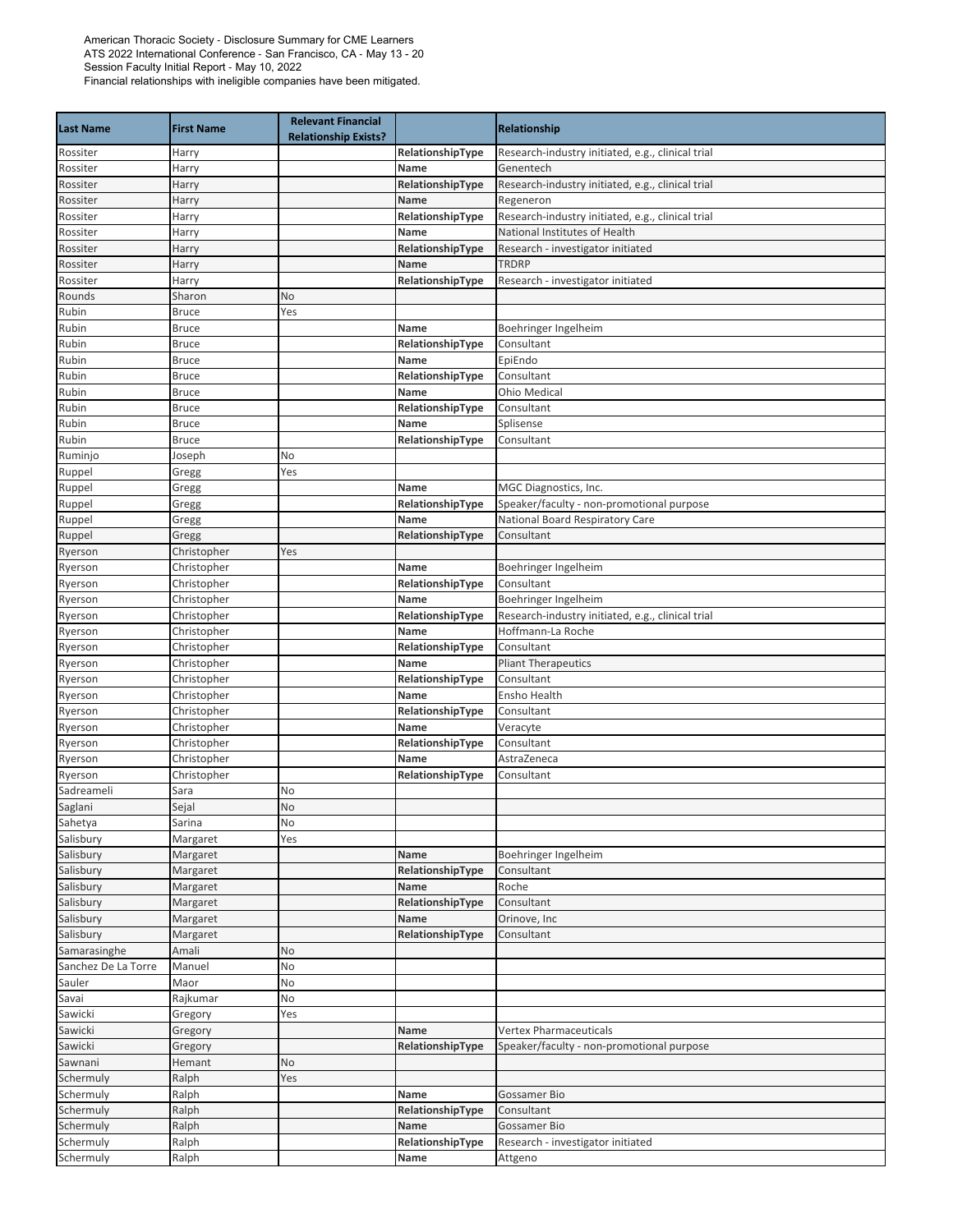|                    |                     | <b>Relevant Financial</b>   |                  |                                                   |
|--------------------|---------------------|-----------------------------|------------------|---------------------------------------------------|
| <b>Last Name</b>   | <b>First Name</b>   | <b>Relationship Exists?</b> |                  | <b>Relationship</b>                               |
| Schermuly          | Ralph               |                             | RelationshipType | Consultant                                        |
| Schermuly          | Ralph               |                             | Name             | Attgeno                                           |
| Schermuly          | Ralph               |                             | RelationshipType | Research - investigator initiated                 |
| Schermuly          | Ralph               |                             | Name             | Gesynta                                           |
| Schermuly          | Ralph               |                             | RelationshipType | Research - investigator initiated                 |
| Schilling          | Birgit              | No                          |                  |                                                   |
| Schleich           | Florence            | No                          |                  |                                                   |
| Schmidt            | Bill                | No                          |                  |                                                   |
| Schmidt            | Eric                | No                          |                  |                                                   |
| Schnapp            | Lynn                | Yes                         |                  |                                                   |
| Schnapp            | Lynn                |                             | Name             | UpToDate                                          |
| Schnapp            | Lynn                |                             | RelationshipType | Royalties, licensing, or sale of IP               |
| Schnapp            | Lynn                |                             | Name             | Elsevier                                          |
| Schnapp            | Lynn                |                             | RelationshipType | Royalties, licensing, or sale of IP               |
| Schnapp            | Lynn                |                             | Name             | Springer                                          |
| Schnapp            | Lynn                |                             | RelationshipType | Royalties, licensing, or sale of IP               |
| Schneidman         | Ann                 | No                          |                  |                                                   |
| Schumacker         | Paul                | No                          |                  |                                                   |
| Schwalk            | Audra               | No                          |                  |                                                   |
| Schwartzstein      | Richard             | No                          |                  |                                                   |
| Seam               | Nitin               | No                          |                  |                                                   |
| Seaman             | Jennifer            | No                          |                  |                                                   |
| Sears              | Catherine           | Yes                         |                  |                                                   |
| Sears              | Catherine           |                             | Name             | CHEST (ACCP)                                      |
| Sears              | Catherine           |                             | RelationshipType | Speaker/faculty - non-promotional purpose         |
| Sears              | Catherine           |                             | Name             | <b>Bristol Myers Squibb</b>                       |
| Sears              | Catherine           |                             | RelationshipType | Consultant                                        |
| Sears              | Catherine           |                             | Name             | Biodesix, Inc                                     |
| Sears              | Catherine           |                             | RelationshipType | Research-industry initiated, e.g., clinical trial |
| Sears              | Catherine           |                             | Name             | bioAffinity Technologies                          |
| Sears              | Catherine           |                             | RelationshipType | Advisory Committee for non-promotional            |
| Sears              | Catherine           |                             | Name             | American Cancer Society                           |
| Sears              | Catherine           |                             | RelationshipType | Research - investigator initiated                 |
| Sears              | Catherine           |                             | Name             | Veterans Affairs - BLR&D and CSP                  |
| Sears              | Catherine           |                             | RelationshipType | Research - investigator initiated                 |
| Sears              | Catherine           |                             | Name             | National Institutes of Health                     |
| Sears              | Catherine           |                             | RelationshipType | Research - investigator initiated                 |
| Sederstrom         | Nneka               | No                          |                  |                                                   |
| Segal              | Leopoldo            | No                          |                  |                                                   |
| Segall             | Anca                | No                          |                  |                                                   |
| Sekiguchi<br>Selim | Hiroshi<br>Bernardo | No<br>No                    |                  |                                                   |
| Semler             | Matthew             | No                          |                  |                                                   |
| Senosain Ortega    | Maria Fernanda      | No                          |                  |                                                   |
| Serban             | Karina              | No                          |                  |                                                   |
| Sethi              | Sanjay              | Yes                         |                  |                                                   |
| Sethi              | Sanjay              |                             | Name             | Regeneron                                         |
| Sethi              | Sanjay              |                             | RelationshipType | Research-industry initiated, e.g., clinical trial |
| Sethi              | Sanjay              |                             | Name             | AstraZeneca                                       |
| Sethi              | Sanjay              |                             | RelationshipType | Research-industry initiated, e.g., clinical trial |
| Sethi              | Sanjay              |                             | Name             | AstraZeneca                                       |
| Sethi              | Sanjay              |                             | RelationshipType | Advisory Committee for non-promotional            |
| Sethi              | Sanjay              |                             | Name             | Boehringer Ingelheim                              |
| Sethi              | Sanjay              |                             | RelationshipType | Advisory Committee for non-promotional            |
| Sethi              | Sanjay              |                             | Name             | Boehringer Ingelheim                              |
| Sethi              | Sanjay              |                             | RelationshipType | Speaker/faculty - non-promotional purpose         |
| Sethi              | Sanjay              |                             | Name             | GlaxoSmithKline                                   |
| Sethi              | Sanjay              |                             | RelationshipType | Advisory Committee for non-promotional            |
| Sethi              | Sanjay              |                             | Name             | GlaxoSmithKline                                   |
| Sethi              | Sanjay              |                             | RelationshipType | Speaker/faculty - promotional purpose             |
| Sethi              | Sanjay              |                             | Name             | Nuvaira                                           |
| Sethi              | Sanjay              |                             | RelationshipType | Data Safety and Monitoring Board                  |
| Sethi              | Sanjay              |                             | Name             | Pulmotect, Inc                                    |
| Sethi              | Sanjay              |                             | RelationshipType | Data Safety and Monitoring Board                  |
|                    |                     |                             |                  |                                                   |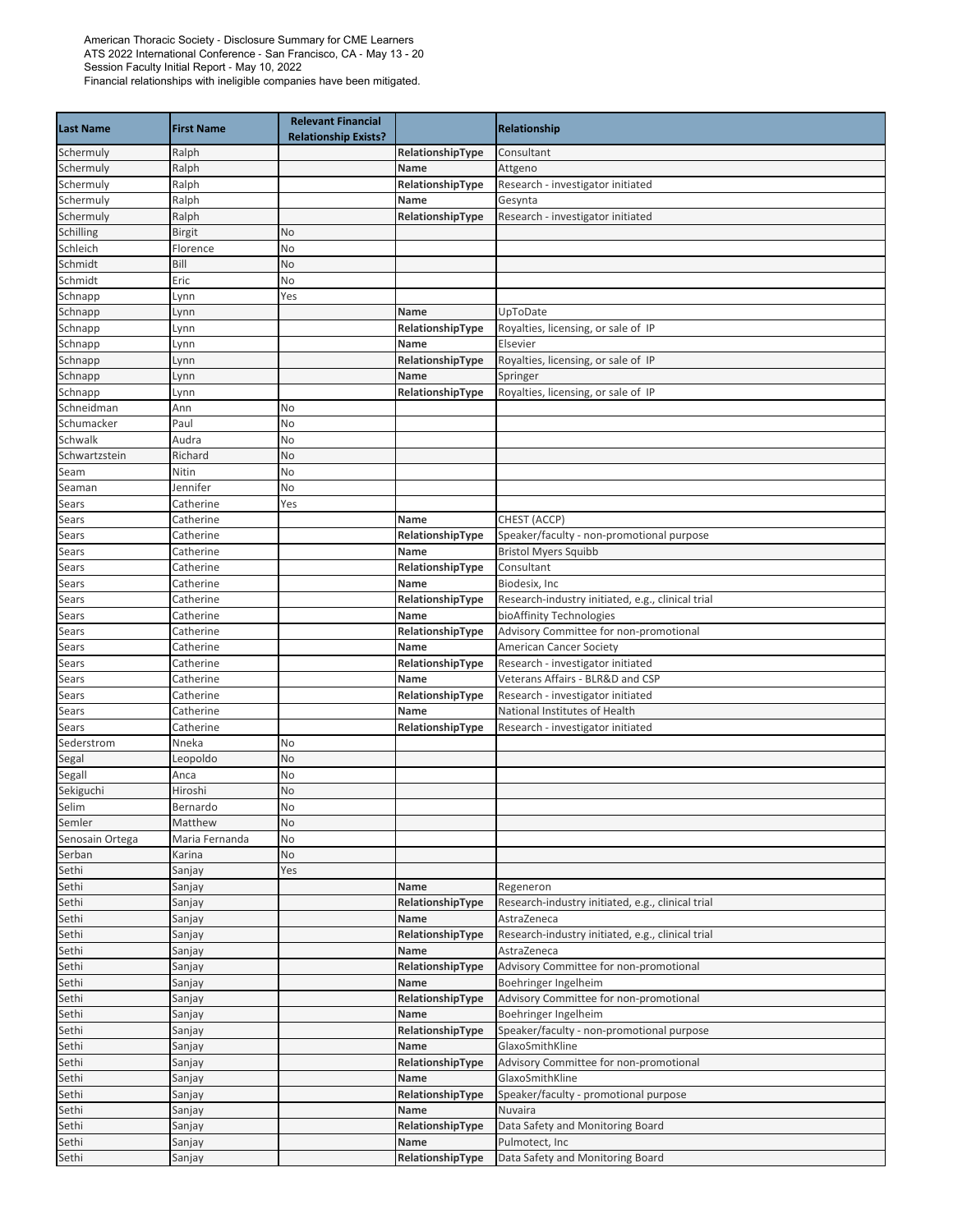| <b>Last Name</b> | <b>First Name</b> | <b>Relevant Financial</b><br><b>Relationship Exists?</b> |                  | <b>Relationship</b>                                       |
|------------------|-------------------|----------------------------------------------------------|------------------|-----------------------------------------------------------|
| Sethi            | Sanjay            |                                                          | Name             | Aerogen                                                   |
| Sethi            | Sanjay            |                                                          | RelationshipType | Advisory Committee for non-promotional                    |
| Sethi            | Sanjay            |                                                          | Name             | <b>Apellis</b>                                            |
| Sethi            | Sanjay            |                                                          | RelationshipType | Advisory Committee for non-promotional                    |
| Shafazand        | Shirin            | No                                                       |                  |                                                           |
| Shafiq           | Majid             | No                                                       |                  |                                                           |
| Shah             | Neomi             | Yes                                                      |                  |                                                           |
| Shah             | Neomi             |                                                          | Name             | Respicardia                                               |
| Shah             | Neomi             |                                                          | RelationshipType | Consultant                                                |
| Shah             | Neomi             |                                                          | Name             | <b>Bresotec</b>                                           |
| Shah             | Neomi             |                                                          | RelationshipType | Advisory Committee for promotional purpose                |
| Shah             | Neomi             |                                                          | Name             | Itamar Medical Ltd.                                       |
| Shah             | Neomi             |                                                          | RelationshipType | Research - investigator initiated                         |
| Shah             | Rupal             | No                                                       |                  |                                                           |
| Shaman           | Ziad              | No                                                       |                  |                                                           |
| Sharma           | Sunil             | No                                                       |                  |                                                           |
| Sharma           | Sunita            | No                                                       |                  |                                                           |
| Sharp            | Michelle          | No                                                       |                  |                                                           |
| Sheares          | Beverley          | No                                                       |                  |                                                           |
| Shlobin          | Oksana            | Yes                                                      |                  |                                                           |
| Shlobin          | Oksana            |                                                          | Name             | <b>United Therapeutics</b>                                |
| Shlobin          | Oksana            |                                                          | RelationshipType | Consultant                                                |
| Shojaee          | Samira            | Yes                                                      |                  |                                                           |
| Shojaee          | Samira            |                                                          | Name             | Biodesix, Inc.                                            |
| Shojaee          | Samira            |                                                          | RelationshipType | Research - investigator initiated                         |
| Sieck            | Gary              | No                                                       |                  |                                                           |
| Siika            | Wangari           | No                                                       |                  |                                                           |
| Silva            | Milagros          | No                                                       |                  |                                                           |
| Silvestri        | Gerard            | Yes                                                      |                  |                                                           |
| Silvestri        | Gerard            |                                                          | <b>Name</b>      | Biodesix, Inc.                                            |
| Silvestri        | Gerard            |                                                          | RelationshipType | Research-industry initiated, e.g., clinical trial         |
| Silvestri        | Gerard            |                                                          | Name             | Biodesix, Inc                                             |
| Silvestri        | Gerard            |                                                          | RelationshipType | Consultant                                                |
| Silvestri        | Gerard            |                                                          | Name             | Olympus                                                   |
| Silvestri        | Gerard            |                                                          | RelationshipType | Research - investigator initiated                         |
| Silvestri        | Gerard            |                                                          | Name             | Olympus                                                   |
| Silvestri        | Gerard            |                                                          | RelationshipType | Consultant                                                |
| Silvestri        | Gerard            |                                                          | Name             | <b>Nucleix</b>                                            |
| Silvestri        | Gerard            |                                                          | RelationshipType | Research-industry initiated, e.g., clinical trial         |
| Silvestri        | Gerard            |                                                          | Name             | <b>Exact Sciences</b>                                     |
| Silvestri        | Gerard            |                                                          | RelationshipType | Research-industry initiated, e.g., clinical trial         |
| Silvestri        | Gerard            |                                                          | Name             | PrognomIQ                                                 |
| Silvestri        | Gerard            |                                                          | RelationshipType | Research-industry initiated, e.g., clinical trial         |
| Silvestri        | Gerard            |                                                          | Name             | Delfi                                                     |
| Silvestri        | Gerard            |                                                          | RelationshipType | Research-industry initiated, e.g., clinical trial         |
| Silvestri        | Gerard            |                                                          | Name             | johnson and Johnson -Auris                                |
| Silvestri        | Gerard            |                                                          | RelationshipType | Research-industry initiated, e.g., clinical trial         |
| Silvestri        | Gerard            |                                                          | Name             | Johnson & Johnson                                         |
| Silvestri        | Gerard            |                                                          | RelationshipType | Consultant                                                |
| Silveyra         | Patricia          | No                                                       |                  |                                                           |
| Simoneau         | Tregony           | No                                                       |                  |                                                           |
| Sin              | Donald            | Yes                                                      |                  |                                                           |
| Sin              | Donald            |                                                          | Name             | GlaxoSmithKline                                           |
| Sin              | Donald            |                                                          | RelationshipType | Speaker/faculty - non-promotional purpose                 |
| Sin              | Donald            |                                                          | Name             | AstraZeneca                                               |
| Sin              | Donald            |                                                          | RelationshipType | Speaker/faculty - non-promotional purpose                 |
| Sin              | Donald            |                                                          | Name             | Boehringer Ingelheim                                      |
| Sin              | Donald            |                                                          | RelationshipType | Speaker/faculty - non-promotional purpose                 |
| Singer           | Benjamin          | Yes                                                      |                  |                                                           |
| Singer           | Benjamin          |                                                          | Name             | Zoe Biosciences                                           |
| Singer           | Benjamin          |                                                          | RelationshipType | Advisory Committee for non-promotional                    |
| Singer           | Benjamin          |                                                          | Name             | United States Patent No. US 10,905,706 B2                 |
| Singer           | Benjamin          |                                                          | RelationshipType | Intellectual property (IP) held - e.g., patent, copyright |
| Singer           | Jonathan          | Yes                                                      |                  |                                                           |
|                  |                   |                                                          |                  |                                                           |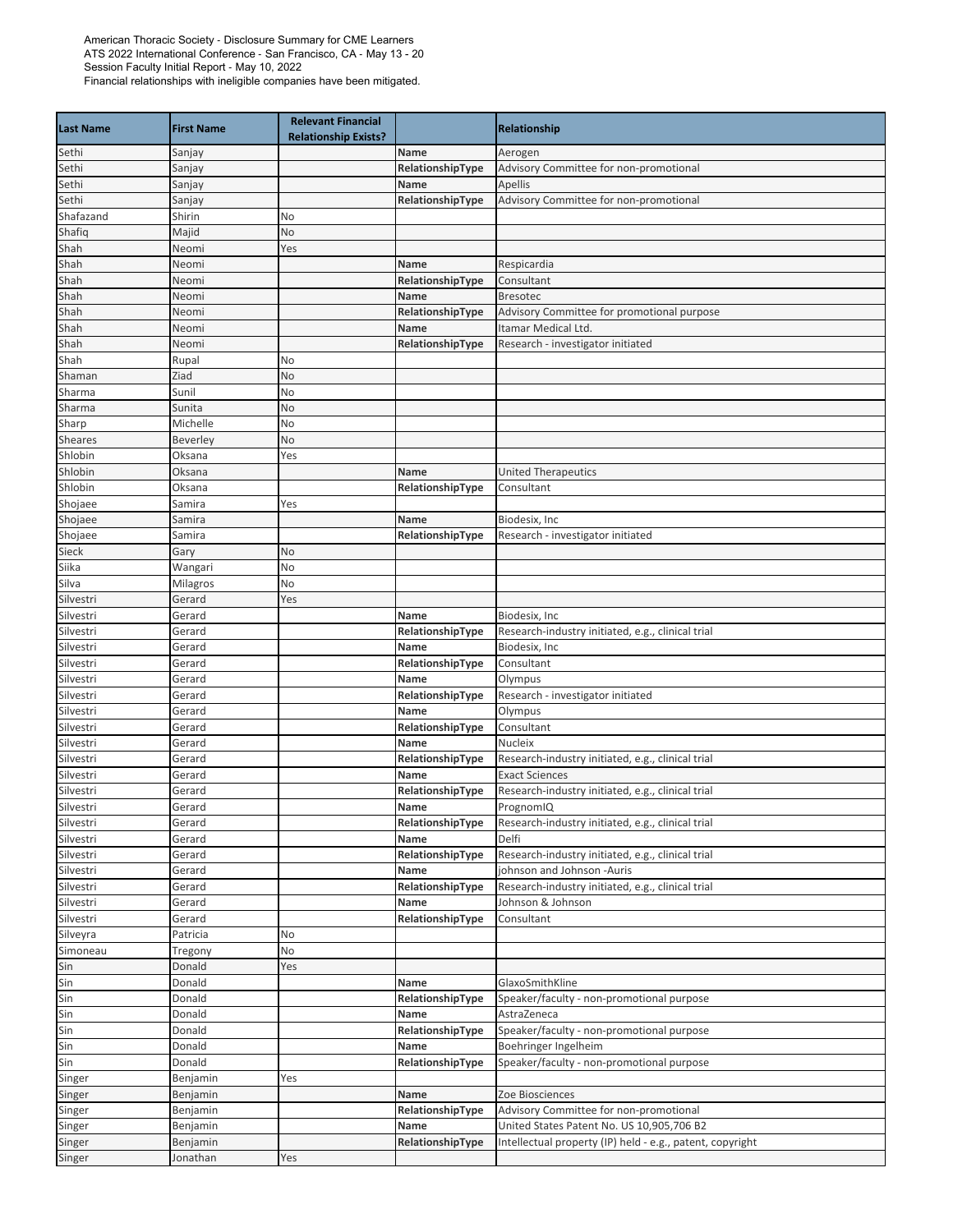| <b>Last Name</b> | <b>First Name</b>    | <b>Relevant Financial</b><br><b>Relationship Exists?</b> |                          | <b>Relationship</b>                                       |
|------------------|----------------------|----------------------------------------------------------|--------------------------|-----------------------------------------------------------|
| Singer           | Jonathan             |                                                          | Name                     | <b>Onspira Therapeutics</b>                               |
| Singer           | Jonathan             |                                                          | RelationshipType         | Advisory Committee for non-promotional                    |
| Singh            | Sally                | No                                                       |                          |                                                           |
| Sinha            | Praik                | No                                                       |                          |                                                           |
| Sjoding          | Michael              | Yes                                                      |                          |                                                           |
| Sjoding          | Michael              |                                                          | Name                     | National Institutes of Health                             |
| Sjoding          | Michael              |                                                          | RelationshipType         | Research - investigator initiated                         |
| Sjoding          | Michael              |                                                          | Name                     | AirStrip                                                  |
| Sjoding          | Michael              |                                                          | RelationshipType         | Intellectual property (IP) held - e.g., patent, copyright |
| Sjoding          | Michael              |                                                          | <b>Name</b>              | <b>DOD</b>                                                |
| Sjoding          | Michael              |                                                          | RelationshipType         | Research - investigator initiated                         |
| Slebos           | Dirk-Jan             | Yes                                                      |                          |                                                           |
| Slebos           | Dirk-Jan             |                                                          | Name                     | PulmonX Corp USA                                          |
| Slebos           | Dirk-Jan             |                                                          | RelationshipType         | Research-industry initiated, e.g., clinical trial         |
| Slebos           | Dirk-Jan             |                                                          | Name                     | PneumRx/BTG/BSc, USA                                      |
| Slebos           | Dirk-Jan             |                                                          | RelationshipType         | Research-industry initiated, e.g., clinical trial         |
| Slebos           | Dirk-Jan             |                                                          | <b>Name</b>              | Nuvaira, USA                                              |
| Slebos           | Dirk-Jan             |                                                          | RelationshipType         | Research-industry initiated, e.g., clinical trial         |
| Slebos           | Dirk-Jan             |                                                          | Name                     | FreeFlowMedical                                           |
| Slebos           | Dirk-Jan             |                                                          | RelationshipType         | Research - investigator initiated                         |
| Slebos           | Dirk-Jan             |                                                          | Name                     | PulmonX Corp USA                                          |
| Slebos<br>Slebos | Dirk-Jan             |                                                          | RelationshipType<br>Name | Research - investigator initiated<br>PulmonX Corp USA     |
|                  | Dirk-Jan             |                                                          |                          |                                                           |
| Slebos<br>Slebos | Dirk-Jan<br>Dirk-Jan |                                                          | RelationshipType<br>Name | Speaker/faculty - non-promotional purpose<br>Nuvaira, USA |
| Slebos           | Dirk-Jan             |                                                          | RelationshipType         | Consultant                                                |
| Slebos           | Dirk-Jan             |                                                          | Name                     | PulmonX Corp USA                                          |
| Slebos           | Dirk-Jan             |                                                          | RelationshipType         | Advisory Committee for non-promotional                    |
| Smallwood        | Natasha              | No                                                       |                          |                                                           |
| Solanki          | Neha                 | No                                                       |                          |                                                           |
| Solomon          | Joshua               | No                                                       |                          |                                                           |
| Sood             | Shweta               | No                                                       |                          |                                                           |
| Specks           | Ulrich               | Yes                                                      |                          |                                                           |
| Specks           | Ulrich               |                                                          | Name                     | AstraZeneca                                               |
| <b>Specks</b>    | Ulrich               |                                                          | RelationshipType         | Advisory Committee for non-promotional                    |
| Specks           | Ulrich               |                                                          | Name                     | AstraZeneca                                               |
| Specks           | Ulrich               |                                                          | RelationshipType         | Research-industry initiated, e.g., clinical trial         |
| <b>Specks</b>    | Ulrich               |                                                          | Name                     | ChemoCentryx                                              |
| <b>Specks</b>    | Ulrich               |                                                          | RelationshipType         | Consultant                                                |
| Specks           | Ulrich               |                                                          | Name                     | Genentech                                                 |
| Specks           | Ulrich               |                                                          | RelationshipType         | Research - investigator initiated                         |
| Specks           | Ulrich               |                                                          | Name                     | <b>Bristol Myers Squibb</b>                               |
| Specks           | Ulrich               |                                                          | RelationshipType         | Research - investigator initiated                         |
| Specks           | Ulrich               |                                                          | Name                     | GlaxoSmithKline                                           |
| Specks           | Ulrich               |                                                          | RelationshipType         | Research - investigator initiated                         |
| Spencer          | Chantal              | No                                                       |                          |                                                           |
| Spiegel          | Michelle             | No                                                       |                          |                                                           |
| Spruit           | Martijn              | Yes                                                      |                          |                                                           |
| Spruit           | Martijn              |                                                          | Name                     | Boehringer Ingelheim                                      |
| Spruit           | Martijn              |                                                          | RelationshipType         | Research - investigator initiated                         |
| Spruit           | Martijn              |                                                          | Name                     | Teva                                                      |
| Spruit           | Martijn              |                                                          | RelationshipType         | Research - investigator initiated                         |
| Spruit           | Martijn              |                                                          | Name<br>RelationshipType | Chiesi<br>Research - investigator initiated               |
| Spruit           | Martijn              |                                                          |                          |                                                           |
| Spruit<br>Spruit | Martijn<br>Martijn   |                                                          | Name<br>RelationshipType | AstraZeneca<br>Research - investigator initiated          |
|                  |                      |                                                          |                          |                                                           |
| Spruit<br>Spruit | Martijn<br>Martijn   |                                                          | Name<br>RelationshipType | GlaxoSmithKline<br>Advisory Committee for non-promotional |
| Squire           | Jacqueline           | No                                                       |                          |                                                           |
| Staitieh         | Bashar               | No                                                       |                          |                                                           |
| Stanfel          | Rebecca              | No                                                       |                          |                                                           |
| Stanojevic       | Sanja                | Yes                                                      |                          |                                                           |
| Stanojevic       | Sanja                |                                                          | Name                     | Chiesi Farmaceuticals                                     |
| Stanojevic       | Sanja                |                                                          | RelationshipType         | Consultant                                                |
|                  |                      |                                                          |                          |                                                           |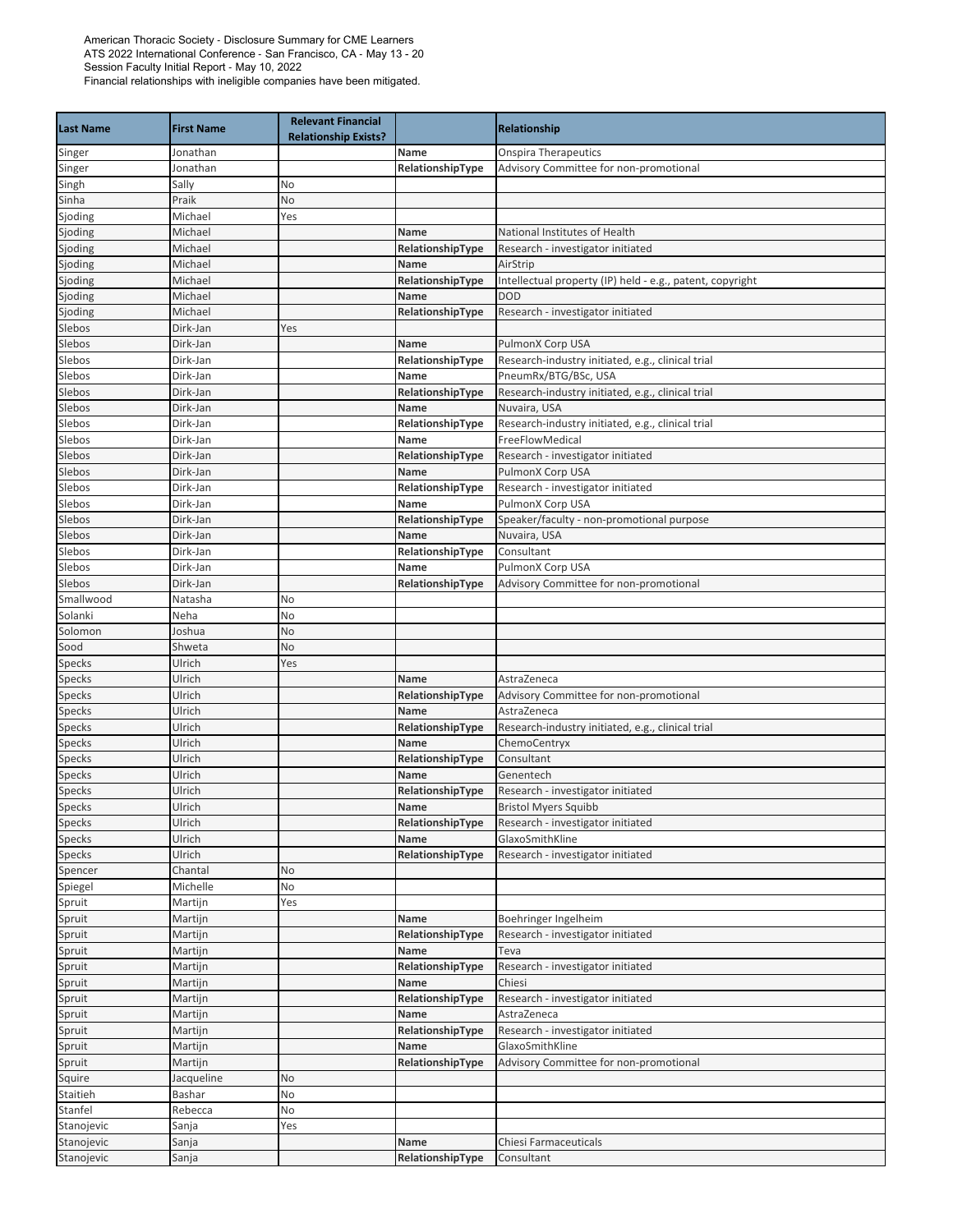| <b>Last Name</b> | <b>First Name</b> | <b>Relevant Financial</b><br><b>Relationship Exists?</b> |                  | <b>Relationship</b>                               |
|------------------|-------------------|----------------------------------------------------------|------------------|---------------------------------------------------|
| Stanojevic       | Sanja             |                                                          | Name             | Vyaire                                            |
| Stanojevic       | Sanja             |                                                          | RelationshipType | Speaker/faculty - non-promotional purpose         |
| Stanojevic       | Sanja             |                                                          | Name             | <b>Vertex Pharmaceuticals</b>                     |
| Stanojevic       | Sanja             |                                                          | RelationshipType | Research - investigator initiated                 |
| Stanojevic       | Sanja             |                                                          | Name             | ERS                                               |
| Stanojevic       | Sanja             |                                                          | RelationshipType | Research - investigator initiated                 |
| Stansbury        | Robert            | Yes                                                      |                  |                                                   |
| Stansbury        | Robert            |                                                          | Name             | ResMed                                            |
| Stansbury        | Robert            |                                                          | RelationshipType | Consultant                                        |
| Stella           | Giulia            | No                                                       |                  |                                                   |
| Stillwell        | Paul              | No                                                       |                  |                                                   |
| Strange          | Charlie           | Yes                                                      |                  |                                                   |
| Strange          | Charlie           |                                                          | Name             | AlphaNet                                          |
| Strange          | Charlie           |                                                          | RelationshipType | Employee                                          |
| Strange          | Charlie           |                                                          | Name             | Pulmanage                                         |
| Strange          | Charlie           |                                                          | RelationshipType | Consultant                                        |
| Strange          | Charlie           |                                                          | Name             | Adverum                                           |
| Strange          | Charlie           |                                                          | RelationshipType | Research-industry initiated, e.g., clinical trial |
| Strange          | Charlie           |                                                          | Name             | Arrowhead Pharmaceuticals Inc                     |
| Strange          | Charlie           |                                                          | RelationshipType | Research-industry initiated, e.g., clinical trial |
| Strange          | Charlie           |                                                          | Name             | AstraZeneca                                       |
| Strange          | Charlie           |                                                          | RelationshipType | Research-industry initiated, e.g., clinical trial |
| Strange          | Charlie           |                                                          | Name             | AstraZeneca                                       |
| Strange          | Charlie           |                                                          | RelationshipType | Consultant                                        |
| Strange          | Charlie           |                                                          | Name             | <b>CSA Medical</b>                                |
| Strange          | Charlie           |                                                          | RelationshipType | Research-industry initiated, e.g., clinical trial |
| Strange          | Charlie           |                                                          | Name             | <b>CSL Behring</b>                                |
| Strange          | Charlie           |                                                          | RelationshipType | Consultant                                        |
| Strange          | Charlie           |                                                          | Name             | Grifols                                           |
| Strange          | Charlie           |                                                          | RelationshipType | Research-industry initiated, e.g., clinical trial |
| Strange          | Charlie           |                                                          | Name             | Novartis                                          |
| Strange          | Charlie           |                                                          | RelationshipType | Research-industry initiated, e.g., clinical trial |
| Strange          | Charlie           |                                                          | Name             | Nuvaira                                           |
| Strange          | Charlie           |                                                          | RelationshipType | Research-industry initiated, e.g., clinical trial |
| Strange          | Charlie           |                                                          | Name             | Pandorum                                          |
| Strange          | Charlie           |                                                          | RelationshipType | Research - investigator initiated                 |
| Strange          | Charlie           |                                                          | Name             | Takeda                                            |
| Strange          | Charlie           |                                                          | RelationshipType | Research-industry initiated, e.g., clinical trial |
| Strange          | Charlie           |                                                          | Name             | <b>Vertex Pharmaceuticals</b>                     |
| Strange          | Charlie           |                                                          | RelationshipType | Research-industry initiated, e.g., clinical trial |
| Strange          | Charlie           |                                                          | Name             | Morair                                            |
| Strange          | Charlie           |                                                          | RelationshipType | Consultant                                        |
| Strange          | Charlie           |                                                          | Name             | <b>Uptake Medical</b>                             |
| Strange          | Charlie           |                                                          | RelationshipType | Data Safety and Monitoring Board                  |
| Strange          | Charlie           |                                                          | Name             | UpToDate                                          |
| Strange          | Charlie           |                                                          | RelationshipType | Royalties, licensing, or sale of IP               |
| Stripp           | Barry             | Yes                                                      |                  |                                                   |
| Stripp           | Barry             |                                                          | Name             | <b>Bristol Myers Squibb</b>                       |
| Stripp           | Barry             |                                                          | RelationshipType | Research-industry initiated, e.g., clinical trial |
| Stripp           | Barry             |                                                          | Name             | Ionis                                             |
| Stripp           | Barry             |                                                          | RelationshipType | Research - investigator initiated                 |
| Stripp           | Barry             |                                                          | Name             | M13 Therapeutics                                  |
| Stripp           | Barry             |                                                          | RelationshipType | Consultant                                        |
| Sullivan         | Donald            | No                                                       |                  |                                                   |
| Sun              | Jie               | Yes                                                      |                  |                                                   |
| Sun              | Jie               |                                                          | Name             | Ancora Biotech                                    |
| Sun              | Jie               |                                                          | RelationshipType | Consultant                                        |
| Sun              | Xin               | No                                                       |                  |                                                   |
| Suresh           | Karthik           | No                                                       |                  |                                                   |
| Susanto          | Irawan            | No                                                       |                  |                                                   |
| Sweatt           | Andrew            | No                                                       |                  |                                                   |
| Szefler          | Stanley           | Yes                                                      |                  |                                                   |
| Szefler          | Stanley           |                                                          | Name             | AstraZeneca                                       |
| Szefler          | Stanley           |                                                          | RelationshipType | Consultant                                        |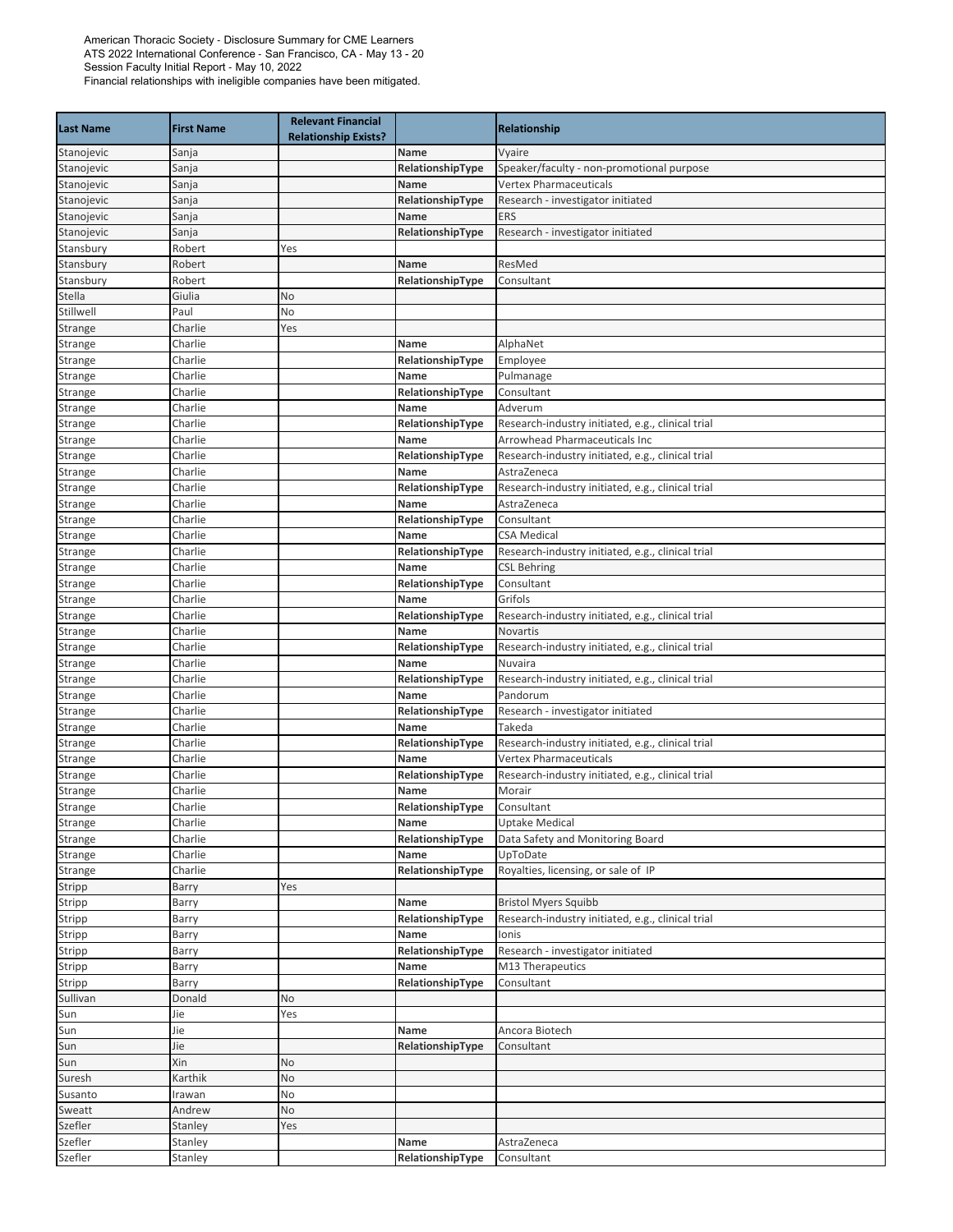| <b>Last Name</b>   | <b>First Name</b>  | <b>Relevant Financial</b><br><b>Relationship Exists?</b> |                          | <b>Relationship</b>                                              |
|--------------------|--------------------|----------------------------------------------------------|--------------------------|------------------------------------------------------------------|
| Szefler            | Stanley            |                                                          | Name                     | Regeneron                                                        |
| Szefler            | Stanley            |                                                          | RelationshipType         | Consultant                                                       |
| Szefler            | Stanley            |                                                          | Name                     | Sanofi                                                           |
| Szefler            | Stanley            |                                                          | RelationshipType         | Consultant                                                       |
| Szefler            | Stanley            |                                                          | Name                     | Moderna                                                          |
| Szefler            | Stanley            |                                                          | RelationshipType         | Data Safety and Monitoring Board                                 |
| Szefler            | Stanley            |                                                          | Name                     | Propeller Health                                                 |
| Szefler            | Stanley            |                                                          | RelationshipType         | Research - investigator initiated<br>GlaxoSmithKline             |
| Szefler<br>Szefler | Stanley            |                                                          | Name                     |                                                                  |
| Szema              | Stanley<br>Anthony | Yes                                                      | RelationshipType         | Consultant                                                       |
| Szema              | Anthony            |                                                          | Name                     | RDS2 Solutions, Inc.                                             |
| Szema              | Anthony            |                                                          | RelationshipType         | Intellectual property (IP) held - e.g., patent, copyright        |
| Tal-Singer         | Ruth               | Yes                                                      |                          |                                                                  |
| Tal-Singer         | Ruth               |                                                          | Name                     | GlaxoSmithKline                                                  |
| Tal-Singer         | Ruth               |                                                          | RelationshipType         | Financial stake, e.g., stocks, options, business owner           |
| Tal-Singer         | Ruth               |                                                          | <b>Name</b>              | <b>ENA Respiratory</b>                                           |
| Tal-Singer         | Ruth               |                                                          | RelationshipType         | Financial stake, e.g., stocks, options, business owner           |
| Tal-Singer         | Ruth               |                                                          | Name                     | <b>ENA Respiratory</b>                                           |
| Tal-Singer         | Ruth               |                                                          | RelationshipType         | Financial stake, e.g., stocks, options, business owner           |
| Tal-Singer         | Ruth               |                                                          | Name                     | Vocalis Health                                                   |
| Tal-Singer         | Ruth               |                                                          | RelationshipType         | Consultant                                                       |
| Tal-Singer         | Ruth               |                                                          | Name                     | Immunomet                                                        |
| Tal-Singer         | Ruth               |                                                          | RelationshipType         | Consultant                                                       |
| Tal-Singer         | Ruth               |                                                          | Name                     | Teva                                                             |
| Tal-Singer         | Ruth               |                                                          | RelationshipType         | Consultant                                                       |
| Tal-Singer         | Ruth               |                                                          | Name                     | AstraZeneca                                                      |
| Tal-Singer         | Ruth               |                                                          | RelationshipType         | Advisory Committee for non-promotional                           |
| Tal-Singer         | Ruth               |                                                          | Name                     | Renovion                                                         |
| Tal-Singer         | Ruth               |                                                          | RelationshipType         | Consultant                                                       |
| Tang               | Clarice            | No                                                       |                          |                                                                  |
| Tanner             | Nichole            | Yes                                                      |                          |                                                                  |
| Tanner             | Nichole            |                                                          | Name                     | <b>CHEST</b>                                                     |
| Tanner             | Nichole            |                                                          | RelationshipType         | Speaker/faculty - non-promotional purpose                        |
| Tanner             | Nichole            |                                                          | Name                     | Biodesix, Inc                                                    |
| Tanner             | Nichole            |                                                          | RelationshipType         | Research-industry initiated, e.g., clinical trial                |
| Tanner             | Nichole            |                                                          | Name                     | Delfi                                                            |
| Tanner             | Nichole            |                                                          | RelationshipType         | Research-industry initiated, e.g., clinical trial                |
| Tanner             | Nichole            |                                                          | Name                     | <b>Nucleix</b>                                                   |
| Tanner             | Nichole            |                                                          | RelationshipType         | Research-industry initiated, e.g., clinical trial                |
| Tanner             | Nichole            |                                                          | Name                     | <b>SEER</b><br>Research-industry initiated, e.g., clinical trial |
| Tanner             | Nichole            |                                                          | RelationshipType<br>Name |                                                                  |
| Tanner             | Nichole<br>Nichole |                                                          | RelationshipType         | Oncocyte<br>Research-industry initiated, e.g., clinical trial    |
| Tanner<br>Tanner   | Nichole            |                                                          | Name                     | Oncimmune                                                        |
| Tanner             | Nichole            |                                                          | RelationshipType         | Research - investigator initiated                                |
| Tanner             | Nichole            |                                                          | Name                     | Eon                                                              |
| Tanner             | Nichole            |                                                          | RelationshipType         | Research - investigator initiated                                |
| Tarran             | Robert             | Yes                                                      |                          |                                                                  |
| Tarran             | Robert             |                                                          | Name                     | <b>Eldec Pharmaceuticals</b>                                     |
| Tarran             | Robert             |                                                          | RelationshipType         | Financial stake, e.g., stocks, options, business owner           |
| Tarran             | Robert             |                                                          | Name                     | <b>Eldec Pharmaceuticals</b>                                     |
| Tarran             | Robert             |                                                          | RelationshipType         | Intellectual property (IP) held - e.g., patent, copyright        |
| Tarran             | Robert             |                                                          | Name                     | Pieris Pharmaceutical                                            |
| Tarran             | Robert             |                                                          | RelationshipType         | Research-industry initiated, e.g., clinical trial                |
| Tarran             | Robert             |                                                          | Name                     | New York Attorney General's Office                               |
| Tarran             | Robert             |                                                          | RelationshipType         | Expert testimony for company or legal agents                     |
| Tashiro            | Hiroki             | No                                                       |                          |                                                                  |
| Tata               | Purushothama Rao   | Yes                                                      |                          |                                                                  |
| Tata               | Purushothama Rao   |                                                          | Name                     | Surrozen Inc                                                     |
| Tata               | Purushothama Rao   |                                                          | RelationshipType         | Consultant                                                       |
| Tata               | Purushothama Rao   |                                                          | Name                     | Cellarity Inc                                                    |
| Tata               | Purushothama Rao   |                                                          | RelationshipType         | Consultant                                                       |
| Tata               | Purushothama Rao   |                                                          | Name                     | <b>United Therapeutics</b>                                       |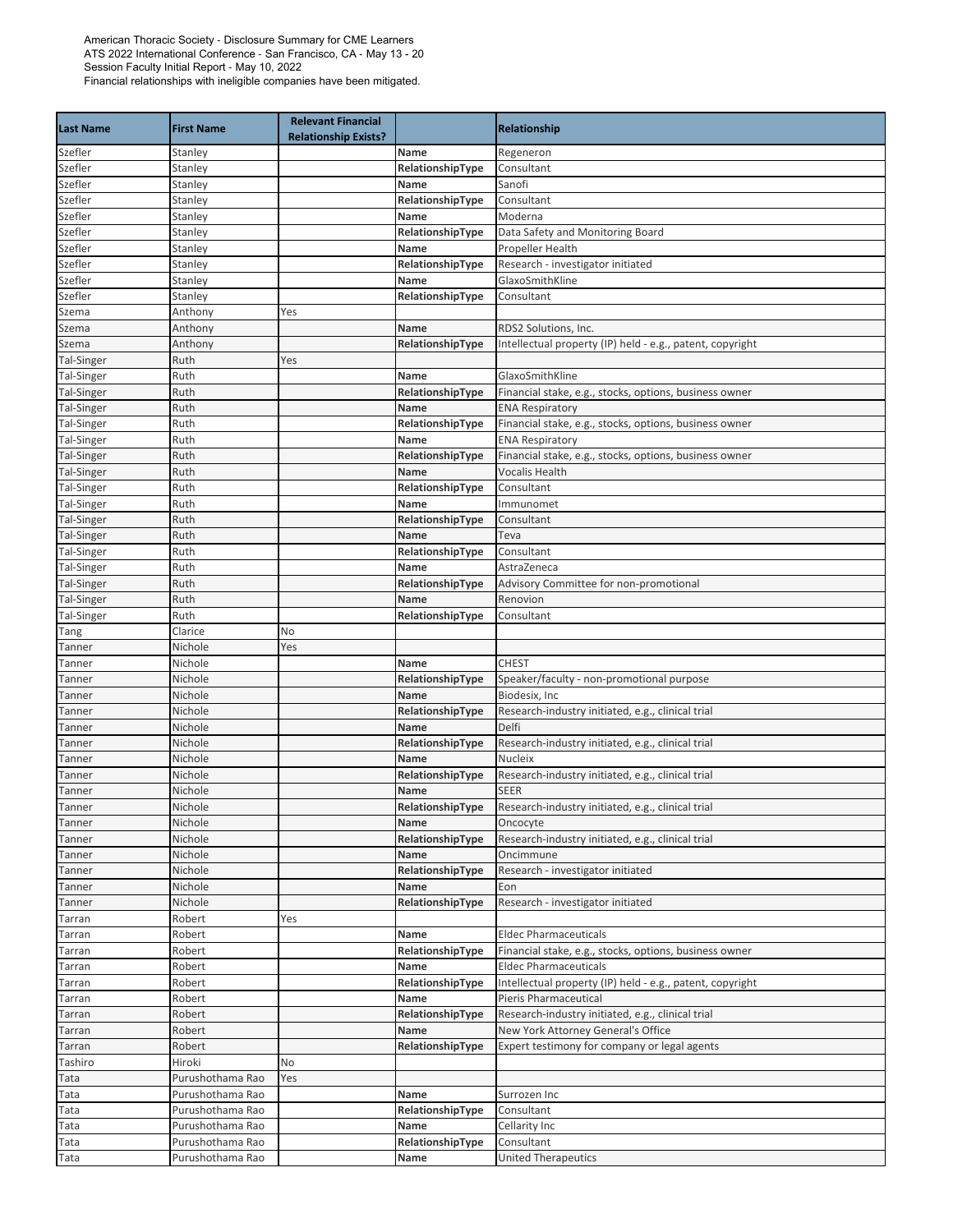| <b>Last Name</b> | <b>First Name</b> | <b>Relevant Financial</b><br><b>Relationship Exists?</b> |                  | <b>Relationship</b>                                    |
|------------------|-------------------|----------------------------------------------------------|------------------|--------------------------------------------------------|
| Tata             | Purushothama Rao  |                                                          | RelationshipType | Research - investigator initiated                      |
| Tata             | Purushothama Rao  |                                                          | Name             | Iolux                                                  |
| Tata             | Purushothama Rao  |                                                          | RelationshipType | Financial stake, e.g., stocks, options, business owner |
| Tata             | Purushothama Rao  |                                                          | Name             | Boehringer Ingelheim                                   |
| Tata             | Purushothama Rao  |                                                          | RelationshipType | Speaker/faculty - non-promotional purpose              |
| Tata             | Purushothama Rao  |                                                          | Name             | <b>Springer Nature</b>                                 |
| Tata             | Purushothama Rao  |                                                          | RelationshipType | Other transfers of value (e.g., drugs, devices)        |
| Tate             | Judith            | No                                                       |                  |                                                        |
| Taylor-Cousar    | Jennifer          | Yes                                                      |                  |                                                        |
| Taylor-Cousar    | Jennifer          |                                                          | Name             | <b>Vertex Pharmaceuticals</b>                          |
| Taylor-Cousar    | Jennifer          |                                                          | RelationshipType | Advisory Committee for non-promotional                 |
| Taylor-Cousar    | Jennifer          |                                                          | Name             | <b>Vertex Pharmaceuticals</b>                          |
| Taylor-Cousar    | Jennifer          |                                                          | RelationshipType | Research-industry initiated, e.g., clinical trial      |
| Taylor-Cousar    | Jennifer          |                                                          | Name             | <b>Vertex Pharmaceuticals</b>                          |
| Taylor-Cousar    | Jennifer          |                                                          | RelationshipType | Speaker/faculty - non-promotional purpose              |
| Taylor-Cousar    | Jennifer          |                                                          | Name             | 4DMT                                                   |
| Taylor-Cousar    | Jennifer          |                                                          | RelationshipType | Advisory Committee for non-promotional                 |
| Taylor-Cousar    | Jennifer          |                                                          | Name             | 4DMT                                                   |
| Taylor-Cousar    | Jennifer          |                                                          | RelationshipType | Research-industry initiated, e.g., clinical trial      |
| Taylor-Cousar    | Jennifer          |                                                          | Name             | <b>Abbyie Pharmaceuticals</b>                          |
| Taylor-Cousar    | Jennifer          |                                                          | RelationshipType | Data Safety and Monitoring Board                       |
| Taylor-Cousar    | Jennifer          |                                                          | Name             | Proteostasis                                           |
| Taylor-Cousar    | Jennifer          |                                                          | RelationshipType | Advisory Committee for non-promotional                 |
| Taylor-Cousar    | Jennifer          |                                                          | Name             | Proteostasis                                           |
| Taylor-Cousar    | Jennifer          |                                                          | RelationshipType | Research-industry initiated, e.g., clinical trial      |
| Taylor-Cousar    | Jennifer          |                                                          | Name             | Insmed                                                 |
| Taylor-Cousar    | Jennifer          |                                                          | RelationshipType | Advisory Committee for non-promotional                 |
| Taylor-Cousar    | Jennifer          |                                                          | Name             | Polarean                                               |
| Taylor-Cousar    | Jennifer          |                                                          | RelationshipType | Advisory Committee for non-promotional                 |
| Taylor-Cousar    | Jennifer          |                                                          | Name             | <b>Cystic Fibrosis Foundation</b>                      |
| Taylor-Cousar    | Jennifer          |                                                          | RelationshipType | Advisory Committee for non-promotional                 |
| Taylor-Cousar    | Jennifer          |                                                          | Name             | <b>Cystic Fibrosis Foundation</b>                      |
| Taylor-Cousar    | Jennifer          |                                                          | RelationshipType | Research - investigator initiated                      |
| Taylor-Cousar    | Jennifer          |                                                          | <b>Name</b>      | Emily's Entourage                                      |
| Taylor-Cousar    | Jennifer          |                                                          | RelationshipType | Advisory Committee for non-promotional                 |
| Tello            | Khodr             | No                                                       |                  |                                                        |
| Tesfaigzi        | Yohannes          | Yes                                                      |                  |                                                        |
| Tesfaigzi        | Yohannes          |                                                          | Name             | <b>Bayer Pharmaceuticals</b>                           |
| Tesfaigzi        | Yohannes          |                                                          | RelationshipType | Consultant                                             |
| Tesfaigzi        | Yohannes          |                                                          | Name             | <b>Verra Therapeutics</b>                              |
| Tesfaigzi        | Yohannes          |                                                          | RelationshipType | Consultant                                             |
| Thakur           | Neeta             | No                                                       |                  |                                                        |
| Thannickal       | Victor            | Yes                                                      |                  |                                                        |
| Thannickal       | Victor            |                                                          | Name             | <b>Horizon Therapeutics</b>                            |
| Thannickal       | Victor            |                                                          | RelationshipType | Consultant                                             |
| Thannickal       | Victor            |                                                          | Name             | Blade Therapeutics, Inc.                               |
| Thannickal       | Victor            |                                                          | RelationshipType | Consultant                                             |
| Thannickal       | Victor            |                                                          | Name             | Arrowhead Pharmaceuticals Inc                          |
| Thannickal       | Victor            |                                                          | RelationshipType | Consultant                                             |
| Thannickal       | Victor            |                                                          | Name             | <b>Tulane University</b>                               |
| Thannickal       | Victor            |                                                          | RelationshipType | Research - investigator initiated                      |
| Thannickal       | Victor            |                                                          | Name             | CalciMedica, Inc                                       |
| Thannickal       | Victor            |                                                          | RelationshipType | Data Safety and Monitoring Board                       |
| Thannickal       | Victor            |                                                          | Name             | Nitto Denko Corporation                                |
| Thannickal       | Victor            |                                                          | RelationshipType | Data Safety and Monitoring Board                       |
| Thomas           | Paul              | Yes                                                      |                  |                                                        |
| Thomas           | Paul              |                                                          | Name             | Immunoscape                                            |
| Thomas           | Paul              |                                                          | RelationshipType | Advisory Committee for non-promotional                 |
| Thomas           | Paul              |                                                          | Name             | PACT Pharma                                            |
| Thomas           | Paul              |                                                          | RelationshipType | Advisory Committee for non-promotional                 |
| Thomas           | Paul              |                                                          | Name             | Cytoagents                                             |
| Thomas           | Paul              |                                                          | RelationshipType | Consultant                                             |
| Thomas           | Paul              |                                                          | Name             | Elevate Bio                                            |
| Thomas           | Paul              |                                                          | RelationshipType | Research - investigator initiated                      |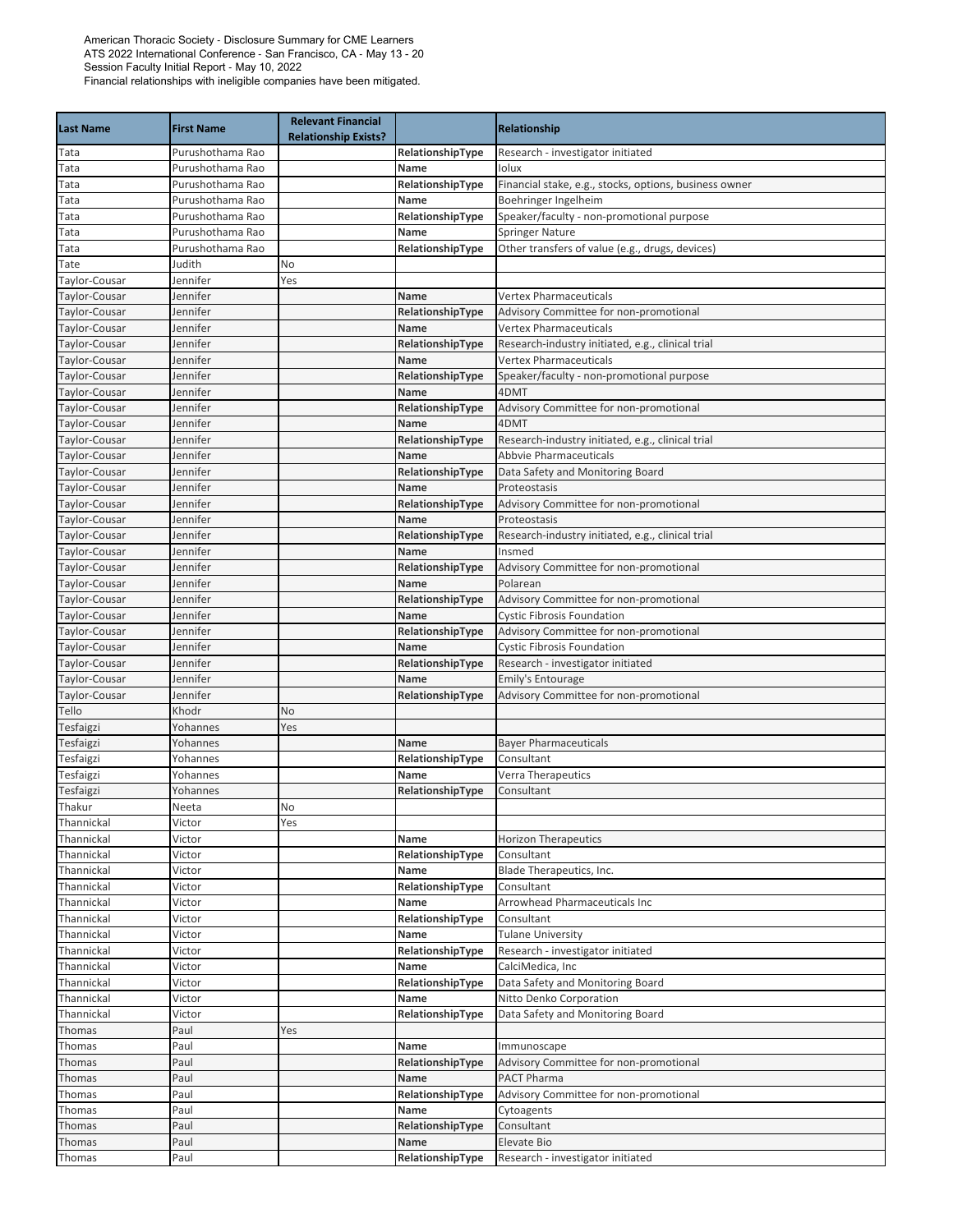| <b>Last Name</b> | <b>First Name</b>  | <b>Relevant Financial</b><br><b>Relationship Exists?</b> |                          | <b>Relationship</b>                               |
|------------------|--------------------|----------------------------------------------------------|--------------------------|---------------------------------------------------|
| Thomas           | Paul               |                                                          | Name                     | Johnson & Johnson                                 |
| Thomas           | Paul               |                                                          | RelationshipType         | Consultant                                        |
| Thomas           | Robert             | Yes                                                      |                          |                                                   |
| Thomas           | Robert             |                                                          | Name                     | MyCardio, LLC                                     |
| Thomas           | Robert             |                                                          | RelationshipType         | Royalties, licensing, or sale of IP               |
| Thompson         | <b>B.</b> Taylor   | Yes                                                      |                          |                                                   |
| Thompson         | <b>B.</b> Taylor   |                                                          | Name                     | Bayer                                             |
| Thompson         | <b>B.</b> Taylor   |                                                          | RelationshipType         | Consultant                                        |
| Thompson         | <b>B.</b> Taylor   |                                                          | Name                     | Genentech                                         |
| Thompson         | <b>B.</b> Taylor   |                                                          | RelationshipType         | Consultant                                        |
| Thompson         | <b>B.</b> Taylor   |                                                          | Name                     | UpToDate                                          |
| Thompson         | <b>B.</b> Taylor   |                                                          | RelationshipType         | Royalties, licensing, or sale of IP               |
| Thompson         | <b>B.</b> Taylor   |                                                          | Name                     | National Heart Lung and Blood Institute           |
| Thompson         | <b>B.</b> Taylor   |                                                          | RelationshipType         | Research - investigator initiated                 |
| Thompson         | <b>B.</b> Taylor   |                                                          | Name                     | Canada Clinical Research Grant                    |
| Thompson         | <b>B.</b> Taylor   |                                                          | RelationshipType         | Data Safety and Monitoring Board                  |
| Thompson         | <b>B.</b> Taylor   |                                                          | <b>Name</b>              | <b>US Department of Defense</b>                   |
| Thompson         | <b>B.</b> Taylor   |                                                          | RelationshipType         | Research - investigator initiated                 |
| Thompson         | <b>B.</b> Taylor   |                                                          | Name                     | Canada Clinical Research Grant                    |
| Thompson         | <b>B.</b> Taylor   |                                                          | RelationshipType         | Data Safety and Monitoring Board                  |
| Thomson          | Rachel             | Yes                                                      |                          |                                                   |
| Thomson          | Rachel             |                                                          | Name                     | Beyond Air, Inc                                   |
| Thomson          | Rachel             |                                                          | RelationshipType         | Consultant                                        |
| Thomson          | Rachel             |                                                          | <b>Name</b>              | Insmed                                            |
| Thomson          | Rachel             |                                                          | RelationshipType         | Consultant                                        |
| Thornton         | Christina          | No                                                       |                          |                                                   |
| Thurston         | George             | No                                                       |                          |                                                   |
| Tighe            | Robert             | Yes                                                      |                          |                                                   |
| Tighe            | Robert             |                                                          | Name                     | Boehringer Ingelheim                              |
| Tighe            | Robert             |                                                          | RelationshipType         | Advisory Committee for non-promotional            |
| Tighe            | Robert             |                                                          | <b>Name</b>              | Boehringer Ingelheim                              |
| Tighe            | Robert             |                                                          | RelationshipType         | Research - investigator initiated                 |
| Tighe            | Robert             |                                                          | Name                     | Genentech                                         |
| Tighe            | Robert             |                                                          | RelationshipType         | Research - investigator initiated                 |
| Tighe            | Robert             |                                                          | Name                     | Polarean                                          |
| Tighe            | Robert             |                                                          | RelationshipType         | Advisory Committee for non-promotional            |
| Tighe            | Robert             |                                                          | Name                     | Boehringer Ingelheim                              |
| Tighe            | Robert             |                                                          | RelationshipType         | Speaker/faculty - non-promotional purpose         |
| Tighe            | Robert             |                                                          | Name                     | <b>Proctor and Gamble</b>                         |
| Tighe            | Robert             |                                                          | RelationshipType         | Consultant                                        |
| Tino             | Gregory            | Yes                                                      |                          |                                                   |
| Tino             | Gregory            |                                                          | Name                     | Savara Pharma                                     |
| Tino             | Gregory            |                                                          | RelationshipType         | Consultant                                        |
| Tino             | Gregory            |                                                          | Name<br>RelationshipType | Bronchiectasis Research Registry/COPD Foundation  |
| Tino             | Gregory            |                                                          |                          | Research - investigator initiated                 |
| Traber           | Katrina            | No                                                       |                          |                                                   |
| Tran-Lundmark    | Karin              | No<br>No                                                 |                          |                                                   |
| Treat            | Lauren<br>Jennifer |                                                          |                          |                                                   |
| Trevor           | Jennifer           | Yes                                                      | Name                     | AstraZeneca                                       |
| Trevor<br>Trevor | Jennifer           |                                                          | RelationshipType         | Advisory Committee for non-promotional            |
| Triplette        | Matthew            | No                                                       |                          |                                                   |
| Tullis           | Diana              | Yes                                                      |                          |                                                   |
| Tullis           | Diana              |                                                          | Name                     | <b>Vertex Pharmaceuticals</b>                     |
| Tullis           | Diana              |                                                          | RelationshipType         | Consultant                                        |
| Tullis           | Diana              |                                                          | Name                     | <b>Vertex Pharmaceuticals</b>                     |
| Tullis           | Diana              |                                                          | RelationshipType         | Research-industry initiated, e.g., clinical trial |
| Tullis           | Diana              |                                                          | Name                     | <b>Vertex Pharmaceuticals</b>                     |
| Tullis           | Diana              |                                                          | RelationshipType         | Speaker/faculty - non-promotional purpose         |
| Tullis           | Diana              |                                                          | Name                     | <b>Abbvie Pharmaceuticals</b>                     |
| Tullis           | Diana              |                                                          | RelationshipType         | Research-industry initiated, e.g., clinical trial |
| Tullis           | Diana              |                                                          | Name                     | Abbvie Pharmaceuticals                            |
| Tullis           | Diana              |                                                          | RelationshipType         | Advisory Committee for non-promotional            |
| Tullis           | Diana              |                                                          | Name                     | <b>Eloxx Pharmaceuticals</b>                      |
|                  |                    |                                                          |                          |                                                   |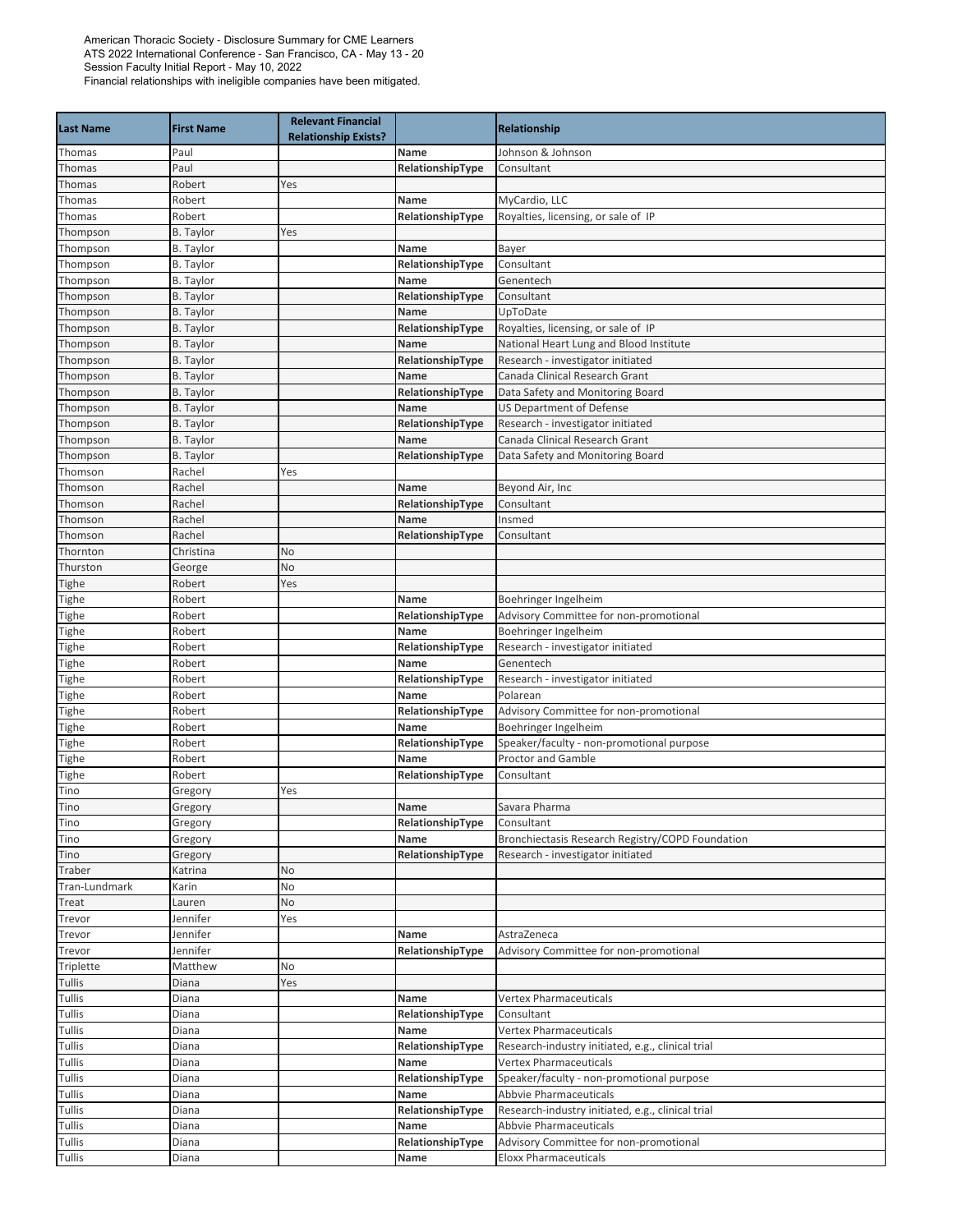| <b>Last Name</b>         | <b>First Name</b> | <b>Relevant Financial</b><br><b>Relationship Exists?</b> |                          | Relationship                                                         |
|--------------------------|-------------------|----------------------------------------------------------|--------------------------|----------------------------------------------------------------------|
| Tullis                   | Diana             |                                                          | RelationshipType         | Research-industry initiated, e.g., clinical trial                    |
| Turnbull                 | Alison            | Yes                                                      |                          |                                                                      |
| Turnbull                 | Alison            |                                                          | Name                     | Medical Science Affiliates, Llc                                      |
| Turnbull                 | Alison            |                                                          | RelationshipType         | Consultant                                                           |
| Turner                   | Paul              | Yes                                                      |                          |                                                                      |
| Turner                   | Paul              |                                                          | Name                     | Felix Biotechnology                                                  |
| Turner                   | Paul              |                                                          | RelationshipType         | Intellectual property (IP) held - e.g., patent, copyright            |
| Turner                   | Scott             | Yes                                                      |                          |                                                                      |
| Turner                   | Scott             |                                                          | Name                     | <b>Pliant Therapeutics</b>                                           |
| Turner                   | Scott             |                                                          | RelationshipType         | Employee                                                             |
| Tzouvelekis              | Argyrios          | No                                                       |                          |                                                                      |
| Upson                    | Dona              | Yes                                                      |                          |                                                                      |
| Upson                    | Dona              |                                                          | Name                     | Regeneron                                                            |
| Upson                    | Dona              |                                                          | RelationshipType         | Financial stake, e.g., stocks, options, business owner               |
| Upson                    | Dona              |                                                          | Name                     | Cel-Sci Corporation                                                  |
| Upson                    | Dona              |                                                          | RelationshipType         | Financial stake, e.g., stocks, options, business owner               |
| Valley                   | Thomas            | No                                                       |                          |                                                                      |
| Van Winkle               | Laura             | No                                                       |                          |                                                                      |
| Vande Vusse              | Lisa              | Yes                                                      |                          |                                                                      |
| Vande Vusse              | Lisa              |                                                          | Name                     | University of Washington                                             |
| Vande Vusse              | Lisa              |                                                          | RelationshipType         | Employee                                                             |
| Vanderpool               | Rebecca           | No                                                       |                          |                                                                      |
| Vaziri                   | Sanaz             | No                                                       |                          |                                                                      |
| Vena                     | Daniel            | No                                                       |                          |                                                                      |
| Ventetuolo               | Corey             | Yes                                                      |                          |                                                                      |
| Ventetuolo               | Corey             |                                                          | Name                     | Acceleron Pharma                                                     |
| Ventetuolo               | Corey             |                                                          | RelationshipType         | Advisory Committee for non-promotional                               |
| Ventetuolo               | Corey             |                                                          | Name                     | <b>Altavant Sciences</b>                                             |
| Ventetuolo               | Corey             |                                                          | RelationshipType         | Advisory Committee for non-promotional                               |
| Ventetuolo<br>Ventetuolo | Corey<br>Corey    |                                                          | Name                     | <b>United Therapeutics</b><br>Advisory Committee for non-promotional |
| Ventetuolo               | Corey             |                                                          | RelationshipType<br>Name | <b>United Therapeutics</b>                                           |
| Ventetuolo               | Corey             |                                                          | RelationshipType         | Research - investigator initiated                                    |
| Ventetuolo               | Corey             |                                                          | Name                     | <b>Altavant Sciences</b>                                             |
| Ventetuolo               | Corey             |                                                          | RelationshipType         | Research-industry initiated, e.g., clinical trial                    |
| Vercelli                 | Donata            | No                                                       |                          |                                                                      |
| Vicencio                 | Alfin             | No                                                       |                          |                                                                      |
| Victorelli               | Stella            | No                                                       |                          |                                                                      |
| Viglianti                | Elizabeth         | No                                                       |                          |                                                                      |
| Volerman                 | Anna              | Yes                                                      |                          |                                                                      |
| Volerman                 | Anna              |                                                          | Name                     | Chicago Asthma Consortium                                            |
| Volerman                 | Anna              |                                                          | RelationshipType         | Advisory Committee for non-promotional                               |
| Volker                   | Ellen             | Yes                                                      |                          |                                                                      |
| Volker                   | Ellen             |                                                          | Name                     | <b>Intuitive Surgical</b>                                            |
| Volker                   | Ellen             |                                                          | RelationshipType         | Consultant                                                           |
| Vranas                   | Kelly             | No                                                       |                          |                                                                      |
| Vukmirovic               | Milica            | No                                                       |                          |                                                                      |
| Wambach                  | Jennifer          | No                                                       |                          |                                                                      |
| Washko                   | George            | Yes                                                      |                          |                                                                      |
| Washko                   | George            |                                                          | Name                     | PulmonX Corp USA                                                     |
| Washko                   | George            |                                                          | RelationshipType         | Data Safety and Monitoring Board                                     |
| Washko                   | George            |                                                          | Name                     | PulmonX Corp USA                                                     |
| Washko                   | George            |                                                          | RelationshipType         | Consultant                                                           |
| Washko                   | George            |                                                          | Name                     | <b>Vertex Pharmaceuticals</b>                                        |
| Washko                   | George            |                                                          | RelationshipType         | Consultant                                                           |
| Washko                   | George            |                                                          | Name                     | Janssen Inc.                                                         |
| Washko                   | George            |                                                          | RelationshipType         | Consultant                                                           |
| Washko                   | George            |                                                          | Name                     | Quantitative Imaging Solutions                                       |
| Washko                   | George            |                                                          | RelationshipType         | Financial stake, e.g., stocks, options, business owner               |
| Washko                   | George            |                                                          | Name                     | Boehringer Ingelheim                                                 |
| Washko                   | George            |                                                          | RelationshipType         | Research - investigator initiated                                    |
| Washko                   | George            |                                                          | Name                     | <b>BTG</b>                                                           |
| Washko                   | George            |                                                          | RelationshipType         | Research - investigator initiated                                    |
| Waterer                  | Grant             | Yes                                                      |                          |                                                                      |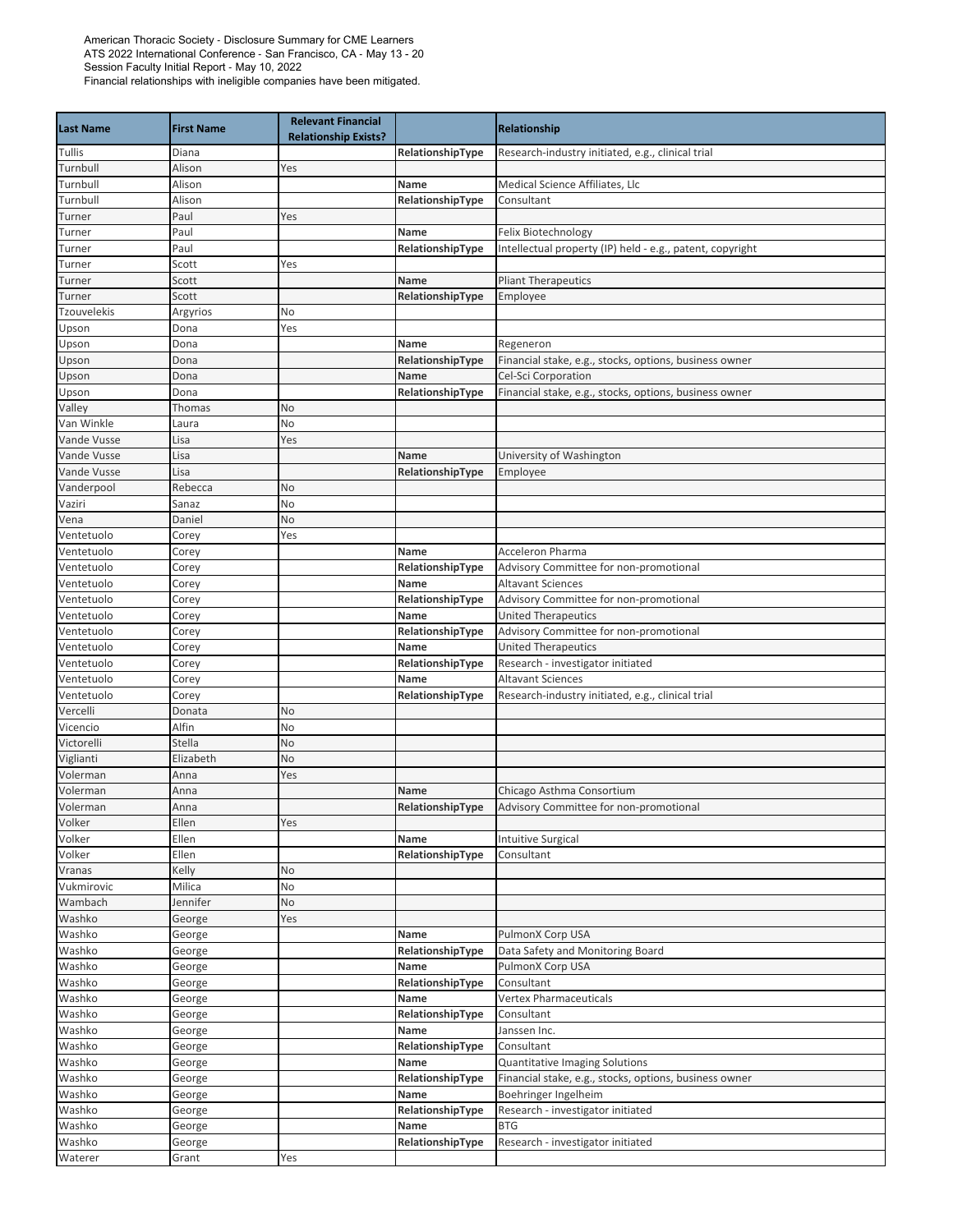| GlaxoSmithKline<br>Waterer<br>Grant<br>Name<br>RelationshipType<br>Advisory Committee for non-promotional<br>Waterer<br>Grant<br>Watkins<br>Timothy<br>Yes<br><b>Gilead Sciences</b><br>Watkins<br>Timothy<br>Name<br>Watkins<br>Timothy<br>RelationshipType<br>Employee<br>Weiner<br>Daniel<br>No<br>Weiss<br>No<br>Curtis<br>Wells<br>James<br>Yes<br>Wells<br>National Institutes of Health<br>James<br>Name<br>Wells<br>RelationshipType<br>Research - investigator initiated<br>James<br>GlaxoSmithKline<br>Wells<br>James<br>Name<br>Wells<br>RelationshipType<br>Advisory Committee for non-promotional<br>James<br>Wells<br>Name<br>AstraZeneca<br>James<br>Wells<br>RelationshipType<br>Consultant<br>James<br>Wells<br>Name<br>Bayer AG<br>James<br>Wells<br>RelationshipType<br>Research - investigator initiated<br>James<br>Wells<br>Mereo BioPharma<br>Name<br>James<br>Wells<br>RelationshipType<br>Research-industry initiated, e.g., clinical trial<br>James<br>Name<br>Mereo BioPharma<br>Wells<br>James<br>Wells<br>RelationshipType<br>Advisory Committee for non-promotional<br>James<br><b>Vertex Pharmaceuticals</b><br>Wells<br>Name<br>James<br>Wells<br>RelationshipType<br>Research-industry initiated, e.g., clinical trial<br>James<br>Grifols<br>Wells<br>Name<br>James<br>Wells<br>RelationshipType<br>Research-industry initiated, e.g., clinical trial<br>James<br>Wells<br>Takeda<br>James<br>Name<br>Advisory Committee for non-promotional<br>Wells<br>RelationshipType<br>James<br>Wells<br>Name<br>Medscape<br>James<br>Wells<br>Research - investigator initiated<br>RelationshipType<br>James<br>Wells<br>Verona Pharma<br>Name<br>James<br>Wells<br>RelationshipType<br>Research-industry initiated, e.g., clinical trial<br>James<br>Wells<br>Name<br>Medscape<br>James<br>RelationshipType<br>Consultant<br>Wells<br>James<br>Welte<br>Tobias<br>Yes<br>Biontech/Pfizer<br>Welte<br>Tobias<br>Name<br>Welte<br>Tobias<br>RelationshipType<br>Speaker/faculty - non-promotional purpose<br>Tobias<br>AstraZeneca<br>Welte<br>Name<br>Welte<br>Tobias<br>RelationshipType<br>Speaker/faculty - non-promotional purpose<br>Johnson & Johnson<br>Welte<br>Tobias<br>Name<br>RelationshipType<br>Speaker/faculty - non-promotional purpose<br>Welte<br>Tobias<br>Wendt<br>Christine<br>No<br>White<br>Douglas<br>No<br>Whittaker Brown<br><b>No</b><br>Stacey-Ann<br>Wiener<br>Renda<br>Yes<br>National Lung Cancer Round Table Shared Decision-Making Task Force<br>Wiener<br>Renda<br>Name<br>Wiener<br>Renda<br>Advisory Committee for non-promotional<br>RelationshipType<br>American College of Radiology<br>Wiener<br>Renda<br>Name<br>Renda<br>RelationshipType<br>Advisory Committee for non-promotional<br>Wiener<br>Renda<br>Wiener<br>Name<br>VA, NIH, PCORI<br>Wiener<br>Renda<br>RelationshipType<br>Research - investigator initiated<br>VA<br>Wiener<br>Renda<br>Name<br>Renda<br>Wiener<br>RelationshipType<br>Employee<br>Wijsenbeek<br>Marlies<br>Yes<br>Wijsenbeek<br>Boehringer Ingelheim<br>Marlies<br>Name<br>Wijsenbeek<br>Marlies<br>RelationshipType<br>Research - investigator initiated<br>Wijsenbeek<br>Marlies<br>Boehringer Ingelheim<br>Name<br>Wijsenbeek<br>Marlies<br>RelationshipType<br>Advisory Committee for non-promotional<br>Roche<br>Wijsenbeek<br>Marlies<br>Name<br>Wijsenbeek<br>Marlies<br>Advisory Committee for non-promotional<br>RelationshipType<br>Wijsenbeek<br>Roche<br>Marlies<br>Name<br>Speaker/faculty - non-promotional purpose<br>Wijsenbeek<br>Marlies<br>RelationshipType<br>Wijsenbeek<br>Marlies<br>Boehringer Ingelheim<br>Name<br>Wijsenbeek<br>Marlies<br>Speaker/faculty - non-promotional purpose<br>RelationshipType<br>Wijsenbeek<br>RespiVant<br>Marlies<br>Name<br>Wijsenbeek<br>Marlies<br>RelationshipType<br>Consultant | <b>Last Name</b> | <b>First Name</b> | <b>Relevant Financial</b><br><b>Relationship Exists?</b> | Relationship |
|-------------------------------------------------------------------------------------------------------------------------------------------------------------------------------------------------------------------------------------------------------------------------------------------------------------------------------------------------------------------------------------------------------------------------------------------------------------------------------------------------------------------------------------------------------------------------------------------------------------------------------------------------------------------------------------------------------------------------------------------------------------------------------------------------------------------------------------------------------------------------------------------------------------------------------------------------------------------------------------------------------------------------------------------------------------------------------------------------------------------------------------------------------------------------------------------------------------------------------------------------------------------------------------------------------------------------------------------------------------------------------------------------------------------------------------------------------------------------------------------------------------------------------------------------------------------------------------------------------------------------------------------------------------------------------------------------------------------------------------------------------------------------------------------------------------------------------------------------------------------------------------------------------------------------------------------------------------------------------------------------------------------------------------------------------------------------------------------------------------------------------------------------------------------------------------------------------------------------------------------------------------------------------------------------------------------------------------------------------------------------------------------------------------------------------------------------------------------------------------------------------------------------------------------------------------------------------------------------------------------------------------------------------------------------------------------------------------------------------------------------------------------------------------------------------------------------------------------------------------------------------------------------------------------------------------------------------------------------------------------------------------------------------------------------------------------------------------------------------------------------------------------------------------------------------------------------------------------------------------------------------------------------------------------------------------------------------------------------------------------------------------------------------------------------------------------------------------------------------------------------------------------------------------------------------------------------------------------------------------------------------------------------------------------------------------------------------------------------------------------------------------------------------------------------------------------------------------------|------------------|-------------------|----------------------------------------------------------|--------------|
|                                                                                                                                                                                                                                                                                                                                                                                                                                                                                                                                                                                                                                                                                                                                                                                                                                                                                                                                                                                                                                                                                                                                                                                                                                                                                                                                                                                                                                                                                                                                                                                                                                                                                                                                                                                                                                                                                                                                                                                                                                                                                                                                                                                                                                                                                                                                                                                                                                                                                                                                                                                                                                                                                                                                                                                                                                                                                                                                                                                                                                                                                                                                                                                                                                                                                                                                                                                                                                                                                                                                                                                                                                                                                                                                                                                                                                           |                  |                   |                                                          |              |
|                                                                                                                                                                                                                                                                                                                                                                                                                                                                                                                                                                                                                                                                                                                                                                                                                                                                                                                                                                                                                                                                                                                                                                                                                                                                                                                                                                                                                                                                                                                                                                                                                                                                                                                                                                                                                                                                                                                                                                                                                                                                                                                                                                                                                                                                                                                                                                                                                                                                                                                                                                                                                                                                                                                                                                                                                                                                                                                                                                                                                                                                                                                                                                                                                                                                                                                                                                                                                                                                                                                                                                                                                                                                                                                                                                                                                                           |                  |                   |                                                          |              |
|                                                                                                                                                                                                                                                                                                                                                                                                                                                                                                                                                                                                                                                                                                                                                                                                                                                                                                                                                                                                                                                                                                                                                                                                                                                                                                                                                                                                                                                                                                                                                                                                                                                                                                                                                                                                                                                                                                                                                                                                                                                                                                                                                                                                                                                                                                                                                                                                                                                                                                                                                                                                                                                                                                                                                                                                                                                                                                                                                                                                                                                                                                                                                                                                                                                                                                                                                                                                                                                                                                                                                                                                                                                                                                                                                                                                                                           |                  |                   |                                                          |              |
|                                                                                                                                                                                                                                                                                                                                                                                                                                                                                                                                                                                                                                                                                                                                                                                                                                                                                                                                                                                                                                                                                                                                                                                                                                                                                                                                                                                                                                                                                                                                                                                                                                                                                                                                                                                                                                                                                                                                                                                                                                                                                                                                                                                                                                                                                                                                                                                                                                                                                                                                                                                                                                                                                                                                                                                                                                                                                                                                                                                                                                                                                                                                                                                                                                                                                                                                                                                                                                                                                                                                                                                                                                                                                                                                                                                                                                           |                  |                   |                                                          |              |
|                                                                                                                                                                                                                                                                                                                                                                                                                                                                                                                                                                                                                                                                                                                                                                                                                                                                                                                                                                                                                                                                                                                                                                                                                                                                                                                                                                                                                                                                                                                                                                                                                                                                                                                                                                                                                                                                                                                                                                                                                                                                                                                                                                                                                                                                                                                                                                                                                                                                                                                                                                                                                                                                                                                                                                                                                                                                                                                                                                                                                                                                                                                                                                                                                                                                                                                                                                                                                                                                                                                                                                                                                                                                                                                                                                                                                                           |                  |                   |                                                          |              |
|                                                                                                                                                                                                                                                                                                                                                                                                                                                                                                                                                                                                                                                                                                                                                                                                                                                                                                                                                                                                                                                                                                                                                                                                                                                                                                                                                                                                                                                                                                                                                                                                                                                                                                                                                                                                                                                                                                                                                                                                                                                                                                                                                                                                                                                                                                                                                                                                                                                                                                                                                                                                                                                                                                                                                                                                                                                                                                                                                                                                                                                                                                                                                                                                                                                                                                                                                                                                                                                                                                                                                                                                                                                                                                                                                                                                                                           |                  |                   |                                                          |              |
|                                                                                                                                                                                                                                                                                                                                                                                                                                                                                                                                                                                                                                                                                                                                                                                                                                                                                                                                                                                                                                                                                                                                                                                                                                                                                                                                                                                                                                                                                                                                                                                                                                                                                                                                                                                                                                                                                                                                                                                                                                                                                                                                                                                                                                                                                                                                                                                                                                                                                                                                                                                                                                                                                                                                                                                                                                                                                                                                                                                                                                                                                                                                                                                                                                                                                                                                                                                                                                                                                                                                                                                                                                                                                                                                                                                                                                           |                  |                   |                                                          |              |
|                                                                                                                                                                                                                                                                                                                                                                                                                                                                                                                                                                                                                                                                                                                                                                                                                                                                                                                                                                                                                                                                                                                                                                                                                                                                                                                                                                                                                                                                                                                                                                                                                                                                                                                                                                                                                                                                                                                                                                                                                                                                                                                                                                                                                                                                                                                                                                                                                                                                                                                                                                                                                                                                                                                                                                                                                                                                                                                                                                                                                                                                                                                                                                                                                                                                                                                                                                                                                                                                                                                                                                                                                                                                                                                                                                                                                                           |                  |                   |                                                          |              |
|                                                                                                                                                                                                                                                                                                                                                                                                                                                                                                                                                                                                                                                                                                                                                                                                                                                                                                                                                                                                                                                                                                                                                                                                                                                                                                                                                                                                                                                                                                                                                                                                                                                                                                                                                                                                                                                                                                                                                                                                                                                                                                                                                                                                                                                                                                                                                                                                                                                                                                                                                                                                                                                                                                                                                                                                                                                                                                                                                                                                                                                                                                                                                                                                                                                                                                                                                                                                                                                                                                                                                                                                                                                                                                                                                                                                                                           |                  |                   |                                                          |              |
|                                                                                                                                                                                                                                                                                                                                                                                                                                                                                                                                                                                                                                                                                                                                                                                                                                                                                                                                                                                                                                                                                                                                                                                                                                                                                                                                                                                                                                                                                                                                                                                                                                                                                                                                                                                                                                                                                                                                                                                                                                                                                                                                                                                                                                                                                                                                                                                                                                                                                                                                                                                                                                                                                                                                                                                                                                                                                                                                                                                                                                                                                                                                                                                                                                                                                                                                                                                                                                                                                                                                                                                                                                                                                                                                                                                                                                           |                  |                   |                                                          |              |
|                                                                                                                                                                                                                                                                                                                                                                                                                                                                                                                                                                                                                                                                                                                                                                                                                                                                                                                                                                                                                                                                                                                                                                                                                                                                                                                                                                                                                                                                                                                                                                                                                                                                                                                                                                                                                                                                                                                                                                                                                                                                                                                                                                                                                                                                                                                                                                                                                                                                                                                                                                                                                                                                                                                                                                                                                                                                                                                                                                                                                                                                                                                                                                                                                                                                                                                                                                                                                                                                                                                                                                                                                                                                                                                                                                                                                                           |                  |                   |                                                          |              |
|                                                                                                                                                                                                                                                                                                                                                                                                                                                                                                                                                                                                                                                                                                                                                                                                                                                                                                                                                                                                                                                                                                                                                                                                                                                                                                                                                                                                                                                                                                                                                                                                                                                                                                                                                                                                                                                                                                                                                                                                                                                                                                                                                                                                                                                                                                                                                                                                                                                                                                                                                                                                                                                                                                                                                                                                                                                                                                                                                                                                                                                                                                                                                                                                                                                                                                                                                                                                                                                                                                                                                                                                                                                                                                                                                                                                                                           |                  |                   |                                                          |              |
|                                                                                                                                                                                                                                                                                                                                                                                                                                                                                                                                                                                                                                                                                                                                                                                                                                                                                                                                                                                                                                                                                                                                                                                                                                                                                                                                                                                                                                                                                                                                                                                                                                                                                                                                                                                                                                                                                                                                                                                                                                                                                                                                                                                                                                                                                                                                                                                                                                                                                                                                                                                                                                                                                                                                                                                                                                                                                                                                                                                                                                                                                                                                                                                                                                                                                                                                                                                                                                                                                                                                                                                                                                                                                                                                                                                                                                           |                  |                   |                                                          |              |
|                                                                                                                                                                                                                                                                                                                                                                                                                                                                                                                                                                                                                                                                                                                                                                                                                                                                                                                                                                                                                                                                                                                                                                                                                                                                                                                                                                                                                                                                                                                                                                                                                                                                                                                                                                                                                                                                                                                                                                                                                                                                                                                                                                                                                                                                                                                                                                                                                                                                                                                                                                                                                                                                                                                                                                                                                                                                                                                                                                                                                                                                                                                                                                                                                                                                                                                                                                                                                                                                                                                                                                                                                                                                                                                                                                                                                                           |                  |                   |                                                          |              |
|                                                                                                                                                                                                                                                                                                                                                                                                                                                                                                                                                                                                                                                                                                                                                                                                                                                                                                                                                                                                                                                                                                                                                                                                                                                                                                                                                                                                                                                                                                                                                                                                                                                                                                                                                                                                                                                                                                                                                                                                                                                                                                                                                                                                                                                                                                                                                                                                                                                                                                                                                                                                                                                                                                                                                                                                                                                                                                                                                                                                                                                                                                                                                                                                                                                                                                                                                                                                                                                                                                                                                                                                                                                                                                                                                                                                                                           |                  |                   |                                                          |              |
|                                                                                                                                                                                                                                                                                                                                                                                                                                                                                                                                                                                                                                                                                                                                                                                                                                                                                                                                                                                                                                                                                                                                                                                                                                                                                                                                                                                                                                                                                                                                                                                                                                                                                                                                                                                                                                                                                                                                                                                                                                                                                                                                                                                                                                                                                                                                                                                                                                                                                                                                                                                                                                                                                                                                                                                                                                                                                                                                                                                                                                                                                                                                                                                                                                                                                                                                                                                                                                                                                                                                                                                                                                                                                                                                                                                                                                           |                  |                   |                                                          |              |
|                                                                                                                                                                                                                                                                                                                                                                                                                                                                                                                                                                                                                                                                                                                                                                                                                                                                                                                                                                                                                                                                                                                                                                                                                                                                                                                                                                                                                                                                                                                                                                                                                                                                                                                                                                                                                                                                                                                                                                                                                                                                                                                                                                                                                                                                                                                                                                                                                                                                                                                                                                                                                                                                                                                                                                                                                                                                                                                                                                                                                                                                                                                                                                                                                                                                                                                                                                                                                                                                                                                                                                                                                                                                                                                                                                                                                                           |                  |                   |                                                          |              |
|                                                                                                                                                                                                                                                                                                                                                                                                                                                                                                                                                                                                                                                                                                                                                                                                                                                                                                                                                                                                                                                                                                                                                                                                                                                                                                                                                                                                                                                                                                                                                                                                                                                                                                                                                                                                                                                                                                                                                                                                                                                                                                                                                                                                                                                                                                                                                                                                                                                                                                                                                                                                                                                                                                                                                                                                                                                                                                                                                                                                                                                                                                                                                                                                                                                                                                                                                                                                                                                                                                                                                                                                                                                                                                                                                                                                                                           |                  |                   |                                                          |              |
|                                                                                                                                                                                                                                                                                                                                                                                                                                                                                                                                                                                                                                                                                                                                                                                                                                                                                                                                                                                                                                                                                                                                                                                                                                                                                                                                                                                                                                                                                                                                                                                                                                                                                                                                                                                                                                                                                                                                                                                                                                                                                                                                                                                                                                                                                                                                                                                                                                                                                                                                                                                                                                                                                                                                                                                                                                                                                                                                                                                                                                                                                                                                                                                                                                                                                                                                                                                                                                                                                                                                                                                                                                                                                                                                                                                                                                           |                  |                   |                                                          |              |
|                                                                                                                                                                                                                                                                                                                                                                                                                                                                                                                                                                                                                                                                                                                                                                                                                                                                                                                                                                                                                                                                                                                                                                                                                                                                                                                                                                                                                                                                                                                                                                                                                                                                                                                                                                                                                                                                                                                                                                                                                                                                                                                                                                                                                                                                                                                                                                                                                                                                                                                                                                                                                                                                                                                                                                                                                                                                                                                                                                                                                                                                                                                                                                                                                                                                                                                                                                                                                                                                                                                                                                                                                                                                                                                                                                                                                                           |                  |                   |                                                          |              |
|                                                                                                                                                                                                                                                                                                                                                                                                                                                                                                                                                                                                                                                                                                                                                                                                                                                                                                                                                                                                                                                                                                                                                                                                                                                                                                                                                                                                                                                                                                                                                                                                                                                                                                                                                                                                                                                                                                                                                                                                                                                                                                                                                                                                                                                                                                                                                                                                                                                                                                                                                                                                                                                                                                                                                                                                                                                                                                                                                                                                                                                                                                                                                                                                                                                                                                                                                                                                                                                                                                                                                                                                                                                                                                                                                                                                                                           |                  |                   |                                                          |              |
|                                                                                                                                                                                                                                                                                                                                                                                                                                                                                                                                                                                                                                                                                                                                                                                                                                                                                                                                                                                                                                                                                                                                                                                                                                                                                                                                                                                                                                                                                                                                                                                                                                                                                                                                                                                                                                                                                                                                                                                                                                                                                                                                                                                                                                                                                                                                                                                                                                                                                                                                                                                                                                                                                                                                                                                                                                                                                                                                                                                                                                                                                                                                                                                                                                                                                                                                                                                                                                                                                                                                                                                                                                                                                                                                                                                                                                           |                  |                   |                                                          |              |
|                                                                                                                                                                                                                                                                                                                                                                                                                                                                                                                                                                                                                                                                                                                                                                                                                                                                                                                                                                                                                                                                                                                                                                                                                                                                                                                                                                                                                                                                                                                                                                                                                                                                                                                                                                                                                                                                                                                                                                                                                                                                                                                                                                                                                                                                                                                                                                                                                                                                                                                                                                                                                                                                                                                                                                                                                                                                                                                                                                                                                                                                                                                                                                                                                                                                                                                                                                                                                                                                                                                                                                                                                                                                                                                                                                                                                                           |                  |                   |                                                          |              |
|                                                                                                                                                                                                                                                                                                                                                                                                                                                                                                                                                                                                                                                                                                                                                                                                                                                                                                                                                                                                                                                                                                                                                                                                                                                                                                                                                                                                                                                                                                                                                                                                                                                                                                                                                                                                                                                                                                                                                                                                                                                                                                                                                                                                                                                                                                                                                                                                                                                                                                                                                                                                                                                                                                                                                                                                                                                                                                                                                                                                                                                                                                                                                                                                                                                                                                                                                                                                                                                                                                                                                                                                                                                                                                                                                                                                                                           |                  |                   |                                                          |              |
|                                                                                                                                                                                                                                                                                                                                                                                                                                                                                                                                                                                                                                                                                                                                                                                                                                                                                                                                                                                                                                                                                                                                                                                                                                                                                                                                                                                                                                                                                                                                                                                                                                                                                                                                                                                                                                                                                                                                                                                                                                                                                                                                                                                                                                                                                                                                                                                                                                                                                                                                                                                                                                                                                                                                                                                                                                                                                                                                                                                                                                                                                                                                                                                                                                                                                                                                                                                                                                                                                                                                                                                                                                                                                                                                                                                                                                           |                  |                   |                                                          |              |
|                                                                                                                                                                                                                                                                                                                                                                                                                                                                                                                                                                                                                                                                                                                                                                                                                                                                                                                                                                                                                                                                                                                                                                                                                                                                                                                                                                                                                                                                                                                                                                                                                                                                                                                                                                                                                                                                                                                                                                                                                                                                                                                                                                                                                                                                                                                                                                                                                                                                                                                                                                                                                                                                                                                                                                                                                                                                                                                                                                                                                                                                                                                                                                                                                                                                                                                                                                                                                                                                                                                                                                                                                                                                                                                                                                                                                                           |                  |                   |                                                          |              |
|                                                                                                                                                                                                                                                                                                                                                                                                                                                                                                                                                                                                                                                                                                                                                                                                                                                                                                                                                                                                                                                                                                                                                                                                                                                                                                                                                                                                                                                                                                                                                                                                                                                                                                                                                                                                                                                                                                                                                                                                                                                                                                                                                                                                                                                                                                                                                                                                                                                                                                                                                                                                                                                                                                                                                                                                                                                                                                                                                                                                                                                                                                                                                                                                                                                                                                                                                                                                                                                                                                                                                                                                                                                                                                                                                                                                                                           |                  |                   |                                                          |              |
|                                                                                                                                                                                                                                                                                                                                                                                                                                                                                                                                                                                                                                                                                                                                                                                                                                                                                                                                                                                                                                                                                                                                                                                                                                                                                                                                                                                                                                                                                                                                                                                                                                                                                                                                                                                                                                                                                                                                                                                                                                                                                                                                                                                                                                                                                                                                                                                                                                                                                                                                                                                                                                                                                                                                                                                                                                                                                                                                                                                                                                                                                                                                                                                                                                                                                                                                                                                                                                                                                                                                                                                                                                                                                                                                                                                                                                           |                  |                   |                                                          |              |
|                                                                                                                                                                                                                                                                                                                                                                                                                                                                                                                                                                                                                                                                                                                                                                                                                                                                                                                                                                                                                                                                                                                                                                                                                                                                                                                                                                                                                                                                                                                                                                                                                                                                                                                                                                                                                                                                                                                                                                                                                                                                                                                                                                                                                                                                                                                                                                                                                                                                                                                                                                                                                                                                                                                                                                                                                                                                                                                                                                                                                                                                                                                                                                                                                                                                                                                                                                                                                                                                                                                                                                                                                                                                                                                                                                                                                                           |                  |                   |                                                          |              |
|                                                                                                                                                                                                                                                                                                                                                                                                                                                                                                                                                                                                                                                                                                                                                                                                                                                                                                                                                                                                                                                                                                                                                                                                                                                                                                                                                                                                                                                                                                                                                                                                                                                                                                                                                                                                                                                                                                                                                                                                                                                                                                                                                                                                                                                                                                                                                                                                                                                                                                                                                                                                                                                                                                                                                                                                                                                                                                                                                                                                                                                                                                                                                                                                                                                                                                                                                                                                                                                                                                                                                                                                                                                                                                                                                                                                                                           |                  |                   |                                                          |              |
|                                                                                                                                                                                                                                                                                                                                                                                                                                                                                                                                                                                                                                                                                                                                                                                                                                                                                                                                                                                                                                                                                                                                                                                                                                                                                                                                                                                                                                                                                                                                                                                                                                                                                                                                                                                                                                                                                                                                                                                                                                                                                                                                                                                                                                                                                                                                                                                                                                                                                                                                                                                                                                                                                                                                                                                                                                                                                                                                                                                                                                                                                                                                                                                                                                                                                                                                                                                                                                                                                                                                                                                                                                                                                                                                                                                                                                           |                  |                   |                                                          |              |
|                                                                                                                                                                                                                                                                                                                                                                                                                                                                                                                                                                                                                                                                                                                                                                                                                                                                                                                                                                                                                                                                                                                                                                                                                                                                                                                                                                                                                                                                                                                                                                                                                                                                                                                                                                                                                                                                                                                                                                                                                                                                                                                                                                                                                                                                                                                                                                                                                                                                                                                                                                                                                                                                                                                                                                                                                                                                                                                                                                                                                                                                                                                                                                                                                                                                                                                                                                                                                                                                                                                                                                                                                                                                                                                                                                                                                                           |                  |                   |                                                          |              |
|                                                                                                                                                                                                                                                                                                                                                                                                                                                                                                                                                                                                                                                                                                                                                                                                                                                                                                                                                                                                                                                                                                                                                                                                                                                                                                                                                                                                                                                                                                                                                                                                                                                                                                                                                                                                                                                                                                                                                                                                                                                                                                                                                                                                                                                                                                                                                                                                                                                                                                                                                                                                                                                                                                                                                                                                                                                                                                                                                                                                                                                                                                                                                                                                                                                                                                                                                                                                                                                                                                                                                                                                                                                                                                                                                                                                                                           |                  |                   |                                                          |              |
|                                                                                                                                                                                                                                                                                                                                                                                                                                                                                                                                                                                                                                                                                                                                                                                                                                                                                                                                                                                                                                                                                                                                                                                                                                                                                                                                                                                                                                                                                                                                                                                                                                                                                                                                                                                                                                                                                                                                                                                                                                                                                                                                                                                                                                                                                                                                                                                                                                                                                                                                                                                                                                                                                                                                                                                                                                                                                                                                                                                                                                                                                                                                                                                                                                                                                                                                                                                                                                                                                                                                                                                                                                                                                                                                                                                                                                           |                  |                   |                                                          |              |
|                                                                                                                                                                                                                                                                                                                                                                                                                                                                                                                                                                                                                                                                                                                                                                                                                                                                                                                                                                                                                                                                                                                                                                                                                                                                                                                                                                                                                                                                                                                                                                                                                                                                                                                                                                                                                                                                                                                                                                                                                                                                                                                                                                                                                                                                                                                                                                                                                                                                                                                                                                                                                                                                                                                                                                                                                                                                                                                                                                                                                                                                                                                                                                                                                                                                                                                                                                                                                                                                                                                                                                                                                                                                                                                                                                                                                                           |                  |                   |                                                          |              |
|                                                                                                                                                                                                                                                                                                                                                                                                                                                                                                                                                                                                                                                                                                                                                                                                                                                                                                                                                                                                                                                                                                                                                                                                                                                                                                                                                                                                                                                                                                                                                                                                                                                                                                                                                                                                                                                                                                                                                                                                                                                                                                                                                                                                                                                                                                                                                                                                                                                                                                                                                                                                                                                                                                                                                                                                                                                                                                                                                                                                                                                                                                                                                                                                                                                                                                                                                                                                                                                                                                                                                                                                                                                                                                                                                                                                                                           |                  |                   |                                                          |              |
|                                                                                                                                                                                                                                                                                                                                                                                                                                                                                                                                                                                                                                                                                                                                                                                                                                                                                                                                                                                                                                                                                                                                                                                                                                                                                                                                                                                                                                                                                                                                                                                                                                                                                                                                                                                                                                                                                                                                                                                                                                                                                                                                                                                                                                                                                                                                                                                                                                                                                                                                                                                                                                                                                                                                                                                                                                                                                                                                                                                                                                                                                                                                                                                                                                                                                                                                                                                                                                                                                                                                                                                                                                                                                                                                                                                                                                           |                  |                   |                                                          |              |
|                                                                                                                                                                                                                                                                                                                                                                                                                                                                                                                                                                                                                                                                                                                                                                                                                                                                                                                                                                                                                                                                                                                                                                                                                                                                                                                                                                                                                                                                                                                                                                                                                                                                                                                                                                                                                                                                                                                                                                                                                                                                                                                                                                                                                                                                                                                                                                                                                                                                                                                                                                                                                                                                                                                                                                                                                                                                                                                                                                                                                                                                                                                                                                                                                                                                                                                                                                                                                                                                                                                                                                                                                                                                                                                                                                                                                                           |                  |                   |                                                          |              |
|                                                                                                                                                                                                                                                                                                                                                                                                                                                                                                                                                                                                                                                                                                                                                                                                                                                                                                                                                                                                                                                                                                                                                                                                                                                                                                                                                                                                                                                                                                                                                                                                                                                                                                                                                                                                                                                                                                                                                                                                                                                                                                                                                                                                                                                                                                                                                                                                                                                                                                                                                                                                                                                                                                                                                                                                                                                                                                                                                                                                                                                                                                                                                                                                                                                                                                                                                                                                                                                                                                                                                                                                                                                                                                                                                                                                                                           |                  |                   |                                                          |              |
|                                                                                                                                                                                                                                                                                                                                                                                                                                                                                                                                                                                                                                                                                                                                                                                                                                                                                                                                                                                                                                                                                                                                                                                                                                                                                                                                                                                                                                                                                                                                                                                                                                                                                                                                                                                                                                                                                                                                                                                                                                                                                                                                                                                                                                                                                                                                                                                                                                                                                                                                                                                                                                                                                                                                                                                                                                                                                                                                                                                                                                                                                                                                                                                                                                                                                                                                                                                                                                                                                                                                                                                                                                                                                                                                                                                                                                           |                  |                   |                                                          |              |
|                                                                                                                                                                                                                                                                                                                                                                                                                                                                                                                                                                                                                                                                                                                                                                                                                                                                                                                                                                                                                                                                                                                                                                                                                                                                                                                                                                                                                                                                                                                                                                                                                                                                                                                                                                                                                                                                                                                                                                                                                                                                                                                                                                                                                                                                                                                                                                                                                                                                                                                                                                                                                                                                                                                                                                                                                                                                                                                                                                                                                                                                                                                                                                                                                                                                                                                                                                                                                                                                                                                                                                                                                                                                                                                                                                                                                                           |                  |                   |                                                          |              |
|                                                                                                                                                                                                                                                                                                                                                                                                                                                                                                                                                                                                                                                                                                                                                                                                                                                                                                                                                                                                                                                                                                                                                                                                                                                                                                                                                                                                                                                                                                                                                                                                                                                                                                                                                                                                                                                                                                                                                                                                                                                                                                                                                                                                                                                                                                                                                                                                                                                                                                                                                                                                                                                                                                                                                                                                                                                                                                                                                                                                                                                                                                                                                                                                                                                                                                                                                                                                                                                                                                                                                                                                                                                                                                                                                                                                                                           |                  |                   |                                                          |              |
|                                                                                                                                                                                                                                                                                                                                                                                                                                                                                                                                                                                                                                                                                                                                                                                                                                                                                                                                                                                                                                                                                                                                                                                                                                                                                                                                                                                                                                                                                                                                                                                                                                                                                                                                                                                                                                                                                                                                                                                                                                                                                                                                                                                                                                                                                                                                                                                                                                                                                                                                                                                                                                                                                                                                                                                                                                                                                                                                                                                                                                                                                                                                                                                                                                                                                                                                                                                                                                                                                                                                                                                                                                                                                                                                                                                                                                           |                  |                   |                                                          |              |
|                                                                                                                                                                                                                                                                                                                                                                                                                                                                                                                                                                                                                                                                                                                                                                                                                                                                                                                                                                                                                                                                                                                                                                                                                                                                                                                                                                                                                                                                                                                                                                                                                                                                                                                                                                                                                                                                                                                                                                                                                                                                                                                                                                                                                                                                                                                                                                                                                                                                                                                                                                                                                                                                                                                                                                                                                                                                                                                                                                                                                                                                                                                                                                                                                                                                                                                                                                                                                                                                                                                                                                                                                                                                                                                                                                                                                                           |                  |                   |                                                          |              |
|                                                                                                                                                                                                                                                                                                                                                                                                                                                                                                                                                                                                                                                                                                                                                                                                                                                                                                                                                                                                                                                                                                                                                                                                                                                                                                                                                                                                                                                                                                                                                                                                                                                                                                                                                                                                                                                                                                                                                                                                                                                                                                                                                                                                                                                                                                                                                                                                                                                                                                                                                                                                                                                                                                                                                                                                                                                                                                                                                                                                                                                                                                                                                                                                                                                                                                                                                                                                                                                                                                                                                                                                                                                                                                                                                                                                                                           |                  |                   |                                                          |              |
|                                                                                                                                                                                                                                                                                                                                                                                                                                                                                                                                                                                                                                                                                                                                                                                                                                                                                                                                                                                                                                                                                                                                                                                                                                                                                                                                                                                                                                                                                                                                                                                                                                                                                                                                                                                                                                                                                                                                                                                                                                                                                                                                                                                                                                                                                                                                                                                                                                                                                                                                                                                                                                                                                                                                                                                                                                                                                                                                                                                                                                                                                                                                                                                                                                                                                                                                                                                                                                                                                                                                                                                                                                                                                                                                                                                                                                           |                  |                   |                                                          |              |
|                                                                                                                                                                                                                                                                                                                                                                                                                                                                                                                                                                                                                                                                                                                                                                                                                                                                                                                                                                                                                                                                                                                                                                                                                                                                                                                                                                                                                                                                                                                                                                                                                                                                                                                                                                                                                                                                                                                                                                                                                                                                                                                                                                                                                                                                                                                                                                                                                                                                                                                                                                                                                                                                                                                                                                                                                                                                                                                                                                                                                                                                                                                                                                                                                                                                                                                                                                                                                                                                                                                                                                                                                                                                                                                                                                                                                                           |                  |                   |                                                          |              |
|                                                                                                                                                                                                                                                                                                                                                                                                                                                                                                                                                                                                                                                                                                                                                                                                                                                                                                                                                                                                                                                                                                                                                                                                                                                                                                                                                                                                                                                                                                                                                                                                                                                                                                                                                                                                                                                                                                                                                                                                                                                                                                                                                                                                                                                                                                                                                                                                                                                                                                                                                                                                                                                                                                                                                                                                                                                                                                                                                                                                                                                                                                                                                                                                                                                                                                                                                                                                                                                                                                                                                                                                                                                                                                                                                                                                                                           |                  |                   |                                                          |              |
|                                                                                                                                                                                                                                                                                                                                                                                                                                                                                                                                                                                                                                                                                                                                                                                                                                                                                                                                                                                                                                                                                                                                                                                                                                                                                                                                                                                                                                                                                                                                                                                                                                                                                                                                                                                                                                                                                                                                                                                                                                                                                                                                                                                                                                                                                                                                                                                                                                                                                                                                                                                                                                                                                                                                                                                                                                                                                                                                                                                                                                                                                                                                                                                                                                                                                                                                                                                                                                                                                                                                                                                                                                                                                                                                                                                                                                           |                  |                   |                                                          |              |
|                                                                                                                                                                                                                                                                                                                                                                                                                                                                                                                                                                                                                                                                                                                                                                                                                                                                                                                                                                                                                                                                                                                                                                                                                                                                                                                                                                                                                                                                                                                                                                                                                                                                                                                                                                                                                                                                                                                                                                                                                                                                                                                                                                                                                                                                                                                                                                                                                                                                                                                                                                                                                                                                                                                                                                                                                                                                                                                                                                                                                                                                                                                                                                                                                                                                                                                                                                                                                                                                                                                                                                                                                                                                                                                                                                                                                                           |                  |                   |                                                          |              |
|                                                                                                                                                                                                                                                                                                                                                                                                                                                                                                                                                                                                                                                                                                                                                                                                                                                                                                                                                                                                                                                                                                                                                                                                                                                                                                                                                                                                                                                                                                                                                                                                                                                                                                                                                                                                                                                                                                                                                                                                                                                                                                                                                                                                                                                                                                                                                                                                                                                                                                                                                                                                                                                                                                                                                                                                                                                                                                                                                                                                                                                                                                                                                                                                                                                                                                                                                                                                                                                                                                                                                                                                                                                                                                                                                                                                                                           |                  |                   |                                                          |              |
|                                                                                                                                                                                                                                                                                                                                                                                                                                                                                                                                                                                                                                                                                                                                                                                                                                                                                                                                                                                                                                                                                                                                                                                                                                                                                                                                                                                                                                                                                                                                                                                                                                                                                                                                                                                                                                                                                                                                                                                                                                                                                                                                                                                                                                                                                                                                                                                                                                                                                                                                                                                                                                                                                                                                                                                                                                                                                                                                                                                                                                                                                                                                                                                                                                                                                                                                                                                                                                                                                                                                                                                                                                                                                                                                                                                                                                           |                  |                   |                                                          |              |
|                                                                                                                                                                                                                                                                                                                                                                                                                                                                                                                                                                                                                                                                                                                                                                                                                                                                                                                                                                                                                                                                                                                                                                                                                                                                                                                                                                                                                                                                                                                                                                                                                                                                                                                                                                                                                                                                                                                                                                                                                                                                                                                                                                                                                                                                                                                                                                                                                                                                                                                                                                                                                                                                                                                                                                                                                                                                                                                                                                                                                                                                                                                                                                                                                                                                                                                                                                                                                                                                                                                                                                                                                                                                                                                                                                                                                                           |                  |                   |                                                          |              |
|                                                                                                                                                                                                                                                                                                                                                                                                                                                                                                                                                                                                                                                                                                                                                                                                                                                                                                                                                                                                                                                                                                                                                                                                                                                                                                                                                                                                                                                                                                                                                                                                                                                                                                                                                                                                                                                                                                                                                                                                                                                                                                                                                                                                                                                                                                                                                                                                                                                                                                                                                                                                                                                                                                                                                                                                                                                                                                                                                                                                                                                                                                                                                                                                                                                                                                                                                                                                                                                                                                                                                                                                                                                                                                                                                                                                                                           |                  |                   |                                                          |              |
|                                                                                                                                                                                                                                                                                                                                                                                                                                                                                                                                                                                                                                                                                                                                                                                                                                                                                                                                                                                                                                                                                                                                                                                                                                                                                                                                                                                                                                                                                                                                                                                                                                                                                                                                                                                                                                                                                                                                                                                                                                                                                                                                                                                                                                                                                                                                                                                                                                                                                                                                                                                                                                                                                                                                                                                                                                                                                                                                                                                                                                                                                                                                                                                                                                                                                                                                                                                                                                                                                                                                                                                                                                                                                                                                                                                                                                           |                  |                   |                                                          |              |
|                                                                                                                                                                                                                                                                                                                                                                                                                                                                                                                                                                                                                                                                                                                                                                                                                                                                                                                                                                                                                                                                                                                                                                                                                                                                                                                                                                                                                                                                                                                                                                                                                                                                                                                                                                                                                                                                                                                                                                                                                                                                                                                                                                                                                                                                                                                                                                                                                                                                                                                                                                                                                                                                                                                                                                                                                                                                                                                                                                                                                                                                                                                                                                                                                                                                                                                                                                                                                                                                                                                                                                                                                                                                                                                                                                                                                                           |                  |                   |                                                          |              |
|                                                                                                                                                                                                                                                                                                                                                                                                                                                                                                                                                                                                                                                                                                                                                                                                                                                                                                                                                                                                                                                                                                                                                                                                                                                                                                                                                                                                                                                                                                                                                                                                                                                                                                                                                                                                                                                                                                                                                                                                                                                                                                                                                                                                                                                                                                                                                                                                                                                                                                                                                                                                                                                                                                                                                                                                                                                                                                                                                                                                                                                                                                                                                                                                                                                                                                                                                                                                                                                                                                                                                                                                                                                                                                                                                                                                                                           |                  |                   |                                                          |              |
|                                                                                                                                                                                                                                                                                                                                                                                                                                                                                                                                                                                                                                                                                                                                                                                                                                                                                                                                                                                                                                                                                                                                                                                                                                                                                                                                                                                                                                                                                                                                                                                                                                                                                                                                                                                                                                                                                                                                                                                                                                                                                                                                                                                                                                                                                                                                                                                                                                                                                                                                                                                                                                                                                                                                                                                                                                                                                                                                                                                                                                                                                                                                                                                                                                                                                                                                                                                                                                                                                                                                                                                                                                                                                                                                                                                                                                           |                  |                   |                                                          |              |
|                                                                                                                                                                                                                                                                                                                                                                                                                                                                                                                                                                                                                                                                                                                                                                                                                                                                                                                                                                                                                                                                                                                                                                                                                                                                                                                                                                                                                                                                                                                                                                                                                                                                                                                                                                                                                                                                                                                                                                                                                                                                                                                                                                                                                                                                                                                                                                                                                                                                                                                                                                                                                                                                                                                                                                                                                                                                                                                                                                                                                                                                                                                                                                                                                                                                                                                                                                                                                                                                                                                                                                                                                                                                                                                                                                                                                                           |                  |                   |                                                          |              |
|                                                                                                                                                                                                                                                                                                                                                                                                                                                                                                                                                                                                                                                                                                                                                                                                                                                                                                                                                                                                                                                                                                                                                                                                                                                                                                                                                                                                                                                                                                                                                                                                                                                                                                                                                                                                                                                                                                                                                                                                                                                                                                                                                                                                                                                                                                                                                                                                                                                                                                                                                                                                                                                                                                                                                                                                                                                                                                                                                                                                                                                                                                                                                                                                                                                                                                                                                                                                                                                                                                                                                                                                                                                                                                                                                                                                                                           |                  |                   |                                                          |              |
|                                                                                                                                                                                                                                                                                                                                                                                                                                                                                                                                                                                                                                                                                                                                                                                                                                                                                                                                                                                                                                                                                                                                                                                                                                                                                                                                                                                                                                                                                                                                                                                                                                                                                                                                                                                                                                                                                                                                                                                                                                                                                                                                                                                                                                                                                                                                                                                                                                                                                                                                                                                                                                                                                                                                                                                                                                                                                                                                                                                                                                                                                                                                                                                                                                                                                                                                                                                                                                                                                                                                                                                                                                                                                                                                                                                                                                           |                  |                   |                                                          |              |
|                                                                                                                                                                                                                                                                                                                                                                                                                                                                                                                                                                                                                                                                                                                                                                                                                                                                                                                                                                                                                                                                                                                                                                                                                                                                                                                                                                                                                                                                                                                                                                                                                                                                                                                                                                                                                                                                                                                                                                                                                                                                                                                                                                                                                                                                                                                                                                                                                                                                                                                                                                                                                                                                                                                                                                                                                                                                                                                                                                                                                                                                                                                                                                                                                                                                                                                                                                                                                                                                                                                                                                                                                                                                                                                                                                                                                                           |                  |                   |                                                          |              |
|                                                                                                                                                                                                                                                                                                                                                                                                                                                                                                                                                                                                                                                                                                                                                                                                                                                                                                                                                                                                                                                                                                                                                                                                                                                                                                                                                                                                                                                                                                                                                                                                                                                                                                                                                                                                                                                                                                                                                                                                                                                                                                                                                                                                                                                                                                                                                                                                                                                                                                                                                                                                                                                                                                                                                                                                                                                                                                                                                                                                                                                                                                                                                                                                                                                                                                                                                                                                                                                                                                                                                                                                                                                                                                                                                                                                                                           |                  |                   |                                                          |              |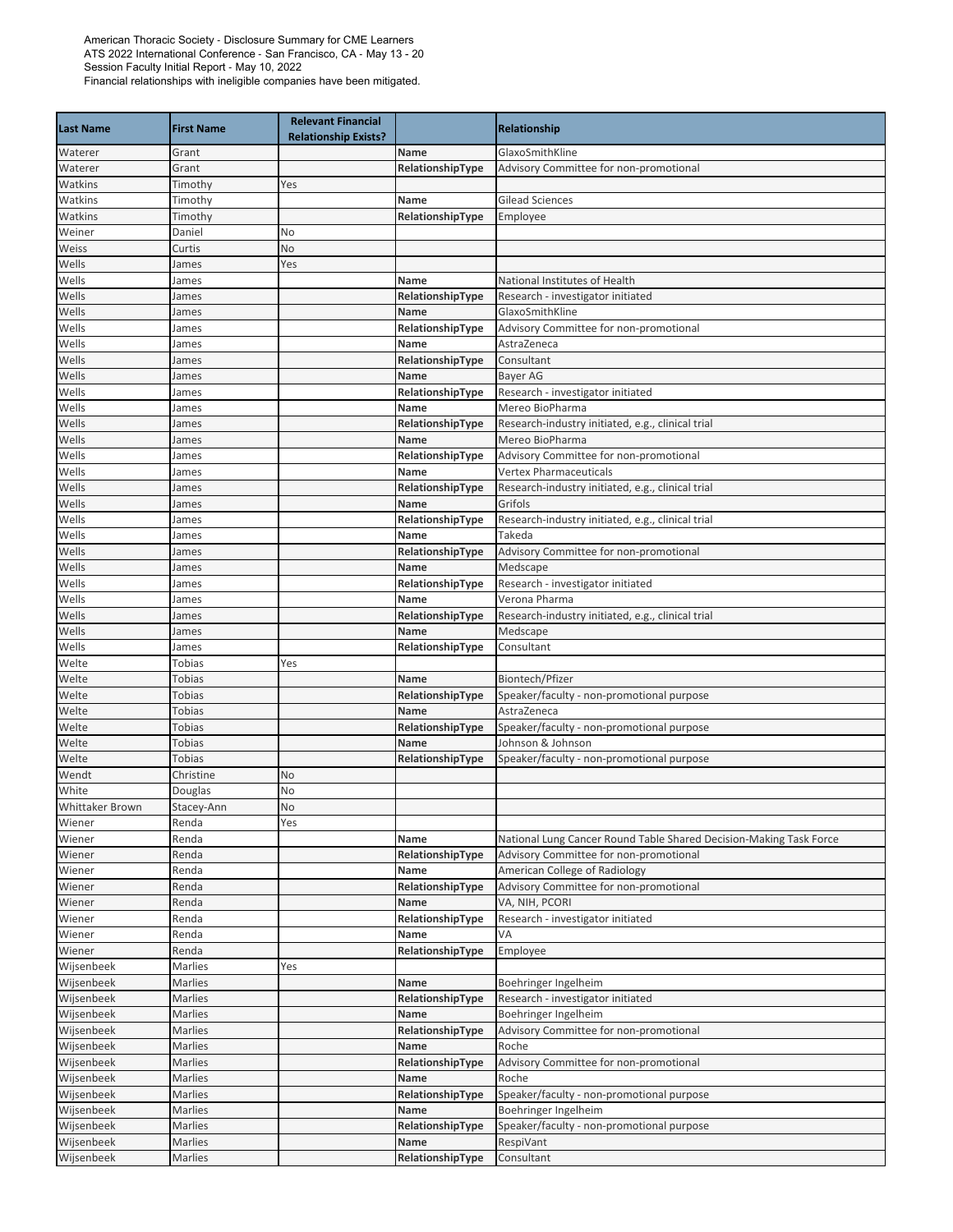| <b>Last Name</b> | <b>First Name</b> | <b>Relevant Financial</b><br><b>Relationship Exists?</b> |                  | <b>Relationship</b>                                    |
|------------------|-------------------|----------------------------------------------------------|------------------|--------------------------------------------------------|
| Wijsenbeek       | Marlies           |                                                          | Name             | Novartis                                               |
| Wijsenbeek       | Marlies           |                                                          | RelationshipType | Speaker/faculty - non-promotional purpose              |
| Wijsenbeek       | <b>Marlies</b>    |                                                          | <b>Name</b>      | Galapagos                                              |
| Wijsenbeek       | Marlies           |                                                          | RelationshipType | Advisory Committee for non-promotional                 |
| Wijsenbeek       | Marlies           |                                                          | Name             | <b>Bristol Myers Squibb</b>                            |
| Wijsenbeek       | <b>Marlies</b>    |                                                          | RelationshipType | Consultant                                             |
| Wijsenbeek       | Marlies           |                                                          | Name             | Galecto                                                |
| Wijsenbeek       | Marlies           |                                                          | RelationshipType | Advisory Committee for non-promotional                 |
| Wijsenbeek       | Marlies           |                                                          | Name             | Pure Tech                                              |
| Wijsenbeek       | Marlies           |                                                          | RelationshipType | Advisory Committee for non-promotional                 |
| Wijsenbeek       | Marlies           |                                                          | Name             | <b>Arrowhead Pharmaceuticals Inc</b>                   |
| Wijsenbeek       | Marlies           |                                                          | RelationshipType | Advisory Committee for non-promotional                 |
| Wijsenbeek       | Marlies           |                                                          | Name             | Boehringer Ingelheim                                   |
| Wijsenbeek       | Marlies           |                                                          | RelationshipType | Research-industry initiated, e.g., clinical trial      |
| Wijsenbeek       | Marlies           |                                                          | Name             | Roche                                                  |
| Wijsenbeek       | Marlies           |                                                          | RelationshipType | Research-industry initiated, e.g., clinical trial      |
| Wijsenbeek       | Marlies           |                                                          | Name             | <b>Horizon Therapeutics</b>                            |
| Wijsenbeek       | Marlies           |                                                          | RelationshipType | Research-industry initiated, e.g., clinical trial      |
| Wilcox           | Alison            | No                                                       |                  |                                                        |
| Wilcox           | Elizabeth         | No                                                       |                  |                                                        |
| Wilkinson        | Anne              | No                                                       |                  |                                                        |
| Wilkinson        | Jared             | No                                                       |                  |                                                        |
| Wilkinson        | Tom               | Yes                                                      |                  |                                                        |
| Wilkinson        | Tom               |                                                          | Name             | Synairgen                                              |
| Wilkinson        | Tom               |                                                          | RelationshipType | Consultant                                             |
| Wilkinson        | Tom               |                                                          | Name             | AstraZeneca                                            |
| Wilkinson        | Tom               |                                                          | RelationshipType | Consultant                                             |
| Wilkinson        | Tom               |                                                          | Name             | Valneva                                                |
| Wilkinson        | Tom               |                                                          | RelationshipType | Data Safety and Monitoring Board                       |
| Wilkinson        | Tom               |                                                          | Name             | My mhealth                                             |
| Wilkinson        | Tom               |                                                          | RelationshipType | Financial stake, e.g., stocks, options, business owner |
| Wilkinson        | Tom               |                                                          | Name             | Teva                                                   |
| Wilkinson        | Tom               |                                                          | RelationshipType | Speaker/faculty - non-promotional purpose              |
| Wilkinson        | Tom               |                                                          | <b>Name</b>      | Boehringer Ingelheim                                   |
| Wilkinson        | Tom               |                                                          | RelationshipType | Speaker/faculty - non-promotional purpose              |
| Wille            | Timo              | No                                                       |                  |                                                        |
| Williams         | Kendra            | No                                                       |                  |                                                        |
| Wilson           | Kevin             | No                                                       |                  |                                                        |
| Winthrop         | Kevin             | Yes                                                      |                  |                                                        |
| Winthrop         | Kevin             |                                                          | Name             | Pfizer                                                 |
| Winthrop         | Kevin             |                                                          | RelationshipType | Consultant                                             |
| Winthrop         | Kevin             |                                                          | Name             | Pfizer                                                 |
| Winthrop         | Kevin             |                                                          | RelationshipType | Research-industry initiated, e.g., clinical trial      |
| Winthrop         | Kevin             |                                                          | Name             | <b>BMS</b>                                             |
| Winthrop         | Kevin             |                                                          | RelationshipType | Consultant                                             |
| Winthrop         | Kevin             |                                                          | Name             | <b>BMS</b>                                             |
| Winthrop         | Kevin             |                                                          | RelationshipType | Research-industry initiated, e.g., clinical trial      |
| Winthrop         | Kevin             |                                                          | Name             | Abbvie Pharmaceuticals                                 |
| Winthrop         | Kevin             |                                                          | RelationshipType | Consultant                                             |
| Winthrop         | Kevin             |                                                          | Name             | <b>UCB</b>                                             |
| Winthrop         | Kevin             |                                                          | RelationshipType | Consultant                                             |
| Winthrop         | Kevin             |                                                          | Name             | Eli Lilly & Company                                    |
| Winthrop         | Kevin             |                                                          | RelationshipType | Consultant                                             |
| Winthrop         | Kevin             |                                                          | Name             | Galapagos                                              |
| Winthrop         | Kevin             |                                                          | RelationshipType | Consultant                                             |
| Winthrop         | Kevin             |                                                          | Name             | GlaxoSmithKline                                        |
| Winthrop         | Kevin             |                                                          | RelationshipType | Consultant                                             |
| Winthrop         | Kevin             |                                                          | Name             | Roche                                                  |
| Winthrop         | Kevin             |                                                          | RelationshipType | Consultant                                             |
| Winthrop         | Kevin             |                                                          | Name             | <b>Gilead Sciences</b>                                 |
| Winthrop         | Kevin             |                                                          | RelationshipType | Consultant                                             |
| Winthrop         | Kevin             |                                                          | Name             | Regeneron                                              |
| Winthrop         | Kevin             |                                                          | RelationshipType | Consultant                                             |
| Winthrop         | Kevin             |                                                          | Name             | Sanofi                                                 |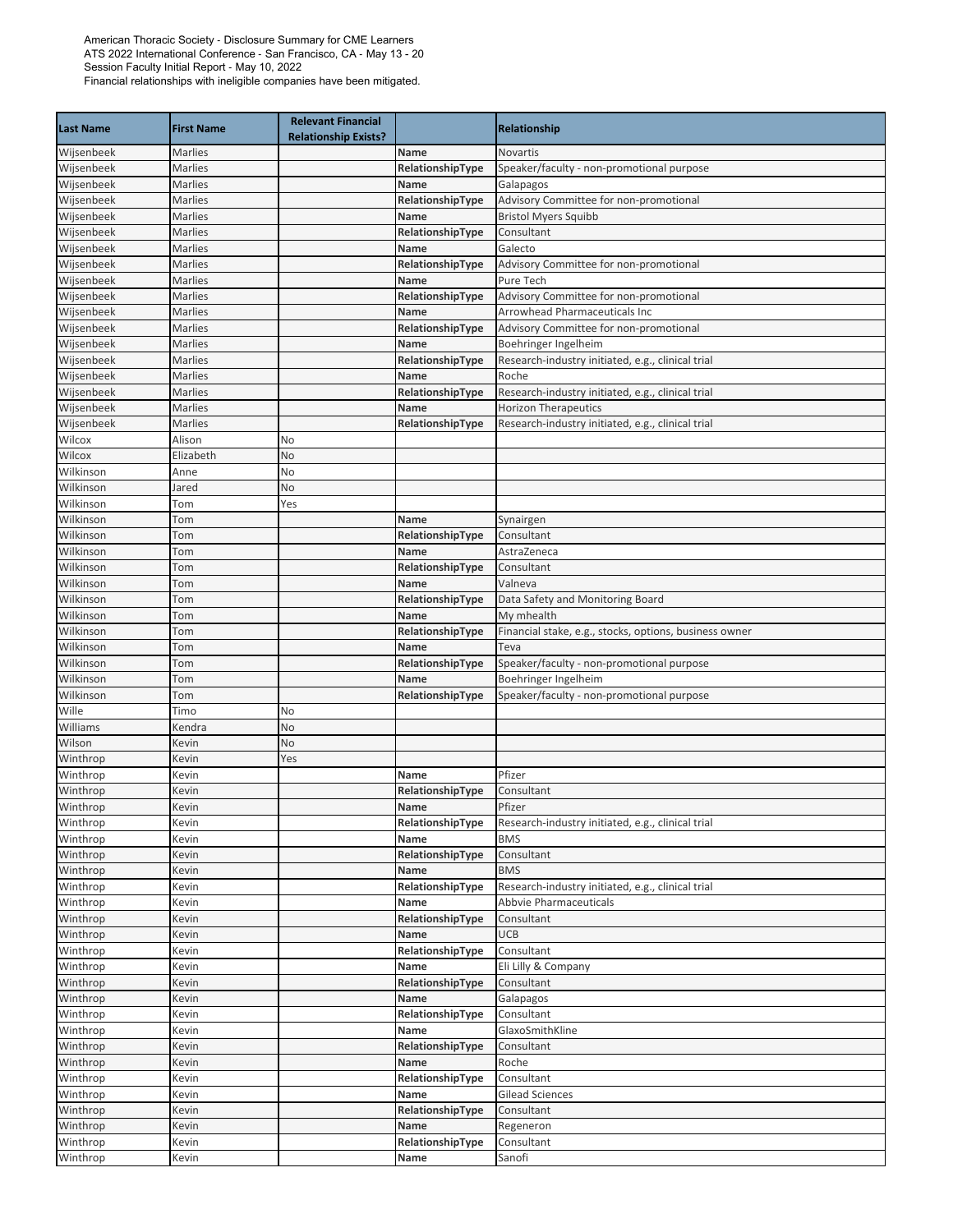| <b>Last Name</b>       | <b>First Name</b>  | <b>Relevant Financial</b><br><b>Relationship Exists?</b> |                          | Relationship                                                    |
|------------------------|--------------------|----------------------------------------------------------|--------------------------|-----------------------------------------------------------------|
| Winthrop               | Kevin              |                                                          | RelationshipType         | Consultant                                                      |
| Winthrop               | Kevin              |                                                          | Name                     | AstraZeneca                                                     |
| Winthrop               | Kevin              |                                                          | RelationshipType         | Consultant                                                      |
| Winthrop               | Kevin              |                                                          | Name                     | Novartis                                                        |
| Winthrop               | Kevin              |                                                          | RelationshipType         | Consultant                                                      |
| Wisnivesky             | Juan               | Yes                                                      |                          |                                                                 |
| Wisnivesky             | Juan               |                                                          | Name                     | Atea                                                            |
| Wisnivesky             | Juan               |                                                          | RelationshipType         | Consultant                                                      |
| Wisnivesky             | Juan               |                                                          | Name                     | PPD                                                             |
| Wisnivesky             | Juan               |                                                          | RelationshipType         | Consultant                                                      |
| Wisnivesky             | Juan               |                                                          | Name                     | Banook                                                          |
| Wisnivesky             | Juan               |                                                          | RelationshipType         | Consultant                                                      |
| Wisnivesky             | Juan               |                                                          | Name                     | Sanofi                                                          |
| Wisnivesky             | Juan               |                                                          | RelationshipType         | Research - investigator initiated                               |
| Wisnivesky             | Juan               |                                                          | Name                     | Regeneron                                                       |
| Wisnivesky             | Juan               |                                                          | RelationshipType         | Research - investigator initiated                               |
| Wisnivesky             | Juan               |                                                          | Name                     | <b>Arnold Consultant</b>                                        |
| Wisnivesky             | Juan               |                                                          | RelationshipType         | Research - investigator initiated                               |
| Wisnivesky             | Juan               |                                                          | Name                     | Merus<br>Financial stake, e.g., stocks, options, business owner |
| Wisnivesky             | Juan               |                                                          | RelationshipType         |                                                                 |
| Witt<br>Woldhuis       | Leah               | No<br>No                                                 |                          |                                                                 |
| Wolfe                  | Roy<br>Lisa        | Yes                                                      |                          |                                                                 |
| Wolfe                  | Lisa               |                                                          | Name                     | HillRom                                                         |
| Wolfe                  | Lisa               |                                                          | RelationshipType         | Research-industry initiated, e.g., clinical trial               |
| Wolters                | Paul               | Yes                                                      |                          |                                                                 |
| Wolters                | Paul               |                                                          | Name                     | Sanofi                                                          |
| Wolters                | Paul               |                                                          | RelationshipType         | Research - investigator initiated                               |
| Wolters                | Paul               |                                                          | Name                     | Roche                                                           |
| Wolters                | Paul               |                                                          | RelationshipType         | Research - investigator initiated                               |
| Wolters                | Paul               |                                                          | Name                     | <b>Pliant Therapeutics</b>                                      |
| Wolters                | Paul               |                                                          | RelationshipType         | Research - investigator initiated                               |
| Wolters                | Paul               |                                                          | Name                     | Boehringer Ingelheim                                            |
| Wolters                | Paul               |                                                          | RelationshipType         | Research - investigator initiated                               |
| Wolters                | Paul               |                                                          | Name                     | Boehringer Ingelheim                                            |
| Wolters                | Paul               |                                                          | RelationshipType         | Speaker/faculty - non-promotional purpose                       |
| Won                    | Christine          | No                                                       |                          |                                                                 |
| Wood                   | Robert             | No                                                       |                          |                                                                 |
| Woodruff               | Prescott           | Yes                                                      |                          |                                                                 |
| Woodruff               | Prescott           |                                                          | Name                     | Sanofi                                                          |
| Woodruff               | Prescott           |                                                          | RelationshipType         | Consultant                                                      |
| Woodruff               | Prescott           |                                                          | Name                     | AstraZeneca                                                     |
| Woodruff               | Prescott           |                                                          | RelationshipType         | Consultant                                                      |
| Woodruff               | Prescott           |                                                          | Name                     | <b>Glenmark Pharmaceuticals</b>                                 |
| Woodruff               | Prescott           |                                                          | RelationshipType         | Consultant                                                      |
| Woods                  | Jason              | Yes                                                      |                          |                                                                 |
| Woods                  | Jason              |                                                          | Name                     | Vertex Pharmaceuticals                                          |
| Woods                  | Jason              |                                                          | RelationshipType         | Research - investigator initiated                               |
| Woods                  | Jason              |                                                          | Name                     | Polarean                                                        |
| Woods                  | Jason              |                                                          | RelationshipType         | Consultant                                                      |
| Wright                 | Rosalind           | No                                                       |                          |                                                                 |
| Wu                     | Carol              | No                                                       |                          |                                                                 |
| Wunderink              | Richard            | Yes                                                      |                          |                                                                 |
| Wunderink              | Richard            |                                                          | Name                     | bioMerieux                                                      |
| Wunderink              | Richard            |                                                          | RelationshipType         | Data Safety and Monitoring Board                                |
| Wunderink              | Richard            |                                                          | Name                     | Merck                                                           |
| Wunderink              | Richard            |                                                          | RelationshipType         | Consultant                                                      |
| Wunderink              | Richard            |                                                          | Name                     | Shionogi                                                        |
| Wunderink              | Richard            |                                                          | RelationshipType<br>Name | Consultant                                                      |
| Wunderink              | Richard            |                                                          |                          | LaJolla<br>Consultant                                           |
| Wunderink<br>Wunderink | Richard<br>Richard |                                                          | RelationshipType<br>Name | Microbiotix                                                     |
| Wunderink              | Richard            |                                                          | RelationshipType         | Consultant                                                      |
| Wunderink              | Richard            |                                                          | Name                     | Pfizer                                                          |
|                        |                    |                                                          |                          |                                                                 |